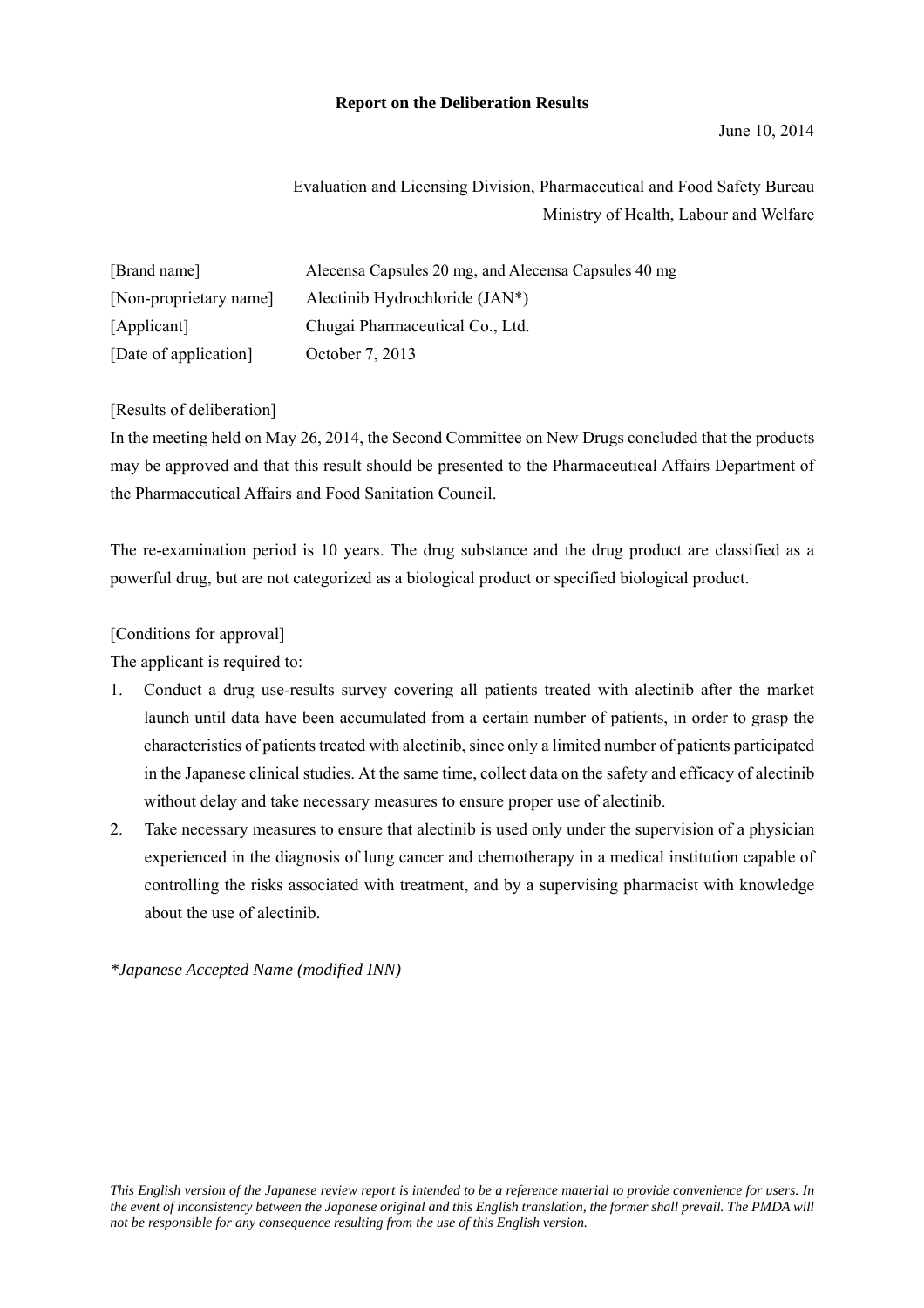### **Review Report**

May 16, 2014 The Pharmaceuticals and Medical Devices Agency

The results of a regulatory review conducted by the Pharmaceuticals and Medical Devices Agency on the following pharmaceutical products submitted for registration are as follows.

| [Brand name]                 | Alecensa Capsules 20 mg, and Alecensa Capsules 40 mg                  |
|------------------------------|-----------------------------------------------------------------------|
| [Non-proprietary name]       | Alectinib Hydrochloride                                               |
| [Applicant]                  | Chugai Pharmaceutical Co., Ltd.                                       |
| [Date of application]        | October 7, 2013                                                       |
| [Dosage form/Strength]       | Each capsule contains 21.51 mg or 43.02 mg of Alectinib Hydrochloride |
|                              | (corresponding to 20 mg or 40 mg of alectinib).                       |
| [Application classification] | Prescription drugs (1) Drugs with a new active ingredient             |
| [Chemical structure]         |                                                                       |



Molecular formula:  $C_{30}H_{34}N_4O_2 \cdot HCl$ Molecular weight: 519.08

Chemical name: 9-Ethyl-6,6-dimethyl-8-[4-(morpholin-4-yl)piperidin-1-yl]-11-oxo-6,11-dihydro-5*H*benzo[*b*]carbazole-3-carbonitrile monohydrochloride

[Items warranting special mention]

 Orphan drug (Designation number [25 yaku] No. 316, Notification No. 0913-9 from the Evaluation and Licensing Division, Pharmaceutical and Food Safety Bureau, MHLW, dated September 13, 2013)

[Reviewing office] Office of New Drug V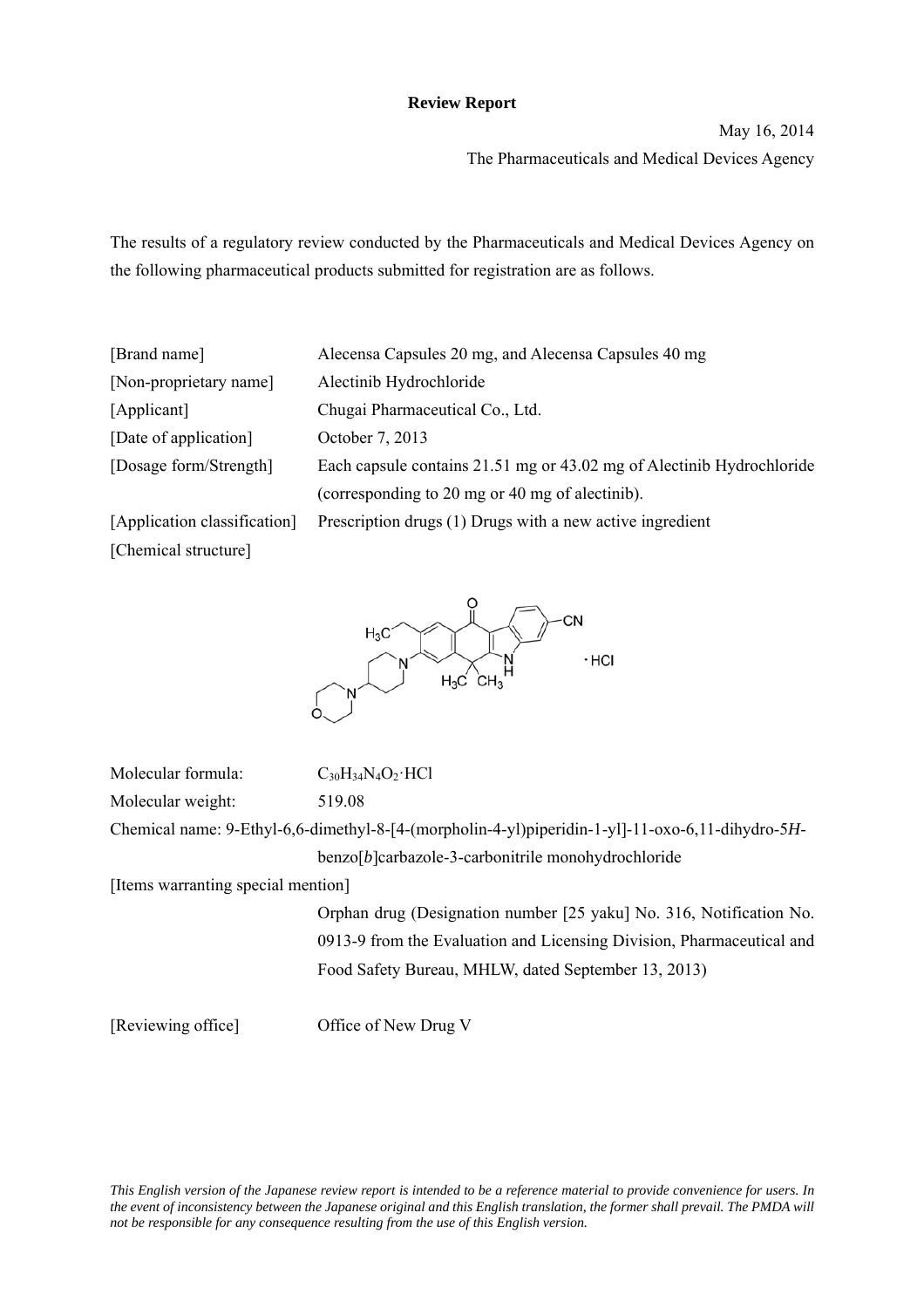### **Review Results**

May 16, 2014

| [Brand name]           | Alecensa Capsules 20 mg, and Alecensa Capsules 40 mg |
|------------------------|------------------------------------------------------|
| [Non-proprietary name] | Alectinib Hydrochloride                              |
| [Applicant]            | Chugai Pharmaceutical Co., Ltd.                      |
| [Date of application]  | October 7, 2013                                      |
| [Results of review]    |                                                      |

Based on the data submitted by the applicant, the Pharmaceuticals and Medical Devices Agency (PMDA) has concluded that these products show a certain level of efficacy in the treatment of anaplastic lymphoma kinase (*ALK*) fusion gene-positive, unresectable, recurrent or advanced non-small cell lung cancer, and that the safety of these products is acceptable in view of their observed benefits. PMDA believes that the applicant should further investigate the occurrence of interstitial lung disease, hepatic function disorder, neutrophil count decreased, and white blood cell count decreased in the postmarketing surveillance of these products.

As a result of its regulatory review, PMDA has concluded that these products may be approved for the intended use and dosage regimen as shown below, with the following conditions.

[Indication] *ALK* fusion gene-positive, unresectable, recurrent or advanced non-small cell lung cancer

[Dosage and administration] The usual adult dose is 300 mg of alectinib given orally twice daily.

### [Conditions for approval]

The applicant is required to:

- 1. Conduct a drug use-results survey covering all patients treated with alectinib after the market launch until data have been accumulated from a certain number of patients, in order to grasp the characteristics of patients treated with alectinib, since only a limited number of patients participated in the Japanese clinical studies. At the same time, collect data on the safety and efficacy of alectinib without delay and take necessary measures to ensure proper use of alectinib.
- 2. Take necessary measures to ensure that alectinib is used only under the supervision of a physician experienced in the diagnosis of lung cancer and chemotherapy and in a medical institution capable of controlling the risks associated with treatment, and by a supervising pharmacist with knowledge about the use of alectinib.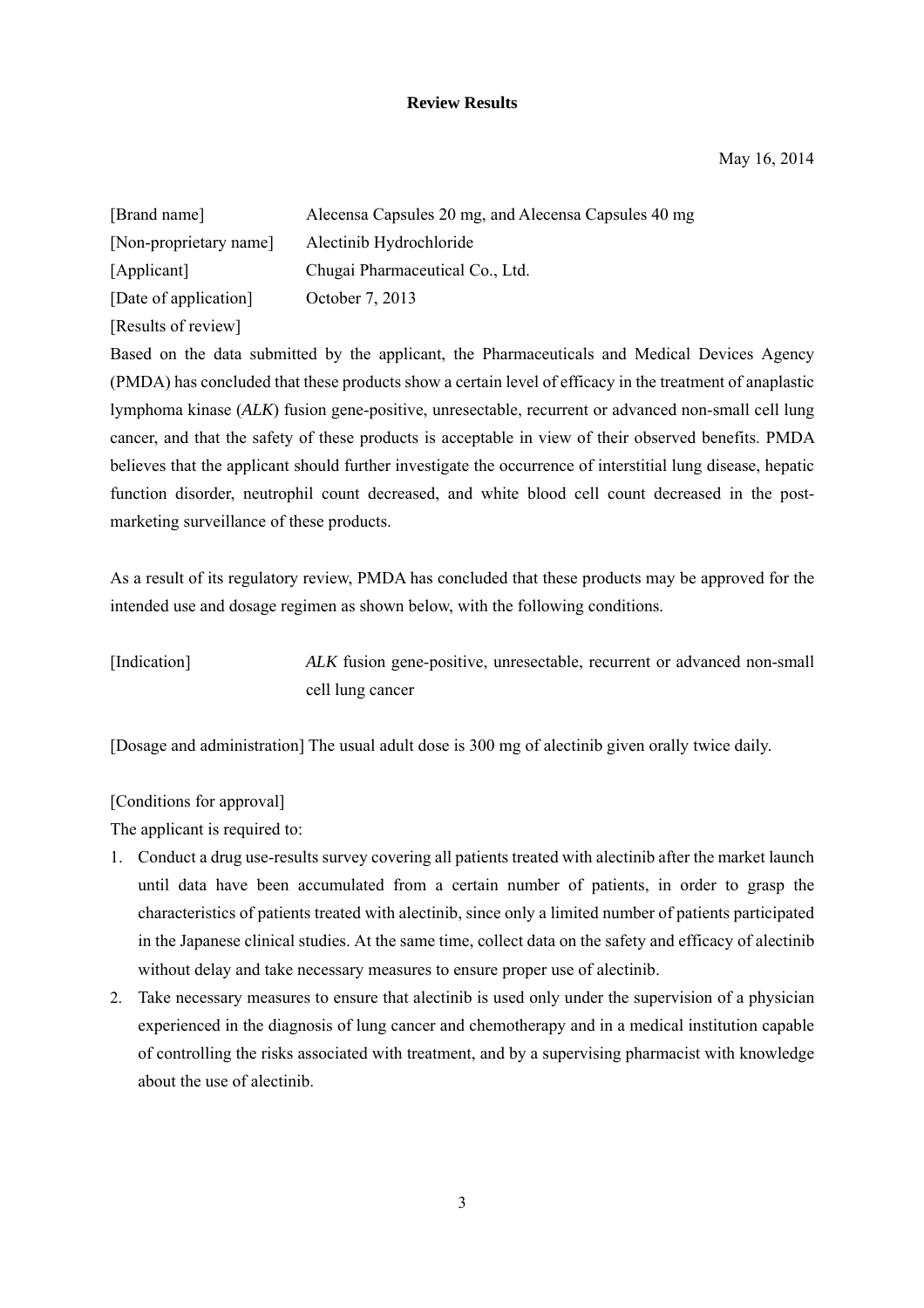### **Review Report (1)**

### **I. Product Submitted for Registration**

| [Brand name]                         | Alecensa Capsules 20 mg, and Alecensa Capsules 40 mg                                         |  |  |  |  |  |  |
|--------------------------------------|----------------------------------------------------------------------------------------------|--|--|--|--|--|--|
|                                      | [Non-proprietary name] Alectinib Hydrochloride                                               |  |  |  |  |  |  |
| [Applicant]                          | Chugai Pharmaceutical Co., Ltd.                                                              |  |  |  |  |  |  |
| [Date of application]                | October 7, 2013                                                                              |  |  |  |  |  |  |
|                                      | [Dosage form/Strength] Each capsule contains 21.51 mg or 43.02 mg of Alectinib Hydrochloride |  |  |  |  |  |  |
|                                      | (corresponding to 20 mg or 40 mg of alectinib).                                              |  |  |  |  |  |  |
| [Proposed indication]                | ALK fusion gene-positive, unresectable, recurrent or advanced non-small cell                 |  |  |  |  |  |  |
|                                      | lung cancer                                                                                  |  |  |  |  |  |  |
| [Proposed dosage and administration] |                                                                                              |  |  |  |  |  |  |

The usual adult dose is 300 mg of alectinib given orally twice daily.

# **II. Summary of the Submitted Data and Outline of Review by the Pharmaceuticals and Medical Devices Agency**

A summary of the submitted data and an outline of the review by the Pharmaceuticals and Medical Devices Agency (PMDA) are as shown below.

### **1. Origin or history of discovery and usage conditions in foreign countries etc.**

### **(1) Drug overview**

Studies on non-small cell lung cancer (NSCLC) have revealed that an inversion involving the anaplastic lymphoma kinase (ALK) gene locus generates ALK fusion proteins such as an echinoderm microtubuleassociated protein-like 4 (EML4)-ALK fusion protein (EML4-ALK), which contributes to the growth and survival of cancer cells as well as tumorigenesis in normal cells (*Nature.* 2007;448:561-6, and others). The *ALK* fusion gene-positive NSCLC patients are reported to account for 2% to 13% of NSCLC patients (*Nature*. 2007;448:561-6, and others).

Alectinib Hydrochloride (referred to as "alectinib" hereinafter) is a tyrosine kinase inhibitor developed by the applicant, and is thought to inhibit tumor growth by inhibiting the phosphorylation of ALK.

In Japan, crizotinib, a drug that has inhibitory effect on the phosphorylation of ALK similarly to alectinib, has been approved for the treatment of *ALK* fusion gene-positive, unresectable, recurrent or advanced NSCLC.

### **(2) Pharmaceutical development**

As of February 2014, there are no countries or regions where alectinib has been approved.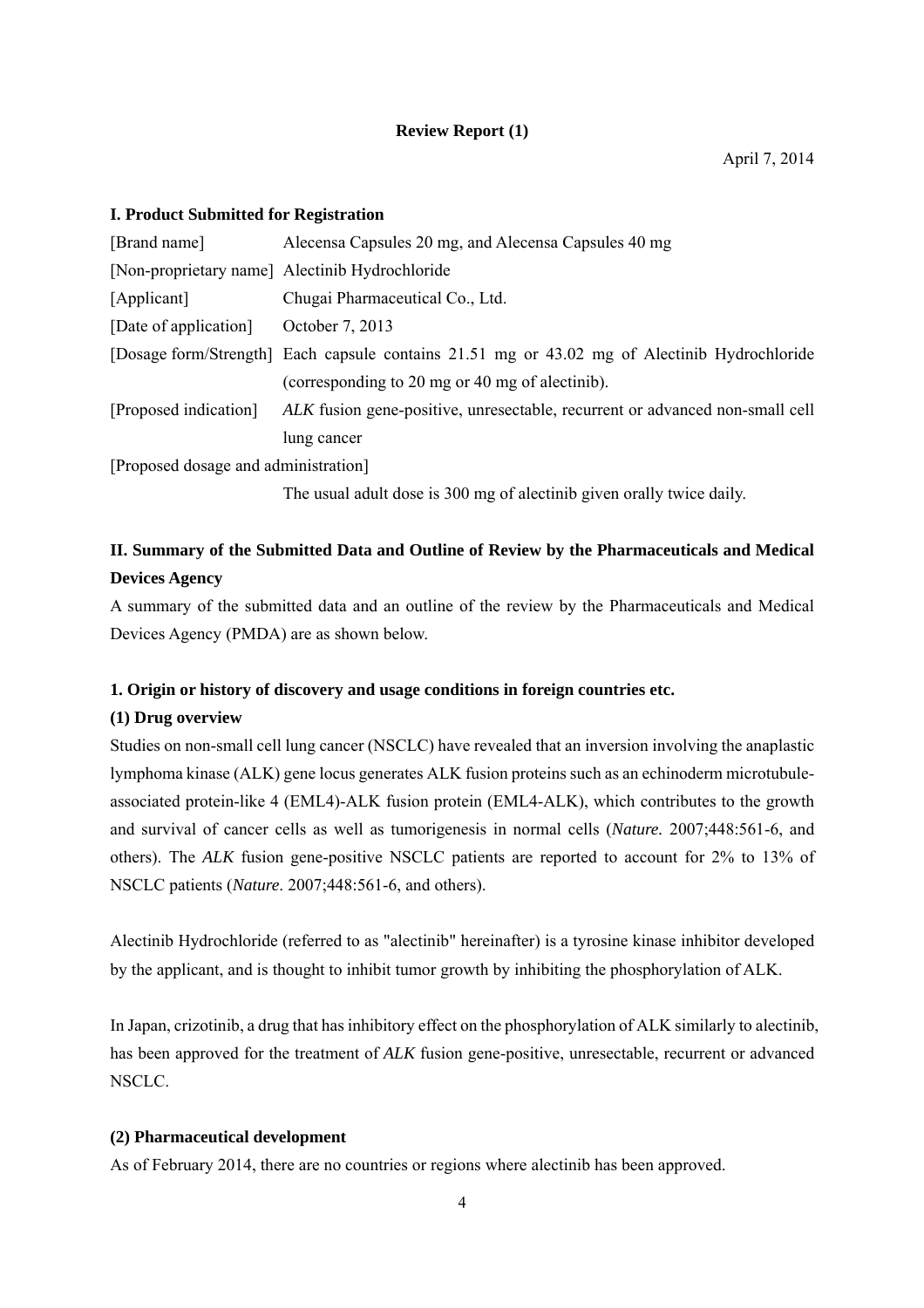In Japan, the applicant has been conducting a phase I/II clinical study of alectinib (referred to as "Study AF-001JP" hereinafter) in patients with *ALK* fusion gene-positive NSCLC since August 2010. In November 2013, a phase III study of alectinib in patients with *ALK* fusion gene-positive NSCLC was initiated in order to investigate the efficacy and safety of alectinib as first- or second-line treatment.

In the United States, a phase I/II study of alectinib (Study AF-002JG/NP28761) in patients with *ALK* fusion gene-positive NSCLC was initiated in May 2012. This study is being conducted by F. Hoffmann-La Roche.\*

In October 2013, the applicant submitted a new drug application for alectinib in Japan mainly on the basis of the results of Study AF-001JP.

\* Study AF-002JG/NP28761 was originally initiated by the applicant, but has been conducted by F. Hoffmann-La Roche since December 2012.

Alectinib was designated as an orphan drug in September 2013 with the expected indication of *ALK* fusion gene-positive, unresectable, recurrent or advanced NSCLC (Designation Number [25 yaku] No. 316).

### **2. Data relating to quality**

#### *2.A. Summary of the submitted data*

#### **2.A.(1) Drug substance**

### **2.A.(1).1) Characterization**

The drug substance is a white lumpy powder and has been determined for descriptions, optical rotation, solubility, hygroscopicity, melting point, pH, acid dissociation constant, particle size, distribution coefficient, and polymorphism.

The chemical structure of

the drug substance has been confirmed by elemental analysis, mass spectrometry, ultraviolet-visible spectrophotometry, infrared spectrophotometry  $(IR)$ , and nuclear magnetic resonance spectroscopy  $(^1H$ -NMR, and  $^{13}$ C-NMR).

#### **2.A.(1).2) Manufacturing method**

\*\*\*\*\*\*\*

The following assessments are made using a quality by design (QbD) approach.

\*\*\*\*\*\*\*\*\*\*\*\*\*\*\*\*\*\*\*\*\*\*\*\*\*\*\*\*\*\*\*\*\*\*\*\*\*\*\*\*\*\*\*\*\*\*\*\*\*\*\*\*\*\*\*\*\*\*\*\*\*\*\*\*\*\*\*\*\*\*\*\*\*\*\*\*\*

- Critical quality attributes (COA) identified for the drug substance:
- Formulation of control strategies based on the identified COA.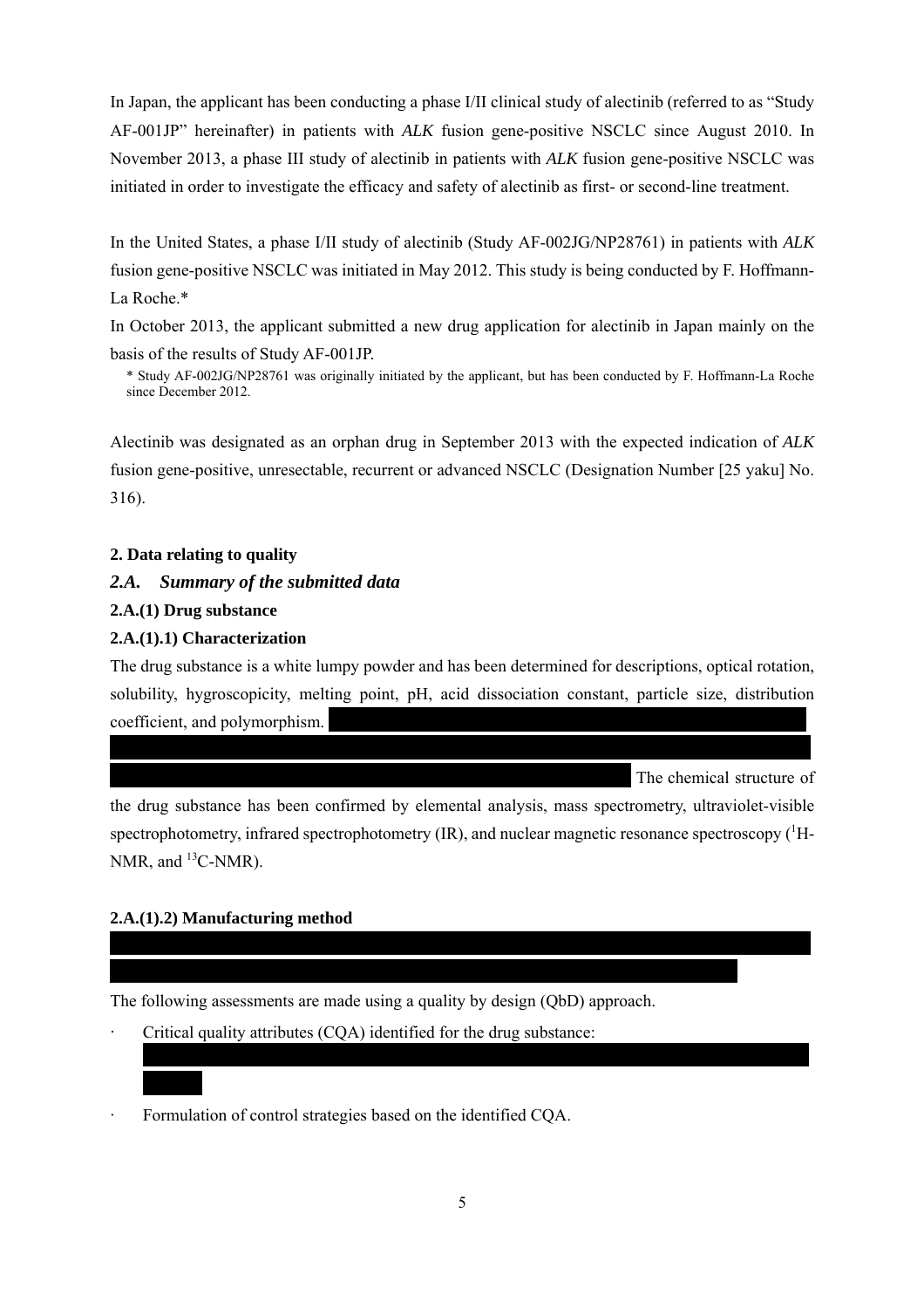

### **2.A.(1).4) Stability of drug substance**

The following stability tests were conducted for the drug substance. The photostability study revealed that the drug substance is unstable to light. The primary batches and confirmatory batches were manufactured by methods and processes representative of and simulating those to be applied on a full production scale batch.

| Study                           | Type                  | Number of batches tested                    | Temper<br>ature | Humidity  | Storage form | Duration of<br>storage  |
|---------------------------------|-----------------------|---------------------------------------------|-----------------|-----------|--------------|-------------------------|
| Long-term                       | Primary<br>hatch      | 3 pilot scale batches                       | $25^{\circ}$ C  | $60\%$ RH |              | <sub>or</sub><br>months |
| testing                         | Confirmatory<br>batch | 1 pilot scale batch<br>2 production batches |                 |           |              | months                  |
| Primary<br>batch<br>Accelerated |                       | 3 pilot scale batches                       | $40^{\circ}$ C  | 75% RH    |              | 6 months                |
| testing                         | Confirmatory<br>batch | 1 pilot scale batch<br>2 production batches |                 |           |              |                         |

**Stability studies of the drug substance** 



### **2.A.(2) Drug products**

### **2.A.(2).1) Description, composition, and formulation development of the drug product**

The drug product is rapid-release capsules containing 21.51 mg or 43.02 mg of alectinib hydrochloride (corresponding to 20 mg or 40 mg of alectinib). The drug product contains lactose hydrate, microcrystalline cellulose, sodium starch glycolate, hydroxypropylcellulose, sodium lauryl sulfate, and magnesium stearate as excipients.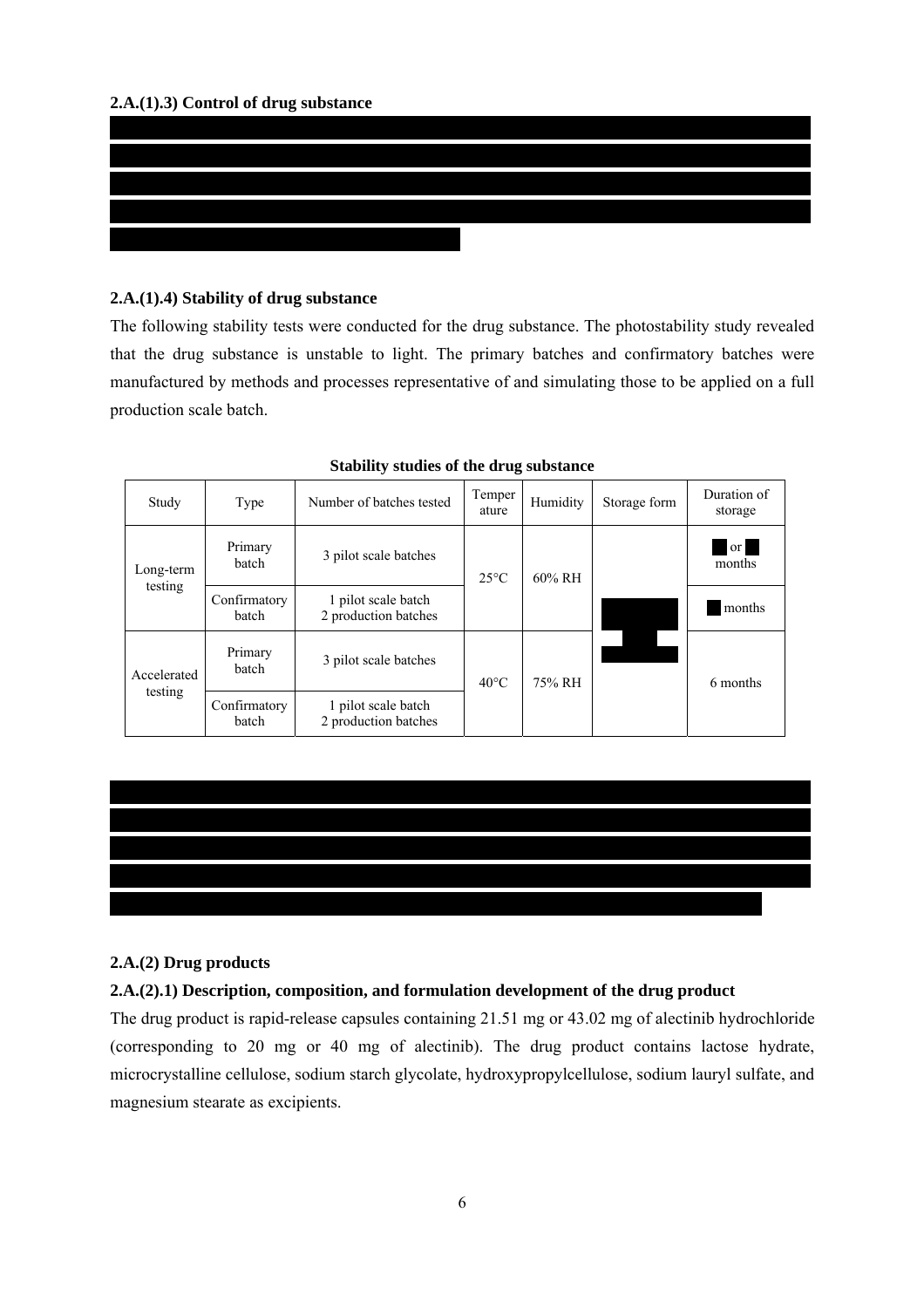### **2.A.(2).2) Manufacturing process**

The drug product is manufactured through processes consisting of raw material mixing, granulation, wet sizing, drying, dry sizing, blending, and capsule filling.

### The following assessments are made using a QbD approach.

\* \*\*\*\*\*\*\*\*\*\*\*\*\*\*\*\*\*\*\*\*\*\*\*\*\*\*\*\*\*\*\*\*\*\*\*\*\*\*\*\*\*\*\*\*\*\*\*\*\*\*\*\*\*\*\*\*\*\*\*\*

- CQA specified identified for the drug product:
- COA for intermediate substances:
- · Estimation of critical processes and parameters and formulation of CQA control strategy

### **2.A.(2).3) Control of drug product**

Specifications for the drug product have been set for appearance, identification (HPLC and ultraviolet spectra), purity tests (related substances [HPLC]), uniformity of dosage units (content uniformity [HPLC]), microbial limits, dissolution (ultraviolet-visible spectrophotometry), and assay (HPLC).

### **2.A.(2).4) Stability of drug product**

The following stability tests were conducted for the drug product. The photostability study revealed the drug product is photostable.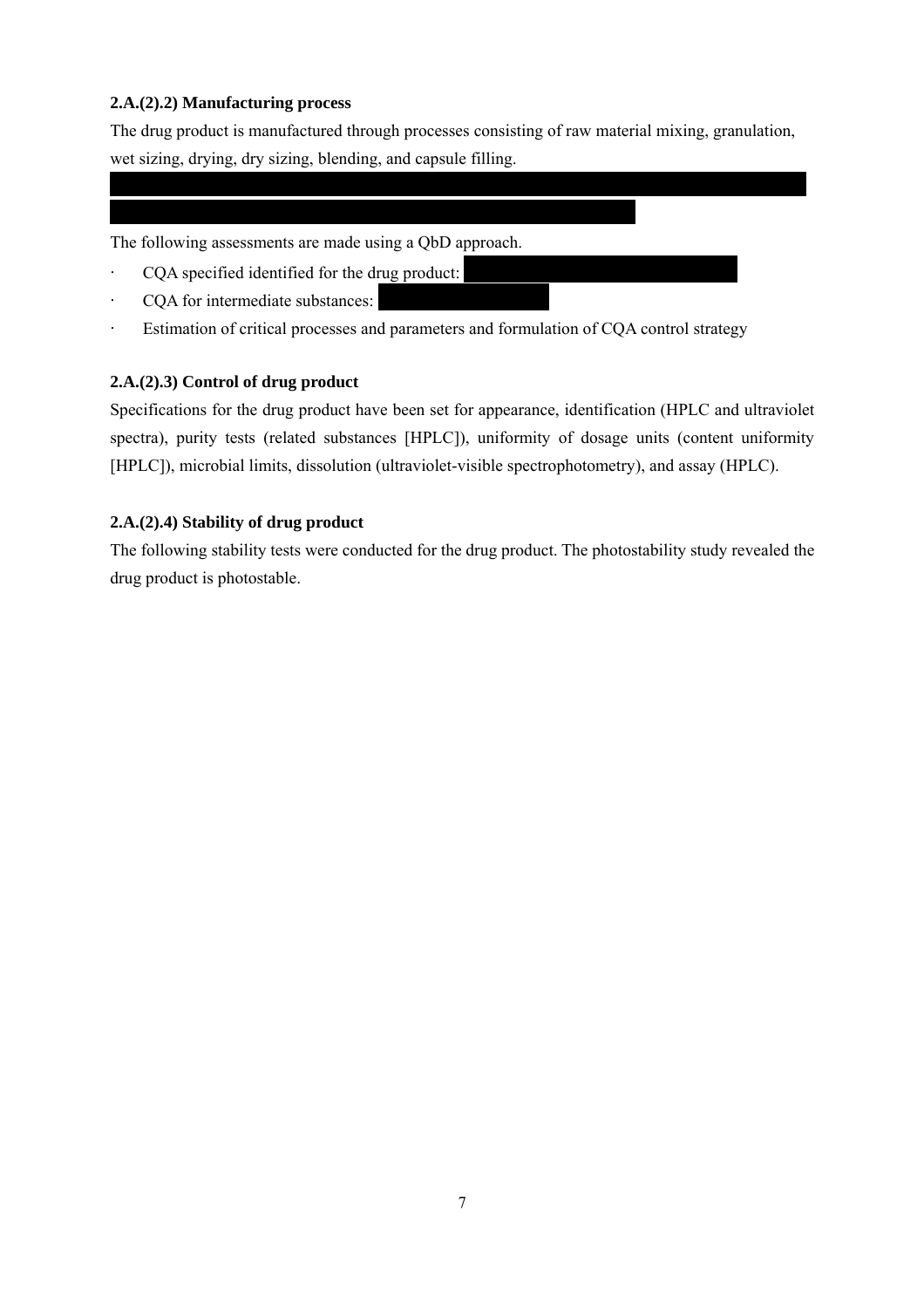### **Stability tests of drug product**

| Contents             | Study                                                                                     | Type                                                      | Number of batches tested                                  | Temperature    | Humidity | Storage<br>form | Duration of storage                                                                 |
|----------------------|-------------------------------------------------------------------------------------------|-----------------------------------------------------------|-----------------------------------------------------------|----------------|----------|-----------------|-------------------------------------------------------------------------------------|
| Long-term<br>testing |                                                                                           | Primary batch                                             | 2 small-scale production<br>batches<br>1 production batch | $25^{\circ}$ C | 60% RH   |                 | Small-scale<br>production batches:<br>30 or months<br>Production batches:<br>months |
| 20<br>mg             |                                                                                           | Confirmatory<br>hatch                                     | 1 small-scale production<br>batch<br>2 production batches |                |          |                 | months                                                                              |
|                      | 2 small-scale production<br>batches<br>Primary batch<br>1 production batch<br>Accelerated |                                                           | $40^{\circ}$ C                                            | 75% RH         |          | 6 months        |                                                                                     |
| testing              | Confirmatory<br>batch                                                                     | 1 small-scale production<br>batch<br>2 production batches |                                                           |                |          |                 |                                                                                     |
| Long-term<br>testing |                                                                                           | Primary batch                                             | 2 small-scale production<br>batches<br>1 production batch | $25^{\circ}$ C | 60% RH   |                 | Small-scale<br>production batches:<br>30 or months<br>Production batches:<br>months |
| 40<br>mg             | Confirmatory<br>batch                                                                     | 3 production batches                                      |                                                           |                |          | months          |                                                                                     |
|                      | Accelerated                                                                               | Primary batch                                             | 2 small-scale production<br>batches<br>1 production batch | $40^{\circ}$ C | 75% RH   |                 | 6 months                                                                            |
| testing              |                                                                                           | Confirmatory<br>3 production batches<br>batch             |                                                           |                |          |                 |                                                                                     |

A small-scale batch is defined as a batch smaller than the pilot scale batch.

The long-term testing of

the primary and confirmatory batches is planned to be continued for up to  $\blacksquare$  months.

# *2.B Outline of the review by PMDA*

Based on the submitted data and the following review, PMDA concluded that the quality of the drug substance and drug product is controlled appropriately.

### **Shelf life for the drug product**

The applicant proposed a shelf life for the drug product of 30 months according to the results of the long-term stability testing of the primary batches. However, only 1 of the batches used by the applicant was larger than the pilot scale [see "2.A.(2).4) Stability of drug product"], despite a guideline to ensure that 2 of the 3 batches used in the long-term stability testing of drug product should be at least pilot scale (PFSB/ELD Notification No. 0603001, dated June 3, 2003, referred to as the "ICH Q1A Guideline" hereinafter).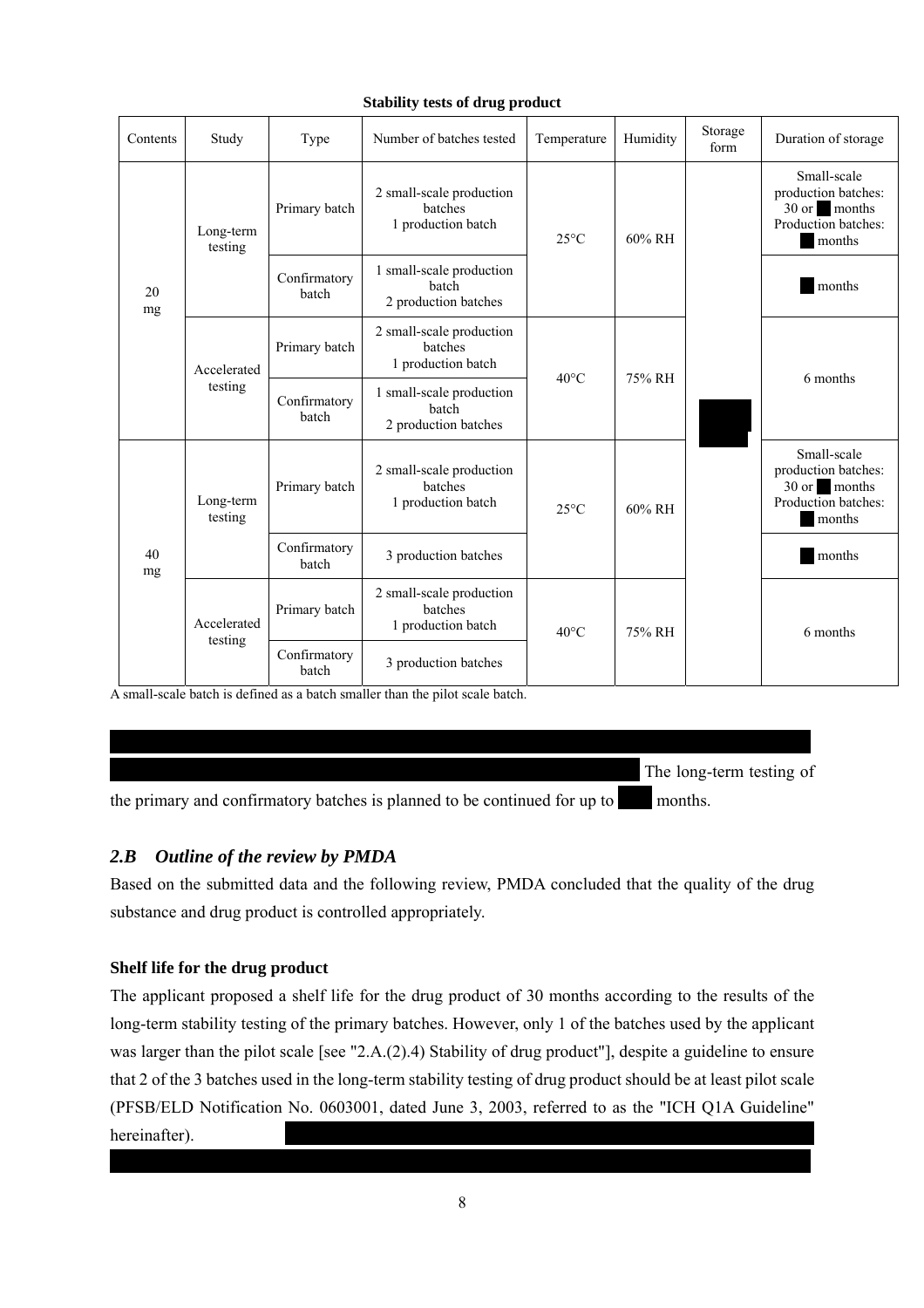PMDA requested the applicant to explain the effects of differences in manufacturing scale and packaging on the stability of drug product, and the applicant responded as follows.



The following results indicate that manufacturing scale does not affect the stability of the drug product.

PMDA considers as follows:

\*\*\*\*\*\*\*\*\*\*\*\*\*\*\*\*\*\*\*

The shelf life of drug product should in principle be set on the basis of the results of long-term testing conducted in accordance with the ICH Q1A guideline. However, PMDA may accept the applicant's explanations that the drug product will be manufactured at a small scale and that manufacturing scale and packaging do not affect or only slightly affect the shelf life. Considering the submitted data that suggest the high clinical benefits of the drug product, PMDA concluded that it is acceptable to set a shelf life of 30 months on the basis of the above results of the long-term storage testing of the drug product.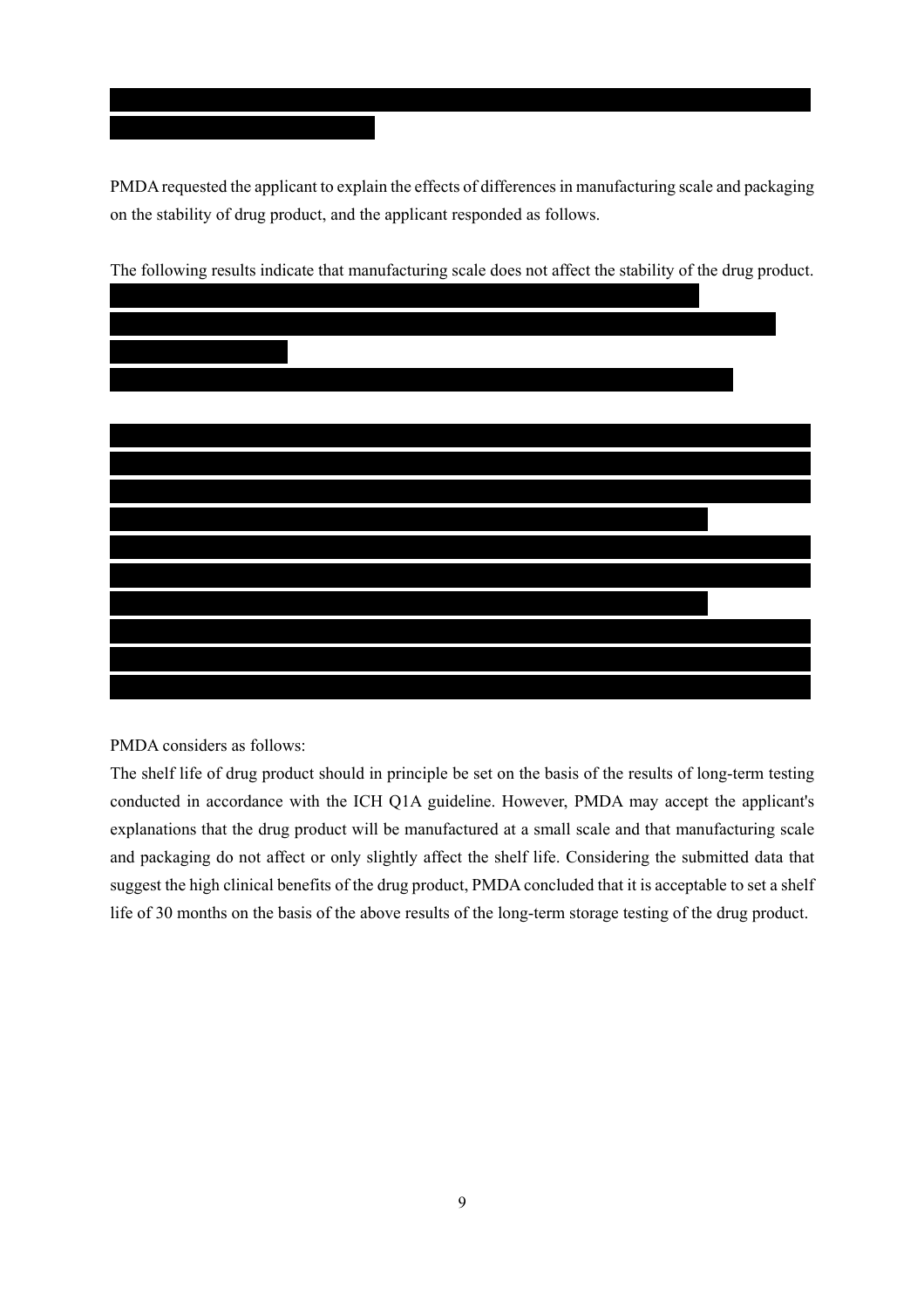#### **3. Non-clinical data**

In this section, the dose and concentration of alectinib are expressed in free base equivalents.

#### **3.(i) Summary of pharmacology studies**

#### *3.(i).A. Summary of the submitted data*

#### **3.(i).A.(1) Primary pharmacodynamics**

### **3.(i).A.(1).1) Inhibition of the phosphorylation of anaplastic lymphoma kinase**

i) Studies using recombinant proteins (Reports PHM $\sim$ -0213 and PHM $\sim$ -0054)

The inhibitory effects of alectinib on phosphorylation of kinases including anaplastic lymphoma kinase (ALK) were evaluated using recombinant proteins by either a time-resolved fluorescence resonance energy transfer (TR-FRET) assay or fluorescence polarization technique. The following table summarizes  $IC_{50}$  values for enzymes tested.

| Kinase                                                                                                                                | $IC_{50}$ value (nmol/L) |
|---------------------------------------------------------------------------------------------------------------------------------------|--------------------------|
| ALK (wild type)                                                                                                                       | $1.9 (+0.25, -0.22)$     |
| ALK $(C1156Y)^{*1}$                                                                                                                   | $0.93 (+0.15, -0.13)$    |
| ALK $(F1174L)^{*2}$                                                                                                                   | $1.0 (+0.14, -0.12)$     |
| ALK $(L1196M)^{*1}$                                                                                                                   | $2.1 (+0.44, -0.37)$     |
| ALK $(R1275Q)^{*2}$                                                                                                                   | $3.5 (+0.32, -0.30)$     |
| <b>INSR</b>                                                                                                                           | $550 (+45, -42)$         |
| <b>KDR</b>                                                                                                                            | $1,400 (+180, -160)$     |
| ABL, EGFR, FGFR2, HER2, IGF1R, JAK1, KIT, c-<br>MET, PDGFRβ, SRC, AKT1, Aurora A, CDK1, CDK2,<br>MEK1, PKA, PKCα, PKCβ1, PKCβ2, Raf-1 | > 5,000                  |

**Inhibitory effects of alectinib on phosphorylation of kinases (recombinant proteins)** 

Geometric mean (standard deviation);  $n = 3$ ; \*1, Crizotinib-resistant mutations; \*2, activating mutation

### ii) Study using cell lines (Report PHM $\;$ -0237S [reference data])

The inhibitory effect of alectinib on the phosphorylation of ALK was assessed using the NCI-H2228 cell line derived from a patient with microtubule-associated protein-like 4 (EML4)-*ALK* fusion genepositive, non-small cell lung cancer (NSCLC) and KARPAS-299 cell line derived from a patient with nucleophosmin (NPM)-*ALK* fusion gene-positive, anaplastic large cell lymphoma. After immunoprecipitation using anti-phosphotyrosine antibodies, the phosphorylation of ALK was determined by immunoblot technique using an anti-ALK antibody for the NCI-H2228 cell line and an anti-phosphorylated ALK antibody for the KARPAS-299 cell line. The results indicated that alectinib suppresses the phosphorylation of ALK.

# **3.(i).A.(1).2) Interactions of alectinib with ALK kinase domains (Report BB00288 [reference data], Cancer Cell 2011; 19: 679-90 [reference data] )**

An X-ray crystal structure analysis conducted to investigate interactions between alectinib and ALK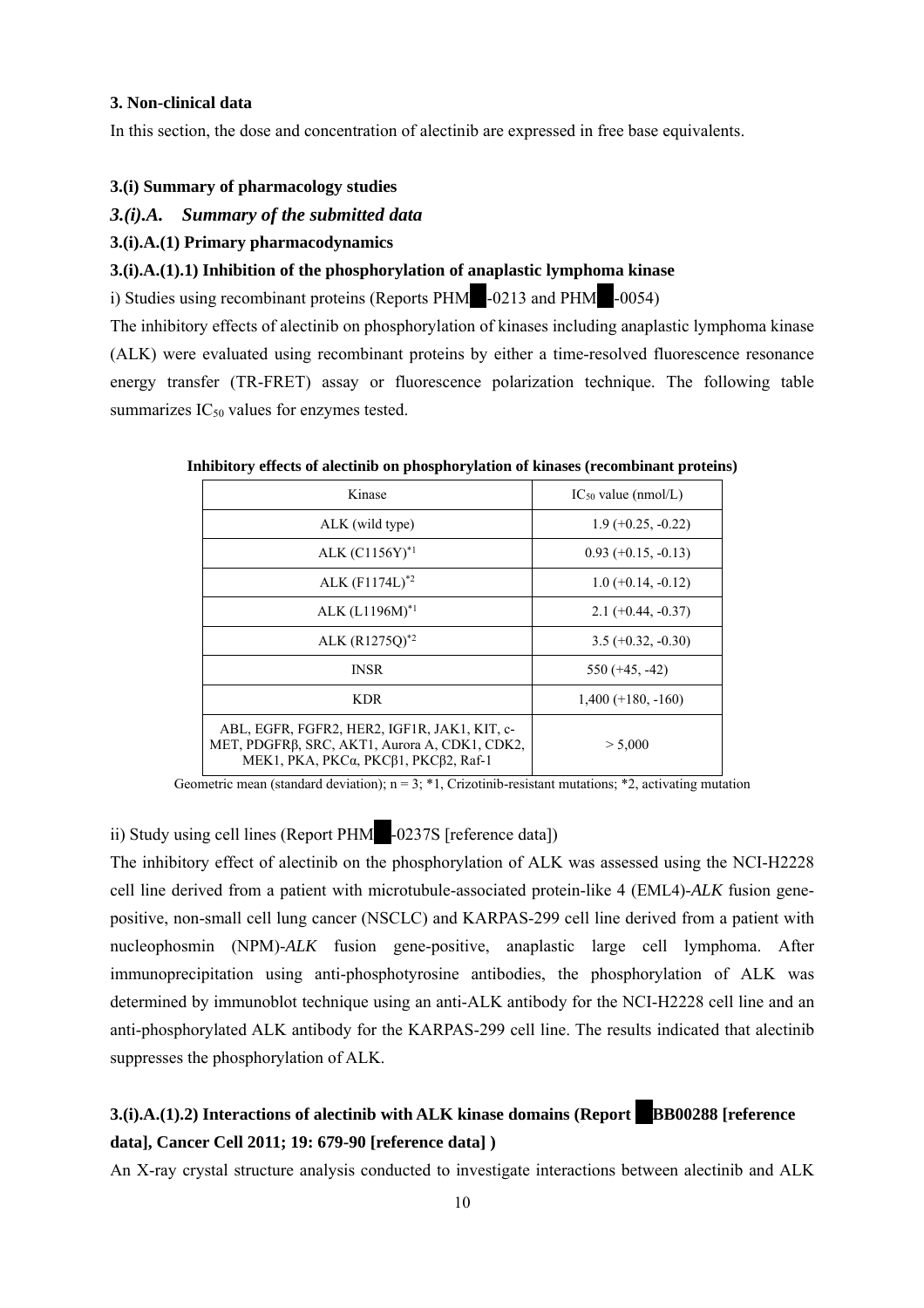kinase domains (recombinant proteins) revealed that alectinib interacts with M1199 of ALK via hydrogen bonding, L1196 via CH/π bonding, and K1150, E1167 and others via hydrophilic interactions. According to the applicant, the presence of these amino-acid residues in the ATP binding site of ALK suggests that alectinib binds to the ATP binding site of ALK.

An *in silico* analysis of the interaction between alectinib and L1196 using a 3D structural model of ALK (L1196M) revealed that the interaction between alectinib and L1196 via  $CH/\pi$  bonding is maintained. The applicant explained that the results of this study support from the aspect of structure that the inhibitory effect of alectinib on mutant ALK (L1196M) is comparable in degree to that on the wild type ALK.

# **3.(i).A.(1).3) Growth inhibitory effects on cell lines derived from** *ALK* **fusion gene-positive tumors (Reports PHM \*-0105, PHM \*-0067, PHM \*-0057, PHM \*-0058, PHM \*-0242S [reference data], PHM -0243S [reference data], and PHM -0020S [reference data]) i)** *In vitro*

#### **(a) NSCLC cell lines**

The antiproliferative effect of alectinib on the *ALK* fusion gene-positive cell line NCI-H2228 was assessed by determining intracellular ATP levels, and the  $IC_{50}$  value was 12 nmol/L. Also, the antiproliferative effect of alectinib on *ALK* fusion gene-negative NSCLC cell lines was investigated by the same method, using the PC-9 cell line harboring epithelial growth factor receptor (EGFR) exon 19 deletion, the NCI-H1993 cell line with hepatocyte growth factor receptor (c-MET) gene amplification, and the A549 cell line with an activating mutation of Kirsten Rat sarcoma viral oncogene homolog (KRAS); the IC<sub>50</sub> values for these 3 lines were 400 nmol/L,  $\geq 1000$  nmol/L, and  $\geq 1000$  nmol/L, respectively.

#### **(b) Cell lines derived from tumors other than NSCLC**

The antiproliferative effects of alectinib on the SR and KARPAS-299 cell lines derived from *ALK* fusion gene-positive human anaplastic large-cell lymphoma cells were assessed by determining intracellular ATP levels, and the  $IC_{50}$  values were 14 nmol/L for both cell lines. In a study of the antiproliferative effect of alectinib using the same method, the  $IC_{50}$  value of alectinib for the U-937 cell line derived from *ALK* fusion gene-negative human histiocytic lymphoma cells was ≥1000 nmol/L.

#### **ii)** *In vivo*

Using severe combined immunodeficiency (SCID) mice implanted subcutaneously with NCI-H2228 cells, the effects of alectinib of inhibiting tumor growth and phosphorylation of ALK were evaluated. From 17 days after implantation (with a tumor volume between 220 and 280 mm<sup>3</sup>), animals received alectinib orally (at doses of 0.8, 4, and 20 mg/kg) once daily for 14 days, and the tumor volume was calculated [see the figure below]. In a study using immunoprecipitation with anti-phosphotyrosine antibodies followed by immunoblot analysis with an anti-ALK antibody, the phosphorylation of ALK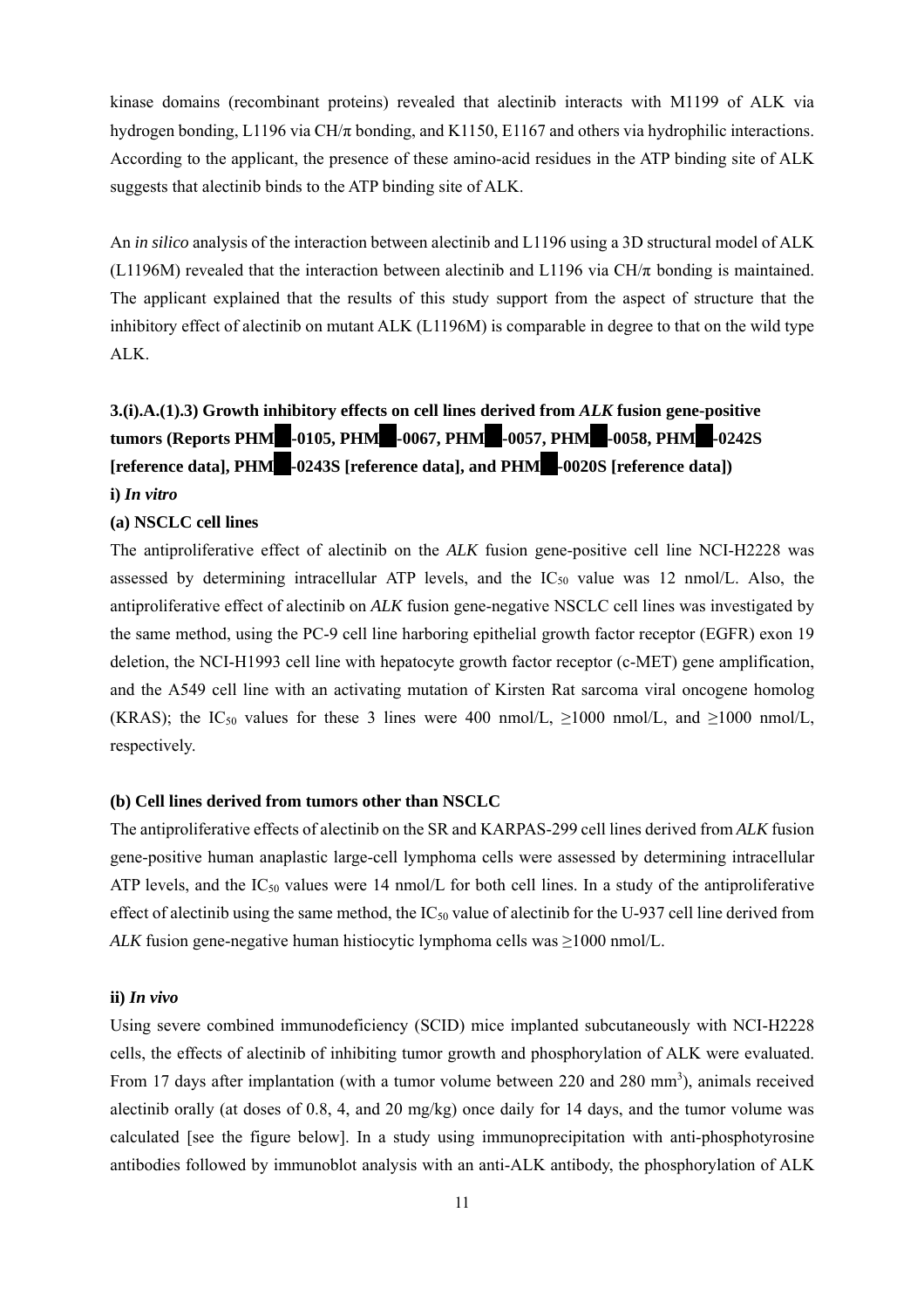in NCI-H2228 cells implanted to SCID mice was inhibited 4 hours after a single administration of alectinib (20 mg/kg). Control animals received vehicle.

Alectinib did not inhibit tumor growth in SCID mice subcutaneously implanted with A549 cells.



Days after implantation

#### **Antiproliferative effect of alectinib**

Mean  $\pm$  standard deviation; n = 7; \* *P* = 0.0006 vs. the vehicle control; # *P* < 0.0001 vs. the vehicle control (Dunnett's test)

In SCID mice subcutaneously implanted with KARPAS-299 cells and NB-1 cells, a cell line derived from human neuroblastoma cells with amplification of *ALK* gene, alectinib inhibited tumor growth significantly as compared with the vehicle control group.

# **3.(i).A.(1).4) Antiproliferative effects of alectinib on crizotinib-resistant,** *ALK* **fusion genepositive cell lines (Report PHM -0140)**

Using SCID mice subcutaneously implanted with mouse pro-B-lymphoid BA/F3 cells expressing *EML4-ALK* gene with the crizotinib-resistance mutation L1196M, the antiproliferative effect of alectinib was evaluated. Control animals received vehicle or crizotinib.

Crizotinib did not exhibit a significant antiproliferative effect as compared with vehicle, while alectinib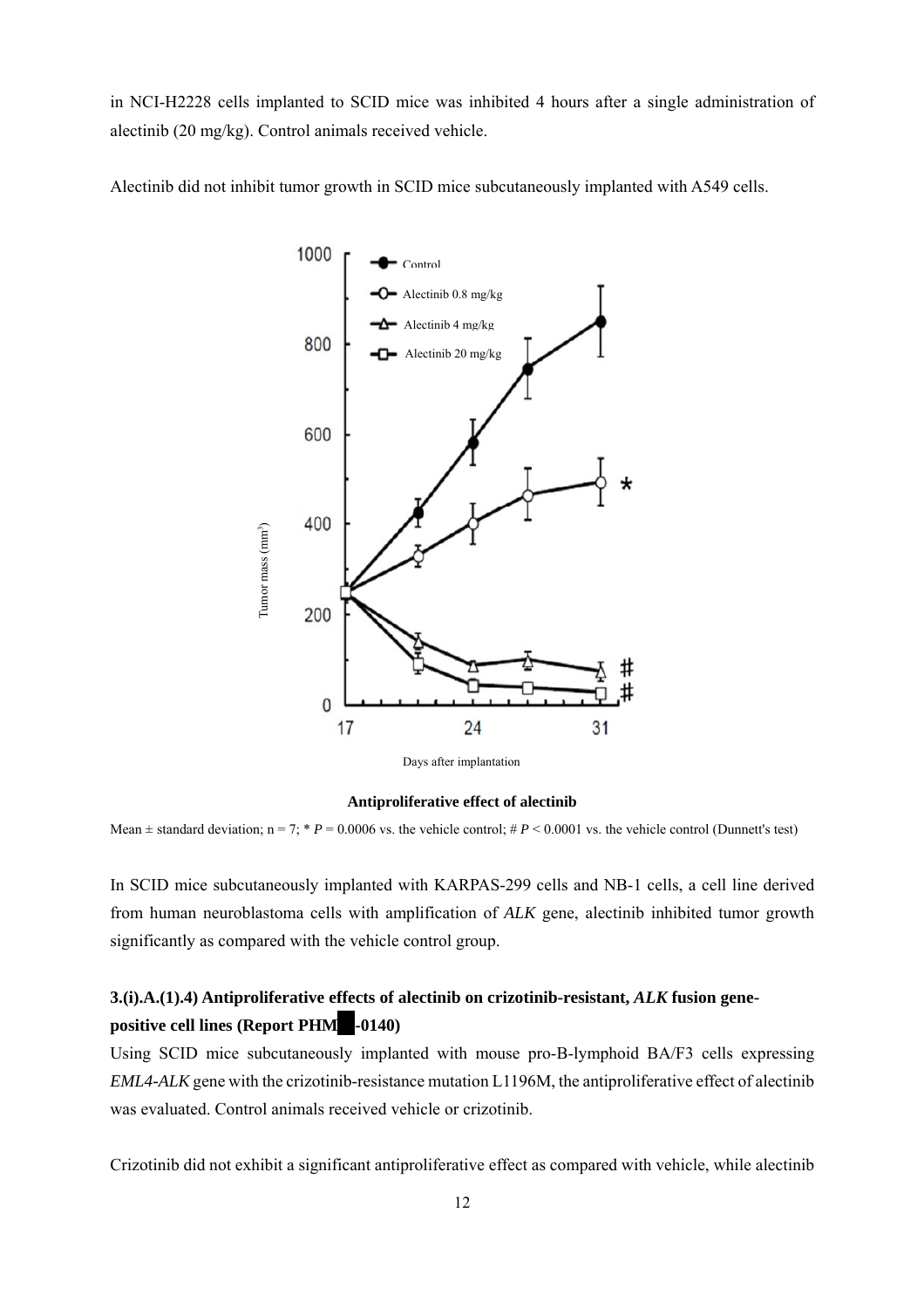exhibited a significant antiproliferative effect as compared with vehicle. On the basis of these results, the applicant explained that alectinib might be effective in the treatment of *ALK* fusion gene-positive tumors with crizotinib-resistant mutation (L1196M).

### **3.(i).A.(1).5) Pharmacological actions of metabolites (Reports PHM**  $-0143$  **and PHM**  $-0144$ **)**

The inhibitory effect of M-4, a major metabolite of alectinib [see "3.(ii).A.(3) Metabolism"] on phosphorylation of ALK was evaluated using the TR-FRET assay. The  $IC_{50}$  value of M-4 was 1.2 nmol/L, which was similar to that of alectinib, 1.9 nmol/L. The antiproliferative effect of M-4 on NCI-H2228 cells was assessed by determining intracellular ATP levels, and the  $IC_{50}$  value was 37 nmol/L.

# **3.(i).A.(2) Secondary pharmacodynamics (Reports TOX\*\*-0007S [reference data], TOX\*\*-0027S [**reference data], and **TOX** -0047S [reference data])

A study was conducted to evaluate the inhibitory effects of alectinib on binding of a total of 151 different receptors, ion channels, transporters and enzymes with their relevant ligands. An *in vitro* functional evaluation conducted on the basis of these results revealed that alectinib inhibits the uptake of serotonin, norepinephrine, and dopamine into rat synaptosomes with the  $IC_{50}$  values of 0.10, 0.33, and 0.26  $\mu$ mol/L (48.3, 159.3, and 125.5 ng/mL), respectively. The applicant explained that alectinib is unlikely to cause adverse drug reactions (ADRs) by inhibiting the uptake of these neurotransmitters at the recommended clinical dose since no findings suggesting the effect of alectinib on the central nervous system were observed in a study in rats receiving alectinib up to 300 mg/kg to investigate the effect on the central nervous system [see "3.(i).A.(3).1). Effects on the central nervous system"] and repeated-dose toxicity studies in rats and cynomolgus monkeys receiving alectinib up to 60 mg/kg [see "3.(iii).A.(2).1). Fourweek repeated oral dose toxicity study in rats"] in which the mean  $C_{\text{max}}$  value was 1770 ng/mL in rats and  $\leq$ 2000 ng/mL in cynomolgus monkeys and since the mean C<sub>max</sub> value of patients receiving alectinib at the recommended dose of 300 mg twice a day (BID) was 575 ng/mL.

### **3.(i).A.(3) Safety pharmacology studies**

### **3.(i).A.(3).1) Effects on the central nervous system (Report TOX -0165)**

Male rats (6/group) received a single oral dose of alectinib (3, 30, or 300 mg/kg) and were observed for the effects on clinical signs and behaviors. No effects of alectinib were observed.

## **3.(i).A.(3).2) Effects on the cardiovascular and respiratory systems i) Effects on hERG current (Report TOX -0150)**

The human embryonic kidney cell line HEK293 integrated with the human ether-a-go-go-related gene (hERG) was used to investigate the effect of alectinib on hERG-mediated potassium current. The  $IC_{50}$ value of alectinib was  $0.45 \mu$ mol/L (217 ng/mL).

The applicant explained that alectinib is unlikely to cause significant ADRs involving the cardiovascular or respiratory systems when used at the recommended clinical dose, considering the facts that in 2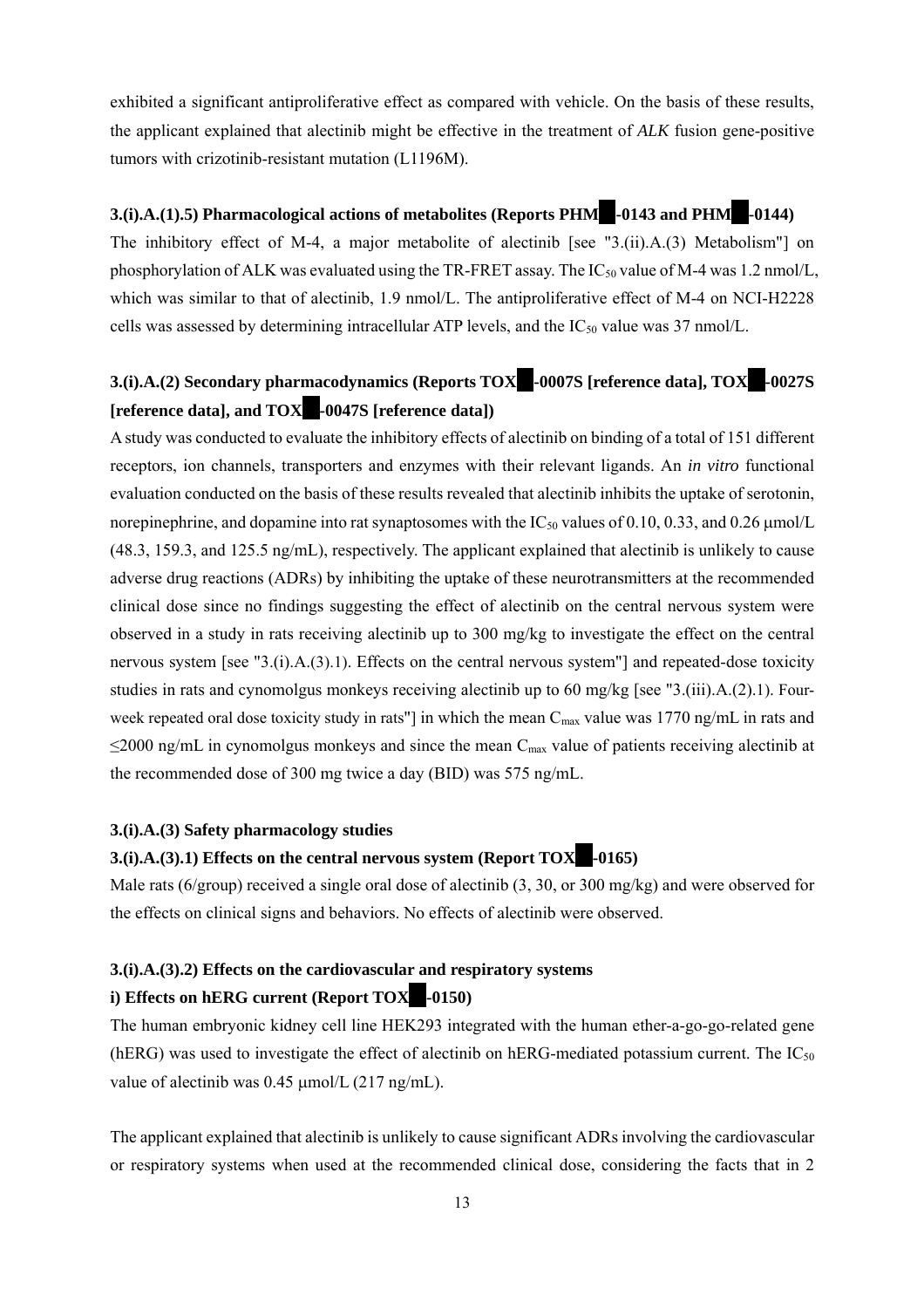studies in cynomolgus monkeys receiving alectinib at 15 and 60 mg/kg respectively [see "3.(i).A.(3).2).ii) Effects on the cardiovascular system"], no ECG abnormalities were found until the mean plasma alectinib concentration increased to 279 ng/mL in one of the two studies (at the dose of 15  $mg/kg$ ) and until the mean C<sub>max</sub> value increased to 695 ng/mL in the other study (at the dose of 60 mg/kg), that the plasma protein binding rate of alectinib exceeds 99%, and that the mean  $C_{\text{max}}$  value in patients receiving alectinib 300 mg BID was 575 ng/mL.

# ii) Effects on the cardiovascular system (Reports TOX<sup>4</sup>-0048S [non-GLP study, reference data] **and TOX** -0151)

Cynomolgus monkeys (2/sex/group) received a single oral dose of alectinib (20 or 60 mg/kg) and were observed for the effects on blood pressure, heart rate, and electrocardiogram (ECG). Blood pressure decreased slightly in animals in both dose groups but returned to baseline about 22 hours post-dose in animals in the 20 mg/kg group. Male cynomolgus monkeys (4/group) received a single oral dose of alectinib (1.7, 5, or 15 mg/kg) and were observed for the effects on blood pressure, heart rate, ECG, and body temperature. No effects of alectinib were observed.

In order to clarify the mechanism of the decrease in blood pressure in animals receiving alectinib at 20 and 60 mg/kg, the following studies were conducted.

### **(a) Effects on calcium channels (Report TOX\*\*-0060 [non-GLP study, reference data])**

Using a cell line which was derived from Chinese hamster ovary (CHO) cells and forced to express voltage-dependent calcium channel (Cav1.2), the effects of alectinib (at actual concentrations of 0.189, 0.339, and 0.764  $\mu$ mol/L) on Cav1.2 channels were investigated. Alectinib blocked the Cav1.2 channel current with an  $IC_{50}$  value of 0.461 µmol/L.

### **(b) Effects on blood vessels (Report TOX\*\*-0055S [non-GLP study, reference data])**

Isolated rat aorta strips were used to investigate the effect of alectinib (at actual concentrations of 0.0160, 0.0723, 0.247, 0.860, and 3.38  $\mu$ mol/L) on potassium-induced contraction. Alectinib blocked aortic contraction in a concentration-dependent manner, and the  $IC_{50}$  value was 0.168  $\mu$ mol/L. The applicant explained that alectinib decreased blood pressure by blocking calcium channels and thereby dilating blood vessels.

### **3.(i).A.(3).3) Effects on the respiratory system (Report TOX -0167)**

Male rats (8/group) received a single oral dose of alectinib (at 3, 30, or 300 mg/kg) and were observed for the effect on respiratory rate, tidal volume, and respiratory minute volume. No effects of alectinib were observed.

### *3.(i).B Outline of the review by PMDA*

Based on the submitted data and the following review, PMDA concluded that alectinib is expected to be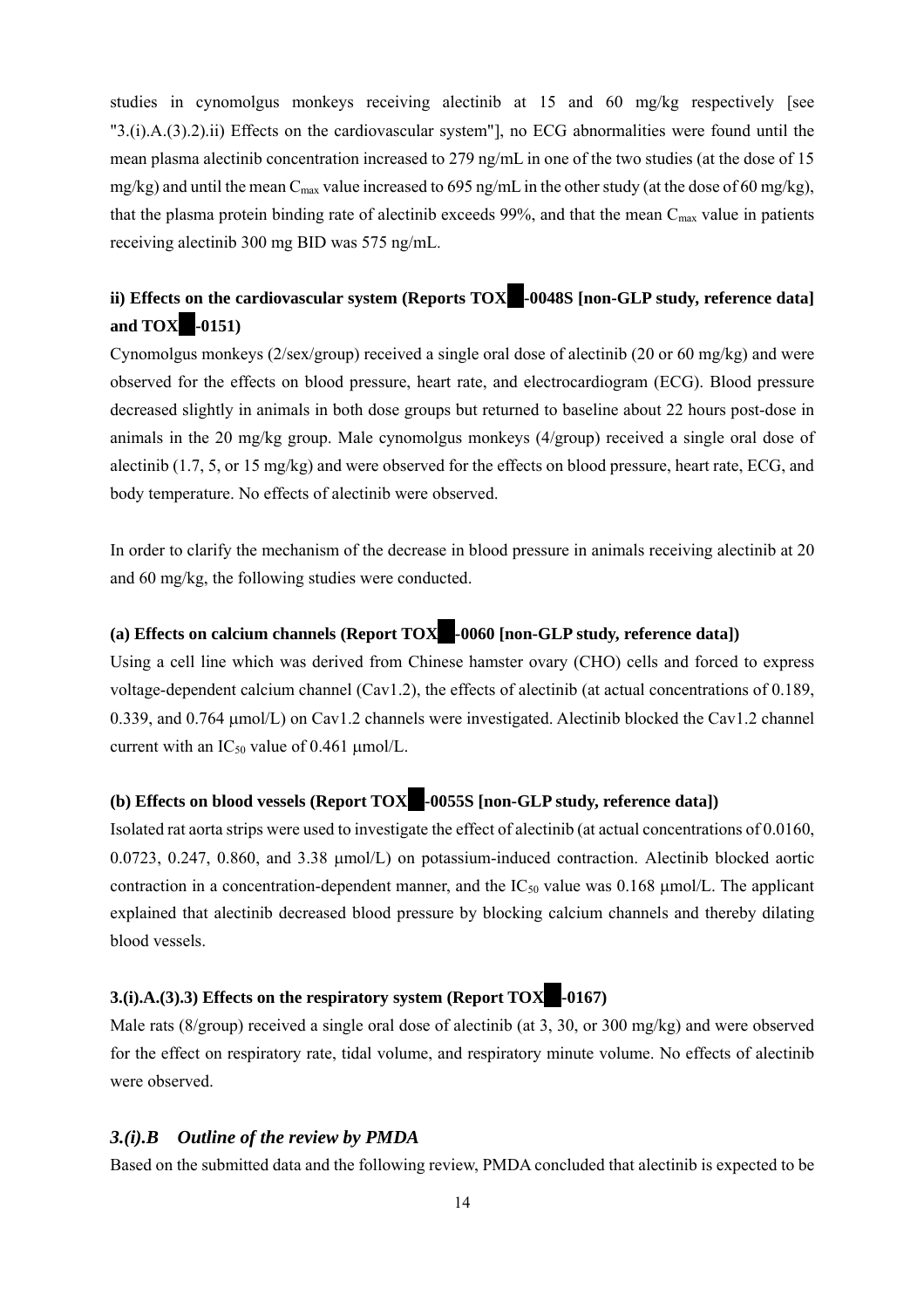effective in the treatment of *ALK* fusion gene-positive NSCLC.

#### **3.(i).B.(1) Efficacy of alectinib in the treatment of** *ALK* **fusion gene-positive NSCLC**

PMDA pointed out that although the applicant submitted the results of studies using NSCLC cell lines expressing EML4-ALK, both immunohistochemical (IHC) staining and fluorescence *in situ* hybridization (FISH), which are recommended by the applicant as assays for *ALK* fusion genes, detect not only *EML4-ALK gene* but also other *ALK* fusion genes, and requested the applicant to explain the efficacy of alectinib in the treatment of NSCLC carrying *ALK* fusion genes other than *EML4-ALK*.

#### The applicant responded as follows.

In addition to the *EML4* gene, *ALK* has been reported to fuse with the tropomyosin-receptor kinase fused gene (TFG) (*Cell* 2007;131:1190-203), kinesin family member 5B (KIF5B) (*Clin Cancer Res.* 2009;15:3143-9), and kinesin light chain 1 (KLC1) (*PLoS One*. 2012;7:e31323). As these *ALK* fusion genes contain a coiled-coil domain which is believed to be involved in dimer formation and constant activation of ALK (*Nature*. 2007;448;561-6, *Cancer Sci*. 2008;99:2349-55), it is considered these genes and *EML4-ALK* gene share the same mechanism of carcinogenesis. The X-ray crystal structure analysis conducted to investigate interactions revealed that alectinib binds to the ATP binding site of ALK [see "3.(i).A.(1).2) Interactions of alectinib with ALK kinase domains"], and these ALK fusion proteins maintain the ATP binding site. Therefore, alectinib is expected to be effective in the treatment of NSCLC with ALK fusion proteins other than EML4-ALK.

As alectinib may be used for patients with *ALK* fusion gene-positive NSCLC who have been treated with crizotinib, a drug with inhibitory effect on the phosphorylation of ALK like alectinib, PMDA requested the applicant to explain the efficacy of alectinib in crizotinib-resistant NSCLC.

#### The applicant responded as follows.

In addition to the ALK mutations described in the submitted data (L1196M and C1156Y), ALK mutations (L1152R, G1202R, S1206Y, and G1269A, as well as the amino acid insertion mutation [1151Tins]), which have been reported to be resistant to crizotinib (*Clin Cancer Res.* 2012; 18: 1472-82 and others), were used to investigate the inhibitory effects of alectinib on the phosphorylation of ALK harboring these mutations and the antiproliferative effects on cells implanted to mice. On the basis of the results that alectinib did not inhibit phosphorylation or exert an antiproliferative effect on ALK with the G1202R mutation, but did exert these effects on ALK with mutations other than G1202R (internal reference document), alectinib is expected to be effective for crizotinib-resistant NSCLC associated with *ALK* fusion genes.

#### PMDA considers as follows:

PMDA concluded that the applicant's explanation is generally acceptable. However, as alectinib did not exert antiproliferative effects on a part of *ALK* fusion gene mutations tested, the efficacy of alectinib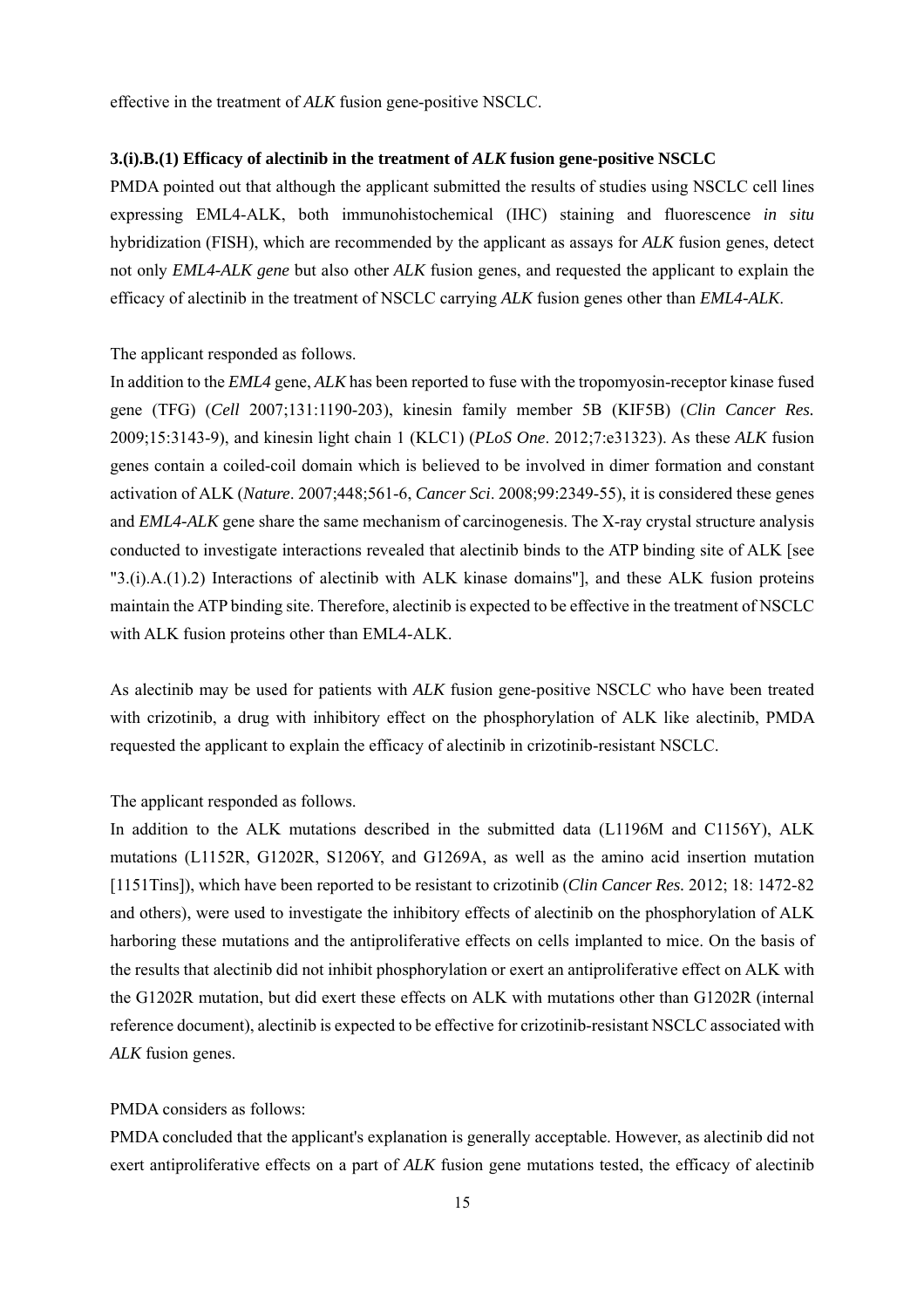may differ among them depending on the type of mutation. Since information on the efficacy of alectinib in tumors with different *ALK* fusion gene mutations will be useful in selecting patients to be treated with alectinib, PMDA concluded that the applicant should continue to collect information and provide updates when new information becomes available.

#### **3.(i).B.(2) Hypotensive effect of alectinib**

The applicant explained the hypotensive effect observed in safety pharmacology studies as follows:

In cynomolgus monkeys, blood pressure decreased in animals receiving alectinib at 20 and 60 mg/kg. Considering the mean C<sub>max</sub> values in cynomolgus monkeys (i.e., 719 and 695 ng/mL at 20 and 60 mg/kg, respectively) and the mean C<sub>max</sub> value in humans receiving alectinib 300 mg BID (575 ng/mL), it cannot be ruled out that a slight decrease in blood pressure develops in patients in the clinical setting. However, considering the fact that there were no cases of adverse events related to decreased blood pressure or abnormal vital signs in clinical studies of alectinib, the hypotensive effect observed in safety pharmacology studies is not clinically relevant.

#### PMDA considers as follows:

Information obtained through clinical studies of alectinib is limited, and it is difficult to conclude that the hypotensive effect observed in safety pharmacology studies is not clinically relevant. Accordingly, it is also necessary to continue to collect information including published literature and appropriately provide information when new findings become available.

#### 3**.(ii) Summary of pharmacokinetic studies**

### *3.(ii).A. Summary of the submitted data*

Pharmacokinetics of alectinib was investigated in rats and cynomolgus monkeys. Biological samples derived from humans and animals were used to investigate plasma protein binding, drug-metabolizing enzymes, and transporters of alectinib.

#### **3.(ii).A.(1) Absorption**

#### **3.(ii).A.(1).1) Single-dose studies**

Male rats received a single oral or intravenous dose of alectinib 1 mg/kg in the fasting condition, and plasma alectinib concentrations were determined [see the table below]. The clearance (CL) of alectinib after intravenous administration is equivalent to about 20% of the rat hepatic plasma flow rate (55.2 mL/min/kg) (*Pharm Res.* 1993;10:1093-5). The applicant explained that the steady-state volume of distribution (Vss) of alectinib was about 20-fold the total body water of rats (0.668 L/kg) (*Pharm Res.* 1993;10:1093-5), suggesting that alectinib distributes extensively in the body.

**Pharmacokinetic parameters of alectinib (male rats, single oral or intravenous administration)** 

| ت | Route | $\overline{\phantom{a}}$<br>max<br>(h | $\mathbf{L}$ max<br>(ng/mL | $T$ $T$ $T$<br>∵∪mf<br>AU'<br>$\sim$<br>(ng∙h/mL | $\cdot$<br>' SS<br>$\mathbf{r}$<br>.L/kg' | ~<br>◡◡<br>mL<br>/min/kg) | 1/2<br>(h | ∽<br>DA<br>$^{(0)}$ |
|---|-------|---------------------------------------|----------------------------|--------------------------------------------------|-------------------------------------------|---------------------------|-----------|---------------------|
|---|-------|---------------------------------------|----------------------------|--------------------------------------------------|-------------------------------------------|---------------------------|-----------|---------------------|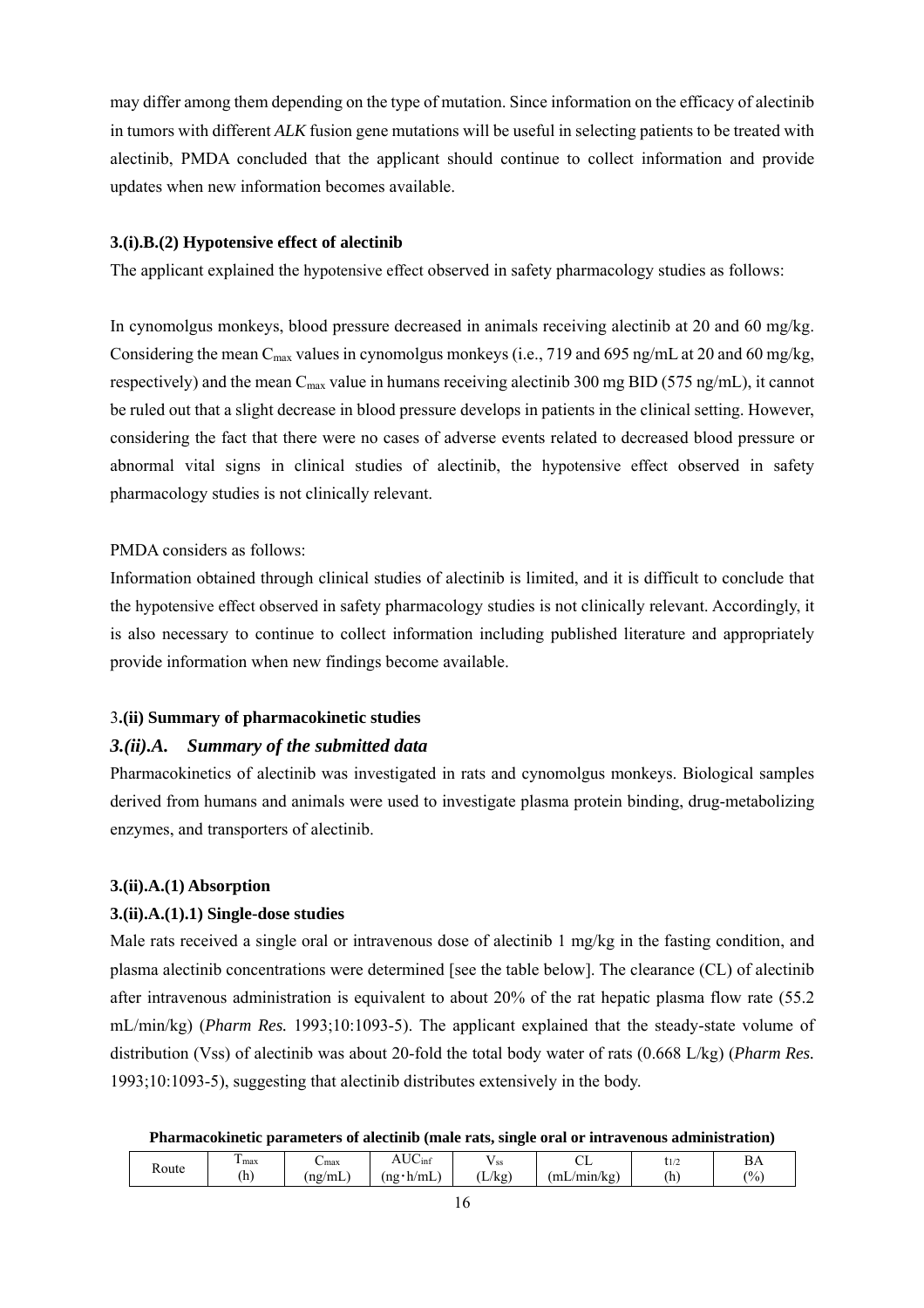| Oral                        | $+0c$<br>o.U<br>v.v | -60.5<br>u<br>14.6       | 320<br>.400:<br>--          |               |                    | $\sim$<br>$\sqrt{2}$<br>.<br>т., | 88.6                     |
|-----------------------------|---------------------|--------------------------|-----------------------------|---------------|--------------------|----------------------------------|--------------------------|
| $\mathbf{r}$<br>Intravenous | -                   | $\overline{\phantom{0}}$ | $\sim$<br>۔ 580<br>τ⊃∪<br>- | - -<br>1 J .J | $\sim$<br>--<br>້⊷ | 10.9<br>24<br>-<br><u>дня</u>    | $\overline{\phantom{0}}$ |

Mean  $\pm$  standard deviation; n = 3; BA, bioavailability; -, not applicable

#### **3.(ii).A.**(**1).2) Repeated-dose studies**

Pharmacokinetic parameters after repeated administration of alectinib were determined in rats receiving the drug for 4 and 13 weeks and cynomolgus monkeys for 2, 4, and 13 weeks. The applicant explained that the pharmacokinetics of alectinib after repeated administration was discussed using the data of the 13-week repeated dose study in which the plasma concentration of alectinib achieved steady state in all dose groups.

Male and female rats received alectinib at 3, 9, or 27 mg/kg once daily orally in the non-fasting condition for 13 weeks, and plasma alectinib concentrations were determined [see the table below]. In both male and female animals, the  $C_{\text{max}}$  and  $AUC_{0.24h}$  values after the first administration were generally doseproportional within the dose range investigated. During repeated dosing, the  $C_{\text{max}}$  and  $AUC_{0-24h}$  values were generally dose-proportional for the 3 mg/kg and 9 mg/kg groups but were less than doseproportional for the 27 mg/kg groups. The  $C_{\text{max}}$  and  $AUC_{0-24h}$  values in females tended to be higher than those in males. From Day 28 on, no substantial increases in the trough plasma concentration of alectinib were observed.

|                 |                       |     | aunninstration)      |                             |                                    |
|-----------------|-----------------------|-----|----------------------|-----------------------------|------------------------------------|
| Dose<br>(mg/kg) | Day of<br>measurement | sex | $T_{\rm max}$<br>(h) | $C_{\text{max}}$<br>(ng/mL) | $AUC_{0-24h}$<br>$(ng \cdot h/mL)$ |
| 3               | 1                     | М   | $3.2 \pm 1.2$        | $208 \pm 30$                | $3010 \pm 660$                     |
|                 |                       | F   | $4.0 \pm 0.0$        | $238 \pm 26$                | $4000 \pm 490$                     |
|                 | 91                    | M   | $4.0 \pm 0.0$        | $370 \pm 82$                | $5100 \pm 1410$                    |
|                 |                       | F   | $2.7 \pm 1.2$        | $524 \pm 114$               | $8450 \pm 750$                     |
| 9               | 1                     | М   | $6.7 \pm 2.3$        | $649 \pm 45$                | $9770 \pm 720$                     |
|                 |                       | F   | $5.3 \pm 2.3$        | $872 \pm 149$               | $15.100 \pm 700$                   |
|                 | 91                    | М   | $5.3 \pm 2.3$        | $1250 \pm 380$              | $18,600 \pm 5700$                  |
|                 |                       | F   | $3.3 \pm 1.2$        | $1520 \pm 190$              | $25,800 \pm 1900$                  |
| 27              | $\mathbf{1}$          | М   | $9.3 \pm 2.3$        | $1780 \pm 130$              | $30.000 \pm 4000$                  |
|                 |                       | F   | $6.7 \pm 4.6$        | $1960 \pm 30$               | $35,800 \pm 1800$                  |
|                 |                       | М   | $9.3 \pm 2.3$        | $1840 \pm 160$              | $35,300 \pm 3300$                  |
|                 | 91                    | F   | $8.0 \pm 4.0$        | $2170 \pm 90$               | $41.100 \pm 2100$                  |

**Pharmacokinetic parameters of alectinib (male and female rats, 13-week repeated oral dose administration)** 

Mean  $\pm$  standard deviation, n = 3

Male and female cynomolgus monkeys received alectinib orally at doses of 1.3, 4, and 12 mg/kg once daily for 13 weeks, and plasma alectinib concentrations were determined [see the table below]. The  $C_{\text{max}}$ and  $AUC_{0-24h}$  values after the first and repeated administration were generally dose proportional for the 1.3 mg/kg and 4 mg/kg groups but were less than dose-proportional for 12 mg/kg dose groups. Except that the Cmax value after the first dose at 1.3 mg/kg tended be higher in female than male animals, no other gender-differences in  $C_{\text{max}}$  or  $AUC_{0.24h}$  values were observed in any group. From Day 28 on, no substantial increases in the trough plasma concentrations of alectinib were observed.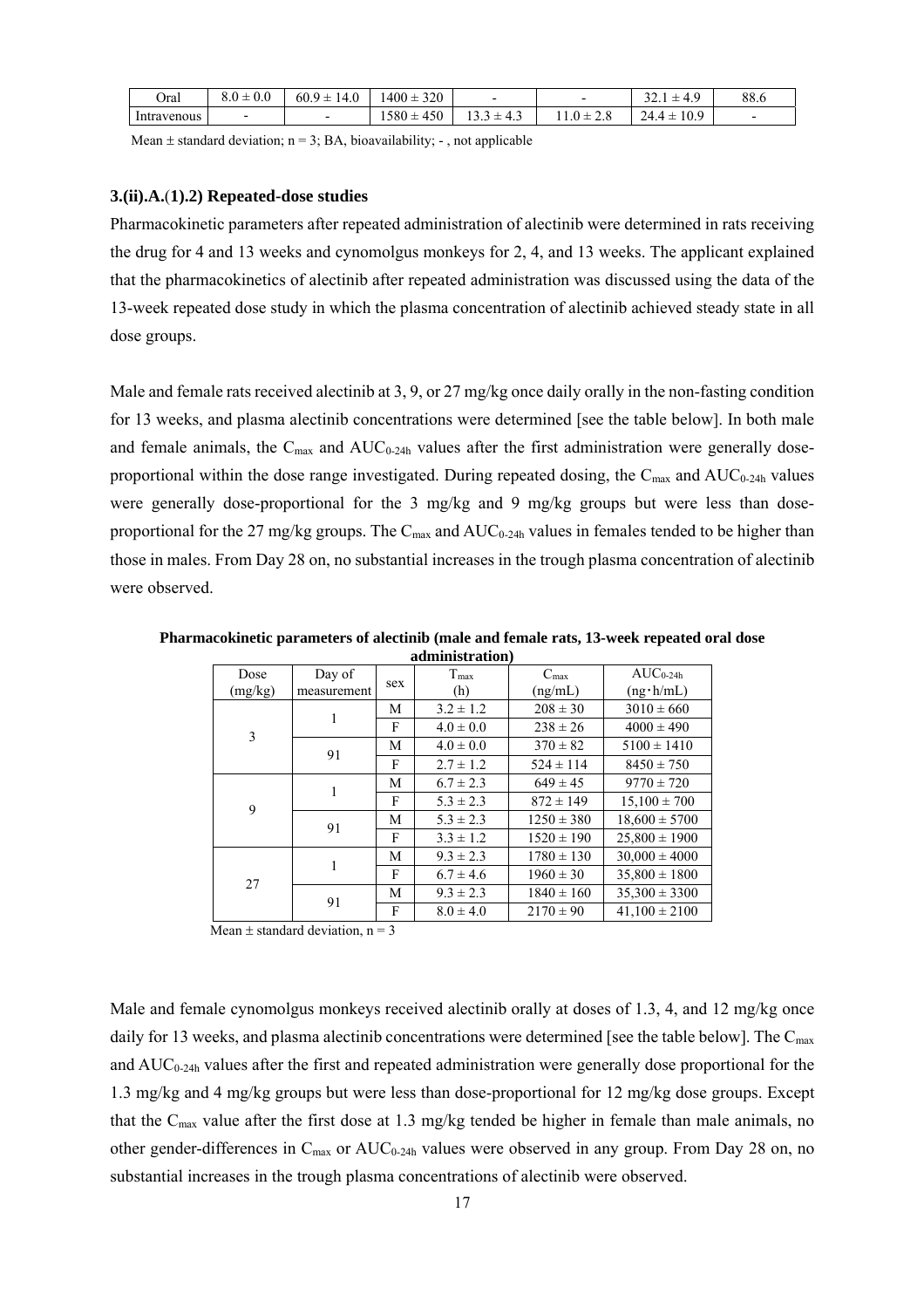| Dose<br>(mg/kg) | Day of<br>measurement | <b>Sex</b> | n | T <sub>max</sub><br>(h) | C <sub>max</sub><br>(ng/mL) | $AUC_{0-24h}$<br>$(ng \cdot h/mL)$ |
|-----------------|-----------------------|------------|---|-------------------------|-----------------------------|------------------------------------|
|                 |                       | М          | 3 | $5.3 \pm 2.3$           | $59.8 \pm 26.9$             | $792 \pm 274$                      |
| 1.3             |                       | F          | 3 | $3.3 \pm 1.2$           | $87.5 \pm 8.2$              | $942 \pm 133$                      |
|                 |                       | М          | 2 | $2.0, 2.0^*$            | $66.7, 100^*$               | 637, 1150*                         |
|                 | 91                    |            | 3 | $3.3 \pm 1.2$           | $94.3 \pm 26.0$             | $1030 \pm 60$                      |
|                 | 1                     | М          | 5 | $6.8 \pm 2.7$           | $170 \pm 42$                | $2700 \pm 530$                     |
| 4               |                       | F          | 5 | $4.0 \pm 0.0$           | $175 \pm 45$                | $2520 \pm 420$                     |
|                 | 91                    | М          | 5 | $2.4 \pm 0.9$           | $243 \pm 33$                | $3610 \pm 580$                     |
|                 |                       | F          | 5 | $3.2 \pm 1.1$           | $189 \pm 51$                | $2810 \pm 1040$                    |
|                 |                       | М          | 5 | $8.0 \pm 0.0$           | $394 \pm 129$               | $6640 \pm 2370$                    |
| 12              | 1                     | F          | 5 | $4.0 \pm 0.0$           | $439 \pm 82$                | $6410 \pm 1170$                    |
|                 | 91                    | М          | 5 | $4.4 \pm 2.2$           | $461 \pm 134$               | $7060 \pm 2530$                    |
|                 |                       | F          | 5 | $4.4 \pm 2.2$           | $463 \pm 60$                | $6920 \pm 1680$                    |

#### **Pharmacokinetic parameters of alectinib (male and female cynomolgus monkeys, 13-week repeated oral dose administration)**

Mean  $\pm$  standard deviation;  $*$ , showing results in individual animals

The applicant explained the reasons why the exposure to alectinib was less than dose-proportional in rats and monkeys in the highest dose groups as follows: As alectinib has low solubility in water, the concentration of alectinib in the gastrointestinal tract reached the saturation point in animals receiving higher doses, and the absorption through the gastrointestinal tract was reduced.

#### **3.(ii).A.(1).3)** *In vitro* **permeability**

The human colon carcinoma-derived Caco-2 cell line was used to investigate the permeability of alectinib through gastrointestinal tract membranes in humans. The apparent permeation coefficient of alectinib (10 µmol/L) from the apical surface to the basolateral surface ( $P_{app A\rightarrow B}$ ) was 1.88  $\pm$  0.23  $\times$  10<sup>-</sup>  $6$  cm/sec (mean  $\pm$  standard deviation; n = 3).

The applicant explained that the absorption of alectinib after oral administration was assumed to be 89% from a theoretical curve derived from the absorption after oral administration and the  $P_{app A\rightarrow B}$  values of different commercially available drugs (*J Pharmacol Exp Ther.* 2005;314:391-9, *Int J Pharm.*  2004;274:221-32, *Int J Pharm.* 2002;241:241-51, *Pharm Res.* 2006;23:1144-56, *Pharm Res.* 2003;20:1674-80, *Int J Pharm.* 2005;297:235-41, *Drug Metab Dispos.* 2010;38:1230-7, *Pharm Res.* 2004;21:749-55, *J Pharm Sci.* 2001;90:749-84, *Drug Metab Dispos.* 2011;39:265-74) and that permeability in the gastrointestinal tract is moderate or higher.

#### **3.(ii).A.(2) Distribution**

#### **3.(ii).A.(2).1) Tissue distribution**

Male albino rats received a single oral administration of <sup>14</sup>C-labeled alectinib ( $14C$ -alectinib") 1 mg/kg, and the distribution of radioactivity in tissues was investigated using quantitative whole-body autoradiography (QWBA) method. Plasma radioactivity concentration peaked at 4 hours after administration with a maximum concentration of 68.9 ng eq/g and decreased slowly with a half-life ( $t_{1/2}$ )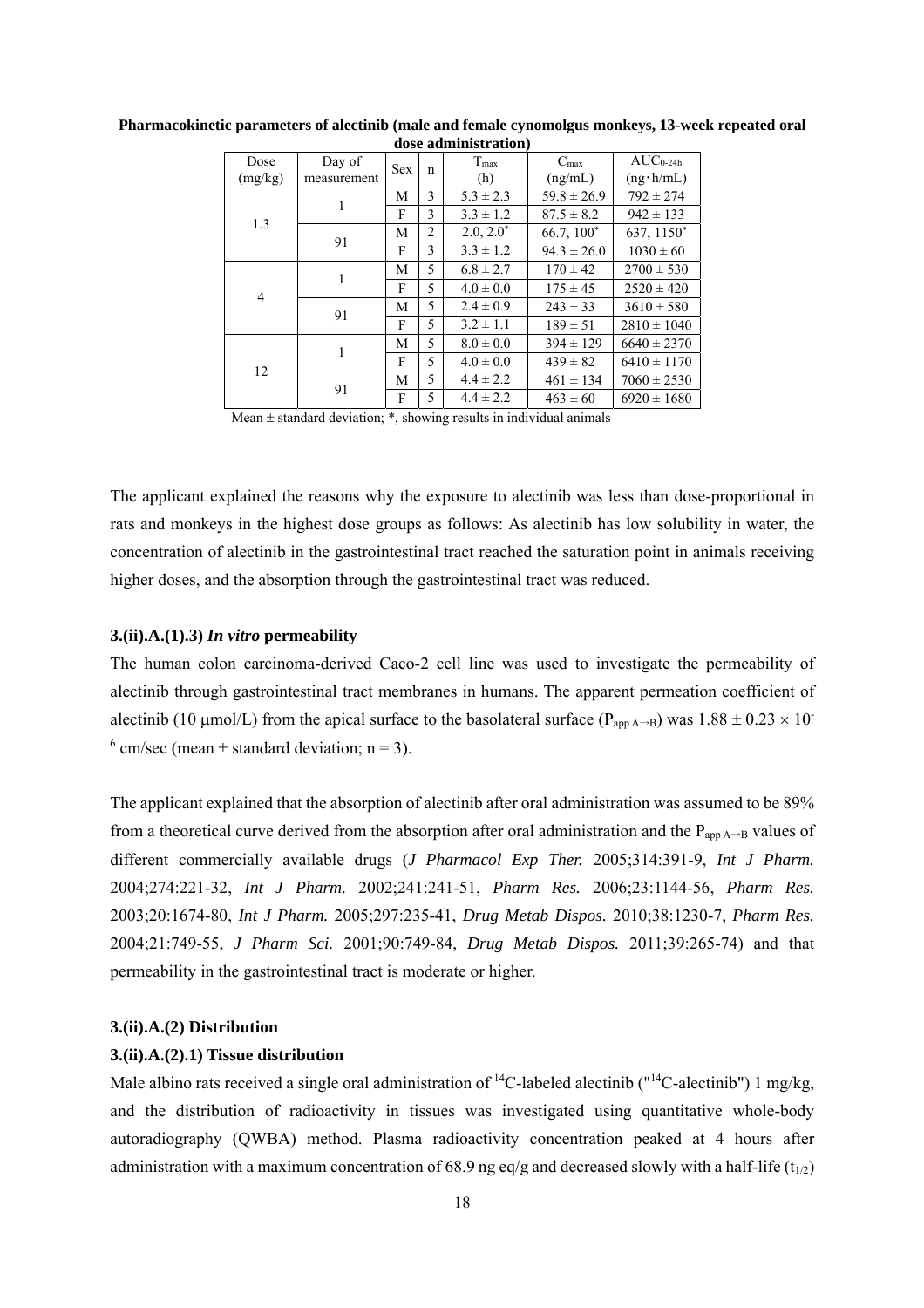of 41.6 hours. In almost all tissues tested, radioactivity concentrations peaked 8 to 12 hours after administration, and those in tissues other than the eyes, spine, cerebellum, and cerebrum were higher than the peak plasma radioactivity concentration. Tissue radioactivity concentrations were highest in the adrenal gland (8960 ng eq/g), which was followed by those in the Harderian gland, lung, brown fat, and liver (4790, 3590, 2590, and 2100 ng eq/g, respectively). The applicant explained that as radioactivity concentrations in the cerebrum and cerebellum changed as the same level as the plasma radioactivity concentration during the first 24 hours after administration, alectinib was believed to cross the bloodbrain barrier. Although residual radioactivity was still detected at 168 hours after administration in the adrenal gland, liver, Harderian gland, kidney, and brown fat, the radioactivity concentrations decreased to 1.6% to 5.7% of the peak tissue radioactivity levels. The  $t_{1/2}$  values in the blood, kidney, skin, and adrenal gland (56.0, 51.1, 48.6, and 42.9 hours, respectively) were longer than that in the plasma.

Male pigmented rats received a single oral administration of  ${}^{14}$ C-alectinib 10 mg/kg, and the tissue distribution of radioactivity was determined using the QWBA method. In almost all tissues except for the uvea and eyes, the elimination profile of radioactivity in pigmented rats was similar to that in albino rats. The radioactivity concentration was highest in the uvea, which contains melanin, among all tissues tested, and peaked (66,900 ng eq/g) at 24 hours after administration. The radioactivity concentration in the uvea at 504 hours after administration still was equivalent to 56.4% of the peak concentration. The radioactivity concentration in the eye peaked (699 ng eq/g) at 12 hours after administration, and the concentration at 504 hours after administration was equivalent to 20.5% of the peak concentration. The radioactive concentrations in colored skin tissues were higher at any time points than those in noncolored skin tissues, and the  $t_{1/2}$  value in colored skin tissues was 1.5-fold that in non-colored skin tissues. The applicant explained that these results suggest that the unchanged drug or metabolites of alectinib have a high affinity for melanin.

#### **3.(ii).A.(2).2) Plasma protein binding and distribution in blood cells**

Plasma samples from mice, rats, cynomolgus monkeys, and humans were incubated with 14C-alectinib  $(0.1, 1, \text{ and } 10 \,\mu\text{g/mL}$  [1  $\mu\text{g/mL}$  only for mice]), and plasma protein binding of alectinib was determined using an equilibrium dialysis method. The plasma protein binding rate of alectinib was 99.4%, 99.5% to 99.6%, 99.6%, and 99.6% to 99.7% in the samples from mice, rats, monkeys, and humans, respectively, which indicates that the plasma protein binding rate of alectinib was high in all animal species tested and was constant regardless of the concentration of alectinib. The binding rate of alectinib to human serum albumin ranged between 96.9% and 97.0% at all concentrations tested, while that to alpha-1-acid glycoprotein was less than 4.9%. Thus, the applicant explained that alectinib in human plasma binds mainly to albumin.

Blood samples from mice, rats, cynomolgus monkeys, and humans were incubated with <sup>14</sup>C-alectinib  $(0.1, 1, \text{ and } 10 \text{ µg/mL}$  [1  $\mu$ g/mL only for mice]), and the distribution of alectinib into blood cells was determined. The distribution of radioactivity in blood cells of rats, cynomolgus monkeys, and humans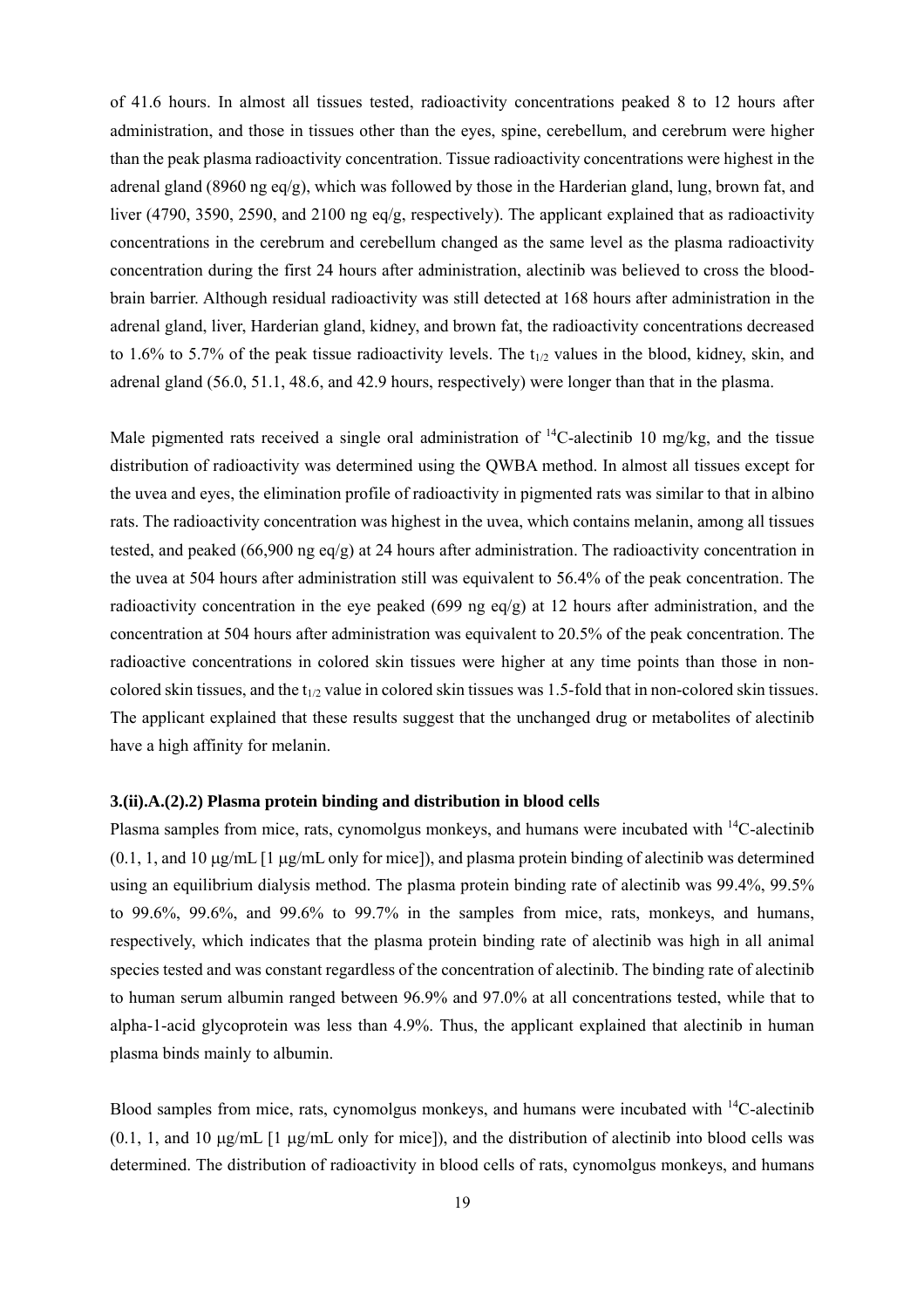were 72.8%, 86.6%, and 82.2%, respectively, at 0.1  $\mu$ g/mL, 72.8%, 84.9%, and 80.3%, respectively, at 1 ug/mL, and  $60.0\%$ ,  $68.4\%$ , and  $59.8\%$ , respectively, at 10 ug/mL. The distribution into blood cells tended to be smaller at 10  $\mu$ g/mL than at 0.1 and 1  $\mu$ g/mL. In the samples from mice, the distribution of radioactivity in blood cells was  $53.4\%$  at 1  $\mu\alpha/\text{mL}$ , which was the lowest among the animal species tested.

#### **3.(ii).A.(2).3) Placental permeability and placental to fetal transfer**

Female albino rats on gestation day 17 received a single oral dose of  ${}^{14}$ C-alectinib 1 mg/kg, and the tissue distribution of radioactivity was determined using the QWBA methods. During the first 72 hours after administration, radioactivity concentrations in the mammary gland, ovary, uterus, placenta, and embryonic membrane of the dam were as high as 3.7- to 21-fold that in plasma, but radioactivity concentrations in the amniotic fluid were  $\leq 0.8$ -fold that in plasma. Radioactivity concentrations in the brain, heart, lung, liver, kidney, and gastrointestinal tract of the fetus peaked at 4 or 8 hours after administration and then decreased over time. Tissue radioactivity concentrations in the fetus were as high as 1.2- to 5.8-fold that in plasma of the dam during the first 48 hours after administration.

#### **3.(ii).A.(3) Metabolism**

#### **3.(ii).A.(3).1)** *In vitro* **metabolism**

In order to identify metabolites of alectinib,  $^{14}$ C-alectinib (10  $\mu$ mol/L) was incubated with hepatocytes of mice, rats, dogs, cynomolgus monkeys, and humans for 1 and 4 hours. After 4-hour incubation, alectinib was most stable against metabolic degradation in mice, which were followed by dogs, rats, humans, and cynomolgus monkeys in this order, and the unchanged drug accounted for 89.9%, 85.9%, 68.0%, 66.8%, and 47.5% of the radioactivity administered in the corresponding species. The variety of metabolites was similar among the animal species tested. The most common metabolite was M-4 (a metabolite resulting from morpholine ring-opening and dealkylation), and as other major metabolites, M-1 (a metabolite resulting from morpholine ring opening and hydroxylation) and M-6 (a dealkylated metabolite of M-4) were also detected.

<sup>14</sup>C-alectinib (10 µmol/L) was incubated with recombinant human cytochrome P450 (CYP) isozymes (1A1, 1A2, 2A6, 2B6, 2C8, 2C9, 2C18, 2C19, 2D6, 2E1, 3A4, 3A5, and 4A11) for 1 hour in order to identify CYP isozymes involved in the metabolism of alectinib. Following 1-hour incubation with cells expressing CYP3A4, the unchanged drug accounted for 46.7% of the total radioactivity, and the main metabolite was M-4 (28.1% of the total radioactivity) as observed in the study using hepatocytes. In other CYP expression systems, the unchanged compound accounted for 91.0% to 95.9% of the total radioactivity.

In a study in which <sup>14</sup>C-alectinib (10  $\mu$ mol/L) was incubated with human hepatic microsomes in the presence or absence of reduced nicotinamide adenine dinucleotide phosphate (NADPH) for 15 minutes. Alectinib was metabolized only in the presence of NADPH (residual rate of the unchanged compound,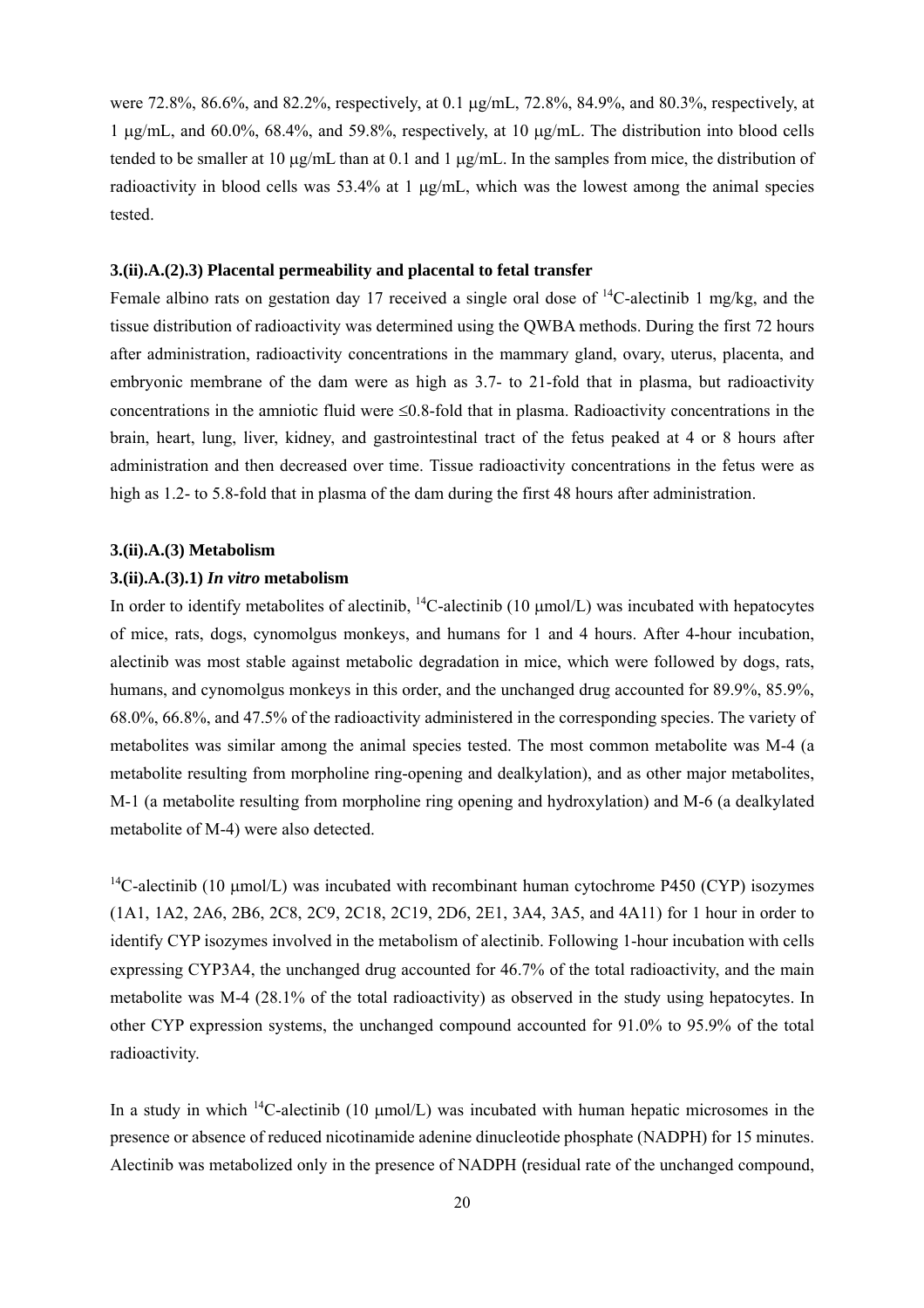86.5%), and the major metabolite was M-4 (4.1% of total radioactivity).

<sup>14</sup>C-alectinib (10  $\mu$ mol/L) was incubated with human hepatic microsomes in the presence of inhibitors of CYPs (1A2, 2C9, 2C19, 2D6, or 3A4/5) for 15 minutes in order to specify CYP isozymes involved in the metabolism of alectinib. The metabolism of alectinib was inhibited by 97% in the presence of CYP3A4/5 inhibitors but was essentially unaffected in the presence of inhibitors specific to other CYPs. When  $^{14}$ C-alectinib (10 umol/L) was incubated with human hepatic microsomes in the presence of benzylimidazole (1000  $\mu$ mol/L) or ketoconazole (1  $\mu$ mol/L), which are non-specific CYP inhibitors, the metabolism of alectinib was inhibited by 93% or 78%, respectively.

When  $^{14}$ C-alectinib (2 µmol/L) was incubated with human hepatic microsomes in the presence of benzylimidazole (1000 umol/L) or ketoconazole (10 umol/L), the metabolism of alectinib was inhibited by 99% or 47%, respectively.

The applicant explained that CYP3A4 is the major human CYP enzyme responsible for the metabolism of alectinib.

### **3.(ii).A.(3).2)** *In vivo* **metabolism**

Male rats received a single oral dose of <sup>14</sup>C-alectinib 1 mg/kg, and metabolites in the plasma, urine, and feces were determined. At 2, 4, 8, 12, and 24 hours after administration, the percentage of the unchanged <sup>14</sup>C-alectinib in total radioactivity in plasma was  $89.6\%$ ,  $92.1\%$ ,  $90.7\%$ ,  $88.3\%$ , and  $72.6\%$ , respectively, and the percentage of metabolites was 6.3%, 5.6%, 5.4%, 7.9%, and 14.0%, respectively. M-4, the major metabolite in the *in vitro* studies, was found in a trace amount (1.5%) in plasma only at 24 hours after administration. The urinary and fecal excretion rates of the unchanged drug, expressed as the percentage of the unchanged 14C-alectinib in total radioactivity in the respective sample, were 8.1% and 51.8%, respectively, during the first 24 hours after administration, and 6.5% and 30.2%, respectively, during the period between 24 and 48 hours after administration. The major metabolite both in urine and in feces was M-4. The urinary and fecal excretion rates of M-4 were 48.1% and 22.1%, respectively, during the first 24 hours after administration, and 63.3% and 39.3%, respectively, during the period between 24 and 48 hours after administration.

Male rats with bile duct cannulation received a single intravenous administration of <sup>14</sup>C-alectinib 1 mg/kg, and metabolites in bile were examined. M-4 was the major metabolite in bile up to 24 hours after administration and accounted for 40.6% of the total radioactivity in bile. The unchanged  $^{14}$ C-alectinib accounted for as low as 4.0% of the total radioactivity in bile. The results of  $\beta$ -glucuronidase treatment of bile samples suggested that no glucuronide conjugates of alectinib are produced as metabolites of alectinib in bile.

Male and female rats received alectinib at a dose of 27 mg/kg once daily orally for 13 weeks to determine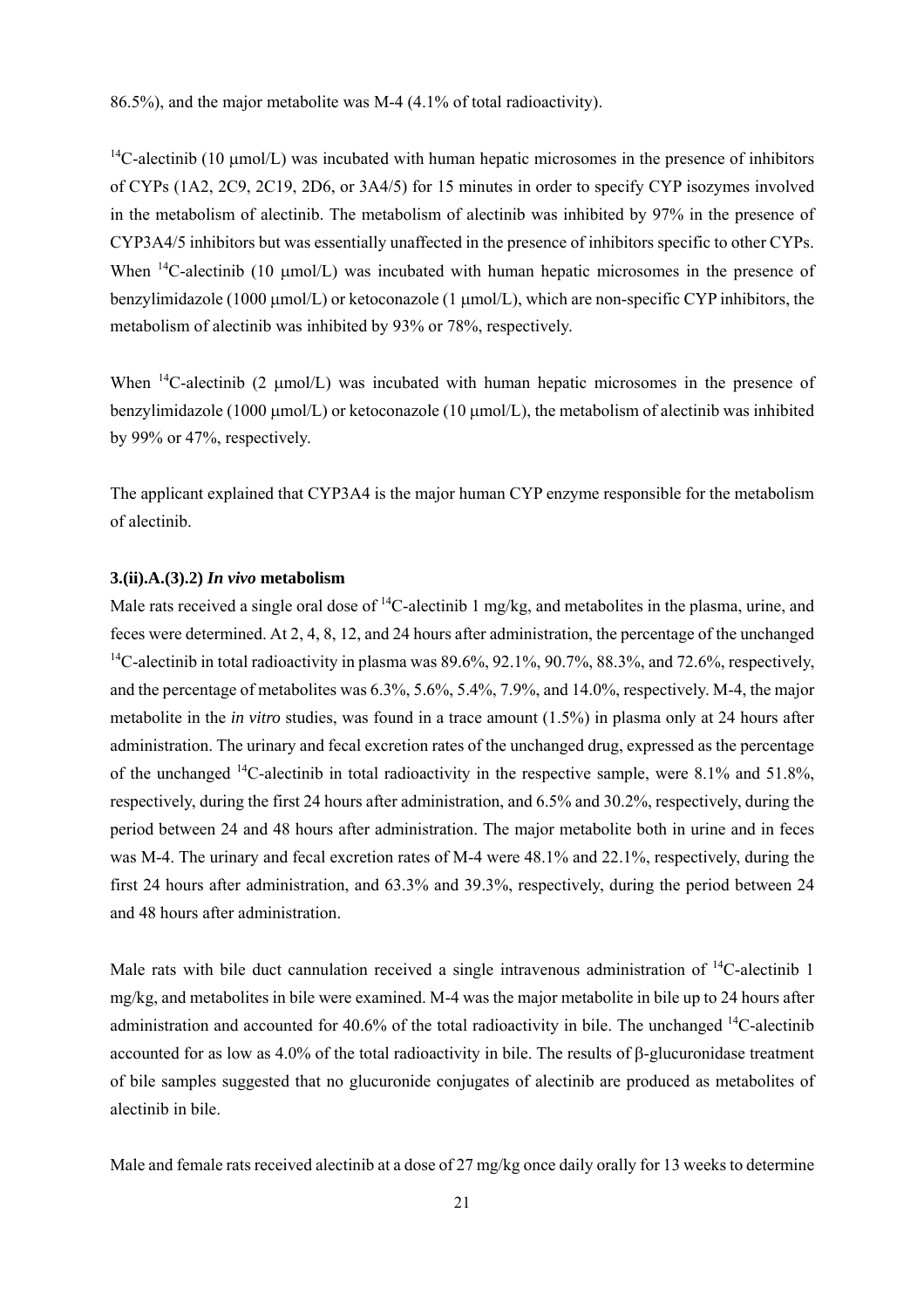plasma concentrations of M-4 and M-6 [see the table below]. The  $C_{\text{max}}$  and  $AUC_{0-24h}$  values of M-4 and M-6 tended to be higher in males than in females. The  $C_{\text{max}}$  and  $AUC_{0-24h}$  values of M-6 were equivalent to 6.4% to 11.0% of those of M-4. Plasma trough concentrations of M-4 and M-6 did not increase substantially on Day 28 and thereafter. The  $C_{\text{max}}$  and  $AUC_{0-24h}$  values on the final day of administration, Day 91, were 1.7- to 2.0-fold those after the first administration for M-4 and 1.1- to 1.7-fold those for M-6.

In rats, the exposure to alectinib in males was lower than that in females [see "3.(ii).A.(1).2) Repeateddose studies"], and the exposure to the metabolites (M-4 and M-6) tended to be higher in males than females. The applicant explained that this may reflect the difference in CYP profile between male and female rats, in light of the followings.

- In humans, CYP3A4 is the enzyme mainly responsible for the metabolism of alectinib [see "3.(ii).A.(3).1) *in vitro* metabolism"], and it is assumed that the CYP3A subfamily is involved in the metabolism of alectinib in rats as well.
- CYP3A1/23 and CYP3A2 have been reported to have higher expression levels among the CYP3A subfamily in rats and exhibit higher activities in males than in females (*Biol Pharm Bull.* 2005;28:311-5).

| Day of<br>measurement | <b>Sex</b> | Metabolite | $C_{\text{max}}$<br>(ng/mL) | $AUC_{0-24h}$<br>$(ng \cdot h/mL)$ |
|-----------------------|------------|------------|-----------------------------|------------------------------------|
|                       |            | $M-4$      | $55.3 \pm 13.1$             | $934 \pm 167$                      |
|                       | M          | M-6        | $6.07 \pm 3.78$             | $90.8 \pm 32.0$                    |
|                       | F          | $M-4$      | $31.3 \pm 5.2$              | $593 \pm 112$                      |
|                       |            | M-6        | $3.03 \pm 0.31$             | $49.3 \pm 13.8$                    |
|                       | M          | $M-4$      | $94.9 \pm 9.1$              | $1830 \pm 140$                     |
| 91                    |            | M-6        | $6.45 \pm 1.02$             | $118 \pm 13$                       |
|                       |            | $M-4$      | $58.9 \pm 7.4$              | $1060 \pm 180$                     |
|                       | F          | M-6        | $4.50 \pm 0.73$             | $84.9 \pm 15.0$                    |

**Pharmacokinetic parameters of M-4 and M-6 (male and female rats, 13-week repeated oral dose administration)** 

Mean  $\pm$  standard deviation, n = 3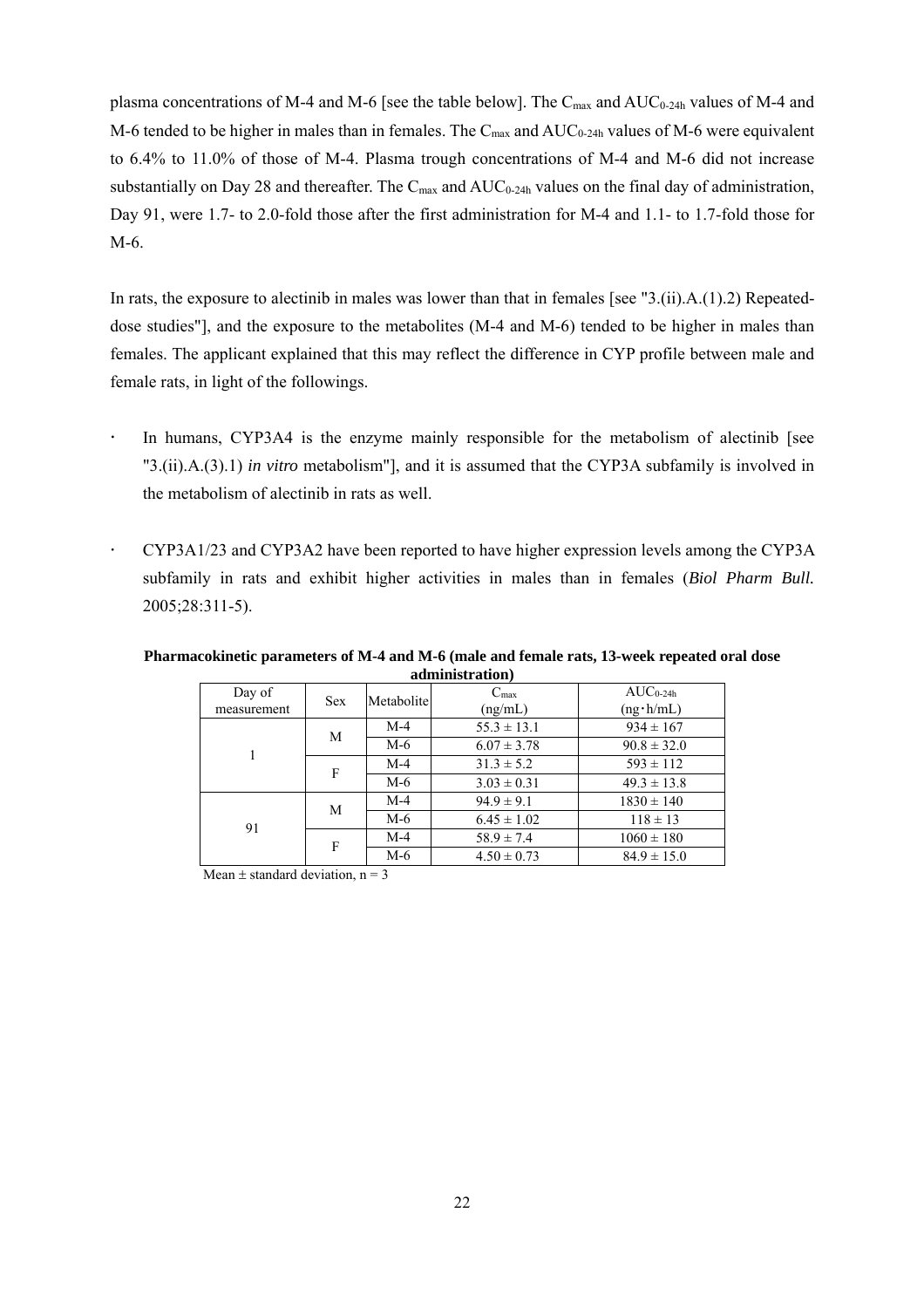| <u>aammusti attom</u>                      |            |                 |                 |                 |                 |  |  |  |
|--------------------------------------------|------------|-----------------|-----------------|-----------------|-----------------|--|--|--|
| <b>Sex</b>                                 | Metabolite | Day 2           | Day 28          | Day $56$        | Day 91          |  |  |  |
| М                                          | $M-4$      | $31.0 \pm 1.6$  | $75.7 \pm 8.0$  | $60.1 \pm 7.9$  | $59.0 \pm 5.1$  |  |  |  |
|                                            | $M-6$      | $4.15 \pm 0.79$ | $5.49 \pm 0.91$ | $5.18 \pm 1.35$ | $4.25 \pm 1.48$ |  |  |  |
| F                                          | $M-4$      | $24.8 \pm 6.3$  | $41.2 \pm 12.2$ | $47.2 \pm 12.6$ | $43.9 \pm 12.9$ |  |  |  |
|                                            | M-6        | $2.27 \pm 0.97$ | $3.23 \pm 1.51$ | $3.78 \pm 1.16$ | $3.63 \pm 0.82$ |  |  |  |
| Mean + standard deviation $(nq/m)$ $n = 2$ |            |                 |                 |                 |                 |  |  |  |

**Trough plasma concentrations of M-4 and M-6 (male and female rats, 13-week repeated oral dose administration)** 

Mean  $\pm$  standard deviation (ng/mL), n = 3

Male and female cynomolgus monkeys received alectinib orally at a dose of 12 mg/kg once daily for 13 weeks to determine plasma concentrations of M-4 and M-6 [see the table below]. The  $C_{\text{max}}$  and  $AUC_0$ - $_{24h}$  values of M-4 and M-6 did not differ substantially between the sexes. The C<sub>max</sub> and AUC<sub>0-24h</sub> values of M-6 were equivalent to 6.3% to 10.2% of those of M-4. Plasma trough concentrations of M-4 and M-6 did not increase substantially on Day 28 and thereafter. The  $C_{\text{max}}$  and  $AUC_{0-24h}$  values on the final day of administration, Day 91, were 1.9- to 2.4-fold those after the first administration for M-4 and 2.1- to 3.7-fold those for M-6.

**Pharmacokinetic parameters of M-4 and M-6 (male and female cynomolgus monkeys, 13-week repeated oral dose administration)** 

| Day of      | <b>Sex</b> | Metabolite | $C_{\text{max}}$ | $AUC_{0-24h}$     |
|-------------|------------|------------|------------------|-------------------|
| measurement |            |            | (ng/mL)          | $(ng \cdot h/mL)$ |
|             | M          | $M-4$      | $45.8 \pm 20.1$  | $778 \pm 377$     |
|             |            | M-6        | $2.89 \pm 1.26$  | $51.5 \pm 28.2$   |
|             | F          | $M-4$      | $49.1 \pm 16.7$  | $795 \pm 283$     |
|             |            | $M-6$      | $4.30 \pm 0.51$  | $59.7 \pm 17.4$   |
|             | M          | $M-4$      | $107 \pm 22$     | $1890 \pm 680$    |
| 91          |            | M-6        | $10.4 \pm 4.2$   | $192 \pm 91$      |
|             | F          | $M-4$      | $98.5 \pm 25.2$  | $1530 \pm 290$    |
|             |            | M-6        | $9.10 \pm 2.46$  | $146 \pm 39$      |

Mean  $\pm$  standard deviation, n = 5

| Trough plasma concentrations of M-4 and M-6 (male and female cynomolgus monkeys, 13-week repeated |  |  |  |  |  |
|---------------------------------------------------------------------------------------------------|--|--|--|--|--|
| oral dose administration)                                                                         |  |  |  |  |  |

| <b>Sex</b>                                                                                                            | Metabolite | Day 2           | Day 28          | Day $56$        | Day 91          |  |
|-----------------------------------------------------------------------------------------------------------------------|------------|-----------------|-----------------|-----------------|-----------------|--|
| М                                                                                                                     | M-4        | $27.2 \pm 15.2$ | $76.1 \pm 25.1$ | $80.4 \pm 38.9$ | $56.5 \pm 25.5$ |  |
|                                                                                                                       | M-6        | $2.24 \pm 1.66$ | $7.61 \pm 3.24$ | $9.00 \pm 6.35$ | $5.61 \pm 2.46$ |  |
|                                                                                                                       | $M-4$      | $21.3 \pm 6.9$  | $65.9 \pm 14.0$ | $55.2 \pm 10.9$ | $45.8 \pm 7.8$  |  |
|                                                                                                                       | $M-6$      | $1.69 \pm 1.59$ | $6.85 \pm 2.76$ | $5.23 \pm 2.04$ | $4.66 \pm 0.47$ |  |
| $\mathbf{r}$ , $\mathbf{r}$ , $\mathbf{r}$ , $\mathbf{r}$ , $\mathbf{r}$ , $\mathbf{r}$ , $\mathbf{r}$ , $\mathbf{r}$ |            |                 |                 |                 |                 |  |

Mean  $\pm$  standard deviation (ng/mL), n = 5

#### **3.(ii).A.(4) Excretion**

### **3.(ii).A.(4).1) Urinary, fecal and biliary excretion**

In male rats receiving a single oral dose of  ${}^{14}$ C-alectinib 1 mg/kg, 0.5% and 95.7% of the administered radioactivity were excreted in urine and feces, respectively, by 168 hours after administration.

Male rats with bile duct cannulation received a single intravenous dose of <sup>14</sup>C-alectinib 1 mg/kg, and the urinary, fecal, and biliary excretion rates (the percentage of the administered radioactivity) were determined. The urinary, fecal, and biliary excretion rates by 48 hours after administration were 2.0%, 10.3%, and 42.5%, respectively.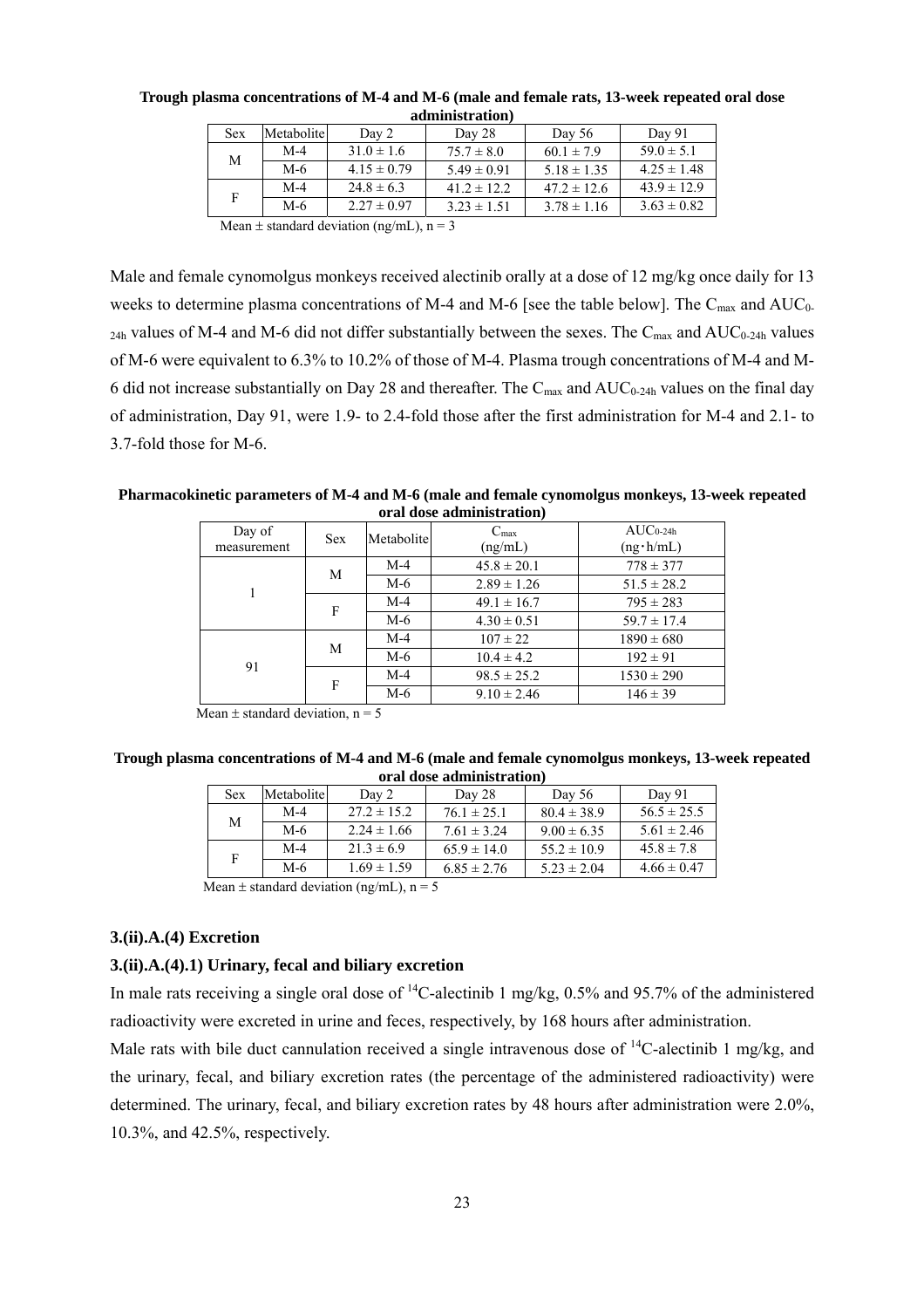Taken together, the applicant explained that alectinib and its metabolites are excreted mainly in feces via bile.

#### **3.(ii).A.(4).2) Enterohepatic circulation**

Bile was obtained from male rats with bile duct cannulation after an intravenous dose of <sup>14</sup>C-alectinib 1 mg/kg and then was infused into the duodenum of another group of rats in order to determine the urinary, fecal, and biliary excretion rates (the percentage of the administered radioactivity). By 48 hours after administration, 76.3% and 3.0% of the administered radioactivity were excreted in feces and bile, respectively. The excretion rate in urine was below the lower detection limit.

Based on the above, the applicant explained that alectinib hardly undergo substantial enterohepatic circulation in rats.

#### **3.(ii).A.(5) Pharmacokinetic interactions**

#### **3.(ii).A.(5).1)** *In vitro* **enzyme induction**

Human hepatocytes were treated with alectinib  $(0.01, 0.1, 0.1, 0.1)$  for 72 hours to examine the expression of mRNA for CYPs (1A2, 2B6, and 3A4). After the treatment with 0.1 mol/L alectinib, the mRNA expression levels for all 3 CYP isozymes were essentially identical to those after vehicle treatment. After the treatment with 1 mol/L alectinib, the mRNA expression levels for CYP3A4 and CYP2BR were 2.5- to 3.9-fold and 1.5- to 3.1-fold, respectively, those after vehicle treatment. The mRNA expression level for CYP1A2 after exposure to alectinib at the highest concentration tested was about the same as that after vehicle exposure.

The applicant explained the above results as follows:

These findings suggest that alectinib may induce CYP3A4 and CYP2B6. However, it is unlikely that alectinib causes pharmacokinetic drug interactions by inducing CYP3A4 and CYP2B6 in the clinical setting for the following reasons:

- The concentration of free (unbound) alectinib in the medium treated with 0.1 μmol/L alectinib, at which mRNA levels did not increase for any CYP isozymes, was 18 to 19 ng/mL during the preparation of the medium, 9.4 to 10 ng/mL at 48 hours of incubation immediately after the replacement of the medium, and 0.4 ng/mL after 72 hours of incubation.
- In humans, the  $C_{\text{max}}$  value of free (unbound) alectinib in patients receiving alectinib 300 mg BID ranged from 1.7 to 2.3 ng/mL [see "3.(ii)A.(2).2) Plasma protein binding and distribution in blood cells" and "4.(ii).A.(1) Phase I/II study in Japan"].

#### **3.(ii).A.(5).2)** *In vitro* **enzyme inhibition**

In the presence of alectinib  $(0.01, 0.1,$  and 1  $\mu$ mol/L), substrates of human CYPs  $(1A2, 2B6, 2C8, 2C9,$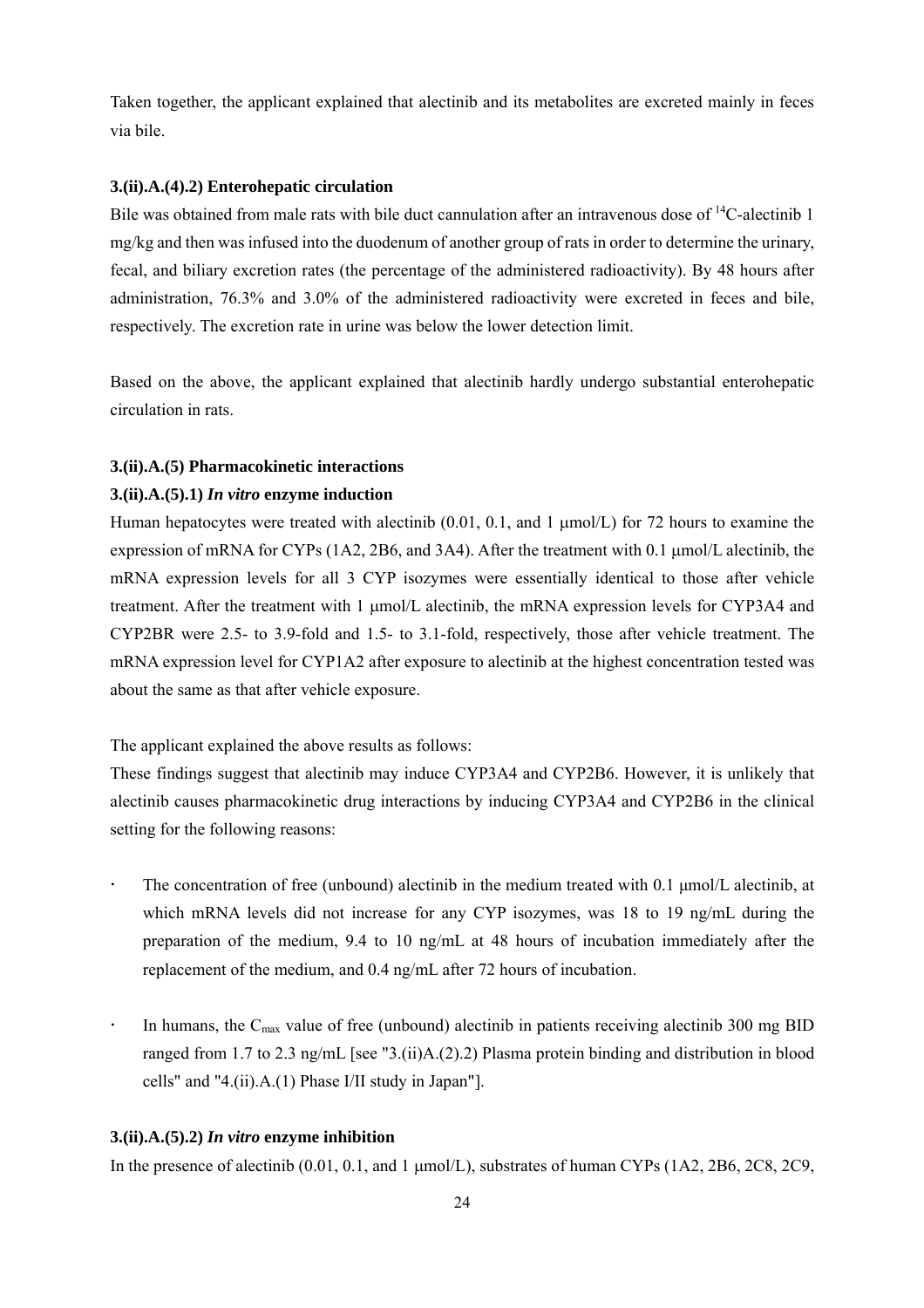2C19, 2D6, and 3A4) were incubated with human hepatic microsomes at 37°C to evaluate the inhibitory effects of alectinib on these CYP isozymes. Alectinib competitively inhibited the metabolism of CYP2C8 substrates with an inhibition constant  $(Ki)$  of 1.98  $\mu$ mol/L. The results of pre-incubation for 30 minutes indicated that alectinib inhibits the metabolism of CYP3A4 substrates in a time dependent manner with a maximum inactivation rate constant ( $k_{inact}$ ) of 0.0624/min. The inhibitor concentration when the apparent inactivation rate constant reaches half of  $k_{\text{inact}}$  was calculated to be  $\geq 60 \text{ \mu m o}$ l/L. Alectinib did not show substantial inhibitory effects on the other CYP isozymes even at the highest concentration tested.

The applicant explained the above results as follows:

Although alectinib inhibited the metabolism of CYP2C8 substrates, it is unlikely that the combination of alectinib and CYP2C8 substrates induces pharmacokinetic drug interactions in the clinical setting on the basis of the findings below. However, as it has been suggested that alectinib inhibits the CYP3A4 isozyme in a time dependent manner, the combination of alectinib and CYP3A4 substrates may increase the exposure to CYP3A4 substrates.

- The Ki value of alectinib was  $1.98 \mu$ mol/L (956 ng/mL).
- $\cdot$  The mean steady-state C<sub>max</sub> value in patients receiving alectinib at the proposed dosage regimen was 575 ng/mL [see "4.(ii).A.(1) Phase I/II study in Japan"].
- Free alectinib accounts for  $\langle 1\%$  of the total alectinib present in plasma [see "3.(ii)A.(2).2) Plasma protein binding and distribution in blood cells"].

#### **3.(ii).A.(5).3) Transporters**

The applicant submitted the following results of studies on the substrate potential of alectinib for transporters.

- Using the Caco-2 cell line, the transport of  ${}^{14}$ C-alectinib (0.3 and 1 µmol/L) via P-glycoprotein was examined. The efflux ratio of  ${}^{14}$ C-alectinib, defined as the ratio of the apparent permeability coefficient of alectinib from the basolateral surface to the apical surface ( $P_{\text{app B}\rightarrow A}$ ) to that from the apical surface to the basolateral surface ( $P_{app\ A\rightarrow B}$ ), was 0.924 at 0.3 µmol/L and 1.32 at 1 µmol/L. The efflux ratio of the positive control digoxin  $(1 \mu \text{mol/L})$  was 8.01.
- Using Madin-Darby canine kidney (MDCK) cells expressing breast cancer resistance protein (BCRP), the transport of  ${}^{14}$ C-alectinib (0.3, 1, and 3 µmol/L) via BCRP was examined. The corrected efflux ratio, obtained by dividing the efflux ratio in BCRP-expressing MDCK cells by that in MDCK cells, was 1.20, 1.62, and 1.13 for  ${}^{14}$ C-alectinib at 0.3, 1, and 3  $\mu$ mol/L, respectively. The corrected efflux ratio of prazosin hydrochloride (10  $\mu$ mol/L), a positive control, was 4.77.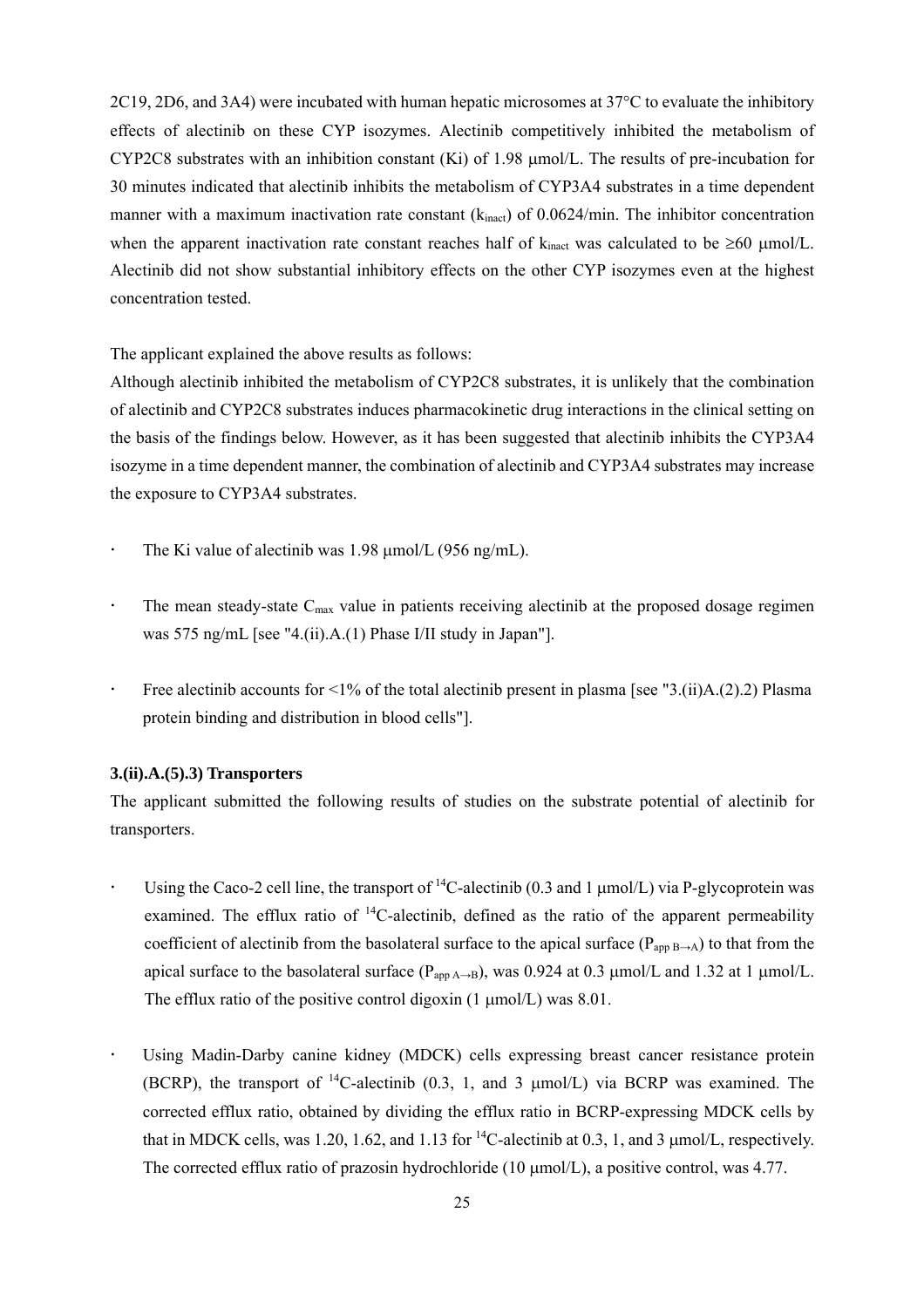Based on the above, the applicant explained that alectinib is not a substrate of P-glycoprotein or BCRP.

The applicant also submitted the results of the following studies on the inhibitory effects of alectinib on transporters.

- Using the Caco-2 cell line, the inhibitory effect of alectinib  $(0.03 \text{ to } 3 \text{ umol/L})$  on the transport of <sup>3</sup>H-digoxin (1 µmol/L) via P-glycoprotein was examined. Alectinib inhibited the transport of <sup>3</sup>Hdigoxin via P-glycoprotein in a concentration-dependent manner with an  $IC_{50}$  of 1.13  $\mu$ mol/L.
- Using BCRP-expressing MDCK cells, the inhibitory effect of alectinib  $(0.01 \text{ to } 3 \text{ µmol/L})$  on the transport of <sup>3</sup>H-prazosin (10 nmol/L) via P-glycoprotein was examined. Alectinib inhibited the transport of  ${}^{3}$ H-prazosin via P-glycoprotein in a concentration-dependent manner with an IC<sub>50</sub> of  $0.103$  umol/L.
- Using the HEK293 human fetal kidney cell line transfected with the human organic aniontransporting polypeptide (OATP) 1B1, organic anion transporter (OAT) 1 and OAT 3, or organic cation transporter (OCT) 2, the inhibitory effects of alectinib  $(3 \mu mol/L)$  on the transport of substrates via these transporters were examined (as substrates of these transporters, <sup>3</sup>H-estradiol-17 $\beta$ -D-glucuronide was used for OATP 1B1, <sup>3</sup>H-p-aminohippuric acid for OAT 1, <sup>3</sup>H-estrone sulfate ammonium salt for OAT 3, and <sup>14</sup>C-metformin hydrochloride for OCT 2). Alectinib did not show substantial inhibitory effects on any transporters even at the highest concentration tested.

The applicant explained that the above findings indicated the inhibitory effects of alectinib on Pglycoprotein and BCRP.

### *3.(ii).B Outline of the review by PMDA*

Based on the submitted data and the following review, PMDA concluded that the applicant's discussions on the absorption, distribution, metabolism, and excretion and pharmacokinetic interactions of alectinib are acceptable.

#### **3.(ii).B.(1) Tissue distribution**

As both unchanged alectinib and its metabolites are suggested to have high affinity for melanin [see "3.(ii).A.(2).1) Tissue distribution"], PMDA requested the applicant to explain whether the distribution of alectinib or its metabolites in melanin-containing tissues may pose safety problems in the clinical setting. The applicant responded that the risk was low considering the followings:

 In the repeated dose toxicity studies in cynomolgus monkeys, no toxicological findings suggesting the effect of alectinib or its metabolites were observed in melanin-containing tissues such as the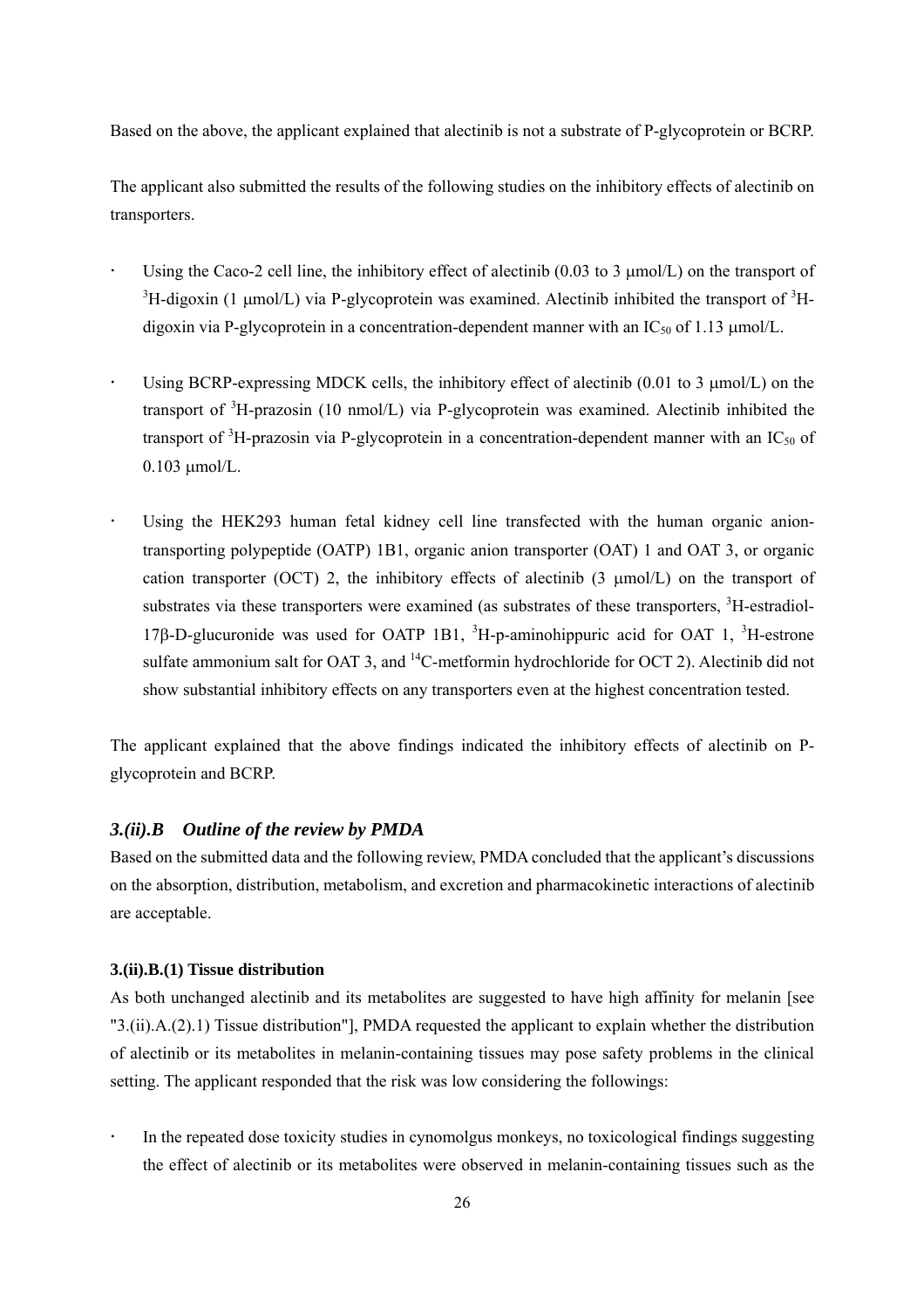eye and skin [see "3.(iii).A.(2).3) Preliminary 2-week repeated oral dose toxicity study in cynomolgus monkeys" to "3.(iii). $A(2)$ .5) Thirteen-week repeated oral dose toxicity study in cynomolgus monkeys"].

- In light of the facts that the wavelength of light that reaches the posterior segment of the eyes of adult humans exceeds 400 nm and that alectinib absorbs light at  $\mathbf{r}$  to  $\mathbf{r}$  nm [see "3.(iii).A.(6).1) Photosafety study"], the photosafety risk of alectinib is considered low.
- In a phase I/II study in patients with *ALK* fusion gene-positive, unresectable, recurrent or advanced NSCLC in Japan (Study AF-001JP), the incidence of ophthalmic adverse events and that of dermal/subdermal adverse events following the treatment with alectinib at the proposed dosage regimen was 19% (11 of 58 patients) and 37.9% (22 of 58 patients), respectively. No patients discontinued treatment due to these adverse events, and all patients could restart treatment after appropriately suspending treatment.
- In an ongoing foreign phase I/II study in patients with *ALK* fusion gene-positive NSCLC who have developed resistance to crizotinib (Study AF002-JG/ Study NP28761), the incidence of ophthalmic and dermal/subdermal adverse events does not tend to be higher in non-white patients  $(n = 14)$  than in white patients  $(n = 33)$ , although the number of patients is limited. Also, the adverse event profile of Japanese patients enrolled in Study AF-001JP did not differ significantly from that of foreign patients.

PMDA accepted the applicant's explanation.

### **3.(ii).B.(2) Pharmacokinetic drug interactions**

As alectinib has been demonstrated to be metabolized mainly by CYP3A4 [see "3.(ii).A.(3).1) *In vitro* metabolism"] and inhibit CYP3A4, P-glycoprotein, and BCRP [see "3.(ii).A.(5).2) *In vitro* enzyme inhibition" and "3.(ii).A.(5).3) Transporters"], PMDA requested the applicant to explain about plans of clinical studies to examine pharmacokinetic interactions with CYP3A4 inhibitors or inducers or substrates of CYP3A4, P-glycoprotein, or BCRP.

The applicant responded as follows:

In foreign countries the applicant is conducting studies on pharmacokinetic drug interactions between alectinib and (1) a potent CYP3A4 inhibitor posaconazole (Study NP28990) and (2) a potent CYP3A4 inducer rifampicin (Study NP29042) in healthy adults, as well as a phase I/II study on pharmacokinetic drug interactions between alectinib and (3) the CYP3A4 substrate midazolam (the phase II segment of Study NP28673) in patients with *ALK* fusion gene-positive NSCLC. However, no studies on pharmacokinetic drug interactions between alectinib and P-glycoprotein or BCRP substrates are planned at the present time because no safety concerns considered attributable to pharmacokinetic drug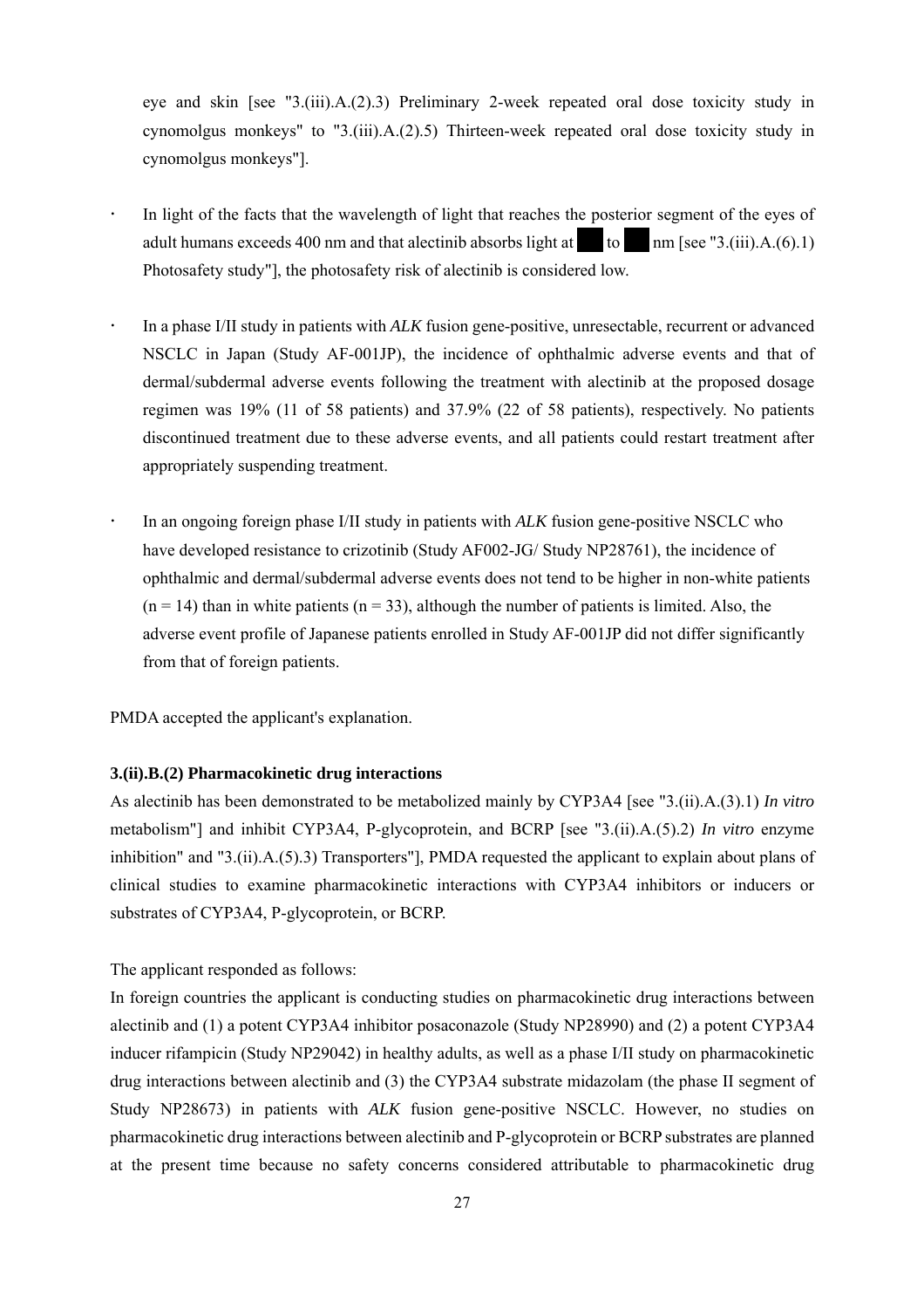interactions have been suggested for the use of alectinib with P-glycoprotein or BCRP substrates as below.

- In Study AF-001JP, 1 of the 6 patients (16.7%) who received alectinib with fexofenadine hydrochloride ("fexofenadine" hereafter), a substrate of P-glycoprotein, developed grade 2 neutropenia. However, as this event was transient, and disappeared without discontinuing treatment with alectinib and fexofenadine, it is unlikely that this event was attributable to a pharmacokinetic drug interaction between alectinib and fexofenadine.
- In Study AF-001JP, 1 of the 3 patients (33.3%) who received alectinib with rosuvastatin calcium ("rosvastatin" hereafter), a substrate of BCRP, developed grade 1 pneumonia interstitial. However, considering the facts that the patient had been treated with rosuvastatin before alectinib therapy began, that pneumonia interstitial developed about 3 months after the start of alectinib therapy, and that blood cholesterol levels did not change significantly before and after alectinib therapy began, it is unlikely that the adverse event was attributable to a pharmacokinetic drug interaction between alectinib and rosuvastatin.

PMDA considers as follows:

The results of the NP28990, NP29042, and NP28673 Studies must be provided to healthcare professionals as soon as the data become available.

Regarding pharmacokinetic drug interactions between alectinib and P-glycoprotein or BCRP substrates, there have been no safety concerns attributable to interactions between alectinib and these substrates in clinical studies. However, as information on pharmacokinetic drug interactions of alectinib via transporters is important to ensure proper use of alectinib in the future, PMDA concluded that it is necessary to continue to collect information including published literature and appropriately provide information when useful information becomes available.

#### **3.(iii) Summary of toxicology studies**

## *3.(iii).A Summary of the submitted data*  **3.(iii).A.(1) Single dose toxicity**

No single dose toxicity studies of alectinib have been conducted. Acute toxicity of alectinib was assessed on the basis of clinical signs of rats in the micronucleus test (where alectinib was given at doses of up to 2000 mg/kg once daily for 2 days) and monkeys in the 2-week repeated dose oral toxicity study (non-GLP study, reference data). Rats in the micronucleus test were observed until the following day of the second dose, and monkeys were observed until the following day of the first dose.

Rats showed decreased food consumption at  $\geq 20$  mg/kg, decreased weight gain or decreased body weight at  $\geq 500$  mg/kg, and decreased fecal volume at  $\geq 1000$  mg/kg, but no animals receiving alectinib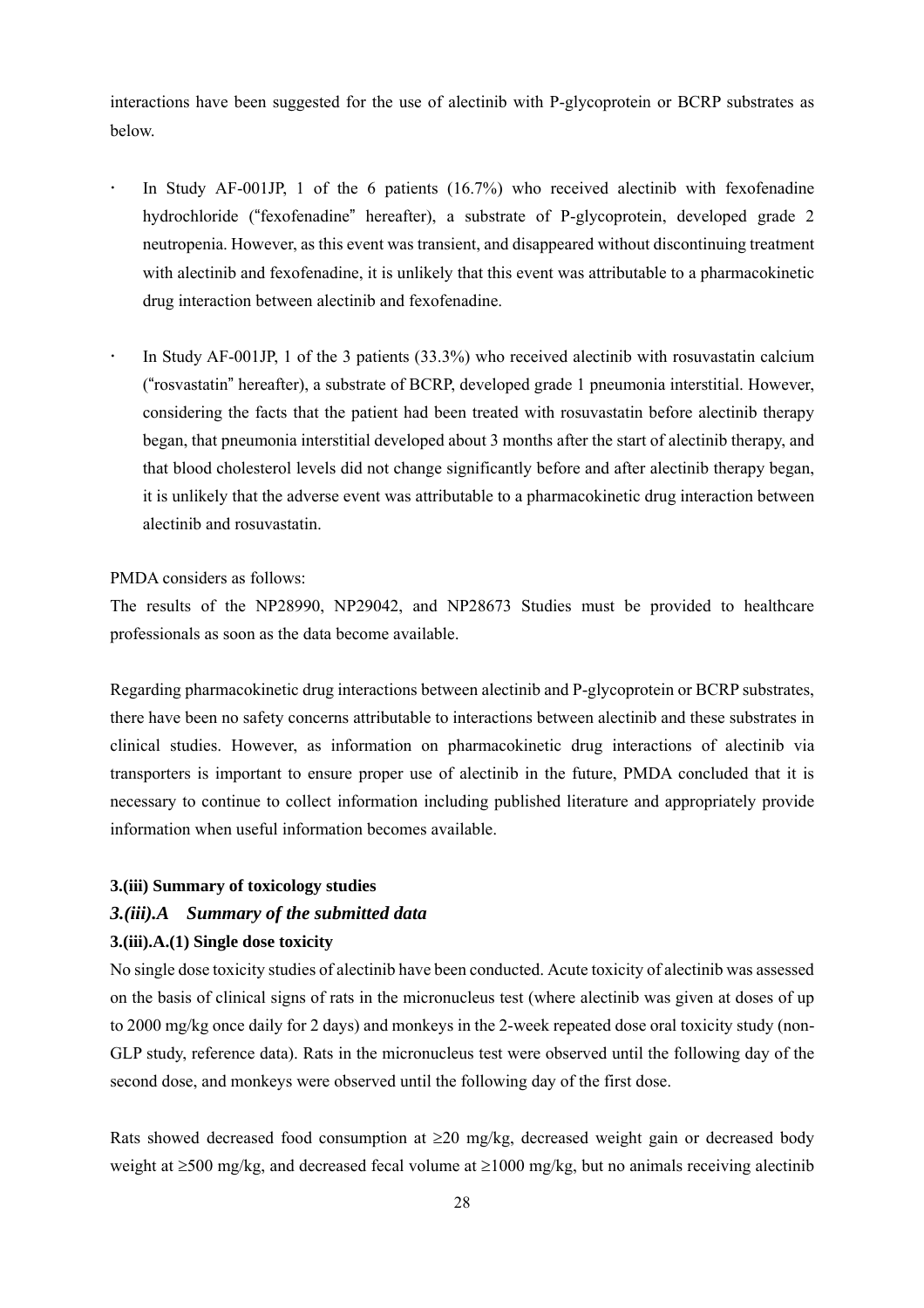$\leq$ 2000 mg/kg died. Thus, the approximate lethal dose was estimated over 2000 mg/kg.

In monkeys, no deaths or abnormal clinical signs were observed in animals receiving alectinib at  $\leq 60$ mg/kg. Therefore, the approximate lethal dose was determined to be  $>60$  mg/kg.

#### **3.(iii).A.(2) Repeated-dose toxicity**

#### **3.(iii).A.(2).1) Four-week repeated oral dose toxicity study in rats**

WIST rats (15/sex/group) received alectinib orally at a dose of 0 (vehicle), 6, 20, or 60 mg/kg once daily for 4 weeks. Five animals in each group were allowed a 4-week recovery period after the final administration of alectinib. No deaths attributable to alectinib treatment were observed. Findings observed in the ≥6 mg/kg groups were abnormal red blood cell morphology (i.e., echinocyte and red blood cell fragmentation), increases in megathrombocyte count, alkaline phosphatase (ALP) level, bone ALP level, glucose level in the blood, and macrophage infiltration into alveoli. Findings observed in the ≥20 mg/kg groups were decreased weight gain, increased reticulocyte count, increased white blood cell count, increased hepatic ALP level, increased total cholesterol level, increased weight of the liver, spleen, adrenal gland, and heart, decreased absolute weight of the pituitary gland, increased extramedullary red blood cell production in the spleen, increased number of mature megakaryocytes in the spleen, enlarged hepatocytes, vacuolization of bile duct epithelial cells, hypertrophy of the adrenal gland, degradation of glandular stomach epithelium, inflammatory cell infiltration and expanded proliferative zone in gastrointestinal mucosa, infiltration of macrophages and multinucleated giant cells into bronchial or gastrointestinal mucosa, decreased lymphocyte count in lymphoid tissues, and mild atrophy of anterior lobe cells of the pituitary. Animals in the 60 mg/kg dose group showed increased  $\gamma$ -glutamyltransferase  $(\gamma$ -GTP), increase in activated osteoclasts in bone, trabecular bone loss, and increased number of neutrophils in the bone marrow. During the 4-week recovery period, these findings resolved or tended to resolve.

The applicant explained as follows:

Among the findings described above, the increase in blood glucose level is not of toxicological significance as the event was mild in severity and was not observed in other repeated dose toxicity studies. The atrophy of anterior lobe cells of the pituitary is also not of toxicological significance because no changes were observed in tissues of the thyroid gland, genital organs, or other organs controlled by the pituitary gland and because this finding may be a secondary change associated with a deterioration in nutritional status.

According to these findings, the NOAEL of alectinib in rats in this study was determined to be <6 mg/kg/day.

#### **3.(iii).A.(2).2) Thirteen-week repeated oral dose toxicity study in rats**

WIST rats (15/sex/group) received alectinib orally at a dose of 0 (vehicle), 3, 9, or 27 mg/kg once daily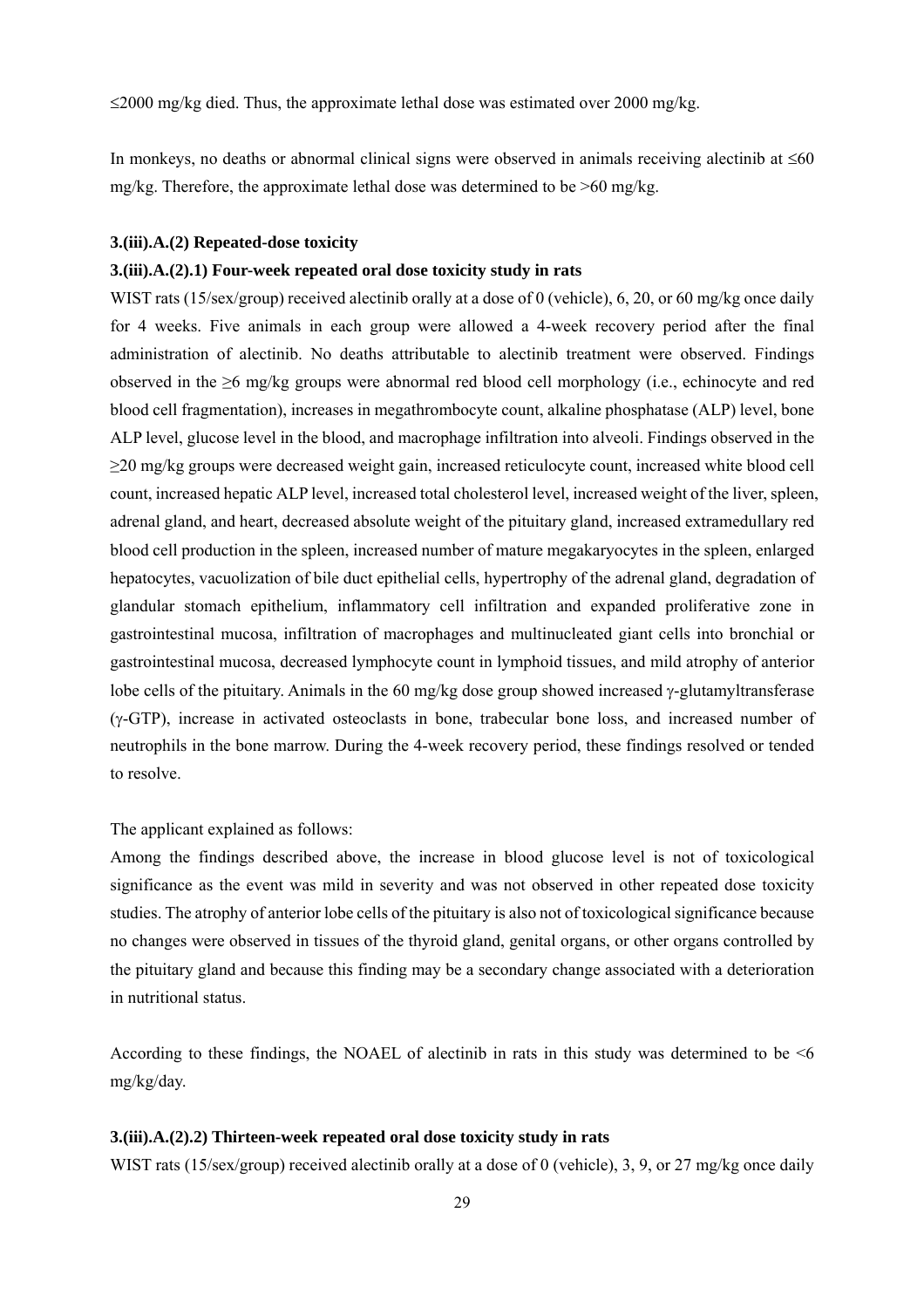for 13 weeks. Five animals in each group were allowed an 8-week recovery period after the final administration of alectinib. No deaths attributable to alectinib treatment were observed. Animals in the ≥3 mg/kg groups showed decreased weight gain, increased aspartate aminotransferase (AST), infiltration of foamy macrophages in the alveoli, single cell or focal necrosis in the liver, yellow-brown pigmentation or swollen sinusoidal cells in the liver, increase in the number of large lipid droplets in the zona fasciculata of the adrenal gland, and extramedullary hemopoiesis in the spleen. Animals in the  $\geq 9$ mg/kg groups showed decreased food consumption; abnormal red cell morphology; platelet-large cells in the blood; increased reticulocyte count; increases in ALP, hepatic ALP, and intestinal ALP; increases in neutrophil count, alpha-2 globulin, and beta-globulin, which are considered to be developed secondarily in association with inflammatory change; increased heart weight; infiltration of macrophages, multinucleated giant cells, and inflammatory cells and expansion of the proliferative zone in the gastrointestinal mucosa; epithelial hypertrophy of the glandular stomach mucosa associated with mucus secretion; degeneration of the glandular stomach epithelium; macrophages/hemophagocytosis/red blood cells in the lymph node, and decreased lymphocytes in lymphoid tissues. Findings observed in the 27 mg/kg dose group included black stools, anaemic changes, increased total white blood cell count, prolonged activated partial thromboplastin time (APTT), prolonged prothrombin time, increases in bone ALP and gamma-GTP, decreases in albumin and blood glucose, increases in blood urea nitrogen and inorganic phosphorus, extramedullary haemopoiesis, increased liver weight, increased mature megakaryocytes in the spleen, vacuolization/degeneration/necrosis of the bile duct epithelium, increased neutrophils and megakaryocytes in the bone marrow, infiltration of macrophage/multinucleated giant cells/inflammatory cells in the lamina propria of the tracheal mucosa, disarrangement/detachment of the mucosal epithelium of the small intestine, haemorrhage in ileal mucosa, multinucleated giant cells in mesenteric lymph nodes, hemosiderin deposition in mesenteric lymph nodes, decreased lipid droplets in zona fasciculata cells in the adrenal gland, an increase in activated osteoclasts, trabecular bone loss, disarrangement/degradation/necrosis of ameloblasts and capillarectasia in the papillary layer and odontoblastic layer in incisor teeth, disarrangement of odontoblasts in incisor teeth, slight atrophy of the pituitary anterior lobe, and yellow-brown pigmentation in the proximal tubule. During the 8-week recovery period, these findings resolved or tended to resolve.

The applicant explained that the effects of alectinib on teeth and bones were not relevant to adult patients whose teeth and bones are already fully formed for the following reasons:

- Bone metabolism in adult humans is different from that in rodents in which bone turnover is high and in which the bone continues to grow even after maturation.
- Unlike humans, rat incisors grow continuously throughout life.
- It has been reported that the rate of enamel formation in humans is lower than that in rats (*Scand J Dent Res*. 1986;94:394-404, and *Crit Rev Oral Biol Med.*1998;9:128-61).
- No effects on bones and teeth were observed in monkeys receiving alectinib in repeated dose toxicity studies.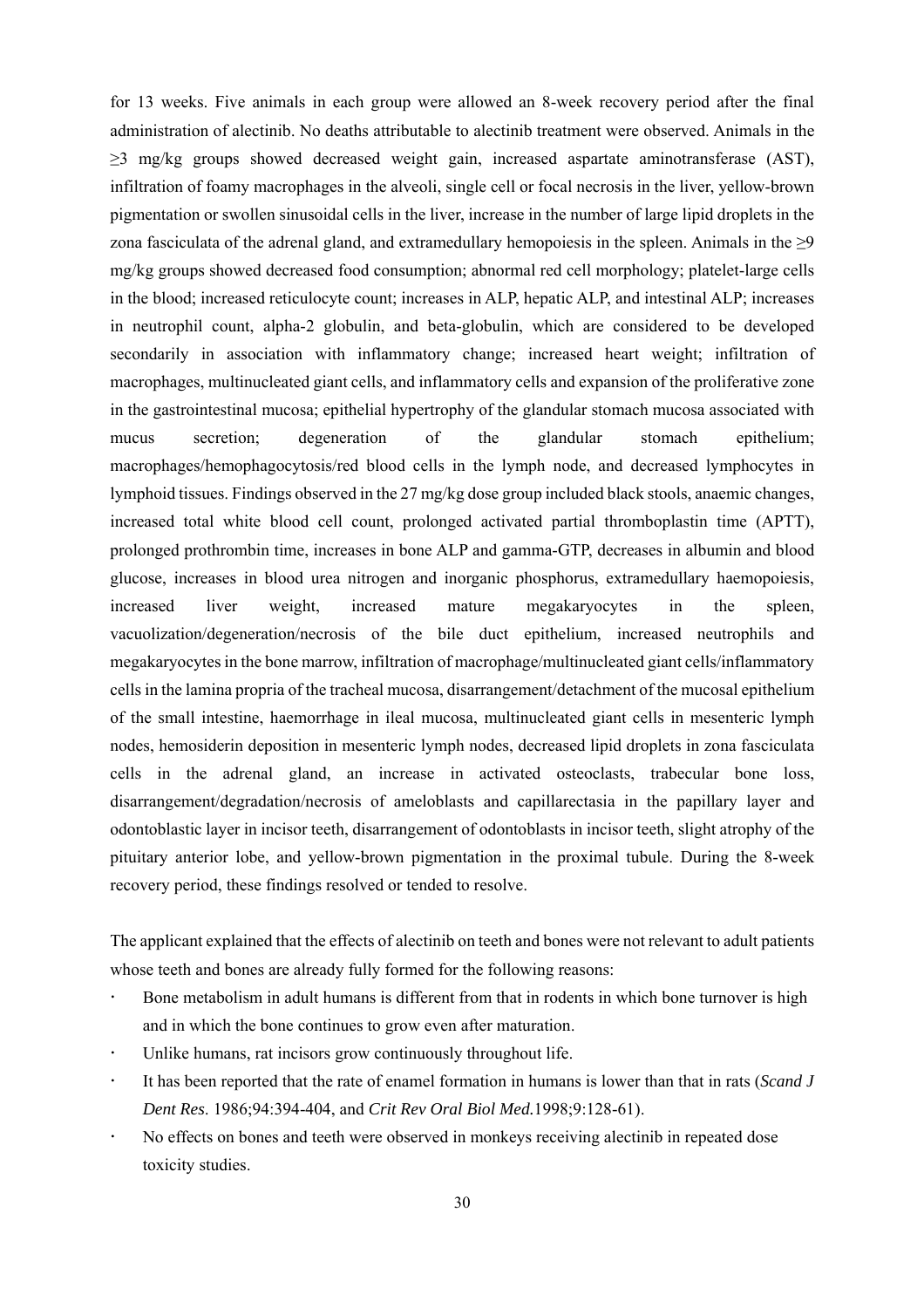According to these findings, the NOAEL of alectinib in this study was determined to be <3 mg/kg/day.

The exposure to alectinib in the 3 mg/kg group ( $AUC_{0-24h}$ ) was 5100 ng·h/m in males and 8450 ng· h/mL in females, both of which are lower than the clinical exposure level.<sup>\*</sup>

\* The estimated AUC0-24h value calculated as 2.4-fold the mean AUC0-10h value in NSCLC patients receiving alectinib 300 mg BID in Study AF-001JP was 11,900 ng・h/mL.

### **3.(iii).A.(2).3) Preliminary 2-week repeated oral dose toxicity study in cynomolgus monkeys (Non-GLP study, reference data)**

Cynomolgus monkeys (1/sex/group) received alectinib orally at a dose of 0 (vehicle), 6, 20, or 60 mg/kg once daily for 2 weeks. One of the 2 animals in the 60 mg/kg group was sacrificed moribund. This animal started to show decreased fecal volume or no feces on Day 4 of treatment, and the animal's poor condition was considered to be caused by gastrointestinal abnormalities such as stagnation of intestinal contents and gastrointestinal dilation. The most commonly observed findings in the 20 mg/kg group were abnormal red blood cell morphology; decreases in mean cell volume, haemoglobin concentration, and haematocrit; increases in mean cell haemoglobin concentration and reticulocyte count; bile duct proliferation associated with inflammatory cells; enlargement of hepatocytes; and hypertrophy of the adrenal cortex. In addition to these findings, animals showed increased platelet count, decreased haematopoietic cells in the bone marrow, irregular-shaped pancreatic islets, spleen congestion, and pituitary anterior lobe atrophy. Since these findings were not observed in the 4-week repeated dose toxicity study in cynomolgus monkeys [see "3.(iii).A.(2).4) Four-week repeated oral dose toxicity study in cynomolgus monkeys"], they were not thought to be toxicological significance. Major findings observed in survived animals in the 60 mg/kg group included decreased fecal volume or no feces, vomiting, abdominal distension, decreased food consumption, increases in ALP and total bilirubin, increased liver weight, bile pigmentation in bile capillaries, gastric erosion/ulceration and atrophy, duodenal erosion, stagnation of intestinal contents in the large intestine, and gases in the large intestine.

According to these findings, the NOAEL of alectinib in this study was determined to be 6 mg/kg/day.

#### **3.(iii).A.(2).4) Four-week repeated oral dose toxicity study in cynomolgus monkeys**

Cynomolgus monkeys (3-5 animals/sex/group) received alectinib orally at a dose of 0 (vehicle), 1.7, 5, or 15 mg/kg once daily for 4 weeks. Two animals in each group excluding the 1.7 mg/kg group were allowed a 4-week recovery period after the final administration of alectinib. No deaths attributable to alectinib treatment were observed. Abnormal red blood cell morphology was observed in the ≥1.7 mg/kg groups, and increased hepatic ALP, expanded proliferative zone in the large intestinal mucosa, hypertrophy of the adrenal cortex, and black stools were observed in the  $\geq$ 5 mg/kg groups. However, black stools were not accompanied by abnormal necropsy or histopathological findings suggestive of gastrointestinal haemorrhage and were not observed in the 13-week repeated oral dose toxicity study in cynomolgus monkeys [see  $"3$ .(iii).A.(2).5) Thirteen-week repeated oral dose toxicity study in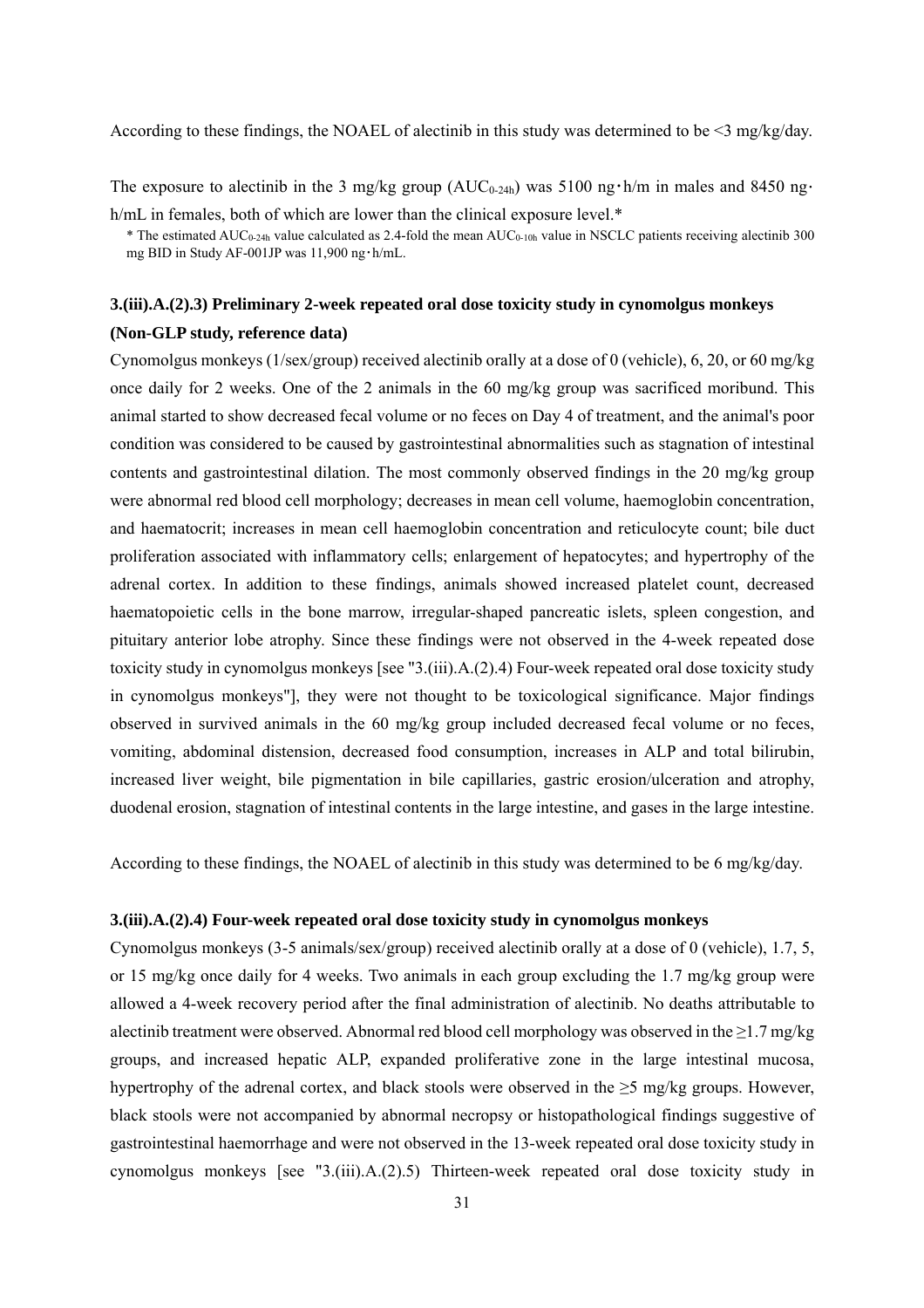cynomolgus monkeys"]. Accordingly, it was concluded that black stools were not of toxicological significance. Findings in the 15 mg/kg group included decreases in red blood cells, haemoglobin concentration, and hematocrit, increased mean cell hemoglobin concentration, increased direct bilirubin, increased liver weight, enlargement of hepatocytes, infiltration of inflammatory cells in the Glisson's sheath, increased neutrophils in the bone marrow, dilatation of the large intestine, expanded proliferative zone in the small intestinal mucosa. During the 4-week recovery period, red blood cell morphology tended to return to normal, while other findings resolved.

According to these findings, the NOAEL of alectinib in this study was determined to be <1.7 mg/kg/day.

#### **3.(iii).A.(2).5) Thirteen-week repeated oral dose toxicity study in cynomolgus monkeys**

Cynomolgus monkeys (3-5 animals/sex/group) received alectinib orally at a dose of 0 (vehicle), 1.3, 4, or 12 mg/kg once daily for 13 weeks. Two animals in each group excluding the 1.3 mg/kg group were allowed an 8-week recovery period after the final administration of alectinib. No deaths attributable to alectinib treatment were observed. Animals in the  $\geq$ 1.3 mg/kg groups showed abnormal red blood cell morphology, and those in the ≥4 mg/kg groups showed increased gamma-GTP, increased liver weight, bile duct proliferation, expanded proliferative zone in gastrointestinal tract mucosa, and decreased lipid droplets in the adrenal cortex. Findings in the 12 mg/kg dose group included decreased red blood cell count, dilatation of the large intestine, enlargement of hepatocytes, infiltration of inflammatory cells in the Glisson's sheath, hypertrophy of the adrenal cortex. A male animal in the 12 mg/kg group had pulmonary haemorrhage (brown discoloration of entire lung lobes, red spots in the lungs, multifocal haemorrhage in the alveoli, and circumvascular aggregation of hemosiderin laden macrophages). However, the applicant explained that these findings were highly likely to have developed accidentally for the following reasons:

- There were no findings of cell disorder and inflammation.
- This animal showed good general condition, and these findings did not suggest serious lung disorder.
- Haemorrhagic changes have developed in animals used in this testing facility in the past.
- Other than this animal, haemorrhagic changes did not develop in any cynomolgus monkeys used in the repeated dose toxicity studies of alectinib. Haemorrhagic changes in the lungs were not observed among rats in repeated dose toxicity studies in which the exposure to alectinib was higher than that in cynomolgus monkeys.

According to these findings, the NOAEL of alectinib in this study was determined to be <1.3 mg/kg/day.

The exposure level ( $AUC_{0-24h}$ ) in the 1.3 mg/kg group was 894 ng  $\cdot$  h/mL in males and 1030 ng $\cdot$  h/mL in females, both of which were lower than the clinical exposure level.\*

<sup>\*</sup> The estimated AUC0-24h value calculated as 2.4-fold the mean AUC0-10h value in NSCLC patients receiving alectinib 300 mg BID in Study AF-001JP was 11,900 ng・h/mL.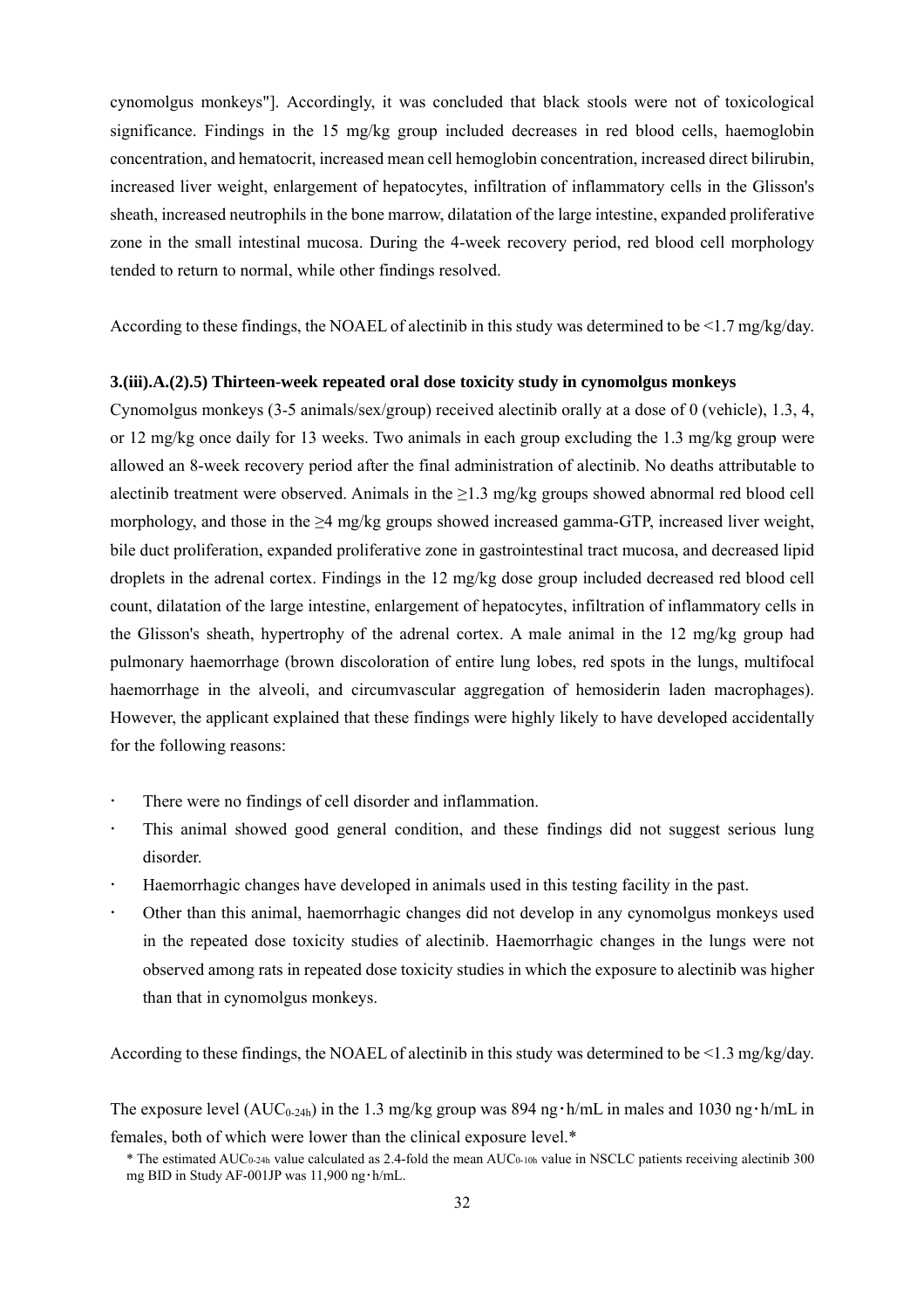#### **3.(iii).A.(3) Genotoxicity**

#### **3.(iii).A.(3).1) B**a**cterial reverse mutation assays**

In bacterial reverse mutation assays using Salmonella typhimurium (TA100, TA1535, TA98, and TA1537) and Escherichia coli (WP2*uvrA*), alectinib did not induce gene mutations.

#### **3.(iii).A.(3).2) Chromosomal aberration assay using Chinese hamster lung cells**

In a chromosomal aberration assay using Chinese hamster lung (CHL) cells, polyploid cells increased slightly with alectinib at 10  $\mu$ g/mL, the highest dose tested, in the presence of metabolic activation system, which suggests that alectinib may induce aneuploidy. However, alectinib did not increase the risk of chromosomal structural abnormality.

#### **3.(iii).A.(3).3) Micronucleus test**

In an *in vivo* micronucleus test of alectinib in rats, a positive result was obtained. In order to clarify how alectinib induces micronuclei, the applicant additionally conducted an *in vitro* micronucleus test using human lymphoblastoid (TK6) cells (non-GLP study, reference data) and an *in vivo* micronucleus test in rats. The applicant explained that alectinib induced micronuclei by causing abnormal chromosome division rather than directly affecting chromosomes for the following reasons:

- In the above studies, fluorescence in situ hybridization (FISH) analysis revealed an increase in micronuclei-containing cells and micronuclei-containing immature erythrocytes, both of which contained centromeres.
- Negative results were obtained in the reverse mutation assays.
- The incidence of structural chromosomal damages did not increase in the chromosomal aberration assay.

As the exposure to the NOAEL in the *in vivo* micronucleus test in rats is about 3-fold the clinical exposure,\* it cannot be ruled out that alectinib may cause abnormal chromosome division in the clinical setting.

\* A comparison was made between the exposure to the no observed adverse effect level (NOAEL, 200 mg/kg/day) in the *in vivo* micronucleus test in rats (C<sub>max</sub>, 1850 ng/mL; AUC<sub>0-24h</sub>, 36,700 ng·h/mL) and the exposure in Japanese NSCLC patients receiving alectinib 300 mg BID in Study AF-001JP (the mean C<sub>max</sub>, 575 ng/mL; the estimated AUC<sub>0-24h</sub>, 11,900 ng·h/mL calculated by multiplying the mean  $AUC_{0-10h}$  by 2.4).

### **3.(iii).A.(4) Carcinogenicity**

No carcinogenicity studies have been conducted with alectinib as it will be indicated for the treatment of advanced or recurrent NSCLC.

### **3.(iii).A.(5) Reproduction toxicity**

#### **3.(iii).A.(5).1) Effects on fertility and early embryonic development**

No studies on the effects on fertility and early embryonic development have been conducted with alectinib as it will be indicated for the treatment of advanced or recurrent NSCLC.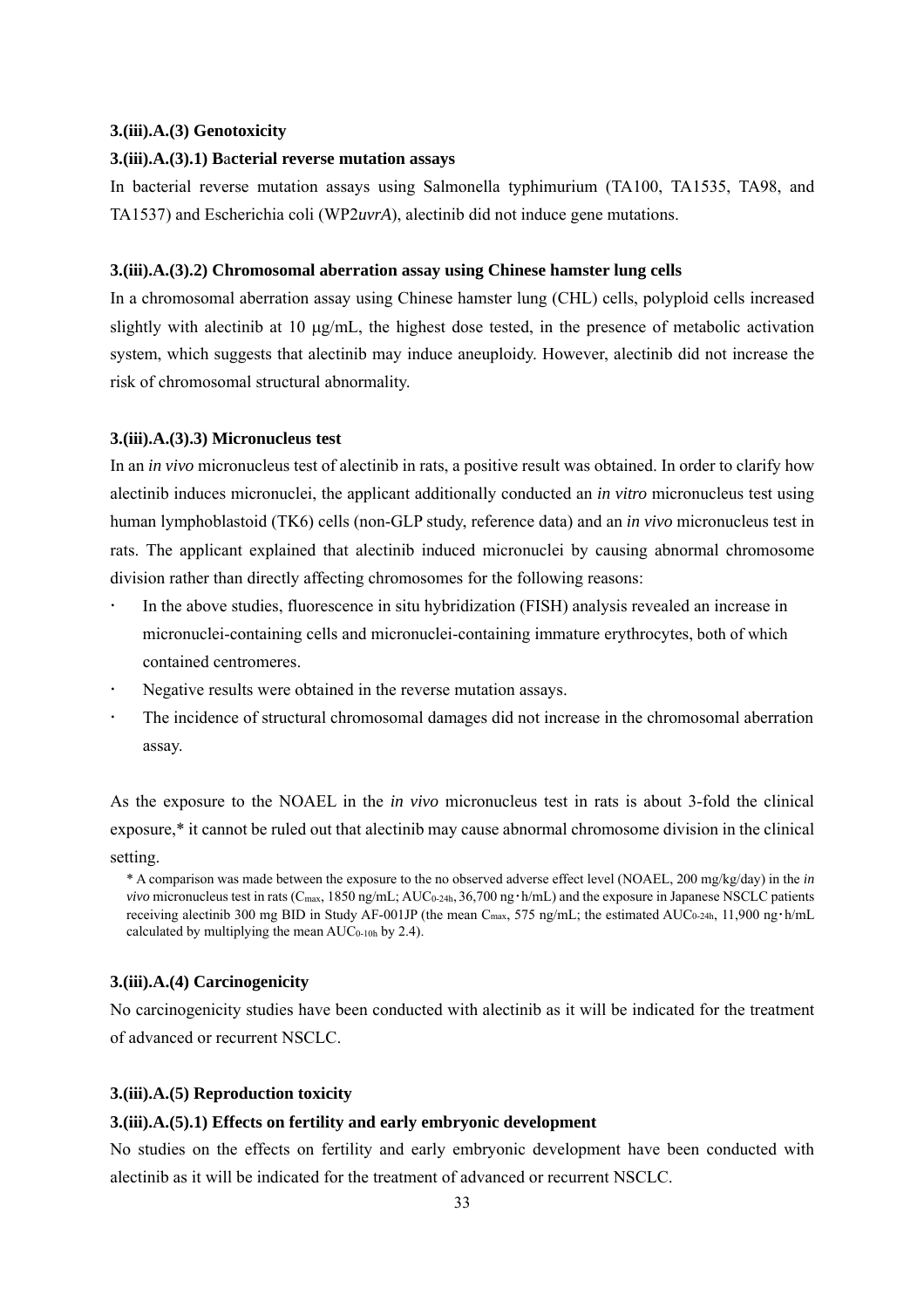The applicant explained that the effects of alectinib on male and female genital organs were examined in the repeated dose toxicity studies in rats and cynomolgus monkeys [see "3.(iii).A.(2) Repeated-dose toxicity studies"], and no histopathological abnormalities attributable directly to alectinib were observed.

#### **3.(iii).A.(5).2) Effects on embryo-fetal development**

As alectinib was suggested to cause toxic effects on embryo-fetal development such as embryo-fetal death and visceral anomalies in range-finding tests for embryo-fetal developmental toxicity studies in rats and rabbits, the applicant has not conducted embryo-fetal developmental toxicity studies using the sufficient number of animals that enables meaningful interpretation of data as indicated in the "Guidelines for Toxicity Studies of Drugs" (PAB/FERD Notification No. 24 of the First Evaluation and Registration Division, Pharmaceutical Affairs Bureau dated September 11, 1989).

The applicant explained that the toxicological effect of alectinib on embryo-fetal development is attributable to the induction of micronuclei rather than the inhibition of ALK as it has been reported that *ALK* knockout mice have been found to possess no detectable gross or histological defects (*J Cell Physiol. 2004*;199:330-58). The exposures to alectinib (the  $AUC_{0.24}$  values on the first and final days of administration) at the NOAEL for the embryo-fetal development (i.e., 3 mg/kg/day in rats and 9 mg/kg/day in rabbits) ranged from 6060 to 13,900 ng・h/mL in rats and from 6130 to 6650 ng・h/mL in rabbits, and were similar to or lower than the clinical exposure level.\*

 $*$  The estimated AUC<sub>0-24h</sub> value calculated as 2.4-fold the mean AUC<sub>0-10h</sub> value in NSCLC patients receiving alectinib 300 mg BID in Study AF-001JP was 11,900 ng・h/mL.

#### **i) Range-finding test for the embryo-fetal developmental toxicity study in rats**

Pregnant WIST rats (6/group) received alectinib orally at a dose of 0 (vehicle control), 3, 9, or 27 mg/kg once daily between gestation days 7 and 17, and the fetuses were delivered by caesarian section on gestation day 20. No dams died during the study. Animals in the ≥9 mg/kg groups showed decreased weight gain, and those in the 27 mg/kg group showed decreased weight gain, decreased food consumption, red lesions in the glandular gastric mucosa, dark red-colored mesenteric lymph nodes, and blackish brown-colored adrenal glands. Fetuses in the 9 mg/kg group showed low body weight, delayed ossification (decreased numbers of sacral and caudal vertebrae), and increased incidence of visceral anomalies (e.g., ureteric dilatation, thymic cord, small ventricles, and thin ventricular wall). In the 27 mg/kg group, all dams showed total litter losses, which resulted in increases in fetal mortality, early embryonic mortality, and total mortality.

The applicant explained that the increased incidence of visceral anomalies in fetuses may have developed secondarily to the delay in development such as low body weight or may be attributable to the direct teratogenic effect of alectinib.

On the basis of these results, the NOAEL for reproductive function in dams was concluded to be 9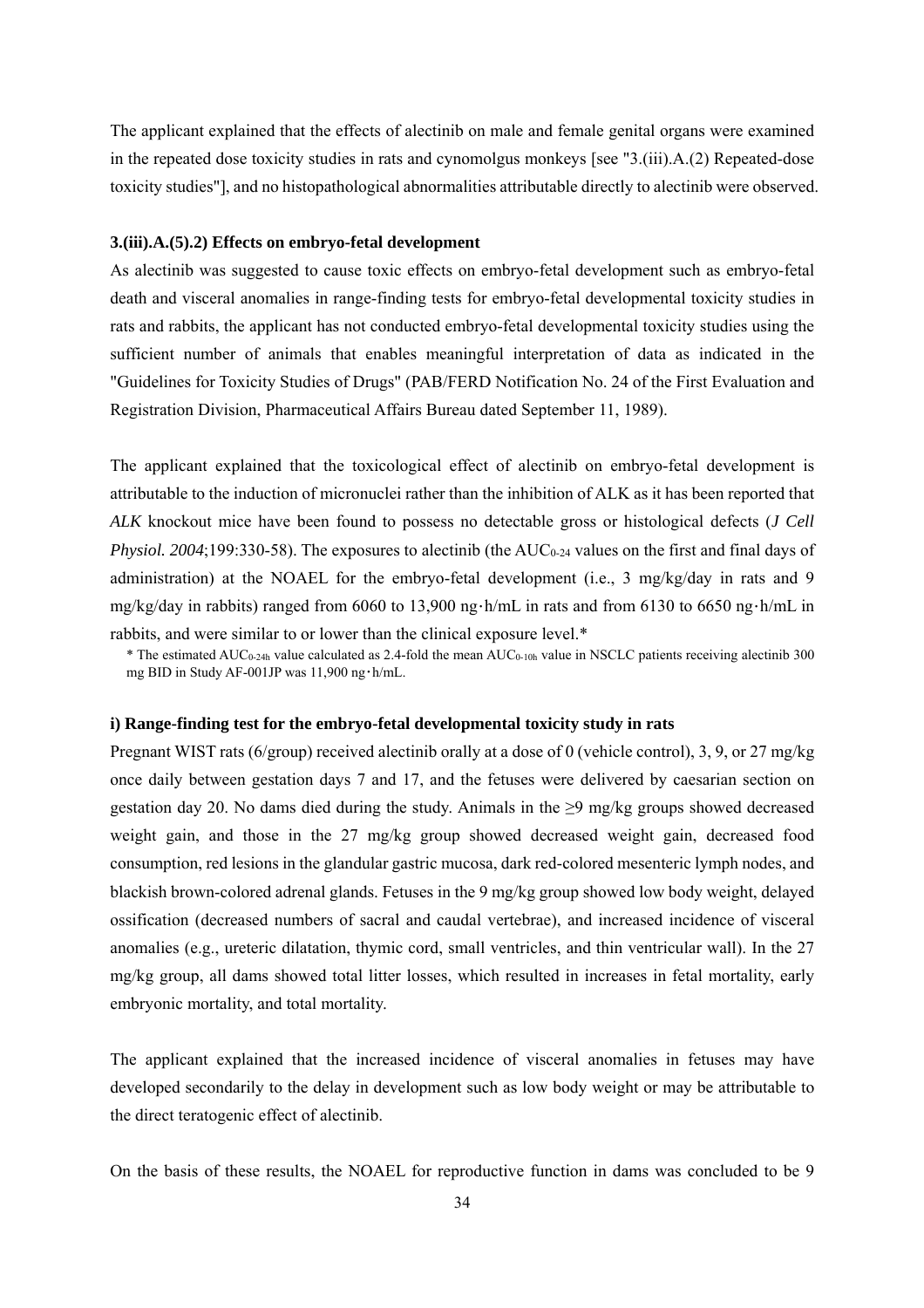mg/kg/day, and those for general toxicity in dams and embryo-fetal toxicity were both concluded to be 3 mg/kg/day.

#### **ii) Range-finding test for the embryo-fetal developmental toxicity study in rabbits**

Pregnant NZW rabbits (6/group) received alectinib at a dose of 0 (vehicle control), 3, 9, or 27 mg/kg once daily orally between gestation days 6 and 18, and the fetuses were delivered by caesarian section on gestation day 28. No dams died during the study. Dams in the  $\geq 9$  mg/kg groups showed abnormal red blood cell morphology. In the 27 mg/kg group, abortion occurred in 1 of the 6 animals on gestation day 21, and all dams showed low body weight, decreased food consumption, decreased fecal volume/no feces. Hematology and blood chemistry on gestation day 18 revealed anemia, deteriorated nutritional condition, and changes due to inflammation or stress (e.g., decreases in hematocrit, mean cell volume, eosinophil count, and basophil count; increases in mean cell hemoglobin concentration, platelet count, and neutrophil count; decreases in total protein, triglyceride level, and calcium level; and increases in total cholesterol and blood glucose level) in the 27 mg/kg group. As for fetal development, 2 of the 6 dams in the 27 mg/kg group showed total litter losses. The 27 mg/kg group also showed an increased incidence of post-implantation losses, increased numbers of embryo-fetal deaths, a decreased number of live fetuses, decreased fetal and placental weights, and increased incidence of full supernumerary ribs in fetuses.

On the basis of these results, the NOAEL for general toxicity in dams was concluded to be 3 mg/kg/day, and those for reproductive function in dams and embryo-fetal toxicity were both concluded to be 9 mg/kg/day.

#### **3.(iii).A.(5).3) Effects on pre- and post-natal development, including maternal function**

No studies on the effects on pre- and post-natal development and maternal function have been conducted with alectinib as it will be indicated for the treatment of advanced or recurrent NSCLC.

#### **3.(iii).A.(6) Other toxicity studies**

#### **3.(iii).A.(6).1) Photosafety study (Non-GLP study, reference data)**

As alectinib absorbs light at wavelengths from about  $\frac{1}{\pi}$  to  $\frac{1}{\pi}$  nm, an *in vitro* photosafety study using mouse 3T3 fibroblast cells was conducted, and showed positive results. The applicant explained that as highpersensitivity reactions to light observed in clinical studies of alectinib were considered to be related to alectinib therapy, the package insert for the product would include a precaution for photosensitivity reactions.

#### **3.(iii).A.(6).2) Toxicity studies of metabolites (Non-GLP study, reference data)**

Genotoxicity of M-4, a major metabolite of alectinib in humans [see "3.(ii).A.(3).1) *In vitro* metabolism"] was assessed. M-4 was negative for genotoxicity in reverse mutation assays using Salmonella typhimurium (TA100, TA1535, TA98, and TA1537) and Escherichia coli (WP2*uvrA*), as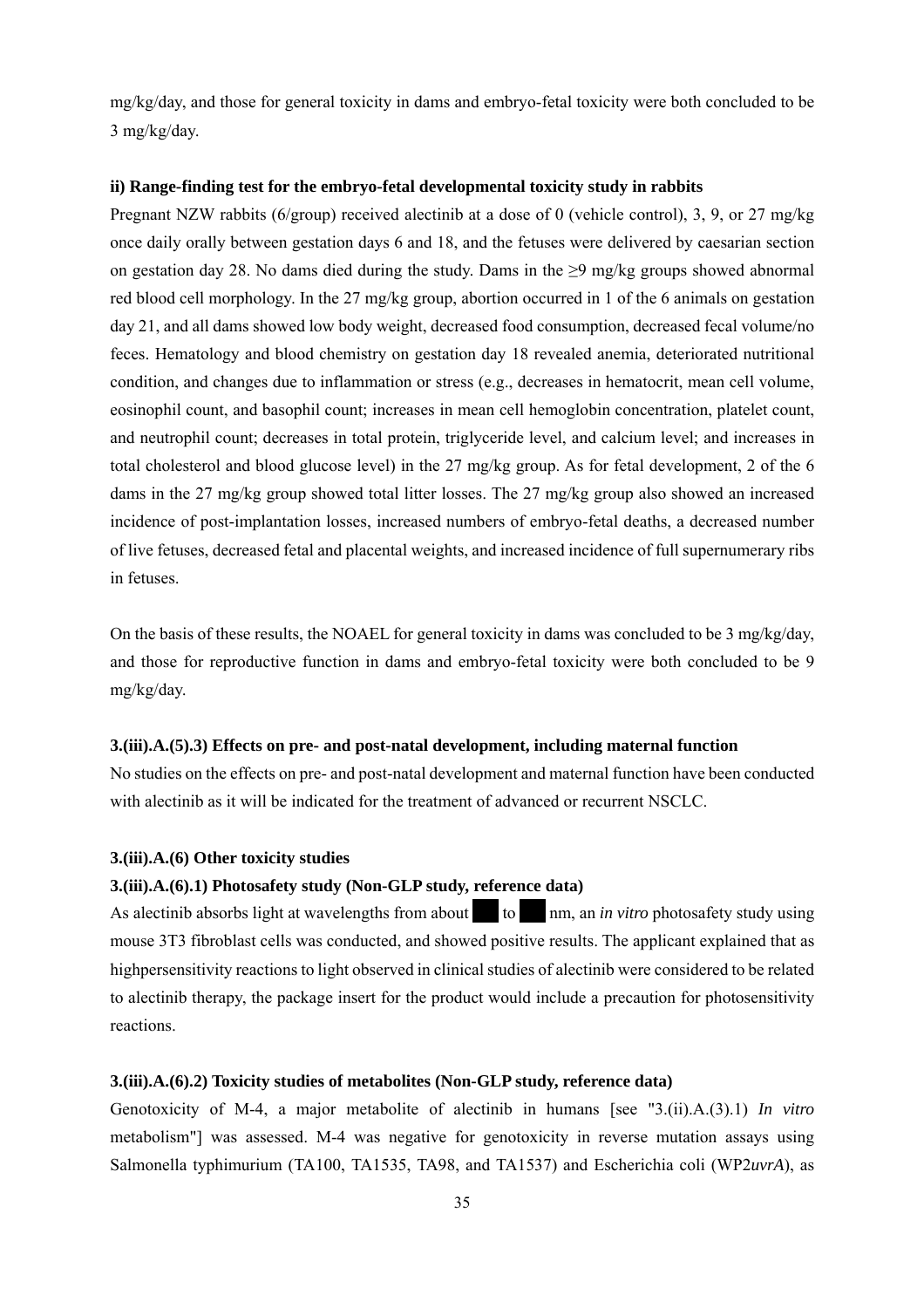well as in an *in vitro* micronucleus test using human lymphoblastoid TK6 cells.

### *3.(iii).B Outline of the review by PMDA*

Based on the submitted data and the following considerations, PMDA concluded that alectinib may be used in the clinical setting. PMDA also concluded that the use of alectinib in pregnant women or women who may be pregnant is not appropriate.

#### **Administration of alectinib to pregnant women or women who may be pregnant**

PMDA requested the applicant to explain the reasons why the proposed package insert for alectinib, submitted at the time of filing, describes that "Pregnant women or women who may be pregnant should be administered this drug only if the potential benefits outweigh the risks," and the applicant responded as follows:

In the range-finding tests for embryo-fetal developmental toxicity studies, alectinib exerted embryofetal toxicity such as embryo-fetal deaths and visceral anomalies. The exposure to alectinib on the first day of administration at the NOAELs for embryo-fetal development found in the range-finding tests for embryo-fetal developmental toxicity studies in rats and rabbits (i.e., 3 mg/kg/day in rats and 9 mg/kg/day in rabbits) was 6060 ng  $\cdot$  h/mL in rats and 6130 ng  $\cdot$  h/mL in rabbits, which were lower than the clinical exposure level in patients receiving alectinib 300 mg BID in Study AF-001JP (estimated  $AUC_{0-24h}$ , 11,900 ng・h/mL). As *ALK* fusion gene-positive NSCLC tends to be more common in young women (Biomarker Committee of the Japan Lung Cancer Society *Guidance for ALK gene testing in lung cancer patients.* version 1.2; 2011), it is likely that pregnant women may receive alectinib or women receiving alectinib become pregnant during treatment and that fetal development may be affected by alectinib. However, patients for whom alectinib is indicated have an extremely poor prognosis, and alectinib is expected to be more effective than the conventional chemotherapy agents. As it is important for patients to make a decision on whether or not to receive alectinib treatment with understanding the risk for the fetus, the above precaution was included in the proposed package insert.

#### PMDA considers as follows:

As the exposure to alectinib at the NOAEL in the embryo-fetal developmental toxicity studies was lower than the clinical exposure level [see "3.(iii).A.(5).2) Effects on embryo-fetal development"], the risk for the embryos and fetuses at the clinical dose is considered high. PMDA thus concluded that alectinib should be contraindicated for pregnant women or women who may be pregnant.

#### **4. Clinical data**

#### **4.(i) Summary of biopharmaceutical study results and associated analytical methods**

### *4.(i).A Summary of the submitted data*

In the clinical studies of alectinib hydrochloride (referred to as "alectinib" hereinafter), hard capsules containing 20 or 40 mg alectinib (to-be-marketed) were used to investigate the pharmacokinetics of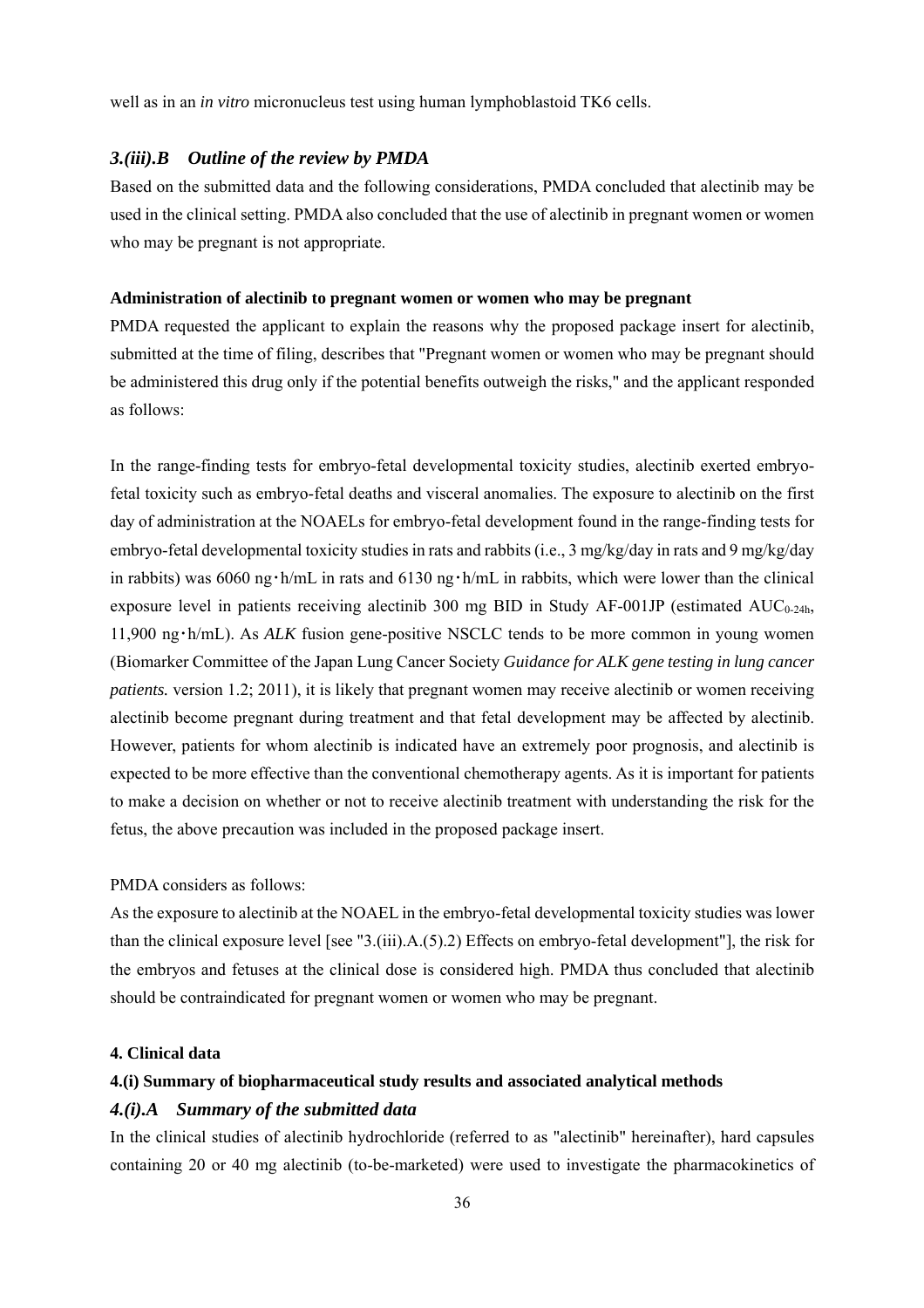alectinib and its metabolites, M-4 (a metabolite resulting from morpholine ring-opening and dealkylation) and M-6 (a dealkylated metabolite of M-4). The applicant is currently developing alectinib 150 mg capsules, and a bioequivalence study between alectinib 150 mg capsules and alectinib 20 and 40 mg capsules (JP28927 Study) is currently underway.

### **4.(i).A.(1) Analytical procedures**

In the phase I/II study in Japanese patients with anaplastic lymphoma kinase (ALK) fusion gene-positive, advanced or recurrent, non-small cell lung cancer (NSCLC) who have a history of chemotherapy (AF-001JP Study), "*ALK* fusion genes" were detected using Histofine ALK iAEP Kit, an immunohistochemical (IHC) staining kit distributed by Nichirei Biosciences Inc. This analytical kit was applied for marketing approval in Japan on November 7, 2013, as an *in vitro* diagnostic that helps determine whether alectinib is indicated for.

In Study AF-001JP, "*ALK* fusion genes" were detected using a fluorescence in situ hybridization (FISH) method established in the Cancer Institute of the Japanese Foundation for Cancer Research (referred to as the "JFCR-FISH method" hereinafter). The JFCR-FISH method has been demonstrated to be equivalent to the Vysis ALK Break Apart FISH Probe Kit, an approved *in vitro* diagnostic distributed by Abbott Japan Co., Ltd. On November 26, 2013, Abbott Japan submitted an application for partial changes for the Vysis ALK Break Apart FISH Probe Kit to include an additional indication for use in determining whether alectinib is indicated for.

### **4.(i).A.(2) Quantitative assays**

Alectinib, M-4, and M-6 in human plasma were quantified by LC-MS/MS analysis with lower limits of quantification of 0.1, 0.0488, and 0.0482 ng/mL, respectively.

# **4.(i).A.(3) Phase I/II study in Japan (5.3.5.2-1: AF-001JP Study, from August 2010, ongoing, data cut-off on April 18, 2013)**

On the basis of data from the 240 mg and 300 mg groups in phase I segment (steps 1a and 1b) of Study AF-001JP in patients with *ALK* fusion gene-positive, advanced, or recurrent NSCLC with a history of chemotherapy [see "4.(ii).A.(1) Phase I/II study in Japan"], the effect of food on the pharmacokinetics of alectinib was assessed.

During step 1a of Study AF-001JP, alectinib was administered as a single oral dose of 20, 40, 80, 160, 240, or 300 mg in the fasting condition (fasting from 10 hours before to 2 hours after administration). After a 2-day rest, alectinib was administered orally twice a day (BID) without meal (fasting from 2 hours before to 1 hour after administration). During step 1b of Study AF-001JP, alectinib was administered as a single oral dose immediately after meal at 240 or 300 mg. After a 2-day rest, the drug was given BID orally immediately after meal.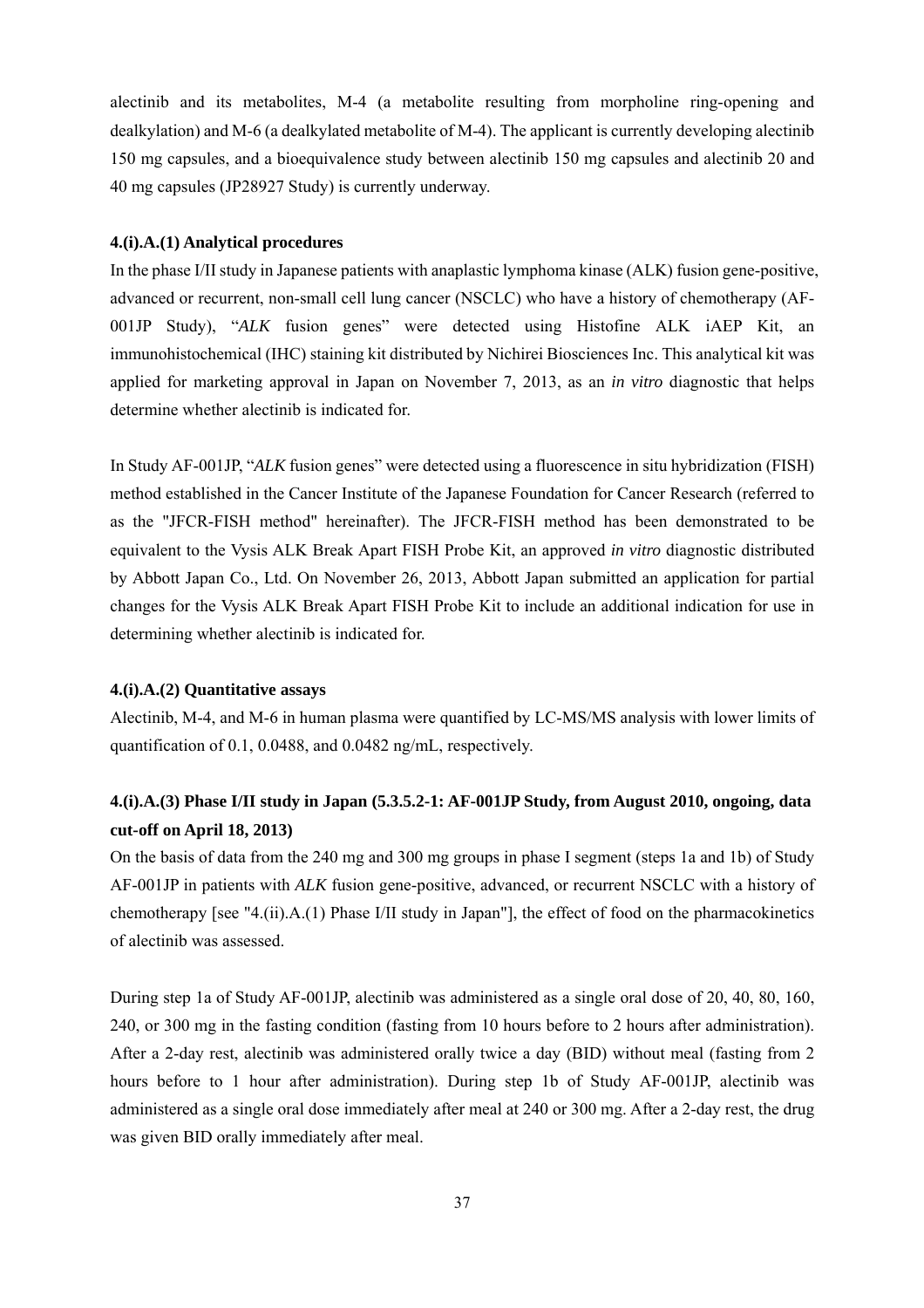Pharmacokinetic parameters of alectinib after single and repeated doses are tabulated below. After single dose administration,  $C_{\text{max}}$  and AUC were higher and  $T_{\text{max}}$  was longer when alectinib was given immediately after meal than when the drug was given during fasting. After repeated doses of alectinib, Tmax was longer when alectinib was given immediately after meal than when it was given without meal, but C<sub>max</sub> and AUC did not differ substantially in relation to meal.

| (steps in and id of study $AF$ - $001Jf$ ) |                        |   |                                    |                                         |                             |                  |                      |
|--------------------------------------------|------------------------|---|------------------------------------|-----------------------------------------|-----------------------------|------------------|----------------------|
| Dose<br>(mg)                               | Timing of dosing       | n | $AUC_{0-72h}$<br>$(ng \cdot h/mL)$ | AUC <sub>inf</sub><br>$(ng \cdot h/mL)$ | $C_{\text{max}}$<br>(ng/mL) | $t_{1/2}$<br>(h) | $T_{\rm max}$<br>(h) |
|                                            | During fasting         |   | $920 \pm 341$                      | $968 \pm 375$                           | $58.6 \pm 15.6$             | $17.7 \pm 5.14$  | $2.69 \pm 1.21$      |
| 240                                        | Immediately after meal |   | $2200 \pm 804$                     | $2310 \pm 810$                          | $118 \pm 52.2$              | $17.1 \pm 2.06$  | $4.63 \pm 1.08$      |
| 300                                        | During fasting         | 6 | $1540 \pm 560$                     | $1640 \pm 580$                          | $84.1 \pm 35.8$             | $19.3 \pm 1.95$  | $2.38 \pm 0.799$     |
|                                            | Immediately after meal | 6 | $2700 \pm 1030$                    | $2830 \pm 1080$                         | $162 \pm 63.6$              | $16.4 \pm 4.14$  | $5.89 \pm 2.07$      |

**Pharmacokinetic parameters after single oral doses of alectinib during fasting and immediately after meal (steps 1a and 1b of Study AF-001JP)** 

Mean  $\pm$  standard deviation

**Pharmacokinetic parameters after repeated oral doses of alectinib without meal and immediately after meal (steps 1a and 1b of Study AF-001JP)** 

| Dose<br>(mg) | Timing of dosing                                                                                                                                                                                                                  | n | $AUC_{0-10h}$<br>$(ng \cdot h/mL)$ | $C_{\text{max}}$<br>(ng/mL) | $t_{1/2}$<br>(h)     | $T_{\text{max}}$<br>(h) |
|--------------|-----------------------------------------------------------------------------------------------------------------------------------------------------------------------------------------------------------------------------------|---|------------------------------------|-----------------------------|----------------------|-------------------------|
|              | Without meal                                                                                                                                                                                                                      |   | $2970 \pm 937$                     | $385 \pm 100$               | $20.9 \pm 15.8$      | $3.33 \pm 1.15$         |
| 240          | Immediately after meal                                                                                                                                                                                                            |   | $3300 \pm 838$                     | $380 \pm 82.8$              | $\mathbf{I}^*$       | $5.24 \pm 1.13$         |
|              | Without meal                                                                                                                                                                                                                      |   | $4970 \pm 3260$                    | $575 \pm 322$               | $12.4 \pm 3.17^{*2}$ | $3.99 \pm 2.17$         |
| 300          | Immediately after meal                                                                                                                                                                                                            |   | $4220 \pm 1190$                    | $528 \pm 138$               | $16.5 \pm 3.83^{*3}$ | $5.32 \pm 1.58$         |
|              | $\mathbf{v}$ , and the second contract of the second contract of the second contract of the second contract of the second contract of the second contract of the second contract of the second contract of the second contract of |   | $\sim$                             | $-1.9$                      |                      |                         |

Mean  $\pm$  standard deviation; \*1, Not calculated as n = 1; \*2., n = 5; \*3, n = 3

Pharmacokinetic parameters of the metabolites (M-4 and M-6) after a single and repeated doses of alectinib 300 mg are tabulated below. There were no substantial differences in the ratios of  $C_{\text{max}}$  and  $AUC_{0.72h}$  values of the metabolites versus those of the unchanged drug in relation to meal (i.e., when the drug was given immediately after meal, in the fasting condition, or without meal). Similarly to the results of *in vitro* studies [see "3.(ii).A.(3) Metabolism"], the major metabolite of alectinib in humans was M-4.

**Pharmacokinetic parameters of metabolites** 

| Metabolite | Treatment    | Timing of dosing       | $C_{\text{max}}(ng/mL)$ | $AUC_{0-72h}(ng \cdot h/mL)$ |
|------------|--------------|------------------------|-------------------------|------------------------------|
|            |              | During fasting         | $35.0 \pm 33.3(37.8)$   | $743 \pm 557(45.9)$          |
| $M-4$      | Single dose  | Immediately after meal | $45.7 \pm 17.5(29.4)$   | $1080 \pm 413(42.3)$         |
|            | Repeat doses | Without meal           | $233 \pm 66.6(46.5)$    | $1980 \pm 596(47.2)$         |
|            |              | Immediately after meal | $241 \pm 71.6(46.1)$    | $2030 \pm 563(49.8)$         |
|            |              | During fasting         | $1.71 \pm 1.74(1.81)$   | $46.1 \pm 38.0(2.80)$        |
| $M-6$      | Single dose  | Immediately after meal | $2.21 \pm 0.877(1.41)$  | $60.7 \pm 20.1(2.49)$        |
|            | Repeat doses | Without meal           | $19.2 \pm 8.86(3.89)$   | $168 \pm 77.0(4.14)$         |
|            |              | Immediately after meal | $22.8 \pm 9.64(4.44)$   | $198 \pm 82.7(5.03)$         |

Mean  $\pm$  standard deviation (ratio[%] of the value of the metabolite relative to that of unchanged alectinib); n = 6

The applicant explained the effect of food on the pharmacokinetics of alectinib as follows: The applicant provided the following 2 possible mechanisms for (1) the higher  $C_{\text{max}}$  and AUC values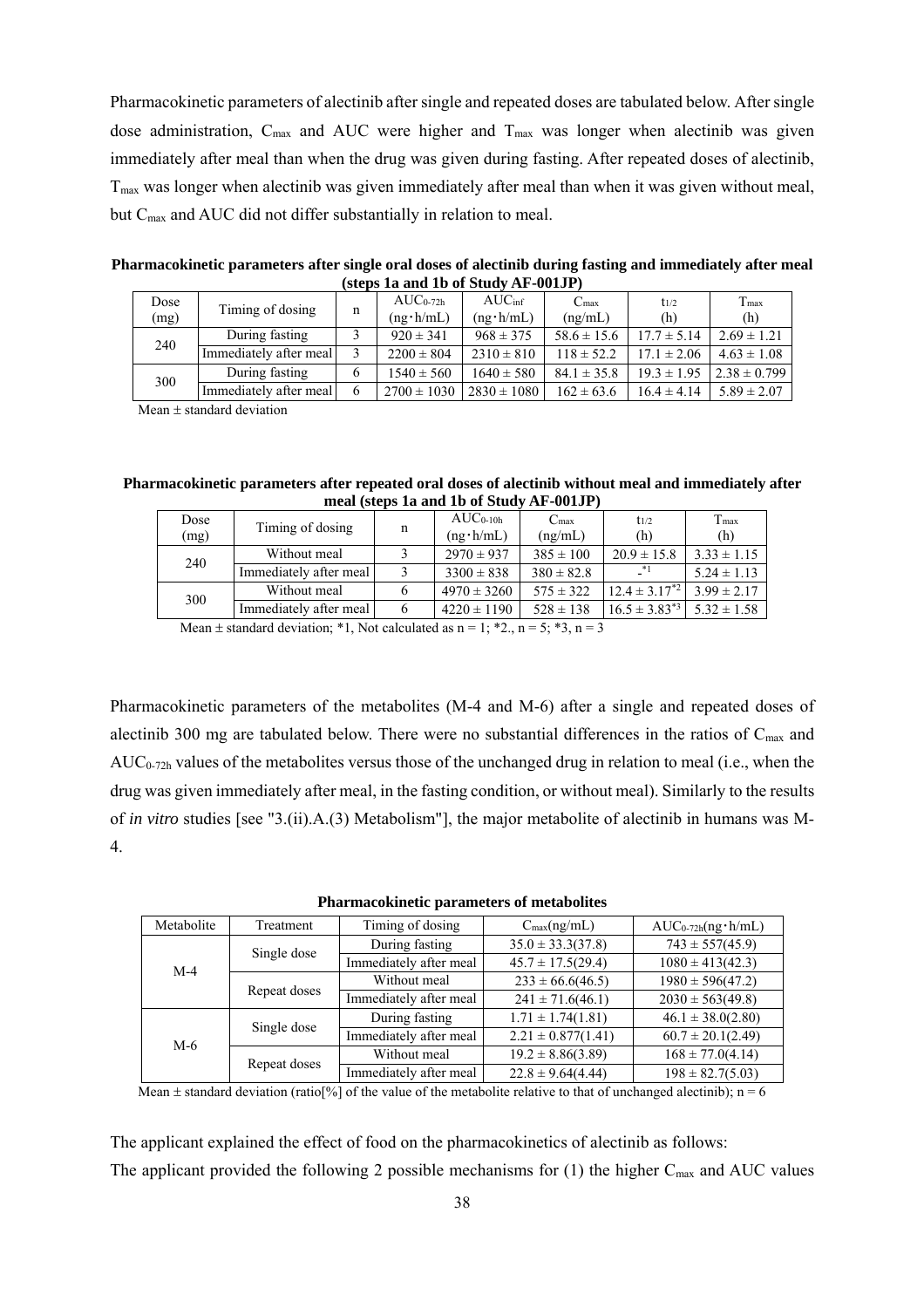and (2) longer  $T_{\text{max}}$  after a single dose alectinib given immediately after meal than those given during fasting. Regarding the absence of differences in  $C_{\text{max}}$  and AUC values after repeated doses of alectinib in relation to meal, the previous meal may affect the gastrointestinal absorption of alectinib given without food as it is said that bile secretion peaks 1 to 2 hours after meal [*Kiso Eiyogaku.*, 3rd edition, Kagaku Dojin Publishing Co., Inc. 2010].

- Regarding (1), bile acid secreted after meal increased the solubility of alectinib, which is highly lipid-soluble, in the gastrointestinal fluid, and the amount of alectinib absorbed was increased.
- Regarding (2), the meal delayed gastric emptying, and time to reach to the absorptive site was prolonged, resulting in a delay of absorption.

## *4.(i).B Outline of the review by PMDA*

### **4.(i).B.(1) Effects of food**

Although the pharmacokinetic profile of alectinib is affected by meal [see "4.(i).A.(3) Phase I/II study in Japan"] and alectinib was determined to be administered without food in the phase II segment of Study AF-001JP, no specific precautions regarding the timing of administration are included in the proposed dosage regimen of alectinib. PMDA requested the applicant to explain whether or not precautions for the timing of administration is necessary, and the applicant responded as follows:

The Cmax and AUC values after a single dose of alectinib were higher when the drug was given immediately after meal than when it was given during fasting, but no differences related to meal were observed in these parameters after repeated doses of alectinib. Based on the following results of efficacy and safety evaluation of alectinib, the applicant thinks that there is little need to include precautions for the timing of administration in relation to meal.

- All patients with measurable lesions, i.e., 3 and 4 patients receiving alectinib 240 and 300 mg, respectively, without meal and 3 and 5 patients receiving alectinib 240 and 300 mg, respectively, immediately after meal, achieved partial response (PR) regardless of meal.
- No substantial differences in the safety profile of alectinib were observed between patients receiving alectinib without meal (3 and 6 patients receiving 240 and 300 mg, respectively) and those who receiving the drug immediately after meal (3 and 6 patients receiving 240 and 300 mg, respectively).

### PMDA considers as follows:

The Cmax and AUC values after repeated doses of alectinib did not differ between patients receiving alectinib without meal and those who receiving the drug immediately after meal. However, as (1) the results of single-dose administration indicate that the pharmacokinetics of alectinib is affected by meal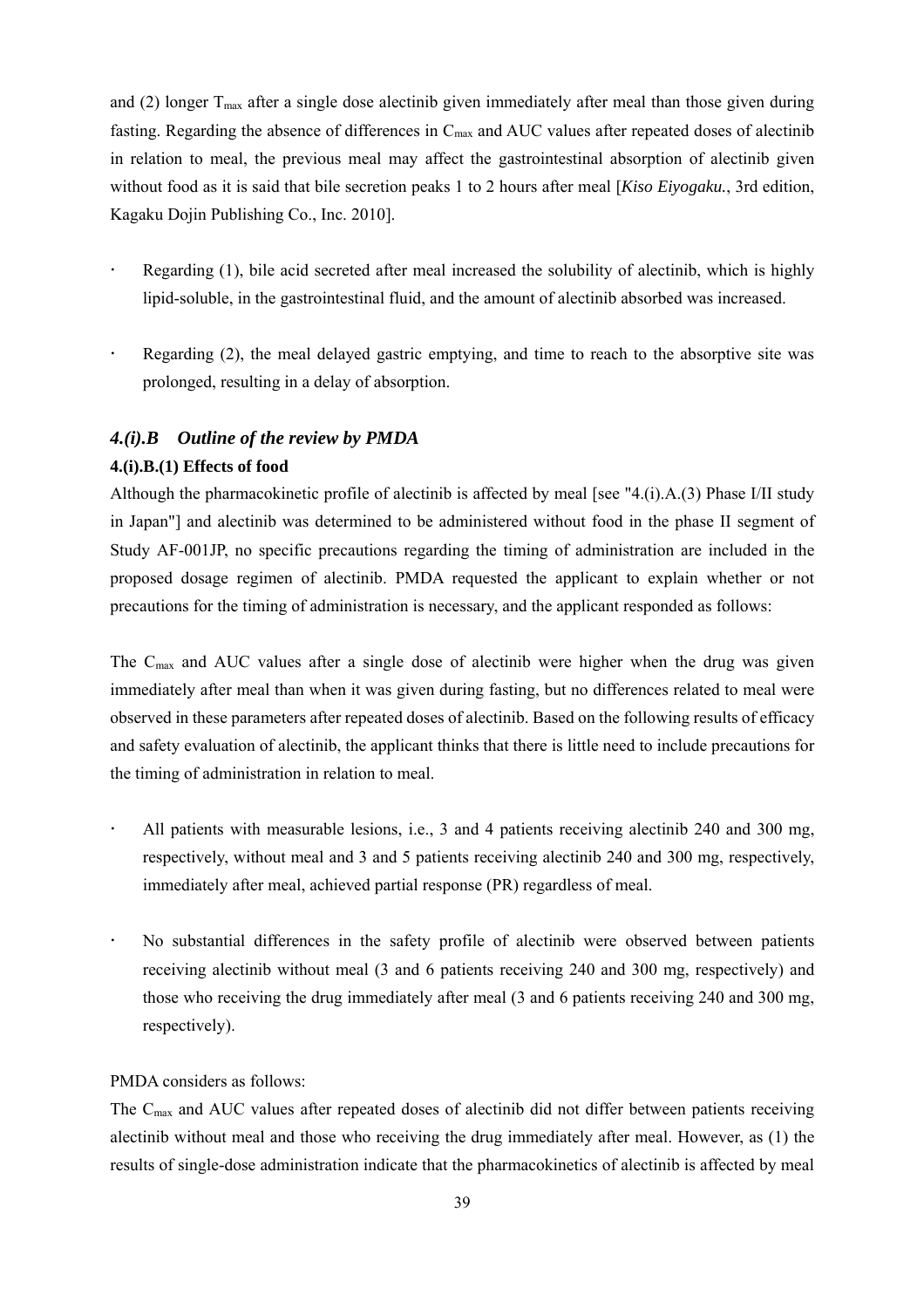and as (2) the number of patients evaluated for the effect of meal on the pharmacokinetics after administration of repeated doses was limited, it is appropriate at this time to recommend administering alectinib without meal as did in the phase II segment of Study AF-001JP, and the applicant should provide appropriate precautions to healthcare professionals.

### **4.(i).B.(2) Effects of gastric pH**

PMDA requested the applicant to explain the effect of change in gastric pH level associated with low gastric acid or the use of proton-pump inhibitors (PPIs) on the pharmacokinetics of alectinib, and the applicant responded as follows:

In Study AF-001JP, no patients with low gastric acid were enrolled.

In step 1a of Study AF-001JP, 2 patients who received PPIs or H2-blockers during the pharmacokinetic assessment did not show changes in plasma alectinib concentration due to the use of PPIs or H<sub>2</sub>-blockers. However, as the number of patients investigated was small, no clear evidence has been obtained for the effect of gastric pH on the pharmacokinetic profile of alectinib.

PMDA considers as follows:

As the effect of gastric pH on the pharmacokinetic profile of alectinib has been uncertain, information on the effect of gastric pH on the pharmacokinetic profile of alectinib is important to ensure the proper use of alectinib. Accordingly, PMDA concluded that it is necessary to continue to collect information, including published literature, on this matter.

### **4.(ii) Summary of clinical pharmacology studies**

## *4.(ii).A Summary of the submitted data*

The pharmacokinetic profile of alectinib in patients with *ALK* fusion gene-positive, advanced or recurrent NSCLC who had a history of chemotherapy was assessed after a single dose administration of alectinib.

# **4.(ii).A.(1) Phase I/II study in Japan (5.3.5.2-1: Study AF-001JP, conducted from August 2010 to April 2013)**

An open-label non-controlled study of alectinib was conducted in 70 patients with *ALK* fusion genepositive, advanced or recurrent NSCLC who had a history of chemotherapy, and all 70 patients were included in PK analysis. Study AF-001JP consisted of a phase I segment (steps 1a and 1b) and a phase II segment. Alectinib was administered in a cycle of 21 days at the dosage regimen as below, and plasma alectinib concentrations were determined.

 Phase I segment Step 1a: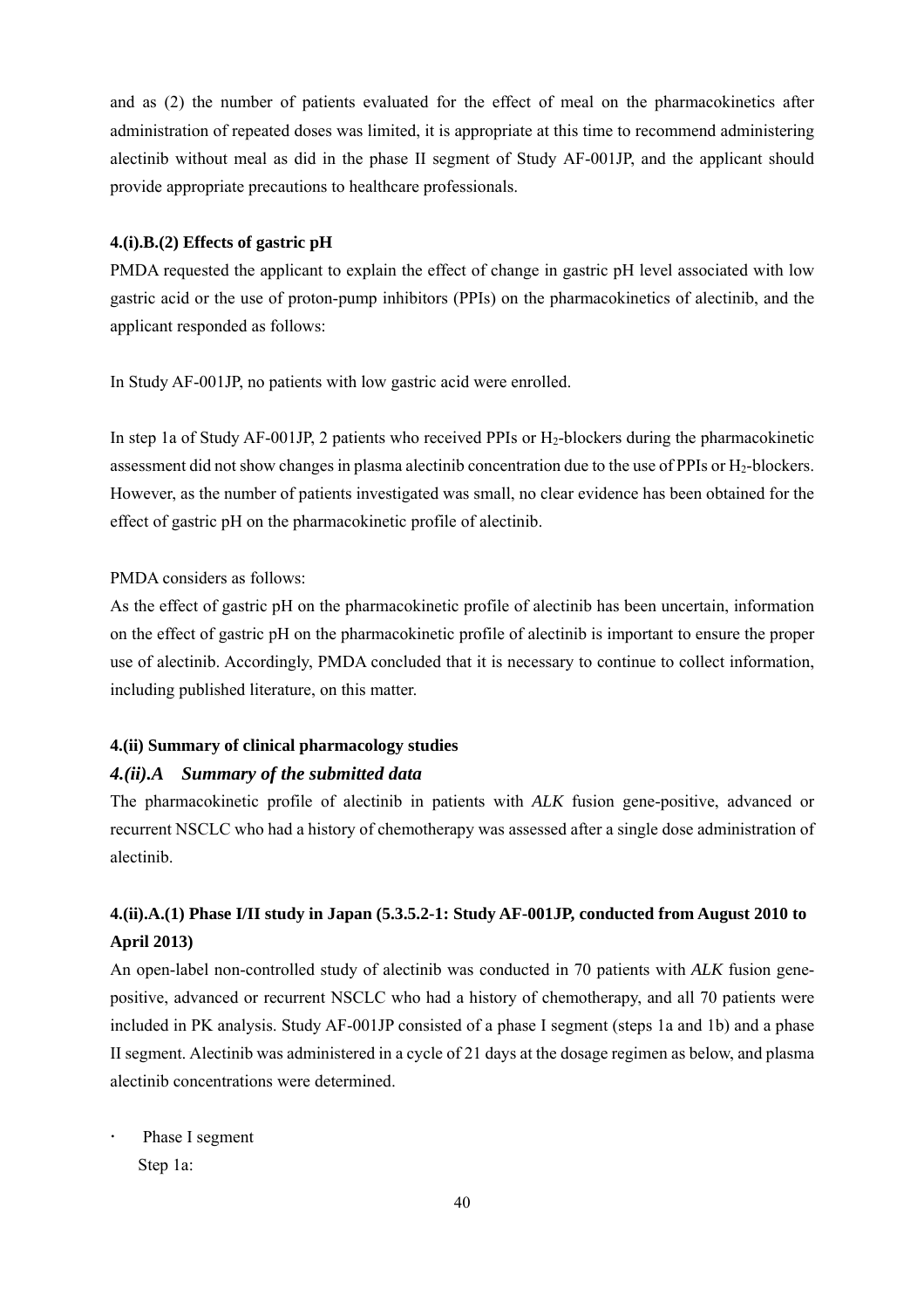$\triangleright$  Patients are to receive a single oral dose of alectinib 20, 40, 80, 160, 240, or 300 mg in the fasting condition. After a 2-day rest, patients are to receive alectinib at the corresponding dose BID without meal.

Step 1b:

- $\triangleright$  Patients are to receive a single oral dose of alectinib 240 mg or 300 mg immediately after meal. After a 2-day rest, patients are to receive alectinib at the corresponding dose BID immediately after meal.
- Phase II segment
	- $\triangleright$  Patients are to receive alectinib 300 mg BID orally without meal.

The table below summarizes the results of step 1a in the phase I segment. The results of step 1b are described in "4.(i).A.(3) Phase I/II study in Japan."

#### **Pharmacokinetic parameters after a single oral dose of alectinib in the fasting condition in step 1a of Study AF-001JP**

| Dose<br>(mg) | n | $AUC_{0-72h}$<br>$(ng \cdot h/mL)$ | AUC <sub>inf</sub><br>$(ng \cdot h/mL)$ | $C_{\text{max}}$<br>(ng/mL) | $t_{1/2}$<br>(h) | $T_{\text{max}}$<br>(h) |
|--------------|---|------------------------------------|-----------------------------------------|-----------------------------|------------------|-------------------------|
| 20           |   | 143                                | 206                                     | 4.52                        | 42.4             | 5.97                    |
| 40           |   | 248                                | 288                                     | 12.3                        | 26.6             | 3.97                    |
| 80           |   | 670                                | 696                                     | 41.4                        | 16.1             | 3.98                    |
| 160          |   | $1030 \pm 717$                     | $1120 \pm 766$                          | $60.3 \pm 42.2$             | $22.3 \pm 6.88$  | $2.62 \pm 1.18$         |
| 240          | 3 | $920 \pm 341$                      | $968 \pm 375$                           | $58.6 \pm 15.6$             | $17.7 \pm 5.14$  | $2.69 \pm 1.21$         |
| 300          | 6 | $1540 \pm 560$                     | $1640 \pm 580$                          | $84.1 \pm 35.8$             | $19.3 \pm 1.95$  | $2.38 \pm$<br>0.799     |

Mean  $\pm$  standard deviation

#### **Pharmacokinetic parameters after a single oral dose of alectinib without meal in step 1a of Study AF-001JP**

| .            |   |                                    |                             |                      |                      |  |  |  |
|--------------|---|------------------------------------|-----------------------------|----------------------|----------------------|--|--|--|
| Dose<br>(mg) | n | $AUC_{0-10h}$<br>$(ng \cdot h/mL)$ | $C_{\text{max}}$<br>(ng/mL) | $t_{1/2}$<br>(h)     | $T_{\rm max}$<br>(h) |  |  |  |
| 20           |   | 220                                | 25.5                        | 39.1                 | 4.00                 |  |  |  |
| 40           |   | 479                                | 63.9                        | 9.37                 | 3.83                 |  |  |  |
| 80           |   | 1310                               | 150                         | 14.1                 | 2.00                 |  |  |  |
| 160          |   | $2310 \pm 598$                     | $300 \pm 104$               | $13.7, 16.6^{*1}$    | $4.61 \pm 1.15$      |  |  |  |
| 240          |   | $2970 \pm 937$                     | $385 \pm 100$               | $20.9 \pm 15.8$      | $3.33 \pm 1.15$      |  |  |  |
| 300          | 6 | $4970 \pm 3,260$                   | $575 \pm 322$               | $12.4 \pm 3.17^{*2}$ | $3.99 \pm 2.17$      |  |  |  |

Mean  $\pm$  standard deviation; \*1, n = 2; \*2, n = 5

The elimination of alectinib after a single oral dose in step 1a was slow (mean  $t_{1/2}$ , 16.1 to 42.4 hours). Within the dose range from 20 to 160 mg, the exposure to alectinib increased dose-proportionally, but in the range from 160 to 300 mg, the exposure to alectinib did not increase substantially with increasing dose. The applicant explained these non-linear pharmacokinetic parameters by saying that the concentration of alectinib may have reached the saturation point in the gastrointestinal fluid when the drug, which is low in solubility to water, was given at the high dose, resulting in the decrease in gastrointestinal absorption.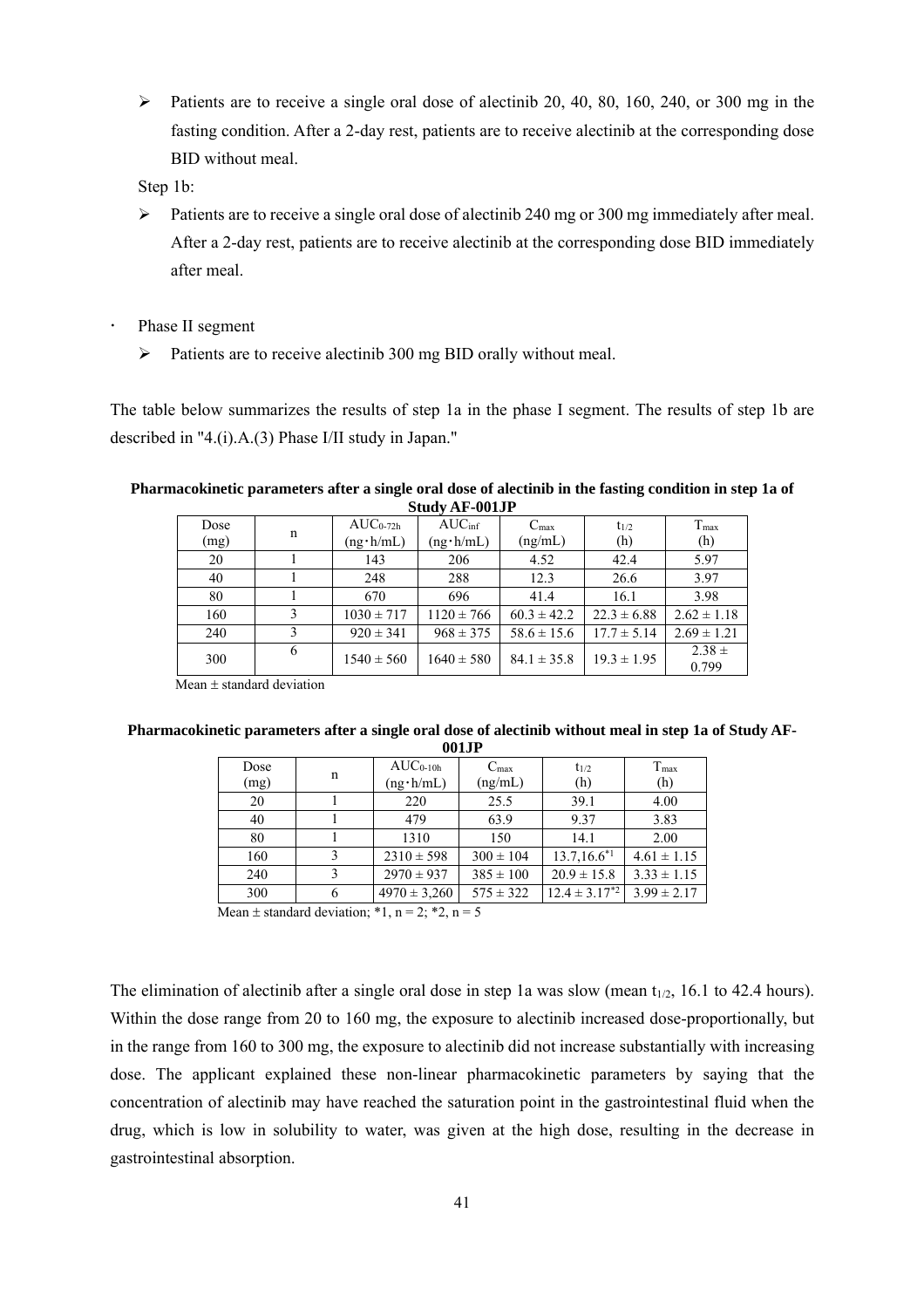The elimination of alectinib after repeated doses in step 1a was slow (mean  $t_{1/2}$ , 9.37 to 39.1 hours). Throughout the dose range tested, the exposure to alectinib increased dose-proportionally.

In the phase II segment, the trough plasma concentration of alectinib after repeated oral doses of 300 mg BID was  $355 \pm 132$  ng/mL and  $386 \pm 171$  ng/mL on the first day of Cycles 2 and 4, respectively, which suggests that plasma alectinib concentration reached a steady state by the first day of Cycle 2.

#### **4.(ii).A.(2) Studies on the relationship between drug exposure and QT/QTc interval changes**

A total of 24 patients who enrolled in the phase I segment of Study AF-001JP were evaluated for a possible effect of alectinib on QTc intervals. Only 1 patient in the 160 mg/kg group had a corrected QT interval according to Bazett's formula (QTcB) or Fridericia's formula (QTcF) of  $\geq$ 450 ms after administration of alectinib. Among the 3 patients in the 160 mg/kg group, this patient had the lowest plasma alectinib concentration at the time of ECG recording. As the prolonged QT intervals disappeared without dose reduction or discontinuation in this patient, the Independent Review Committee concluded that this event was caused by the patient's specific problem (i.e., location of lesions) or occurred accidentally.

The applicant explained that the relationship between plasma alectinib concentration and prolonged QT intervals was low.

### **4.(ii).A.(3) Population pharmacokinetic analysis (PPK)**

On the basis of pharmacokinetic data obtained ( $n = 70$ ; time points, 609) in Study AF-001JP, a population pharmacokinetic (PPK) analysis was conducted using a 2-compartment model and non-linear mixed effect modeling (NONMEM). As covariates for apparent clearance (CL/F), the analysis examined age, height, weight, body mass index (BMI), body surface area, sex, Eastern Cooperative Oncology Group Performance Status (ECOG PS), type of cancer, stage, smoking history, epithelial growth factor receptor (EGFR) mutations, alkaline phosphatase (ALP), total bilirubin, aspartate aminotransferase (AST), alanine aminotransferase (ALT), gamma-glutamyltransferase (gamma-GTP), creatinine clearance (CrCL), neutrophil count, creatinine kinase, phosphorus, red blood cell count, and magnesium. As covariates for apparent volume of distribution for the central compartment  $(V_2/F)$ , the analysis examined age, height, weight, BMI, body surface area, sex, ECOG PC, and EGFR mutations. As a result, AST was selected as a significant covariate for CL/F. The applicant explained that among the patients eligible for analysis, those with the lowest (10.0 U/L), median (21.0 U/L), and highest (75.0 U/L) values of AST are assumed to have a CL/F of 147, 118, and 80.7 L/h, respectively, which suggests that CL/F of alectinib decreases with increasing AST.

### **4.(ii).A.(4) Effects of renal impairment on the pharmacokinetic profile of alectinib**

The applicant explained that renal impairment was unlikely to affect the pharmacokinetic profile of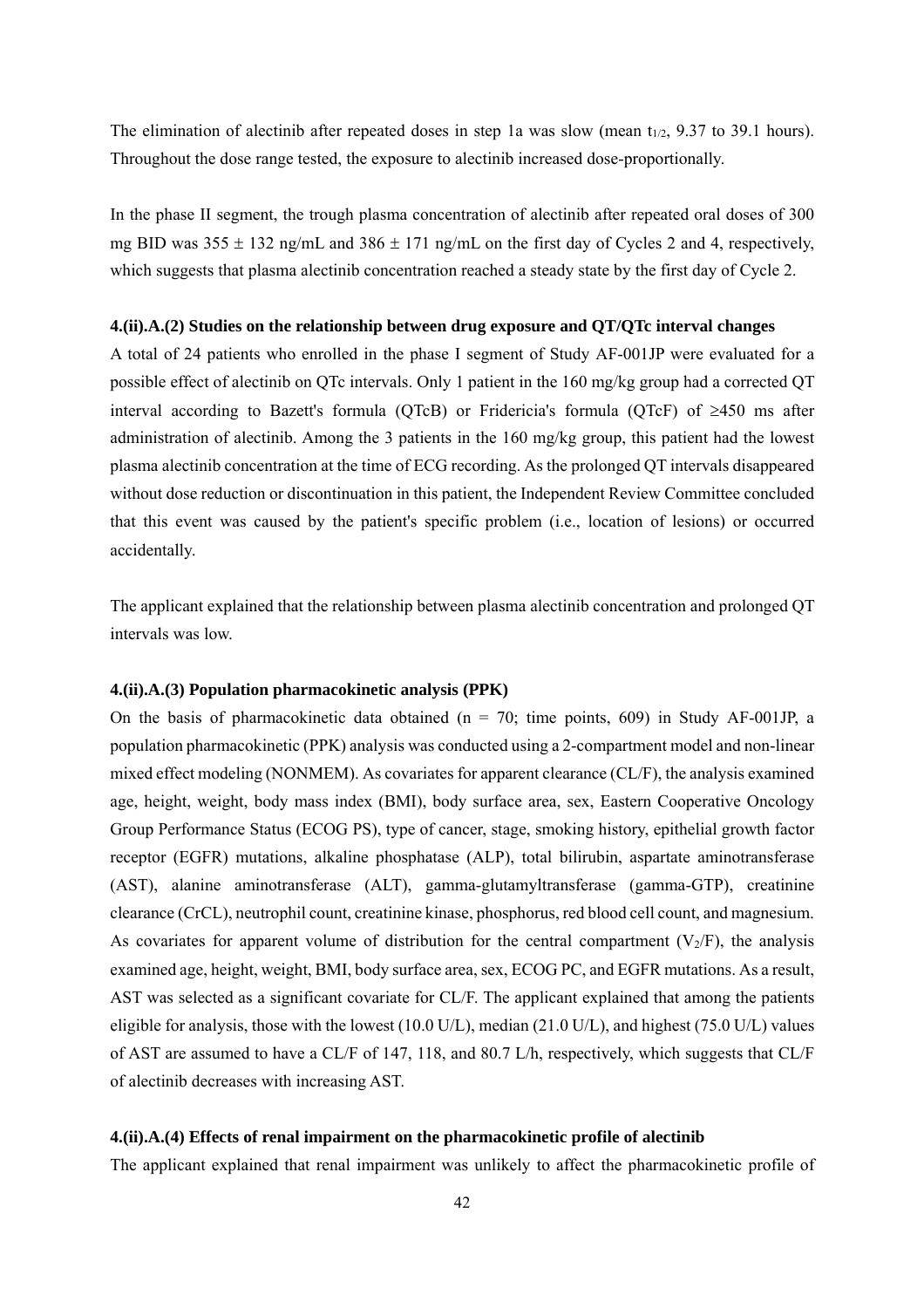alectinib for the following reasons:

- In the PPK analysis, CrCL was not selected as a significant covariate for CL/F of alectinib [see "4.(ii).A.(3) Population pharmacokinetic analysis (PPK)" ]
- In the phase II segment of Study AF-001JP, no clear relationship was noted between CrCL and trough plasma concentration of alectinib in 5 patients who had renal or urinary tract disorder at baseline.
- A foreign clinical study (Study NP28989) in healthy volunteers is currently underway to investigate the mass balance of alectinib after oral administration of  $^{14}$ C-labeled alectinib. In a preliminary analysis of the study, the mean urinary and fecal excretion rates during the first 7 days after administration ( $n = 6$ ) was respectively 0.476% and 97.8% of the administered radioactivity, and the contribution of renal excretion to overall drug elimination is considered small.

### **4.(ii).A.(5) Relationships of exposure to alectinib with efficacy and safety of treatment**

On the basis of the results of Study AF-001JP, the relationship between the exposure to alectinib, expressed as the mean AUC value at steady state (from Day 8 on), and the efficacy and safety of alectinib was assessed. The AUC at steady state was calculated using CL/F of individual patients estimated in the PPK analysis.

On the basis of a regression curve obtained in the logistic regression analysis of the relationship between response rate and AUC, the response rates in quartile groups by AUC at steady state were calculated. The response rates in patients whose AUC value was in the range from the minimum to the first quartile, from the first quantity to the medium, and from the medium to higher were 82%, 88%, and 100%, which indicates the response rate increases as AUC of alectinib increases.

On the basis of a regression curve obtained in a logistic regression analysis of the relationship between the presence/absence of adverse events for which a causal relationship with alectinib could not be ruled out (i.e., grade 3 or higher adverse events, gastrointestinal disorders, hepatic function abnormal, neutrophil count decreased, rash, myalgia, and creatinine increased) and AUC, the incidence of adverse events for which a causal relationship with alectinib could not be ruled out was calculated at quartile points of AUC at steady state. The calculated incidence of hepatic function abnormal at the first quartile, median, third quartile, and forth quartile were 22.2%, 35.3%, 55.6%, 58.8%, respectively, those of rash were 22.2%, 11.8%, 33.3%, and 35.3%, respectively, and those of creatinine increased were 22.2%, 11.8%, 27.8%, and 41.2%, respectively, which indicates a tendency towards increased incidence of hepatic function abnormal in patients with higher AUC values. No clear relationships were observed between the incidence of other types of adverse events and AUC at steady state.

### *4.(iii).B Outline of the review by PMDA*

#### **Dose adjustment for patients with hepatic function disorder**

Since AST was selected as a significant covariate for CL/F in the PPK analysis, and since it was assumed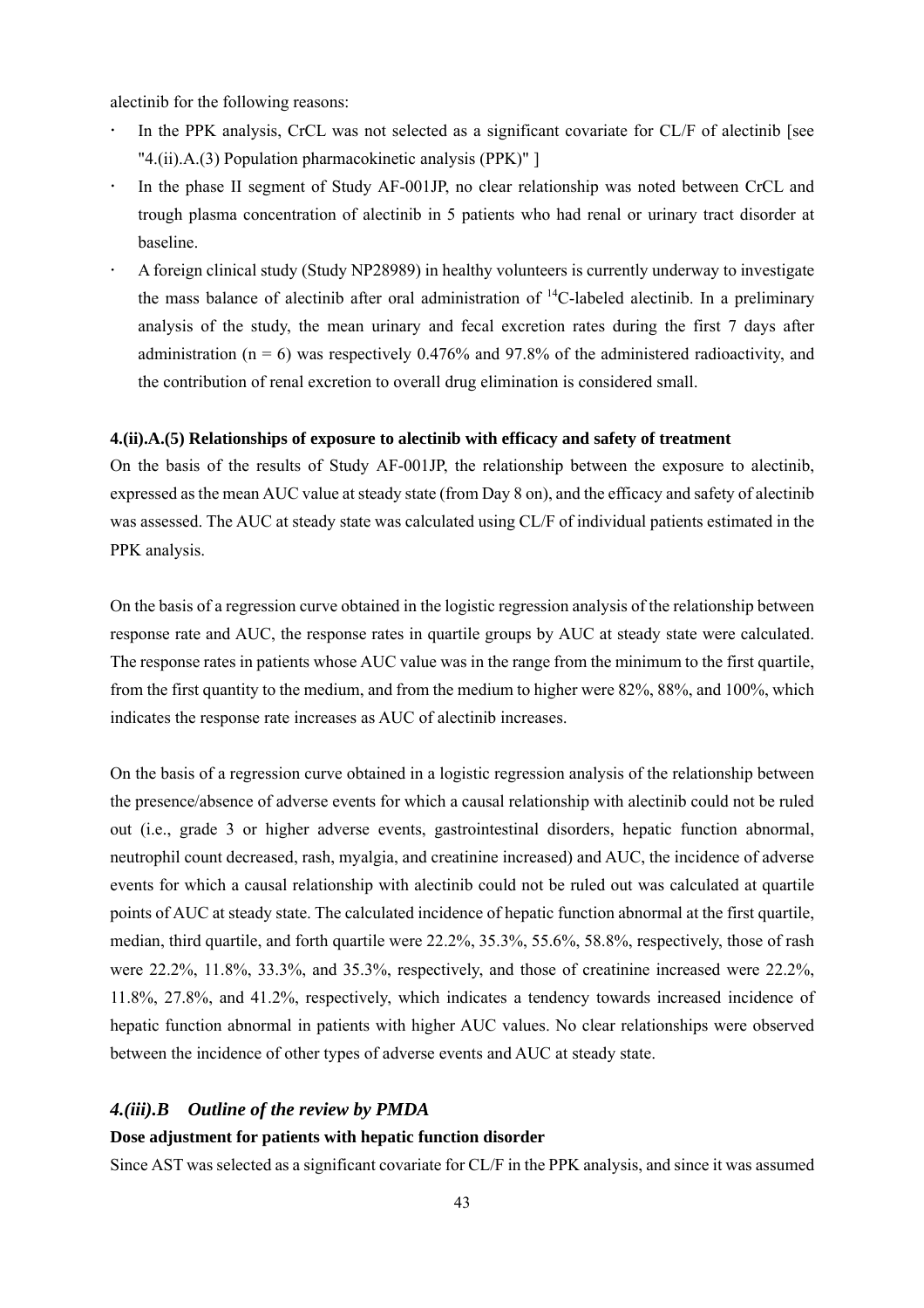that CL/F decreases with increasing AST [see "4.(ii).A.(3) Population pharmacokinetic analysis (PPK)"], PMDA requested the applicant to explain whether or not the dose of alectinib should be modified for patients with hepatic function disorder, and the applicant responded as follows:

There is little need to adjust the dose of alectinib for patients with hepatic function disorder for the following reasons: In patients receiving alectinib 300 mg BID in Study AF-001JP, (1) the adverse drug profile did not differ substantially between 19 patients who had hepatic function disorder at baseline and 39 patients with normal hepatic function at baseline, and (2) the trough plasma concentration of alectinib did not tend to be higher in patients who had hepatic function disorder at baseline than those with normal hepatic function. The applicant plans to conduct a clinical study to investigate the effect of hepatic function disorder on the pharmacokinetics of alectinib.

## PMDA considers as follows:

As no clinical studies in patients with hepatic function disorder have been conducted, and as no data have been obtained regarding the effect of hepatic function disorder on the pharmacokinetics of alectinib, PMDA largely accepted the applicant's explanation that there is little need to adjust the dose of alectinib in patients with hepatic function disorder. However, PMDA considers that the applicant should provide the results of the foreign clinical study to be conducted in patients with hepatic function disorder appropriately to healthcare professionals when new information becomes available.

### **4.(iii) Summary of clinical efficacy and safety**

### **4.***(iii).A Summary of the submitted data*

As data for efficacy and safety reviews, the results of a phase I/II clinical study in Japan were submitted.

| Category of<br>data | <b>Site</b> | Study      | Phase | Participants                                                                                           | No. of<br>registered<br>patients | Outline of dosage regimens                                                                                                                                                                                                                                                                | Major<br>endpoint        |
|---------------------|-------------|------------|-------|--------------------------------------------------------------------------------------------------------|----------------------------------|-------------------------------------------------------------------------------------------------------------------------------------------------------------------------------------------------------------------------------------------------------------------------------------------|--------------------------|
| Evaluation<br>data  | Japan       | $AF-001JP$ | I/II  | ALK fusion<br>gene-positive,<br>advanced or<br>recurrent<br>NSCLC with<br>a history of<br>chemotherapy | (1) 15<br>(2)9<br>(3)46          | Phase I segment<br>$(1)$ Step 1a: Alectinib 20,<br>40, 80, 160, 240, or 300 mg<br>BID orally during fasting<br>or without meal<br>$(2)$ Step 1b: Alectinib 240<br>or 300 mg BID orally<br>immediately after meal<br>Phase II segment<br>$(3)$ Alectinib 300 mg BID<br>orally without meal | PK<br>Safety<br>Efficacy |

**List of clinical studies on the efficacy and safety of alectinib** 

ALK, Anaplastic lymphoma kinase; NSCLC, non-small cell lung cancer; BID, twice a day; PK, pharmacokinetics

The results of the clinical studies are as follows.

Commonly observed non-fatal adverse events in the clinical study are described in "4.(iv) Adverse events observed in clinical studies," and the results of pharmacokinetic assessment are described in "4.(i) Summary of biopharmaceutical study results and associated analytical methods" and "4.(ii) Summary of clinical pharmacology studies."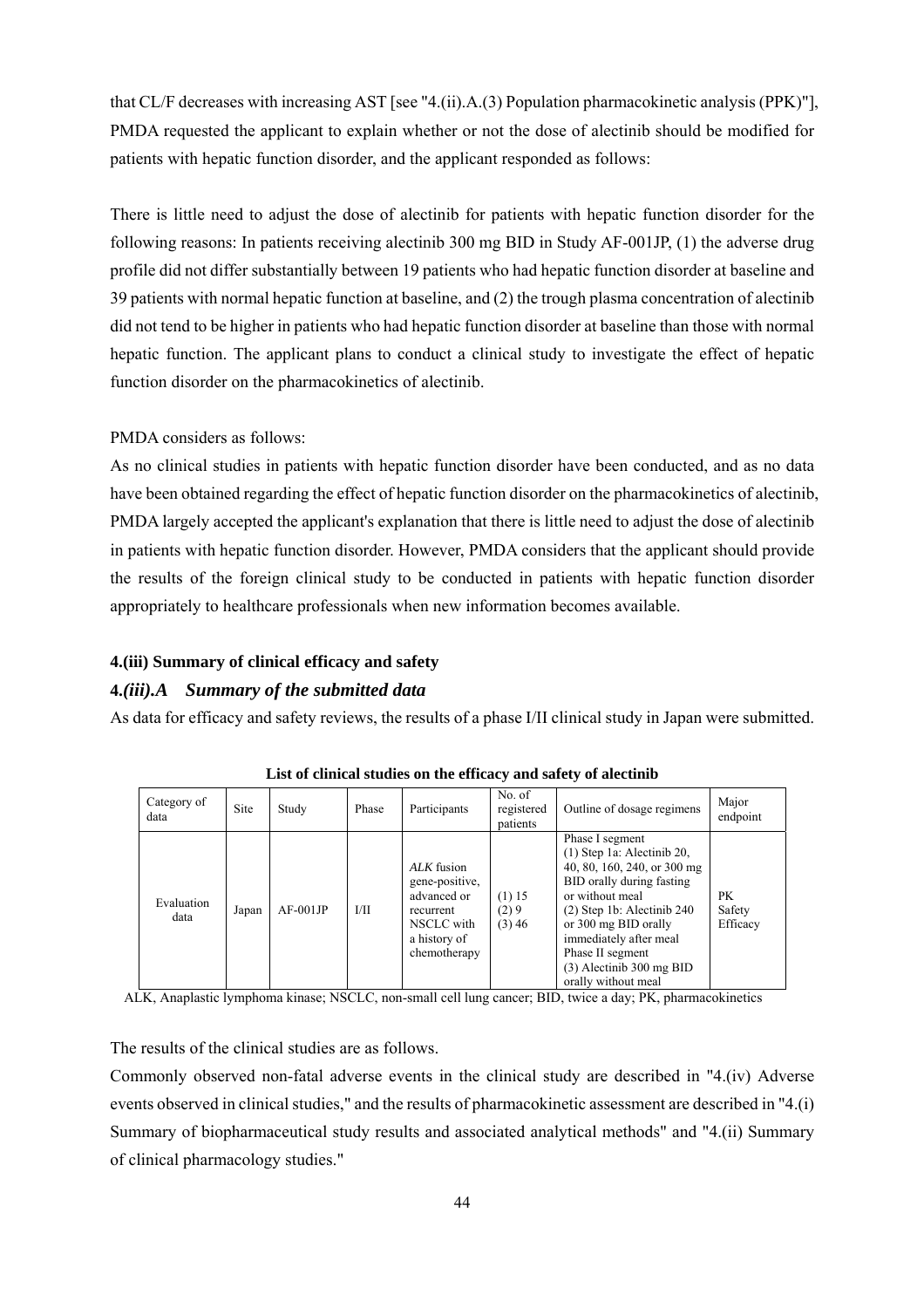### *Evaluation data*

# **Phase I/II study in Japan (5.3.5.2-01: Study AF-001JP, from August 2010, ongoing, data cat off on April 18, 2013)**

An open-label, non-controlled clinical study in *ALK* fusion gene-positive, advanced or recurrent, nonsmall cell lung cancer (NSCLC) with a history of chemotherapy $*$ <sup>1</sup> was conducted in 13 medical institutions in Japan. The target sample size was 10 to 30 patients in the phase I segment and 45 patients in the phase II segment.\*<sup>2</sup> Study AF-001JP consisted of a phase I segment (steps 1a and 1b) and a phase II segment. The phase I segment was to be conducted to investigate the safety, tolerability, and pharmacokinetics of alectinib, and the phase II segment was to be conducted to assess the efficacy and safety of alectinib at recommended doses, determined in the phase I segment.

The dosage regimens of alectinib in steps 1a and 1b of the phase I segment were as follows. As no doselimiting toxicity (DLT) was observed even at the highest dose of 300 mg BID among the 24 patients registered in the phase I segment (15 patients in step 1a and 9 patients in step 1b), an oral dose regimen of 300 mg BID without meal was selected for the phase II segment.

Step 1a:

Patients are to receive a single oral dose of alectinib 20, 40, 80, 160, 240, or 300 mg in the fasting condition. After a 2-day rest, patients are to receive alectinib at the corresponding dose BID without meal.

Step 1b:

Patients are to receive a single oral dose of alectinib 240 mg or 300 mg immediately after meal. After a 2-day rest, patients are to receive alectinib at the corresponding dose BID immediately after meal.

A total of 46 patients registered in the phase II segment were defined as the intention-to-treat (ITT) population, and were analyzed for efficacy. A total of 58 patients, consisting of the ITT population and 12 patients receiving alectinib 300 mg BID in the phase I segment (i.e., 6 patients in step 1a and 6 patients in step 1b), were defined as the safety analysis set.

The response rate\*<sup>3</sup> determined by the Independent Review Committee (IRC), the primary efficacy endpoint of the study, was as follows:

<sup>\*1</sup> Combination chemotherapy containing platinum-based antineoplastic agents, combination chemotherapy containing molecular targeted agents, or monotherapy with an antineoplastic agent (e.g., docetaxel hydrate, pemetrexed sodium hydrate, erlotinib hydrochloride, and gefitinib)

<sup>\*2</sup> In this study, the threshold response rate was set at 25% on the basis of the response rate of combination chemotherapy containing platinum-based antineoplastic agents in patients with *ALK* fusion gene-positive, advanced or recurrent NSCLC, and the target sample size was set at 15 patients. However, since crizotinib, a drug that inhibits ALK similarly to alectinib, was approved in the United States during Study AF-001JP, the protocol of the study was amended to examine the non-inferiority of alectinib to crizotinib in terms of the response rate in patients with *ALK* fusion genepositive, advanced or recurrent NSCLC. The response rate of crizotinib in this patient population was assumed at least 42% on the basis of the 95% confidence intervals in clinical studies of crizotinib, and a hypothesis with a threshold response rate of 45% for alectinib was newly added. The target sample size was changed to 45 patients.

<sup>\*3</sup> In the statistical analysis in Study AF-001JP, the data of the first 15 patients who enrolled early were to be used to test the null hypothesis with a claim of a threshold response rate of 25%. Only when the null hypothesis was rejected, an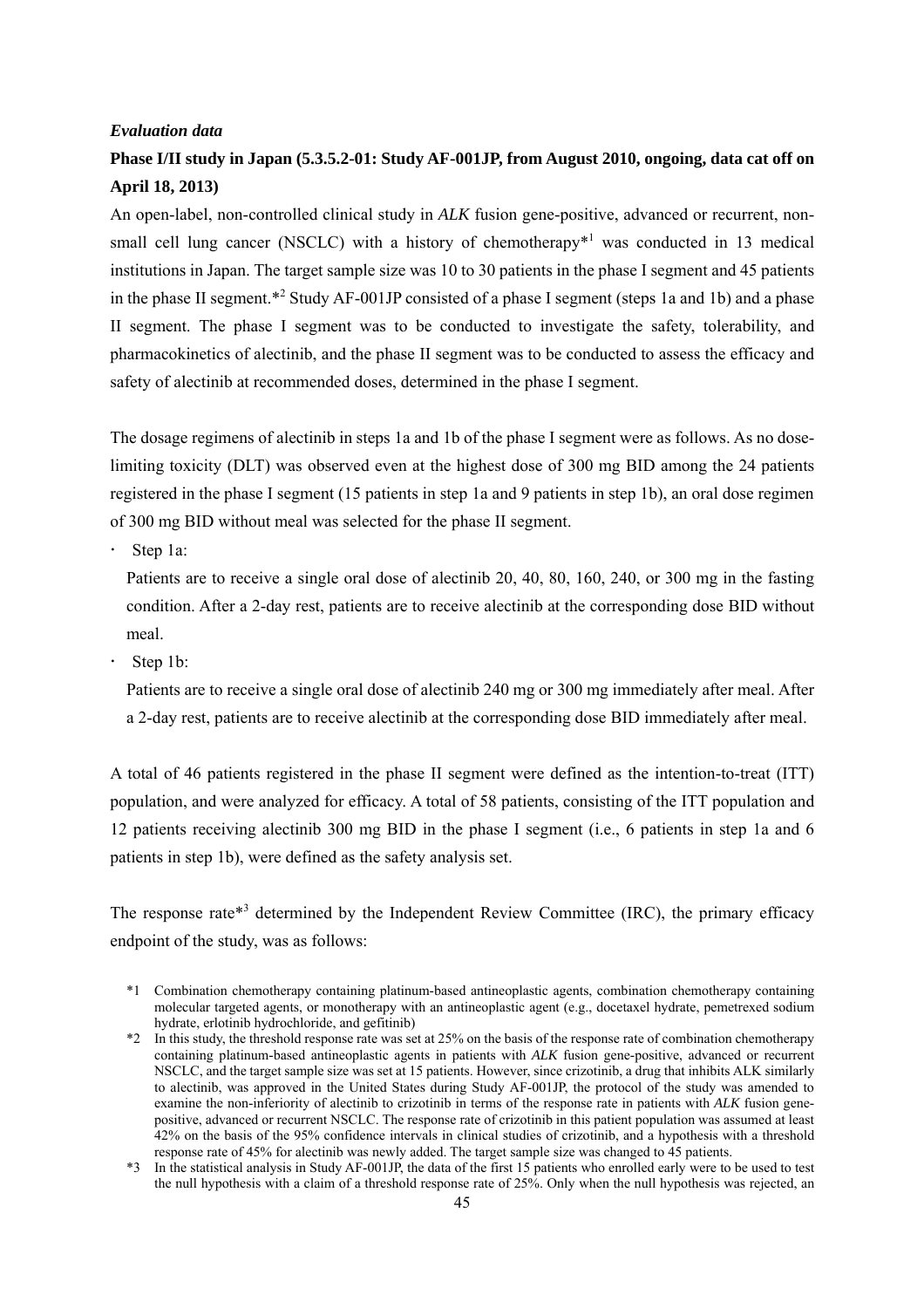additional analysis was to be conducted in the ITT population for the null hypothesis with a claim of a threshold response rate of 45%. The response rate of alectinib in the first 15 patients who had enrolled early was 93.3% [95% confidence interval: 68.1%-99.8%], and the null hypothesis with a claim of a threshold response rate of 25% was rejected.

Best overall response and response rate (RECIST Ver. 1.1, evaluated by the IRC, ITT population, n = 46)

| No. of patients $(\% )$  |
|--------------------------|
| 7(15.2)                  |
| 36(78.3)                 |
| 1(2.2)                   |
| 0                        |
| 2(4.3)                   |
| 43                       |
| $(93.5 \, [82.1, 98.6])$ |
|                          |

CI, confidence interval

Safety analysis revealed that no patients died during the study or within 28 days after the end of the treatment period.

## *4.(iii).B Outline of the review by PMDA*

### **4.(iii).B.(1) Efficacy**

PMDA concluded that alectinib is effective to a certain extent in the treatment of patients with *ALK* fusion gene-positive, advanced or recurrent NSCLC who have a history of chemotherapy, on the basis of the following considerations.

### **Results of efficacy evaluation**

The applicant explained the results of efficacy evaluation as follows:

As patients with advanced or recurrent NSCLC often suffer from clinical symptoms associated with the disease such as dyspnea and pain, it is important to reduce tumor burden and obtain response in order to improve these symptoms. In fact, it has been reported that in clinical studies in patients with advanced or recurrent NSCLC, attendant clinical symptoms were relieved in patients responding to treatment (*JAMA.* 2003; 290:2149-58, *J Clin Oncol.* 2004;22:3238-47).

Also, the response rate of alectinib in Study AF-001JP [see "Evaluation data: Phase I/II study in Japan" in "4.(iii).A. Summary of the submitted data"] is considered to be clinically relevant for the following reasons.

- The response rate of alectinib was higher than the 25% threshold response rate specified on the basis of the response rate of combination chemotherapy containing platinum-based antineoplastic agents in patients with *ALK* fusion gene-positive, advanced or recurrent NSCLC, as well as significantly higher than the 45% threshold response rate of specified based on the response rate of crizotinib, an ALK inhibitor like alectinib, which indicates a higher response rate of alectinib than crizotinib.
- Although the median duration of response, which is defined from the day of confirmation of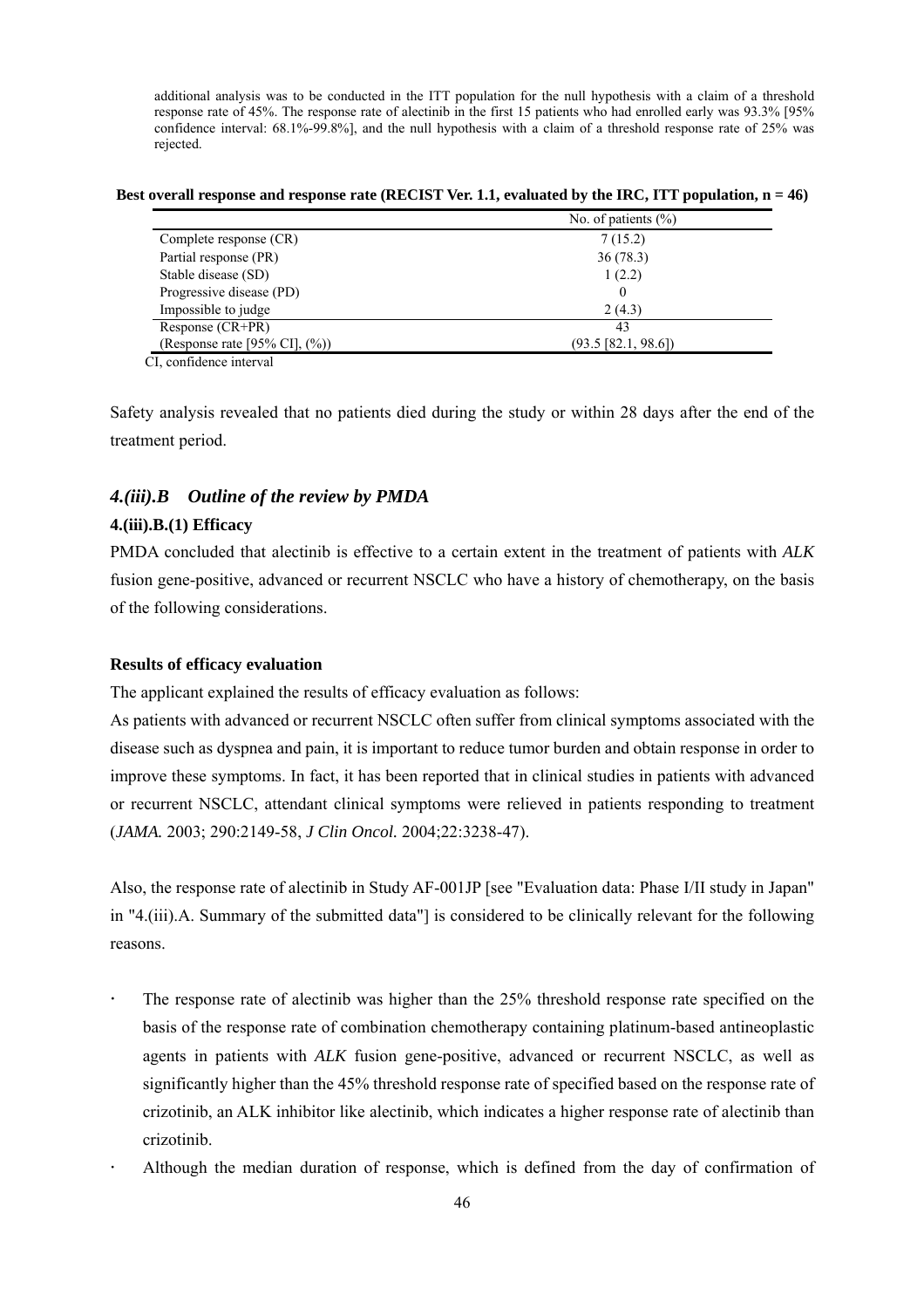complete response (CR) or partial response (PR) to the day of event onset or censoring, cannot be estimated by Kaplan-Meier method, the median duration of response was estimated to be 12.9 months by handling the results as continuous data without considering censoring, indicating a persistent response.

### PMDA considers as follows:

Although the true endpoint in patients with *ALK* fusion gene-positive, advanced or recurrent NSCLC is overall survival (OS), the relationship between response rate and OS is unclear. It is difficult to assess the effect of alectinib on survival advantage in this patient population at this time. However, considering the fact that alectinib is an ALK inhibitor targeting an oncogenic driver, which can be selected based on the evidence of molecular diagnosis (see the review report of Xalkori Capsules 200 mg and Xalkori Capsules 250 mg dated February 20, 2012), PMDA concluded that data including the response rate described above demonstrate the efficacy of alectinib to a certain extent in patients with *ALK* fusion gene-positive, advanced or recurrent NSCLC who have a history of chemotherapy.

### **4.(iii).B.(2) Safety [see "4.(iv) Adverse events observed in clinical studies" for adverse events]**

PMDA concludes that adverse events requiring special attention are interstitial lung disease (ILD), hepatic function disorder, neutrophil count decreased, and white blood cell count decreased, and the physician should observe the patient carefully for these adverse events during the treatment with alectinib.

However, PMDA considers that alectinib is tolerable by patients if physicians with sufficient knowledge and experience in cancer chemotherapy observe patients carefully for adverse events, manage adverse events if they occur, and perform appropriate measures such as suspension or discontinuation of treatment and also if safety management is ensured through strict monitoring, management, and treatment of serious adverse events such as ILD. However, as safety information on alectinib is quite limited, the applicant should continue to collect information after launch and appropriately provide information without delay when new safety information becomes available.

### **4.(iii).B.(2).1) Safety profile of alectinib**

The applicant explained the safety profile of alectinib as follows:

The following table shows the outline of the safety profile and adverse events that developed in  $\geq 10\%$ of the patients in Study AF-001JP. Serious adverse events observed in the study were brain oedema, convulsion, cholangitis sclerosing, maculopathy, alveolitis allergic, radius fracture, tumour haemorrhage, and neutrophil count decreased in 1 patient each (1.7%). The causal relationship between the event and alectinib therapy could not be ruled out for the patients of maculopathy,<sup>\*1</sup> cholangitis sclerosing,<sup>2\*</sup> tumour haemorrhage,\*3 and neutrophil count decreased. Adverse events resulting in discontinuation of treatment were brain oedema, cholangitis sclerosing, alanine aminotransferase increased, tumour haemorrhage, and interstitial lung disease observed in 1 patient each (1.7%). The causal relationship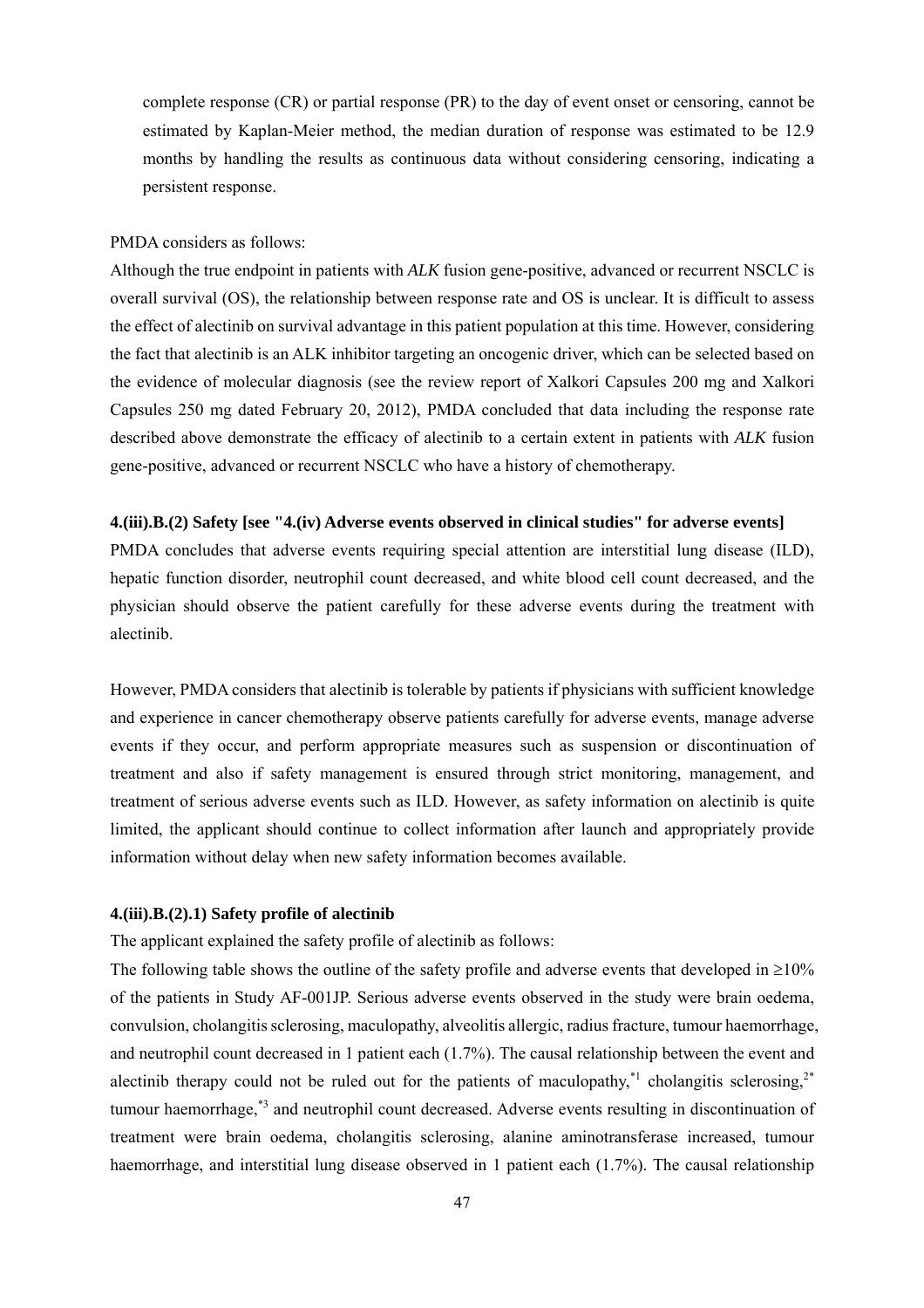between the event and alectinib therapy could not be ruled out for the patients of cholangitis sclerosing, alanine aminotransferase increased, tumour haemorrhage, and interstitial lung disease.

- \*1 The investigator reported this event as "worsening of right premacular membrane." The patient showed right premacular membrane, as a complication, at baseline. This event developed on Day 55, and was indicated for surgery.
- The patient underwent cataract surgery and vitreous surgery of the right eye. Outcome was "recovered."<br><sup>\*2</sup> The investigator reported this event as "IgG4-related autoimmune cholangitis." This event developed on Day 152, an the patient had epigastric pain and jaundice. Endoscopic retrograde cholangiopancreatography revealed diffuse lower bile duct stenosis, and endoscopic nasobiliary drainage was conducted. As biopsy findings were suggestive of IgG4 related cholangitis and a rapid improvement was observed after steroid therapy, the patient was diagnosed as having
- "IgG4-related autoimmune cholangitis." \*3 This event developed on Day 74. Bleeding from a metastatic site in the sigmoid colon was observed. Endoscopic haemostasis was performed. The lesion was surgically removed thereafter.

|                                                             | No. of patients $(\% )$ |  |
|-------------------------------------------------------------|-------------------------|--|
|                                                             | 58 patients             |  |
| All adverse events                                          | 58 (100)                |  |
| Grade 3 or 4 adverse events                                 | 24(41.4)                |  |
| Grade 5 adverse events                                      | $\theta$                |  |
| Serious adverse events                                      | 7(12.1)                 |  |
| Adverse events resulting in discontinuation<br>of treatment | 5(8.6)                  |  |
| Adverse events requiring dose reduction                     | 1(1.7)                  |  |
| Adverse events requiring suspension of<br>treatment         | 29(50.0)                |  |

### **Summary of safety findings in Study AF-001JP**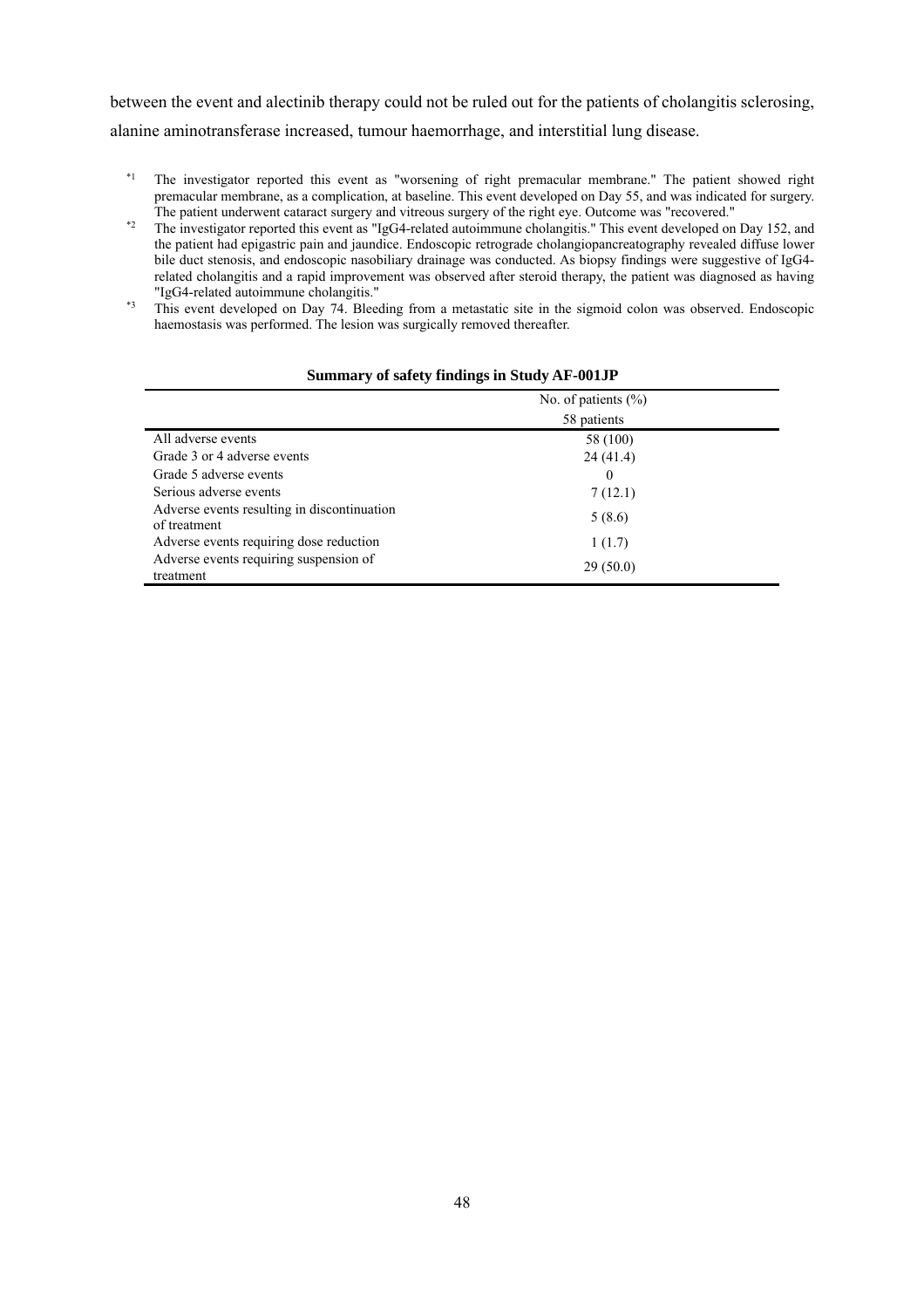| Systemic organ class                            | No. of patients $(\%)$ |                      |  |  |
|-------------------------------------------------|------------------------|----------------------|--|--|
| Preferred term                                  | 58 patients            |                      |  |  |
| $(MedDRA$ ver.13.1)                             | All Grades             | Grade 3 or<br>higher |  |  |
| All adverse events                              | 58 (100)               | 24 (41.4)            |  |  |
| Investigations                                  |                        |                      |  |  |
| Blood bilirubin increased                       | 20 (34.5)              | 2(3.4)               |  |  |
| Aspartate aminotransferase increased            | 19 (32.8)              | $\theta$             |  |  |
| Blood creatinine increased                      | 17(29.3)               | $\mathbf{0}$         |  |  |
| Blood creatine phosphokinase increased          | 16(27.6)               | 5(8.6)               |  |  |
| Alanine aminotransferase increased              | 15(25.9)               | 2(3.4)               |  |  |
| Neutrophil count decreased                      | 15(25.9)               | 4(6.9)               |  |  |
| Weight gain                                     | 12(20.7)               | 5(8.6)               |  |  |
| Blood alkaline phosphatase increased            | 10(17.2)               | 1(1.7)               |  |  |
| White blood cell count decreased                | 12(20.7)               | 1(1.7)               |  |  |
| Infections and infestations                     |                        |                      |  |  |
| Nasopharyngitis                                 | 30(51.7)               | 0                    |  |  |
| Upper respiratory tract infection               | 7(12.1)                | $\theta$             |  |  |
| Gastrointestinal disorders                      |                        |                      |  |  |
| Constipation                                    | 21 (36.2)              | 0                    |  |  |
| Stomatitis                                      | 11(19.0)               | 0                    |  |  |
| Nausea                                          | 10(17.2)               | $\boldsymbol{0}$     |  |  |
| Diarrhoea                                       | 8(13.8)                | 0                    |  |  |
| Vomiting                                        | 6(10.3)                | $\theta$             |  |  |
| Nervous system disorders                        |                        |                      |  |  |
| Dysgeusia                                       | 21(36.2)               | $\boldsymbol{0}$     |  |  |
| Headache                                        | 8 (13.8)               | $\theta$             |  |  |
| Skin and subcutaneous tissue disorders          |                        |                      |  |  |
| Rash                                            | 19 (32.8)              | $\boldsymbol{0}$     |  |  |
| Musculoskeletal and connective tissue disorders |                        |                      |  |  |
| Myalgia                                         | 12(20.7)               | $\mathbf{0}$         |  |  |
| General disorders and administration site       |                        |                      |  |  |
| conditions                                      |                        |                      |  |  |
| Malaise                                         | 11(19.0)               | $\overline{0}$       |  |  |
|                                                 |                        |                      |  |  |

#### **Adverse events developed in 10% of the patients in Study AF-001JP**

### PMDA considers as follows:

As the number of patients assessed for the safety of alectinib therapy is quite limited, careful attention should be paid for the adverse events observed in Study AF-001JP. PMDA concluded that alectinib is tolerable if physicians with sufficient knowledge and experience in cancer chemotherapy perform appropriate measures such as drug suspension and if safety measures are appropriately taken after launch. In this regard, information on these events should be provided appropriately to healthcare professionals. [see "4.(iii).B.(6) Post-marketing risk minimization actions"].

In the following sections, major adverse events observed in Study AF-001JP are discussed in reference to adverse events described in the "Clinically significant adverse reactions" section in the package insert for crizotinib, a drug that inhibits ALK similarly to alectinib.

Prolonged QT intervals, bradycardia, and vision disorders, which require attention during treatment with crizotinib but are not discussed in the following sections, are considered tolerable in light of the occurrence of these events in Study AF-001JP. However, as the number of patients assessed for the safety of alectinib therapy is quite limited, the applicant should carefully collect information on these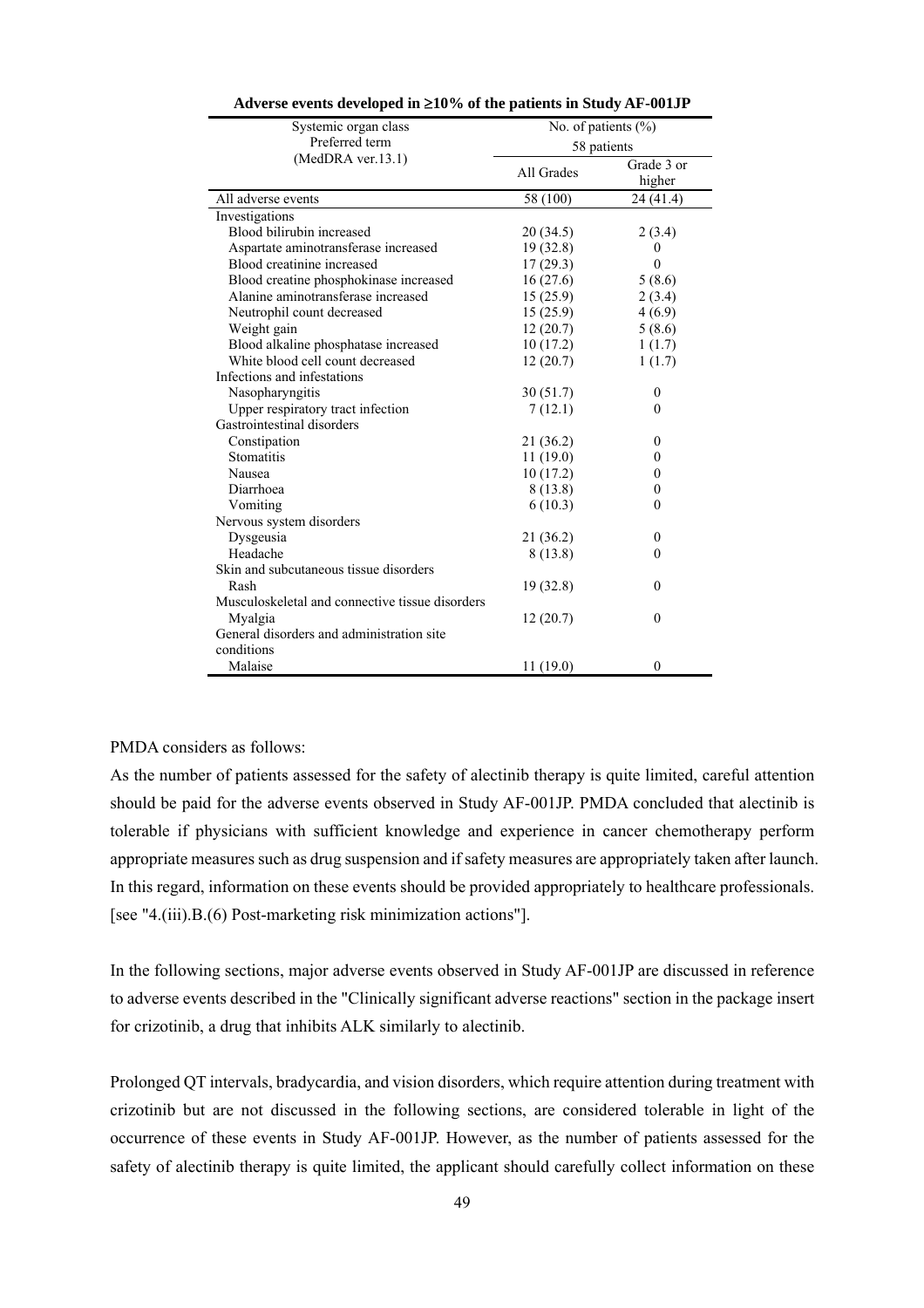adverse events after launch, and appropriately provide information without delay to healthcare professionals when new safety information becomes available.

### **4.(iii).B.(2).2) Interstitial lung disease (ILD)**

The applicant explained the occurrence of ILD associated with the use of alectinib as follows: Adverse events falling under a standardized MedDRA Query (SMQ) "interstitial lung disease" were tabulated as ILD-like events including ILD.

In Study AF-001JP, 3 of 58 patients (5.2%) developed ILD-like events, including ILD, radiation pneumonitis, and alveolitis allergic in 1 patient each. All these events were grade 1 in severity [See the table below]. One of 58 patients (1.7%), the patient who had ILD, discontinued treatment due to the adverse event.

| <b>Sex</b> | Age<br>(yrs) | <b>ECOG</b><br>PS | Preferred term<br>$(MedDRA$ ver.13.1) | Grade | Onset<br>(day of<br>treatment) | Duration<br>(days) | Treatment           | Outcome          | Causal<br>relationship<br>with alectinib |
|------------|--------------|-------------------|---------------------------------------|-------|--------------------------------|--------------------|---------------------|------------------|------------------------------------------|
|            |              |                   | Interstitial lung disease             |       | 102                            | 40                 | Antibiotics         | Not<br>recovered | Related                                  |
|            |              |                   | Irradiation pneumonitis               |       | 21                             | 60                 | None                | Not<br>recovered | Not related                              |
|            |              |                   | Pneumonitis allergic                  |       | 145                            | 141                | Antibiotics/steroid | Recovered        | Not related                              |

**Outline of patients with ILD-like events in Study AF-001JP** 

In order to evaluate the incidence of ILD in Study AF-001JP, the IRC reviewed the findings of patients who presented with ground-glass opacities on computed tomography (CT) images and who developed some respiratory symptoms during the study period, in addition to patients reported by the investigator, to assess whether or not these findings come under ILD. The IRC reviewed the findings of 9 patients (including cases of the women  $\blacksquare$  years of age and the woman vears of age in the above table) and concluded that the 1 patient (the woman \*\*\* years of age in the above table) diagnosed as "drug-induced" pneumonia (interstitial)" by the investigator developed ILD. Among 8 patients for whom the investigator did not diagnose as having ILD, 1 patient was suspected of having ILD by the IRC, and ILD was denied for the remaining 7 patients. In the patient suspected to have ILD, the IRC pointed out the presence of opacities associated with ILD at baseline, and concluded that alectinib might have contributed to the prolongation of ILD. When this event is considered as an ILD-like event, the incidence of ILD-like events in Study AF-001JP was 6.9% (4 of 58 patients).

Although all ILD-like events observed in Study AF-001JP were mild in severity, attention should be paid for ILD-like events as the events may result in a fatal outcome.

### PMDA considers as follows:

The incidence of ILD-like events among Japanese patients receiving alectinib in clinical studies was not substantially higher than the incidence of the events in clinical studies of crizotinib, an ALK inhibitor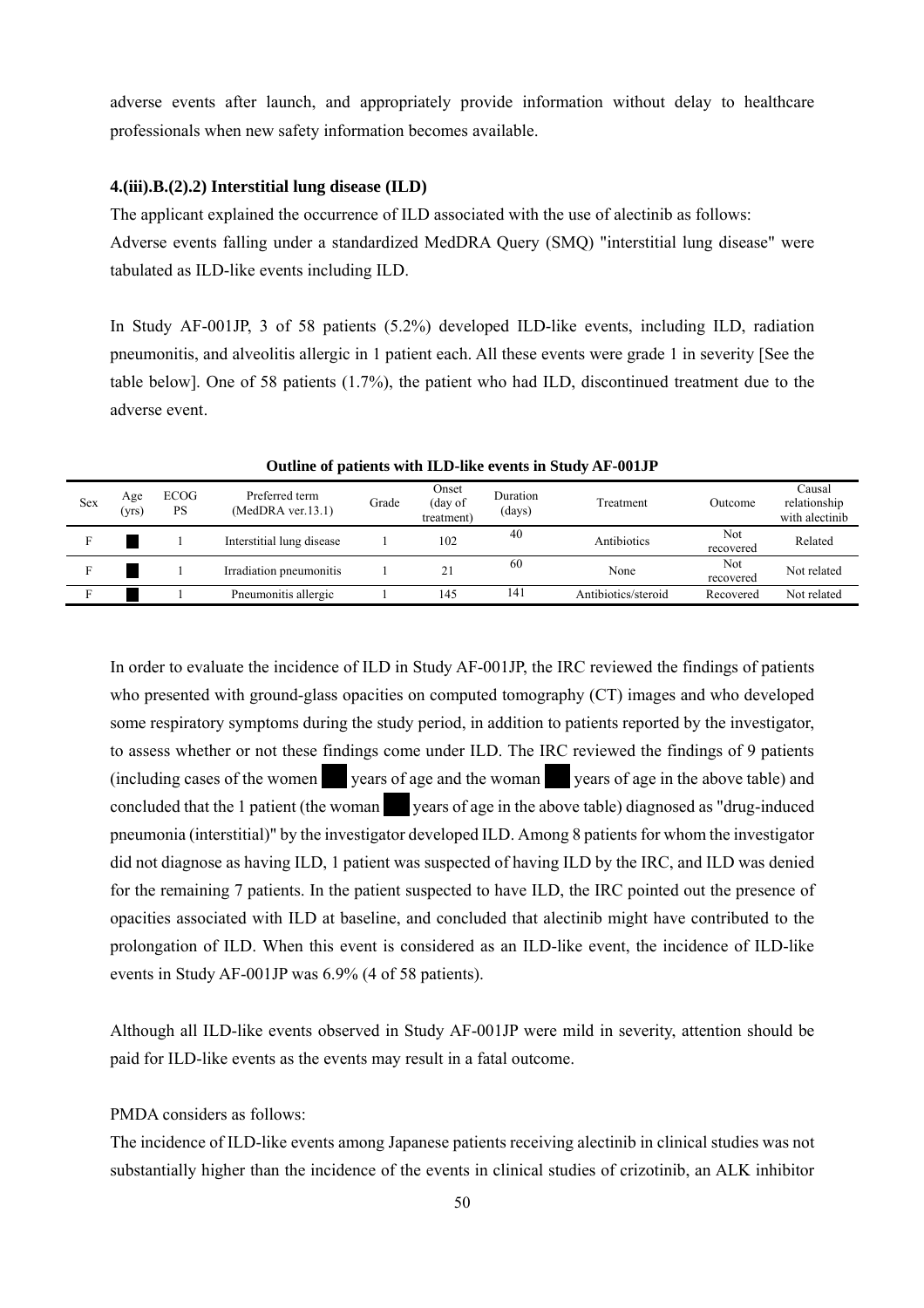approved in Japan. However, as (1) the number of patients assessed for the safety of alectinib therapy is quite limited, and as (2) in clinical studies of crizotinib, which inhibits ALK similarly to alectinib, the incidence of ILD is higher in Japanese patients than non-Japanese patients and fatal cases of ILD have been reported (see the review report of Xalkori Capsules 200 mg and Xalkori Capsules 250 mg dated February 20, 2012), appropriate precautions should be provided in the package insert and other relevant documents to instruct physicians to check for a past or current history of ILD and select patients carefully prior to administration, observe patients continuously for occurrence of ILD throughout treatment, and treat ILD appropriately when it occurs.

### **4.(iii).B.(2).3) Hepatic function disorder**

The applicant explained about hepatic function disorder due to alectinib therapy as follows: Adverse events falling under a standardized MedDRA Query (SMQ) "drug related hepatic disorders" were tabulated as adverse events indicating hepatic function disorder.

The following table summarizes the profile of adverse events relating to hepatic function disorder in Study AF-001JP.

| Drug-related hepatic disorders in Study AF-001JF |                                        |                   |  |  |  |  |
|--------------------------------------------------|----------------------------------------|-------------------|--|--|--|--|
| Preferred term<br>$(MedDRA$ ver.13.1)            | No. of patients $(\% )$<br>58 patients |                   |  |  |  |  |
|                                                  | All grades                             | Grade 3 or higher |  |  |  |  |
| All adverse events                               | 33 (56.9)                              | 5(8.6)            |  |  |  |  |
| Blood bilirubin increased                        | 20(34.5)                               | 2(3.4)            |  |  |  |  |
| Aspartate aminotransferase increased             | 19(32.8)                               | $\theta$          |  |  |  |  |
| Alanine aminotransferase increased               | 15(25.9)                               | 2(3.4)            |  |  |  |  |
| Blood alkaline phosphatase increased             | 10(17.2)                               | 1(1.7)            |  |  |  |  |
| Liver disorder                                   | 1(1.7)                                 | $\theta$          |  |  |  |  |

**Drug-related hepatic disorders in Study AF-001JP** 

In Study AF-001JP, no cases of serious hepatic function disorder were observed. One of 58 patients (1.7%) who were enrolled in the study discontinued alectinib therapy due to hepatic function disorder (grade 3 alanine aminotransferase increased), and a causal relationship between the event and alectinib therapy could not be ruled out. Hepatic function disorder resulting in suspension of alectinib was blood bilirubin increased in 6 patients, aspartate aminotransferase increased in 1 patient, alanine aminotransferase increased in 2 patients, and alkaline phosphatase increased in 3 patients. There were no cases of hepatic function disorder that meet the criteria of Hy's Law (defined on the basis of *Guidance for Industry Drug-Induced Liver Injury: Premarketing Clinical Evaluation.* U.S. Department of Health and Human Services, Food and Drug Administration. July 2009).

#### PMDA considers as follows:

Since only 1 patient discontinued alectinib due to hepatic function disorder in Study AF-001JP, and since the event could be managed with suspension of alectinib, alectinib is considered tolerable when appropriate measures such as suspension are provided according to the patient's condition. However, as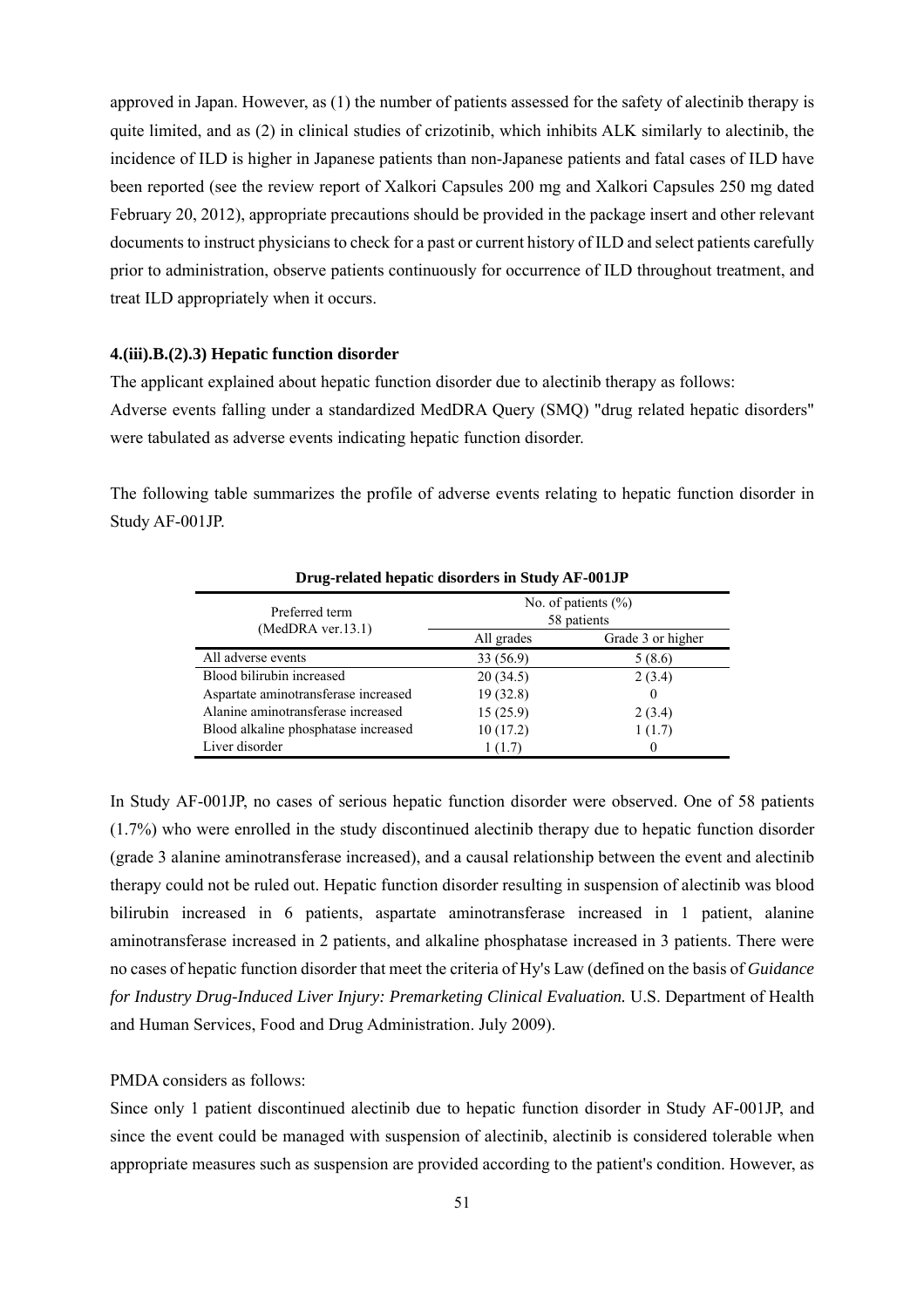(1) the number of patients assessed for the safety of alectinib therapy is quite limited, and as (2) cases of deaths from hepatic failure were observed in clinical studies of crizotinib, which inhibits ALK similarly to alectinib (see the review report of Xalkori Capsules 200 mg and Xalkori Capsules 250 mg dated February 20, 2012), appropriate precautions on the risk of hepatic function disorder due to alectinib therapy should be provided in the package insert and other relevant documents.

#### **4.(iii).B.(2).4) Neutrophil count decreased and white blood cell count decreased**

The applicant explained about decreases in neutrophil count and white blood cell count due to alectinib therapy as follows:

Adverse events falling under a standardized MedDRA Query (SMQ) "haematopoietic erythropenia" were tabulated as haematopoiesis impaired including neutrophil count decreased and white blood cell count decreased.

The following table summarizes the profile of haematopoiesis impaired, including neutrophil count decreased and white blood cell count decreased, reported as adverse events in Study AF-001JP.

| Preferred term                   | No. of patients $(\%)$<br>58 patients |                   |  |  |
|----------------------------------|---------------------------------------|-------------------|--|--|
| $(MedDRA$ ver.13.1)              | All grades                            | Grade 3 or higher |  |  |
| All adverse events               | 17(29.3)                              | 5(8.6)            |  |  |
| Neutrophil count decreased       | 15(25.9)                              | 4(6.9)            |  |  |
| White blood cell count decreased | 12(20.7)                              | 1(1.7)            |  |  |
| Anemia                           | 3(5.2)                                | 1(1.7)            |  |  |
| Lymphocyte count decreased       | 1(1.7)                                |                   |  |  |

**Cytopenia due to haematopoiesis impaired (AF-001JP Study)** 

In Study AF-001JP, serious haematopoiesis impaired (grade 3 neutrophil count decreased) was observed in 1 of 58 patients (1.7%), and a causal relationship between the event and alectinib therapy could not be ruled out. No patients discontinued alectinib therapy due to haematopoiesis impaired. Haematopoiesis impaired resulting in suspension of alectinib was neutrophil count decreased in 7 patients, white blood cell count decreased in 1 patient, and anaemia in 1 patient.

#### PMDA considers as follows:

In Study AF-001JP, no patients discontinued alectinib therapy due to haematopoiesis impaired, and these events were manageable with suspension of alectinib. PMDA thus considers that alectinib may be tolerable providing that appropriate measures such as suspension of alectinib are taken according to the patient's condition. However, as neutrophil count decreased and white blood cell count decreased have developed at a certain level of frequency, and although rare, serious adverse events have been reported, information on these adverse events should be provided appropriately in package insert and other relevant documents.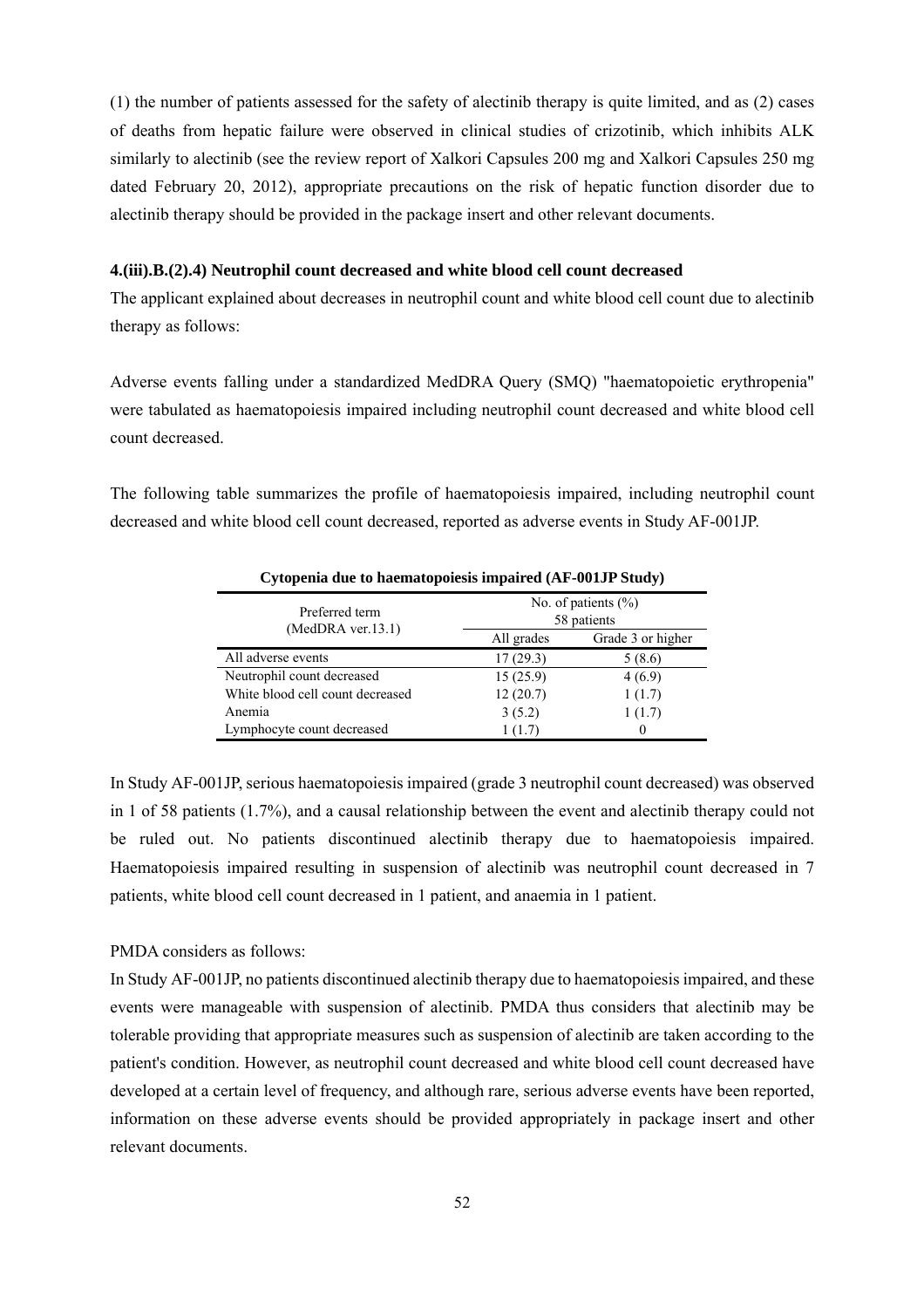### **4.(iii).B.(3) Clinical positioning and indications**

The proposed indication of alectinib is "*ALK* fusion gene-positive, unresectable, advanced or recurrent non-small cell lung cancer," and the "Precautions for Indications" section includes the followings:

- Alectinib should be administered to patients confirmed to be positive for the *ALK* fusion gene through testing by an experienced pathologist or in an appropriate laboratory.
- The efficacy and safety of alectinib in post-operative adjuvant chemotherapy have not been established.
- Physicians should select patients eligible for alectinib therapy after closely reading the Clinical Studies section to fully understand the efficacy and safety of alectinib and carefully considering other treatment options.

On the basis of the review of "4.(iii).B.(1) Efficacy" and "4.(iii).B.(2) Safety," as well as the following considerations described in this section, PMDA concluded that it is appropriate to indicate alectinib for "*ALK* fusion gene-positive, unresectable, advanced or recurrent non-small cell lung cancer" as proposed by the applicant. However, Study AF-001JP was conducted in patients with a history of chemotherapy, and the clinical efficacy of alectinib in chemotherapy-naive patients has not been demonstrated. Thus, PMDA concluded that by adding information to this effect, the above precautions for indications proposed by the applicant should be modified as follows:

- Alectinib should be administered to patients confirmed to be positive for the *ALK* fusion gene through testing by an experienced pathologist or in an appropriate laboratory. Testing should be performed using an approved in vitro diagnostic based on the principles of immunohistochemical staining and fluorescence in situ hybridization.
- The efficacy and safety of alectinib in chemotherapy-naive patients have not been established.
- The efficacy and safety of alectinib in post-operative adjuvant chemotherapy have not been established.
- Physicians should select patients eligible for alectinib therapy after closely reading the Clinical Studies section to fully understand the efficacy and safety of alectinib and carefully considering other treatment options.

## **4.(iii).B.(3).1) Intended patient population**

PMDA confirmed that no descriptions on alectinib are found in various Japanese or foreign practice guidelines or international oncology textbooks such as "DeVita, Hellman, and Rosenberg's *Cancer: Principles & Practices of Oncology.* 9th ed." (PA, USA: Lippincott Williams & Wilkins; 2011).

The applicant explained the clinical positioning and intended patient population of alectinib as follows:

Considering that the response rate of alectinib in patients with *ALK* fusion gene-positive, advanced or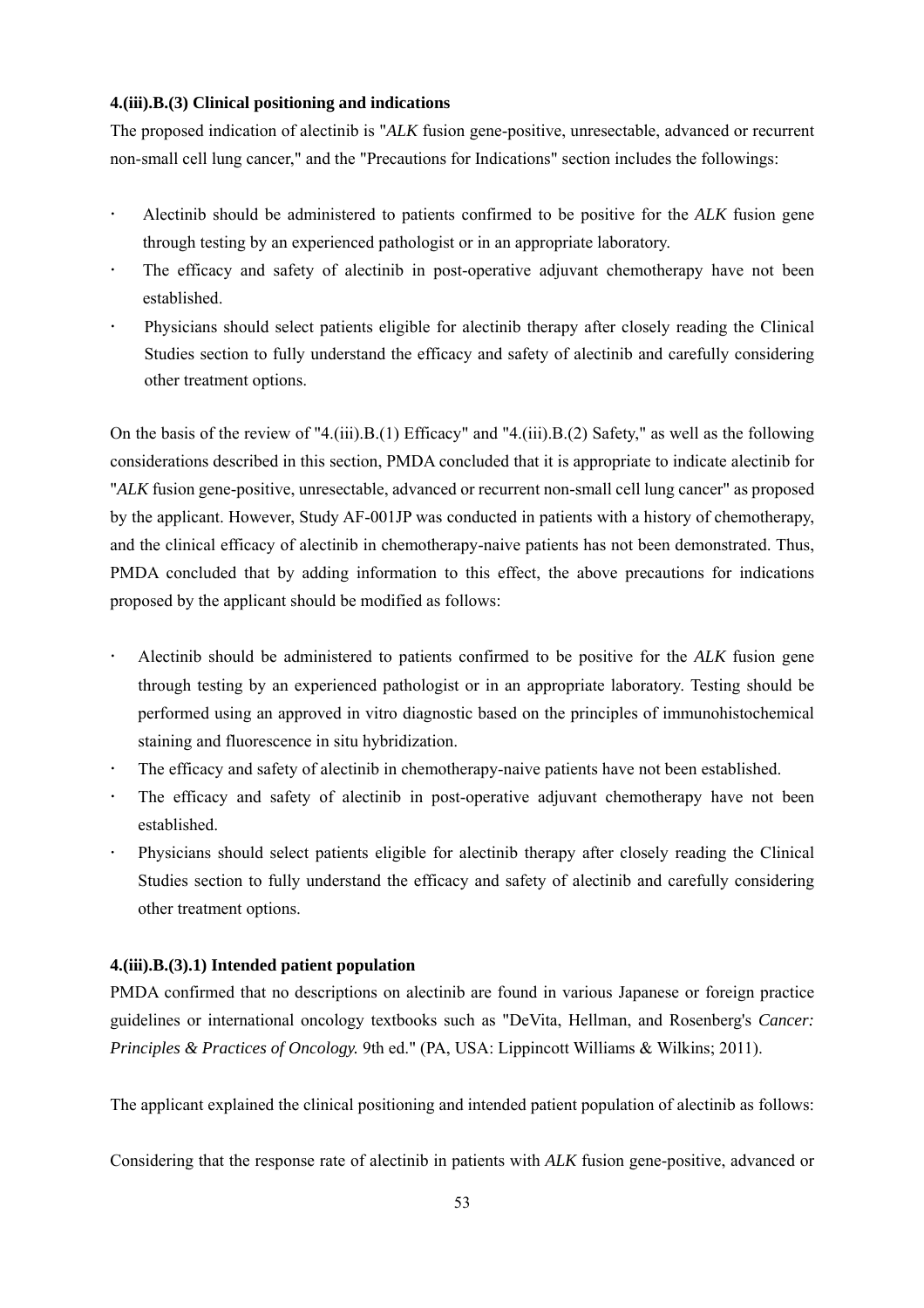recurrent NSCLC enrolled in Study AF-001JP was higher than the response rate of crizotinib, which inhibits ALK similarly to alectinib, in its clinical studies and that the safety profile of alectinib was tolerable, alectinib is expected to be highly useful in the clinical setting and will be positioned as an treatment option for patients with *ALK* fusion gene-positive, unresectable, advanced or recurrent nonsmall cell lung cancer. The following studies are underway to clarify the clinical positioning of alectinib and crizotinib and the choice between the 2 drugs.

Phase III clinical study in Japan (Study JO28928)

An open-label randomized comparative study (target sample size, 200) of alectinib vs. crizotinib in patients with *ALK* fusion gene-positive, advanced or recurrent NSCLC who are chemotherapynaïve or have received 1 regimen of chemotherapy is being conducted to compare the efficacy and safety of the 2 drugs using progression-free survival (PFS) as the primary endpoint.

In Study AF-001JP , patients receiving alectinib in the second-line or later setting showed (1) a high response rate of alectinib regardless of the number of regimens received prior to the study [see the table below], and (2) that the PFS was estimated to be at least 22 months (the median PFS could not be determined, but was estimated on the basis of the median of treatment durations described in the case report forms as of January 8, 2014), suggesting that the duration will be longer than the median PFS under combination chemotherapy regimens containing platinum-based antineoplastic agents, standard first-line therapy for patients with *ALK* fusion gene-positive, advanced or recurrent NSCLC (3.87-8.5 months). Alectinib is expected to be highly useful in the treatment of *ALK* fusion gene-positive, advanced or recurrent NSCLC in various settings, including the first-line treatment.

|                       |     | No. of patients | No. of patients with<br>response $(CR/PR)$ | Response rate<br>$[95\% \text{ CI}]$ (%) |
|-----------------------|-----|-----------------|--------------------------------------------|------------------------------------------|
| Efficacy analysis set |     | 46              | 43                                         | 93.5 [82.1, 98.6]                        |
|                       |     |                 |                                            | $100$ [2.5, 100]                         |
| Number of regimens    |     |                 |                                            | 85.7 [63.7, 97.0]                        |
| prior to the study    |     |                 |                                            | $100$ [66.4, 100]                        |
|                       | > ∶ |                 |                                            | 100 [78.2, 100]                          |

**Response rate (RECIST Ver.1.1, evaluated by the IRC, ITT population)** 

CI, confidential interval; \*, Patients who developed disease recurrence within 6 months after the end of postoperative adjuvant chemotherapy could be enrolled in Study AF-001JP.

Although Study AF-001JP does not include patients who have received crizotinib, an ALK inhibitor like alectinib, for the treatment of *ALK* fusion gene-positive, advanced or recurrent NSCLC, the currently ongoing bioequivalence study (Study JP28927) [see "4.(i).A. Summary of the submitted data"] has enrolled patients with a history of crizotinib therapy, and the response rate of alectinib determined by the investigators was 70.8% (17 of 24 patients, including 3 patients with undetermined response) in patients with a history of crizotinib therapy and 65.0% (13 of 20 patients, including 3 patients with undetermined response) in patients who had not responded to crizotinib (cut-off date, January 11, 2014). Considering these facts, crizotinib is expected to be clinically useful even in patients with *ALK* fusion gene-positive, advanced or recurrent NSCLC not responding to crizotinib, which has the same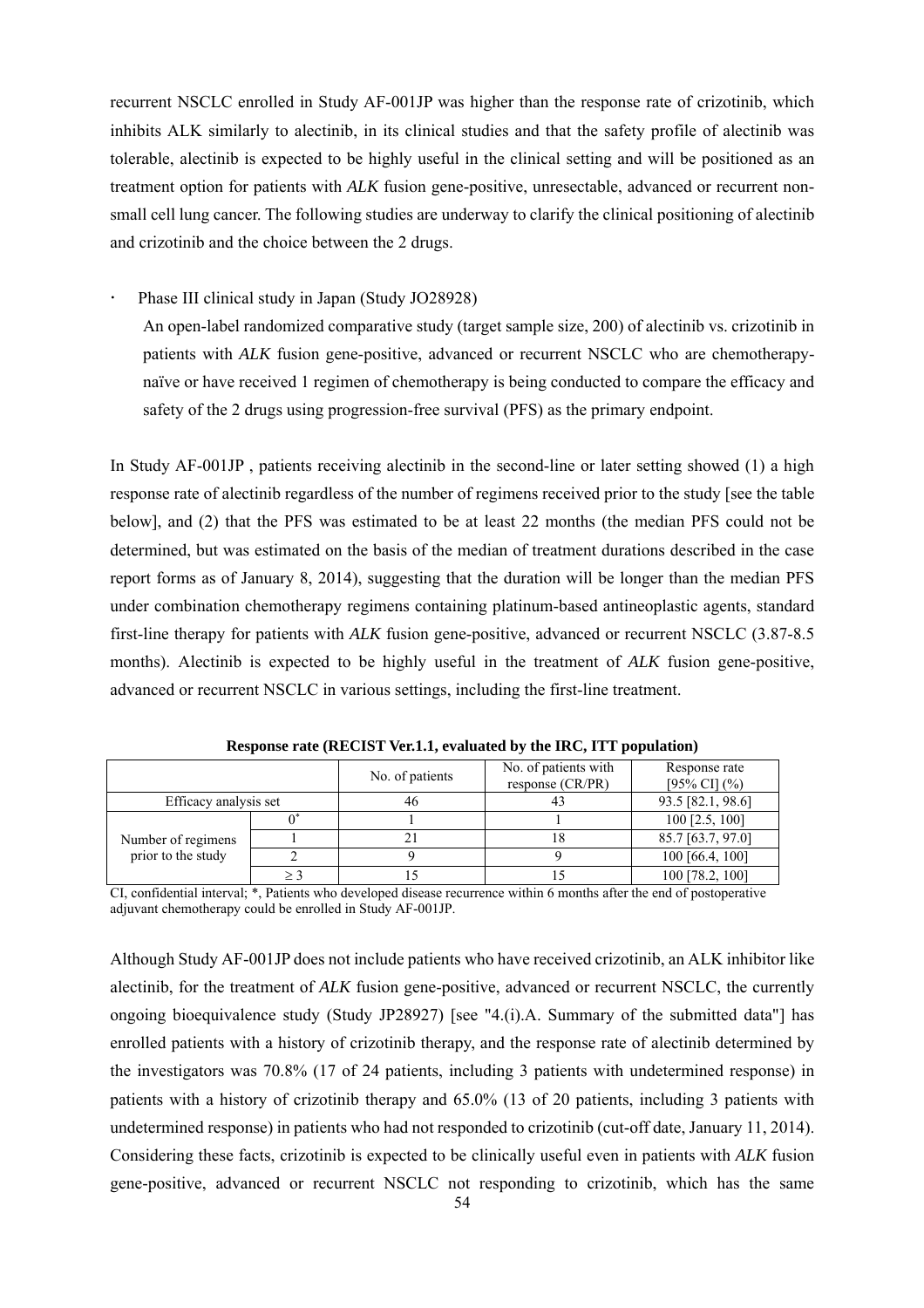mechanism of action with alectinib.

### PMDA considers as follows:

Considering the patient population and results of the AF-001JP study, PMDA may accept the applicant's explanation that alectinib may be positioned as a treatment option for patients with *ALK* fusion genepositive, unresectable, advanced or recurrent NSCLC. However, all participants in Study AF-001JP had a history of chemotherapy, and no information on the efficacy and safety of alectinib in chemotherapynaive patients has been obtained. PMDA concluded that it is appropriate to provide a precaution to this effect in the "Precautions for Indications" section.

In this application, the efficacy of alectinib was mainly based on response rate, and no data on the effect on survival are available. As physicians should consider treatment options other than alectinib before determining whether or not alectinib can be indicated for the patient, PMDA concluded that precautions to this effect should be provided in the package insert or other relevant materials.

### **4.(iii).B.(3).2)** *ALK* **fusion gene testing**

The applicant included "Alectinib should be administered to patients confirmed to be positive for the *ALK* fusion gene in examination by an experienced pathologist or in an appropriate laboratory" in the proposed "Precautions for Indications" section since it is important to test patients for the *ALK* fusion gene before prescribing alectinib in order to ensure the efficacy expected from its mechanism of action.

The applicant explained about *ALK* fusion gene testing used in Study AF-001JP to determine the eligibility of patients [see "4.(i).A.(1) Analytical procedures"] as follows:

In Study AF-001JP, the following 2 criteria were used for the presence/absence of the *ALK* fusion gene depending on the type of samples used.

- Formalin-fixed paraffin-embedded tumor tissues: The immunohistochemical (ICH) analysis proposed by Takeuchi et al. (*PLoS One.* 2013;8;e69794) is to be used to confirm the expression of the ALK fusion protein, and patients with a negative test result are to be excluded from the study. Patients with an equivocal negative, equivocal positive or positive result of the ICH analysis are to be tested with the FISH analysis to examine the expression of the *ALK* fusion gene, and patients with a positive result are to be considered eligible for the study.
- Frozen tumor samples and non-tumor tissue samples (e.g., pleural effusion, alveolar lavage fluid, and sputum): Samples are to be tested using reverse transcription polymerase chain reaction (PR-PCR) to investigate the expression of the *ALK* fusion gene. Patients with a negative test or "impossible to judge" are to be excluded from the study, and patients with a positive test are to be enrolled in the study.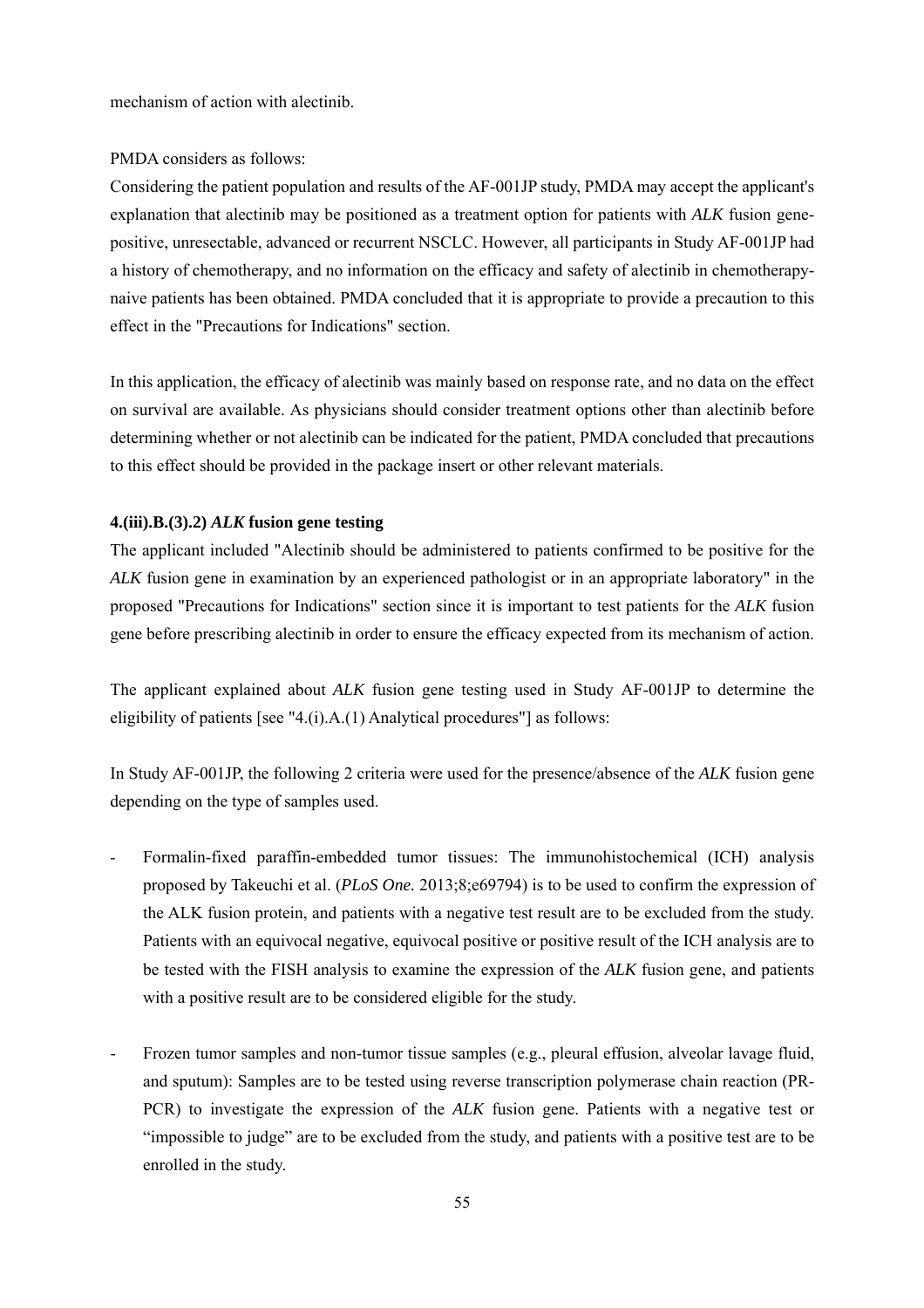It is appropriate to choose the testing methods used in Study AF-001JP with reference to the relevant documents, such as "*Guidance for ALK gene testing in lung cancer patients version 1.2*" (edited by the Biomarker Committee, the Japan Lung Cancer Society, in 2011), and the methods proposed by Takeuchi et al. (*PLoS One.* 2013;8:e69794), to specify patients for whom alectinib is indicated in the clinical setting. The applicant plans to produce appropriate materials on *ALK* fusion gene testing and provide information to healthcare professionals to ensure appropriate selection of patients in whom alectinib is expected to be effective.

## PMDA considers as follows:

It is appropriate to use both of the IHC and FISH tests to detect the *ALK* fusion gene in formalin-fixed paraffin-embedded samples and to select patients for whom alectinib is indicated by using the Histofine ALK iAEP Kit and the Vysis ALK Break Apart FISH Probe Kit as companion diagnostics. PMDA concluded that the following precautions should be included in the "Precautions for Indications" section.

- Alectinib should be administered to patients confirmed to be positive for the *ALK* fusion gene in examination by an experienced pathologist or in an appropriate laboratory. Testing should be performed using an approved in vitro diagnostic based on the principles of immunohistochemical staining and fluorescence in situ hybridization

## **4.(iii).B.(3).3) Efficacy and safety in postoperative adjuvant chemotherapy**

On the basis of the fact that no clinical study results have been obtained in terms of the efficacy and safety of alectinib in postoperative adjuvant chemotherapy, the applicant explained that the Precautions for Indications will include a statement to this effect.

PMDA accepted the applicant's explanation.

## **4.(iii).B.(4) Dosage and administration**

The proposed dosage regimen is that "The usual adult dose is 300 mg of alectinib given orally twice daily."

PMDA concluded that it is appropriate to define the Dosage and Administration as above, as proposed by the applicant. PMDA also concluded that the Precautions for Dosage and Administration section should describe as follows on the basis of the discussion in "4.(i).B.(1) Effects of food."

- In order to avoid the effect of food, alectinib should be taken without meal according to the protocol of clinical studies.

### **Dosage regimen, dose reduction, and suspension of dose**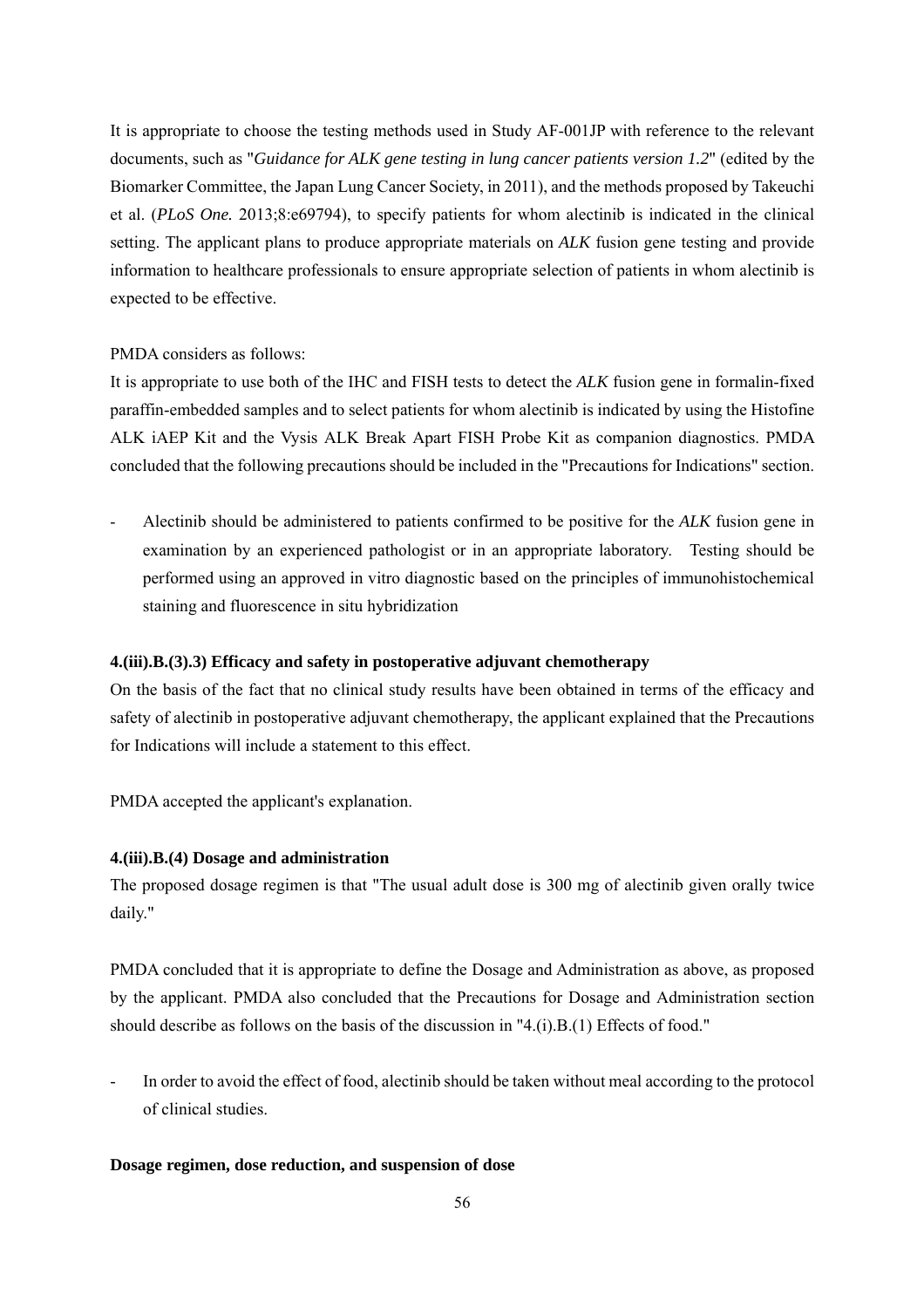The applicant explained about the rationale for the dosage regimen of alectinib, and the necessity to provide guidance for dose reduction and suspension in the package insert.

A dosage regimen of "300 mg BID orally" was selected for the following reasons: No dose-limiting toxicity (DLT) was observed even at the highest dose of 300 mg BID in the phase I segment of Study AF-001JP, and the efficacy and safety of alectinib at the same regimen was confirmed in patients with *ALK* fusion gene-positive, advanced or recurrent NSCLC in the phase II segment of the study.

In foreign countries, alectinib is currently under development for the treatment of patients with *ALK* fusion gene-positive NSCLC who have developed resistance to crizotinib. On the basis of the findings of this patient population in the phase I segment of the foreign phase I/II study (Study AF-002JG), the recommended dose in the phase II segment was set at 600 mg BID.

It is not necessary to describe guidance for dose reduction and suspension in the package insert for alectinib for the following reasons:

- Although the criteria for dose reduction were established for Study AF-001JP, none of the patients receiving 300 mg BID met the criteria or decreased the dose.
- The criteria for suspension in Study AF-001JP state that when grade 4 haematotoxicity (platelet count decreased or neutrophil count decreased) or grade  $\geq$ 3 non-haematologic toxicity develops, alectinib treatment should be held until the toxicity resolves to grade  $\leq 1$  or to the severity at baseline. However, these criteria are not special.

## PMDA considers as follows:

PMDA concluded that the dosage regimen at which alectinib demonstrated the efficacy and safety to a certain extent in Study AF-001JP can be adopted as the Dosage and Administration of alectinib, as proposed by the applicant. However, further investigation should be made for the dosage regimens of alectinib since the recommended dose of alectinib is 600 mg BID in foreign countries, though the target population of patients with crizotinib-resistant *ALK*-fusion gene-positive NSCLC is not consistent with Study AF-001JP.

PMDA accepted the applicant's explanation on the needlessness of including guidance for dose reduction or suspension in the package insert.

### **4.(iii).B.(5) Post-marketing investigations**

The applicant explained the contents of post-marketing investigations as follows:

In order to identify unexpected adverse drug reactions (ADRs) to alectinib and determine the incidence of ADRs in the clinical setting after launch, the applicant plans to conduct a post-marketing surveillance covering all patients receiving alectinib (all-case survey).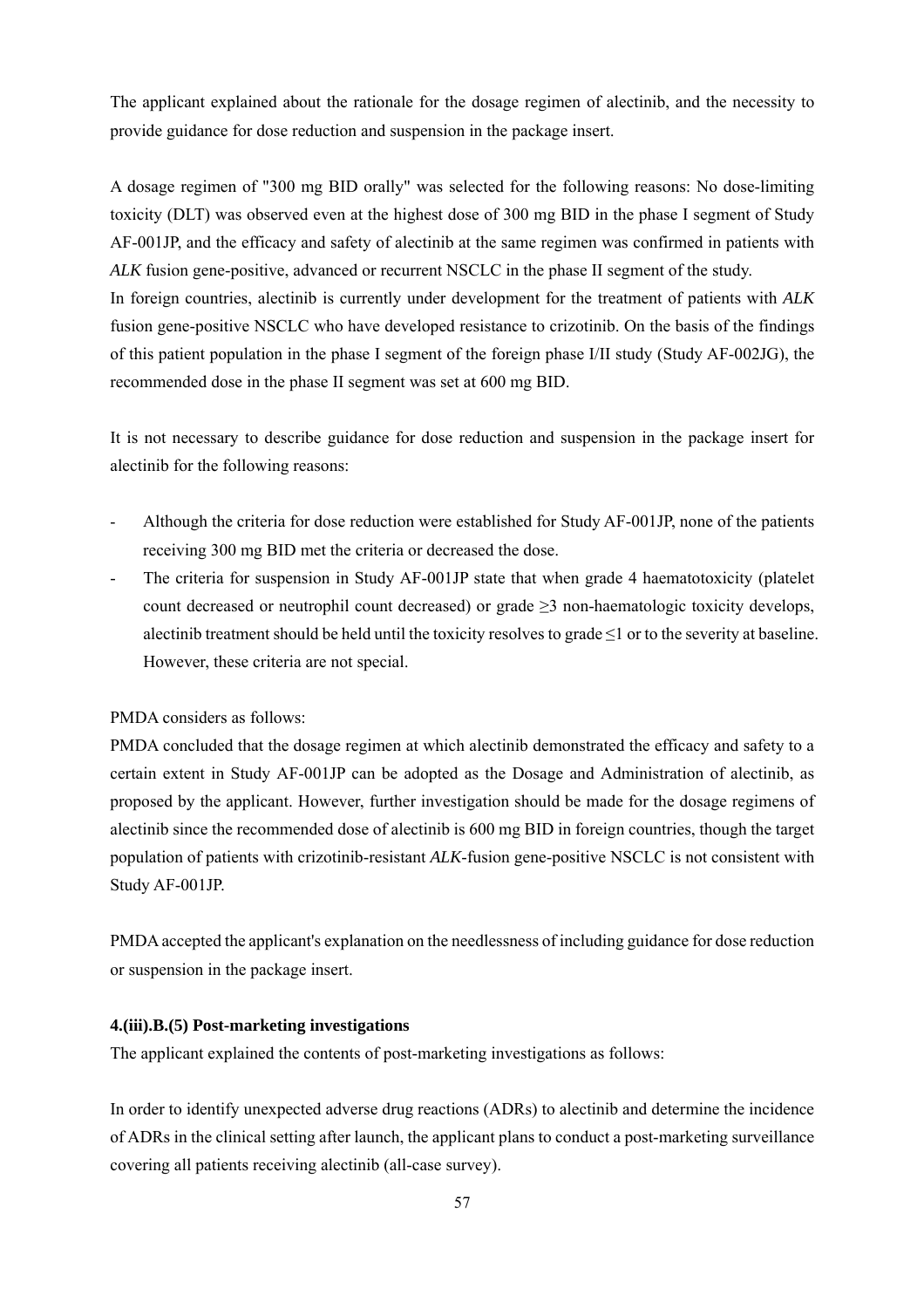The all-case survey will investigate ILD and hepatic function disorder as priority survey items, since these events were observed in Study AF-001JP and since fatal cases have been reported in association with crizotinib, an ALK inhibitor like alectinib.

The target sample size will be set at 1000 in order to capture at least 1 case each of ADRs that develop in 0.3% of patients with a probability of  $\geq$ 95%, as it is important to detect rare (< 1%) unknown ADRs to alectinib, which has been used only in a limited number of patients, and the survey should be able to detect ADRs occurring at an incidence of half the mortality due to ILD in the early post-marketing phase vigilance of crizotinib (0.77%, 4 of 520 patients), which inhibits ALK similarly to alectinib. It is expected to take 1 year and 6 months to register 1000 patients.

As the medium treatment duration in Study AF-001JP was 15.8 months, patients will be followed for 1 year and 6 months in the all-case survey in order to collect data comparable with those of Study AF-001JP.

PMDA considers as follows:

As safety information submitted for the marketing application for alectinib quite limited, the applicant should conduct the all-case survey to collect safety information promptly in an unbiased way and provide safety information to healthcare professionals without delay.

The survey on the priority survey items should be designed carefully to ensure that the following information as well is collected.

- Characteristics of ILD (e.g., patient characteristics, imaging findings, severity, time to onset and outcome assessment, outcome, treatment, response to treatment, and factors predictive of ILD)
- Clinical characteristics of hepatic function disorder (e.g., time to onset, duration of symptoms, and signs of aggravation)

PMDA accepted the applicant's explanation on the target sample size.

The observation period may be set at 1 year and 6 months as planned by the applicant, but the applicant should perform interim analyses during the all-case survey to consider amending the protocol.

## **4.(iii).B.(6) Post-marketing risk minimization actions**

The applicant explained the contents of post-marketing risk minimization actions as follows:

Regarding ILD and hepatic function disorder selected as priority survey items for the post-marketing surveillance, no serious or fatal cases of ILD or hepatic function disorder were observed in Study AF-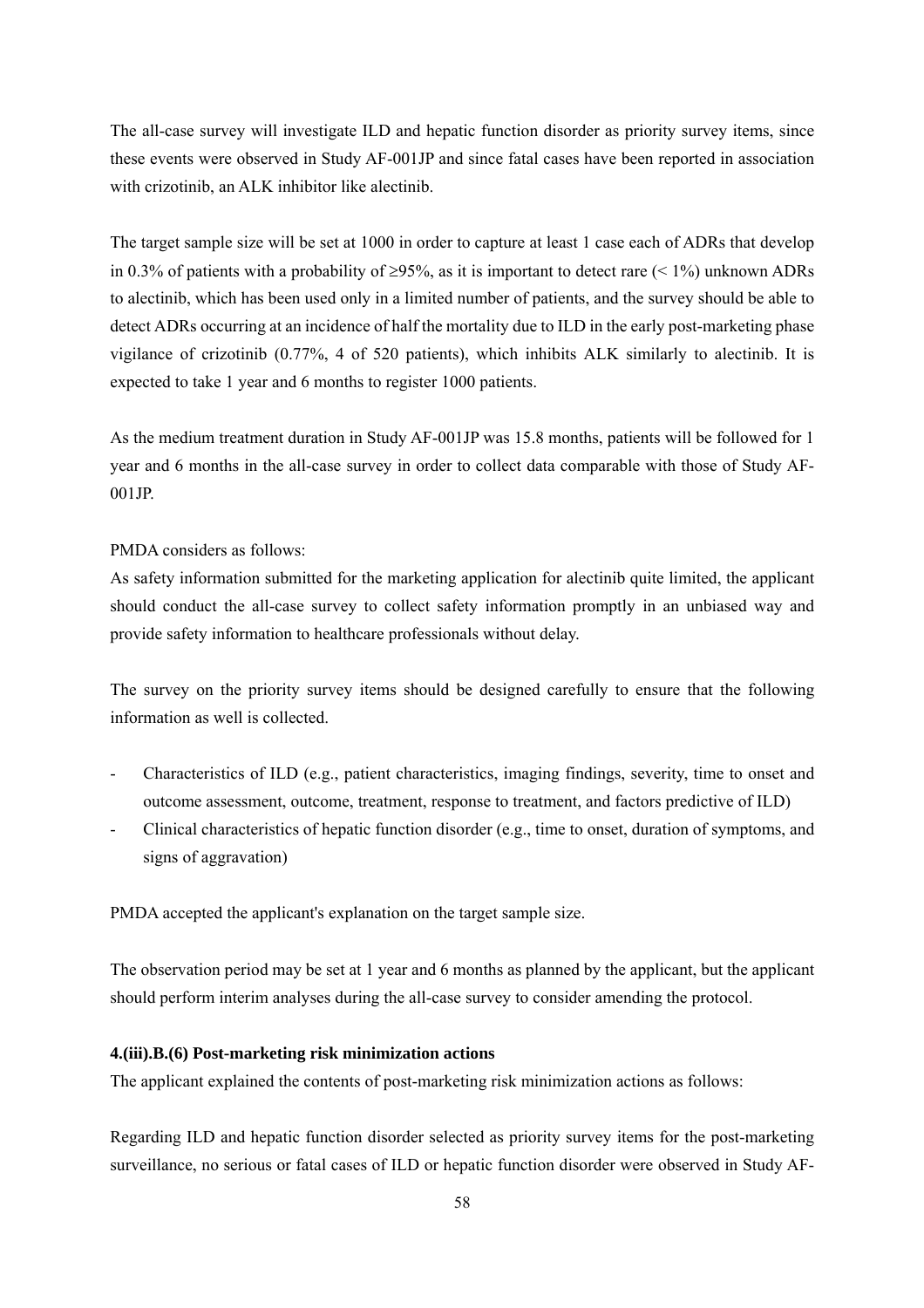001JP. However, (1) the number of patients evaluated for the safety of alectinib is quite limited, (2) serious or fatal cases of ILD or hepatic function disorder have been reported in association with a drug that inhibits ALK similarly to alectinib, and (3) a phase III study of alectinib is currently underway and no data have been obtained from confirmatory clinical studies. For these reasons, as additional risk minimization actions, the applicant plans to provide information based on the results of early postmarketing phase vigilance, materials for healthcare professionals (guidance for proper use of alectinib), and materials for patients, as well as to set conditions for use of alectinib (e.g., conditions for physicians and medical institutions, request for pharmacies to ensure proper use of alectinib, and careful baseline assessment of patients before prescribing alectinib) and provide updates on ADRs to the drug on websites during an early period after launch.

#### PMDA considers as follows:

PMDA considers that no specific problems are found in the contents of additional risk minimization actions planned by the applicant. Although the applicant explained that it will set conditions for use of alectinib and provide updates on ADRs to alectinib on websites during an early period after launch, the applicant should not set a time limit for these actions to an early period after launch, but consider the continuation of these actions at each juncture such as at the time of analysis of post-marketing surveillance data.

#### **4.(iv) Adverse events observed in clinical studies**

This section describes the most common non-fatal adverse events observed in the clinical studies presented in the document for safety review. Fatal adverse events are described in Section "4.(iii) Summary of clinical efficacy and safety."

### **Phase I/II study in Japan (Study AF-001JP)**

#### **(a) Phase I segment**

Adverse events developed in 1 of the 1 patient (100%) in the 20 mg/kg group, 1 of the 1 patient (100%) in the 40 mg/kg group, 1 of the 1 patient (100%) in the 80 mg/kg group, 3 of the 3 patients (100%) in the 160 mg/kg group, 3 of the 3 patients (100%) receiving 240 mg without meal, 3 of the 3 patients (100%) receiving 240 mg immediately after meal, 6 of the 6 patients (100%) receiving 300 mg without meal, and 6 of the 6 patients (100%) receiving 300 mg immediately after meal. All patients experienced events for which a causal relationship with alectinib could not be ruled out.

In the 20, 40, and 80 mg dose groups that contained 1 patient each, the following adverse events were observed: diarrhoea, dysgeusia, headache, malaise, back pain, nausea, decreased appetite, insomnia, pyrexia, laryngitis, peripheral sensory neuropathy, photopsia, procedural pain, and rhinorrhoea in the 20 mg group; nasopharyngitis, neutrophil count decreased, white blood cell count decreased, headache, aspartate aminotransferase increased, back pain, blood bilirubin increased, convulsion, fatigue, haemoglobin decreased, rhinitis, cholelithiasis, and musculoskeletal stiffness in the 40 mg group; and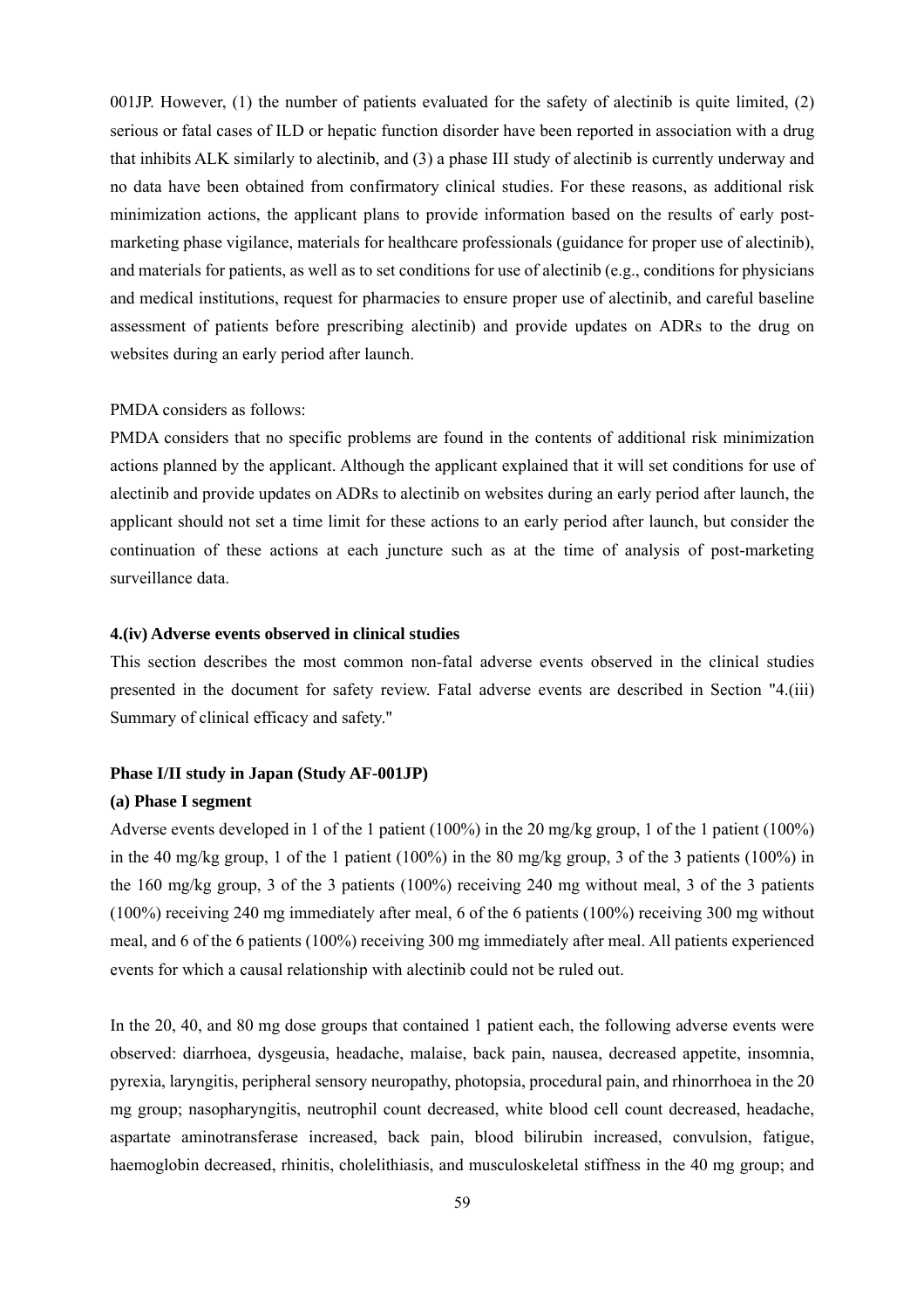constipation, headache, malaise, back pain, stomatitis, alanine aminotransferase increased, nausea, contrast media allergy, decreased appetite, oropharyngeal pain, upper respiratory tract infection, blood glucose increased, dysphonia, fatigue, blood cholesterol increased, dysphagia, haemoptysis, neuropathy peripheral, and visual field defect in the 80 mg group. Among these, neutrophil count decreased in the patient in the 40 mg group was grade  $\geq$ 3 in severity.

Adverse events that occurred in  $\geq 2$  patients in the 160 mg group were constipation, nasopharyngitis, and back pain; these events were observed in 2 patients each (33.3%) and grade  $\leq$  2 in severity.

The following table summarizes adverse events that developed in ≥2 patients in at least one of the 4 groups, 240 mg (without meal), 240 mg (immediately after meal), 300 mg (without meal), and 300 mg (immediately after meal).

|                                                  | No. of patients $(\%)$ |                     |                  |                      |              |                     |                  |                      |
|--------------------------------------------------|------------------------|---------------------|------------------|----------------------|--------------|---------------------|------------------|----------------------|
|                                                  |                        | 240 mg without meal |                  | 240 mg immediately   |              | 300 mg without meal |                  | 300 mg immediately   |
| Adverse events                                   |                        | $(n = 3)$           |                  | after meal $(n = 3)$ |              | $(n = 6)$           |                  | after meal $(n = 6)$ |
|                                                  | A11                    | Grade 3             | All              | Grade 3              | All          | Grade 3             | All              | Grade 3              |
|                                                  | grades                 | or higher           | grades           | or higher            | grades       | or higher           | grades           | or higher            |
| All adverse events                               | 3(100)                 | 1(33.3)             | 3(100)           | $\mathbf{0}$         | 6(100)       | 3(50.0)             | 6(100)           | 2(33.3)              |
| Constipation                                     | $\Omega$               | $\mathbf{0}$        | 1(33.3)          | $\mathbf{0}$         | 5(83.3)      | $\mathbf{0}$        | 4(66.7)          | $\theta$             |
| Nasopharyngitis                                  | 2(66.7)                | $\boldsymbol{0}$    | 1(33.3)          | $\boldsymbol{0}$     | 4(66.7)      | $\boldsymbol{0}$    | 2(33.3)          | $\mathbf{0}$         |
| Diarrhoea                                        | 1(33.3)                | $\boldsymbol{0}$    | 2(66.7)          | $\mathbf{0}$         | 3(50.0)      | $\theta$            | 2(33.3)          | $\theta$             |
| Neutrophil count decreased                       | 1(33.3)                | $\overline{0}$      | 1(33.3)          | $\mathbf{0}$         | 3(50.0)      | 1(16.7)             | 3(50.0)          | 1(16.7)              |
| <b>Blood</b> creatine<br>phosphokinase increased | 1(33.3)                | 1(33.3)             | 1(33.3)          | $\mathbf{0}$         | 4(66.7)      | 2(33.3)             | 2(33.3)          | 1(16.7)              |
| Dysgeusia                                        | 1(33.3)                | $\boldsymbol{0}$    | $\boldsymbol{0}$ | $\boldsymbol{0}$     | 2(33.3)      | $\boldsymbol{0}$    | 5(83.3)          | $\mathbf{0}$         |
| White blood cell count                           |                        |                     |                  |                      |              |                     |                  |                      |
| decreased                                        | $\mathbf{0}$           | $\mathbf{0}$        | 1(33.3)          | $\theta$             | 3(50.0)      | $\mathbf{0}$        | 4(66.7)          | 1(16.7)              |
| Headache                                         | $\mathbf{0}$           | $\mathbf{0}$        | $\mathbf{0}$     | $\boldsymbol{0}$     | 2(33.3)      | $\boldsymbol{0}$    | 2(33.3)          | $\theta$             |
| Malaise                                          | $\theta$               | $\theta$            | $\theta$         | $\mathbf{0}$         | 3(50.0)      | $\boldsymbol{0}$    | 2(33.3)          | $\mathbf{0}$         |
| Aspartate aminotransferase<br>increased          | $\mathbf{0}$           | $\boldsymbol{0}$    | $\mathbf{0}$     | $\boldsymbol{0}$     | 4(66.7)      | $\boldsymbol{0}$    | 2(33.3)          | $\mathbf{0}$         |
| Blood bilirubin increased                        | $\theta$               | $\boldsymbol{0}$    | $\mathbf{0}$     | $\boldsymbol{0}$     | 5(83.3)      | 1(16.7)             | 1(16.7)          | $\mathbf{0}$         |
| Stomatitis                                       | 1(33.3)                | $\boldsymbol{0}$    | 2(66.7)          | $\overline{0}$       | 2(33.3)      | $\mathbf{0}$        | 1(16.7)          | $\mathbf{0}$         |
| Alanine aminotransferase                         |                        |                     |                  |                      |              |                     |                  |                      |
| increased                                        | $\theta$               | $\mathbf{0}$        | $\theta$         | $\mathbf{0}$         | 3(50.0)      | $\mathbf{0}$        | 2(33.3)          | $\theta$             |
| Blood creatinine increased                       | $\theta$               | $\boldsymbol{0}$    | 1(33.3)          | $\boldsymbol{0}$     | 2(33.3)      | $\boldsymbol{0}$    | 3(50.0)          | $\boldsymbol{0}$     |
| Myalgia                                          | 1(33.3)                | $\boldsymbol{0}$    | $\mathbf{0}$     | $\boldsymbol{0}$     | 4(66.7)      | $\boldsymbol{0}$    | $\boldsymbol{0}$ | $\mathbf{0}$         |
| Nausea                                           | $\boldsymbol{0}$       | $\boldsymbol{0}$    | 1(33.3)          | $\boldsymbol{0}$     | 1(16.7)      | $\boldsymbol{0}$    | 2(33.3)          | $\mathbf{0}$         |
| Rash                                             | $\mathbf{0}$           | $\mathbf{0}$        | 1(33.3)          | $\boldsymbol{0}$     | 3(50.0)      | $\mathbf{0}$        | 2(33.3)          | $\theta$             |
| Weight gain                                      | $\theta$               | $\mathbf{0}$        | 1(33.3)          | $\mathbf{0}$         | 2(33.3)      | 1(16.7)             | 2(33.3)          | 1(16.7)              |
| Blood alkaline phosphatase                       | $\theta$               | $\mathbf{0}$        | 1(33.3)          | $\mathbf{0}$         | 2(33.3)      | $\mathbf{0}$        | 1(16.7)          | $\theta$             |
| increased<br>Contrast media allergy              | $\theta$               | $\boldsymbol{0}$    | $\boldsymbol{0}$ | $\boldsymbol{0}$     | 1(16.7)      | $\boldsymbol{0}$    | 2(33.3)          | 0                    |
| Cough                                            | 1(33.3)                | $\mathbf{0}$        | $\Omega$         | $\mathbf{0}$         | 2(33.3)      | $\mathbf{0}$        | $\boldsymbol{0}$ | $\theta$             |
| Oropharyngeal pain                               | $\boldsymbol{0}$       | $\boldsymbol{0}$    | 2(66.7)          | $\mathbf{0}$         | $\theta$     | $\mathbf{0}$        | $\boldsymbol{0}$ | $\theta$             |
| Arthralgia                                       | $\theta$               | $\mathbf{0}$        | 1(33.3)          | $\mathbf{0}$         | 2(33.3)      | $\theta$            | $\theta$         | $\theta$             |
| Blood triglycerides                              |                        |                     |                  |                      |              |                     |                  |                      |
| increased                                        | $\theta$               | $\mathbf{0}$        | $\mathbf{0}$     | $\mathbf{0}$         | 2(33.3)      | $\theta$            | $\theta$         | $\theta$             |
| Dry eye                                          | $\boldsymbol{0}$       | $\boldsymbol{0}$    | $\boldsymbol{0}$ | $\boldsymbol{0}$     | 1(16.7)      | $\boldsymbol{0}$    | 2(33.3)          | $\boldsymbol{0}$     |
| Pyrexia                                          | $\mathbf{0}$           | $\mathbf{0}$        | $\theta$         | $\boldsymbol{0}$     | 2(33.3)      | $\mathbf{0}$        | $\boldsymbol{0}$ | $\mathbf{0}$         |
| Oedema                                           | $\theta$               | $\mathbf{0}$        | 2(66.7)          | $\boldsymbol{0}$     | $\mathbf{0}$ | $\mathbf{0}$        | $\mathbf{0}$     | $\theta$             |
| Productive cough                                 | $\theta$               | $\mathbf{0}$        | $\mathbf{0}$     | $\boldsymbol{0}$     | 2(33.3)      | $\theta$            | $\theta$         | $\theta$             |
| Rash maculo-papular                              | $\Omega$               | $\theta$            | $\theta$         | $\theta$             | 2(33.3)      | $\theta$            | $\theta$         | $\theta$             |

**Adverse events observed in 2 or more patients in at least one of the 4 groups, 240 mg (without meal), 240 mg (immediately after meal), 300 mg (without meal), and 300 mg (immediately after meal)**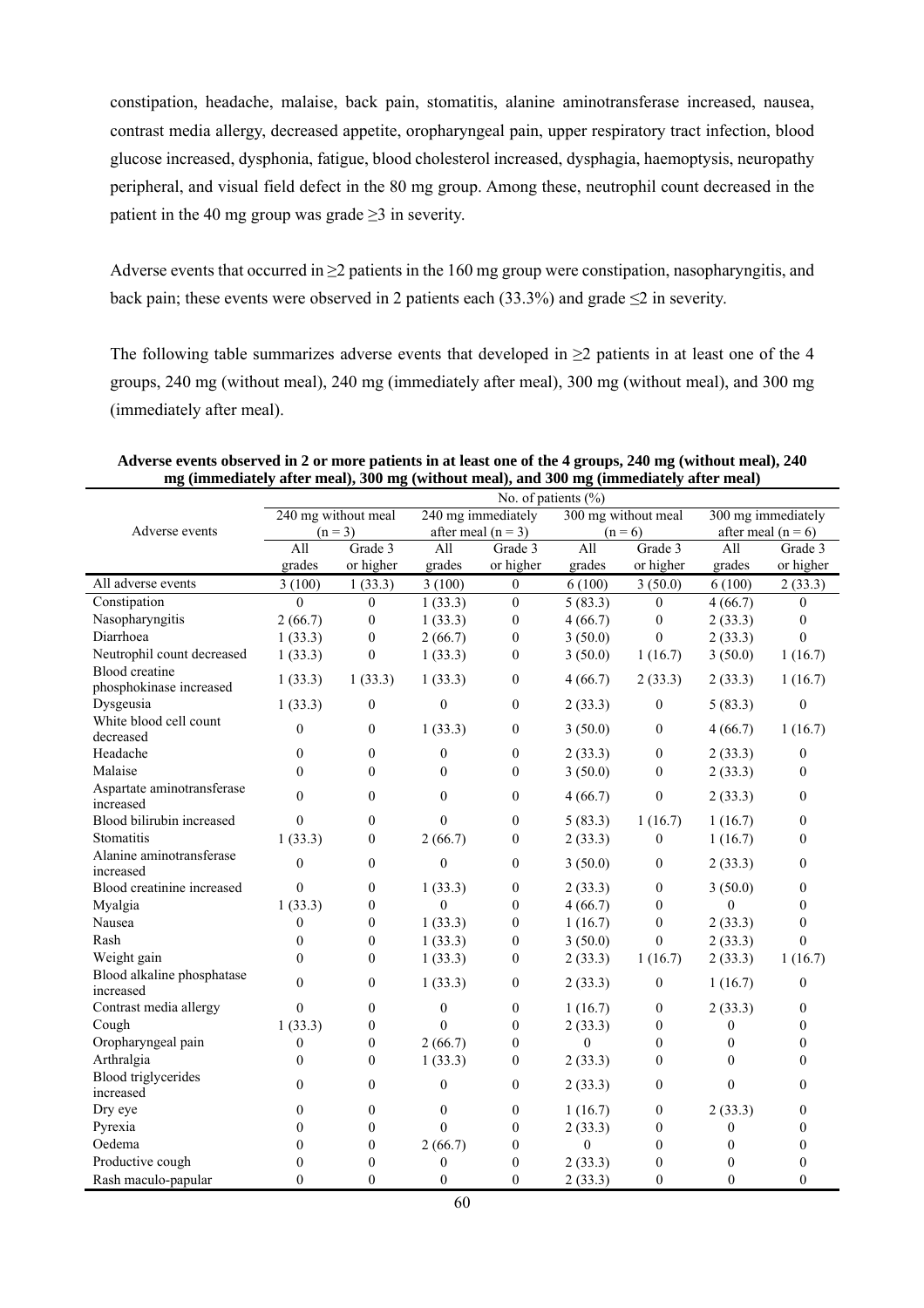Serious adverse events were observed in 1 of the 3 patients (33.3%) in the 160 mg group, 1 of the 3 patients (33.3%) receiving 240 mg immediately after meal, and 1 of the 6 patients (16.7%) receiving 300 mg without meal. The observed serious adverse events were electrocardiogram T wave inversion in 1 patient receiving 160 mg, lung infection in 1 patient receiving 240 mg immediately after meal, and neutrophil count decreased and convulsion in 1 patient each receiving 300 mg without meal. Among these, a causal relationship with alectinib could not be ruled out for electrocardiogram T wave inversion in 1 patient receiving 160 mg and neutrophil count decreased in 1 patient receiving 300 mg without meal.

No adverse events resulted in discontinuation of treatment.

### **(b) Phase II segment**

Adverse events developed in 46 of the 46 patient (100%). Forty-four of the 46 patients experienced adverse events for which a causal relationship with alectinib could not be ruled out. The following table summarizes adverse events observed in  $\geq 10\%$  of patients.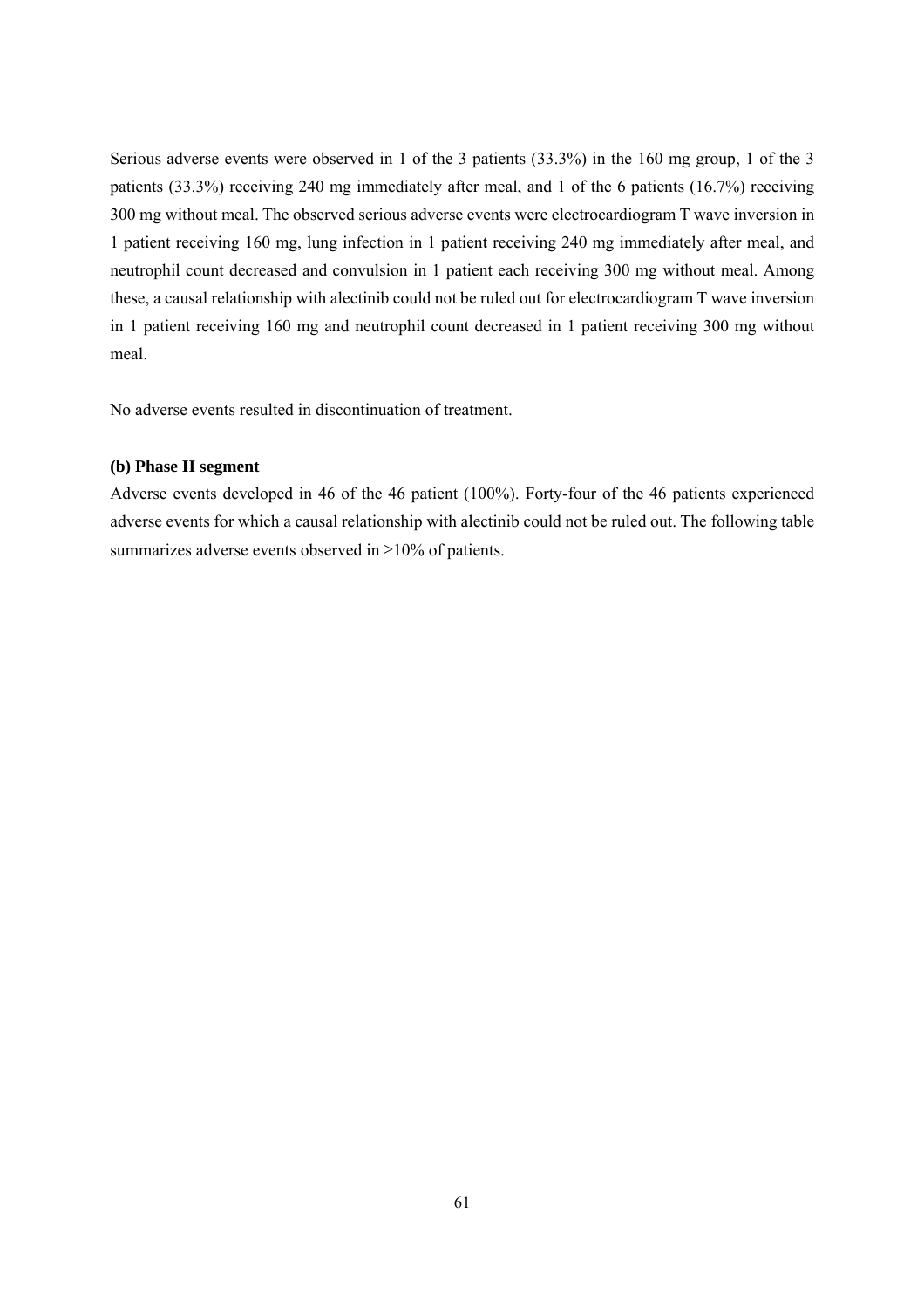|                                        | No. of patients $(\%)$ |                   |  |  |  |
|----------------------------------------|------------------------|-------------------|--|--|--|
| Adverse events                         | 300 mg (without meal)  |                   |  |  |  |
|                                        | $(n = 46)$             |                   |  |  |  |
|                                        | All grades             | Grade 3 or higher |  |  |  |
| All adverse events                     | 46 (100)               | 19(41.3)          |  |  |  |
| Nasopharyngitis                        | 24(52.2)               | $_{0}$            |  |  |  |
| Dysgeusia                              | 14(30.4)               | 0                 |  |  |  |
| Blood bilirubin increased              | 14(30.4)               | 1(2.2)            |  |  |  |
| Rash                                   | 14(30.4)               | $\theta$          |  |  |  |
| Aspartate aminotransferase increased   | 13(28.3)               | $_{0}$            |  |  |  |
| Constipation                           | 12(26.1)               | 0                 |  |  |  |
| Blood creatinine increased             | 12(26.1)               | $\theta$          |  |  |  |
| Blood creatine phosphokinase increased | 10(21.7)               | 2(4.3)            |  |  |  |
| Alanine aminotransferase increased     | 10(21.7)               | 2(4.3)            |  |  |  |
| Neutrophil count decreased             | 9(19.6)                | 2(4.3)            |  |  |  |
| Myalgia                                | 8(17.4)                | $\theta$          |  |  |  |
| Weight gain                            | 8(17.4)                | 3(6.5)            |  |  |  |
| Stomatitis                             | 8(17.4)                | $\theta$          |  |  |  |
| Blood alkaline phosphatase increased   | 7(15.2)                | 1(2.2)            |  |  |  |
| Upper respiratory tract infection      | 7(15.2)                | $\theta$          |  |  |  |
| Nausea                                 | 7(15.2)                | $_{0}$            |  |  |  |
| Malaise                                | 6(13.0)                | 0                 |  |  |  |
| Vomiting                               | 5(10.9)                | $_{0}$            |  |  |  |
| White blood cell count decreased       | 5(10.9)                | 0                 |  |  |  |

#### **Adverse events observed in 10% of patients**

Serious adverse events developed in 6 of the 46 patients (13.0%) in the phase II segment. Serious adverse events observed in the phase II segment were brain oedema, cholangitis sclerosing, maculopathy, alveolitis allergic, radius fracture, and tumour haemorrhage reported in 1 patient each (2.2%). Among these, a causal relationship with alectinib could not be ruled out for maculopathy, cholangitis sclerosing, and tumour haemorrhage in 1 patients each.

Adverse events resulting in discontinuation of treatment were observed in 5 of the 46 patients (10.9%). The observed adverse events resulting in discontinuation of treatment were cholangitis sclerosing, alanine aminotransferase increased, tumour haemorrhage, brain oedema, and ILD in 1 patient each (2.2%). Among these, a causal relationship with alectinib could not be ruled out for cholangitis sclerosing, alanine aminotransferase increased, tumour haemorrhage, and ILD in 1 patient each.

# **III. Results of Compliance Assessment Concerning the Data Submitted in the New Drug Application and Conclusion by PMDA**

# **1. PMDA's conclusion on the results of document-based GLP/GCP inspections and data integrity assessment**

GLP/GCP inspections are currently underway. The results and PMDA's conclusion will be reported in the Review Report (2).

### **2 PMDA's conclusion on the results of GCP on-site inspection**

GCP on-site inspection is currently underway. The results and PMDA's conclusion will be reported in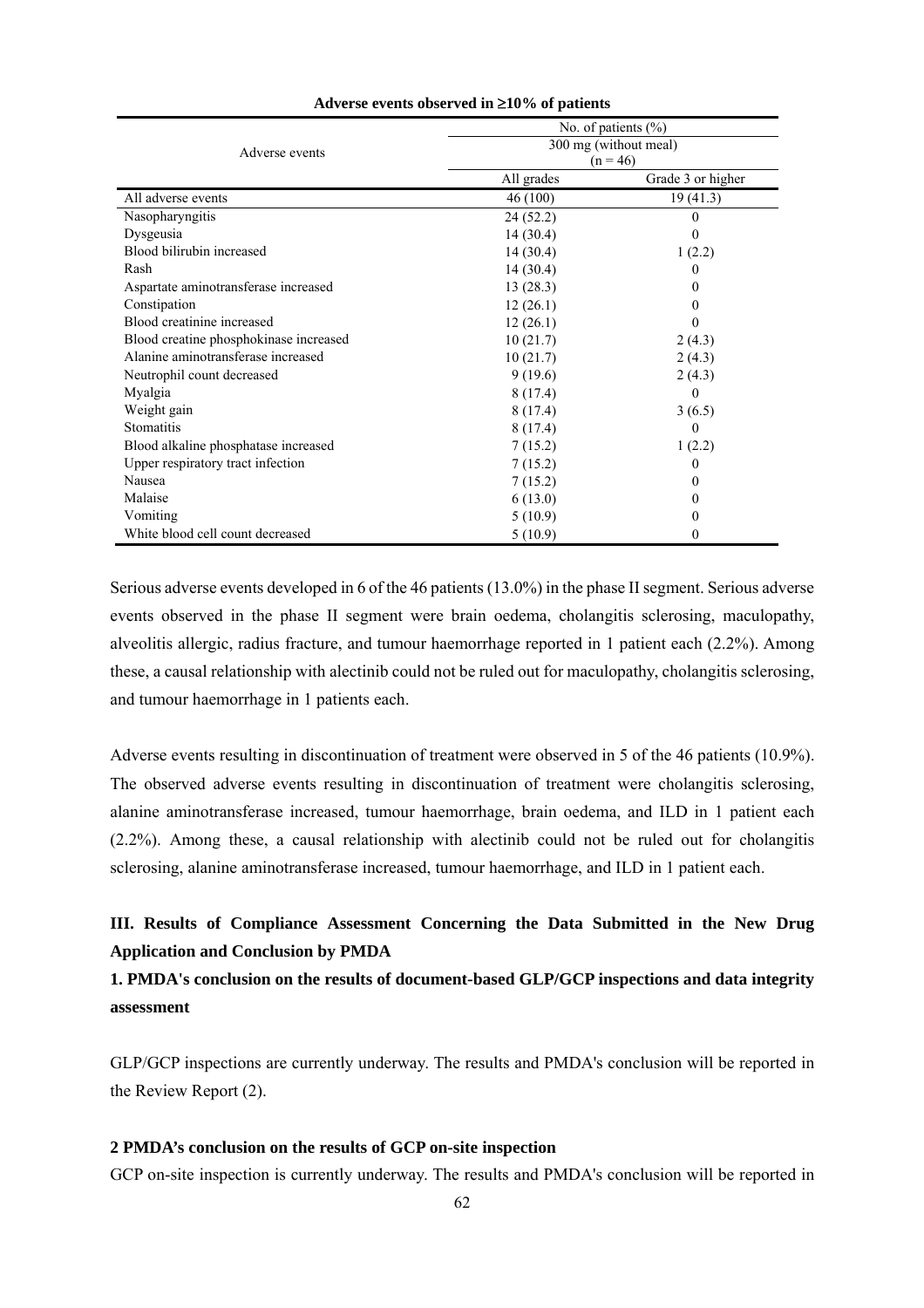the Review Report (2).

## **IV. Overall Evaluation**

Based on the data submitted by the applicant, PMDA has concluded that alectinib shows a certain level of efficacy in the treatment of anaplastic lymphoma kinase (ALK) fusion gene-positive, unresectable, advanced or recurrent non-small cell lung cancer, and that the safety of alectinib is acceptable in view of their observed benefits. Alecensa is a drug product containing a new active ingredient that inhibits tumor growth by inhibiting the phosphorylation of ALK, and is expected to be a clinically significant option for the treatment of *ALK* fusion gene-positive, unresectable, advanced or recurrent non-small cell lung cancer. PMDA will call for Expert Discussions to discuss the indication of alectinib and postmarketing investigations in detail.

PMDA has concluded that Alecensa may be approved when Expert Discussions reveal no problems in this drug.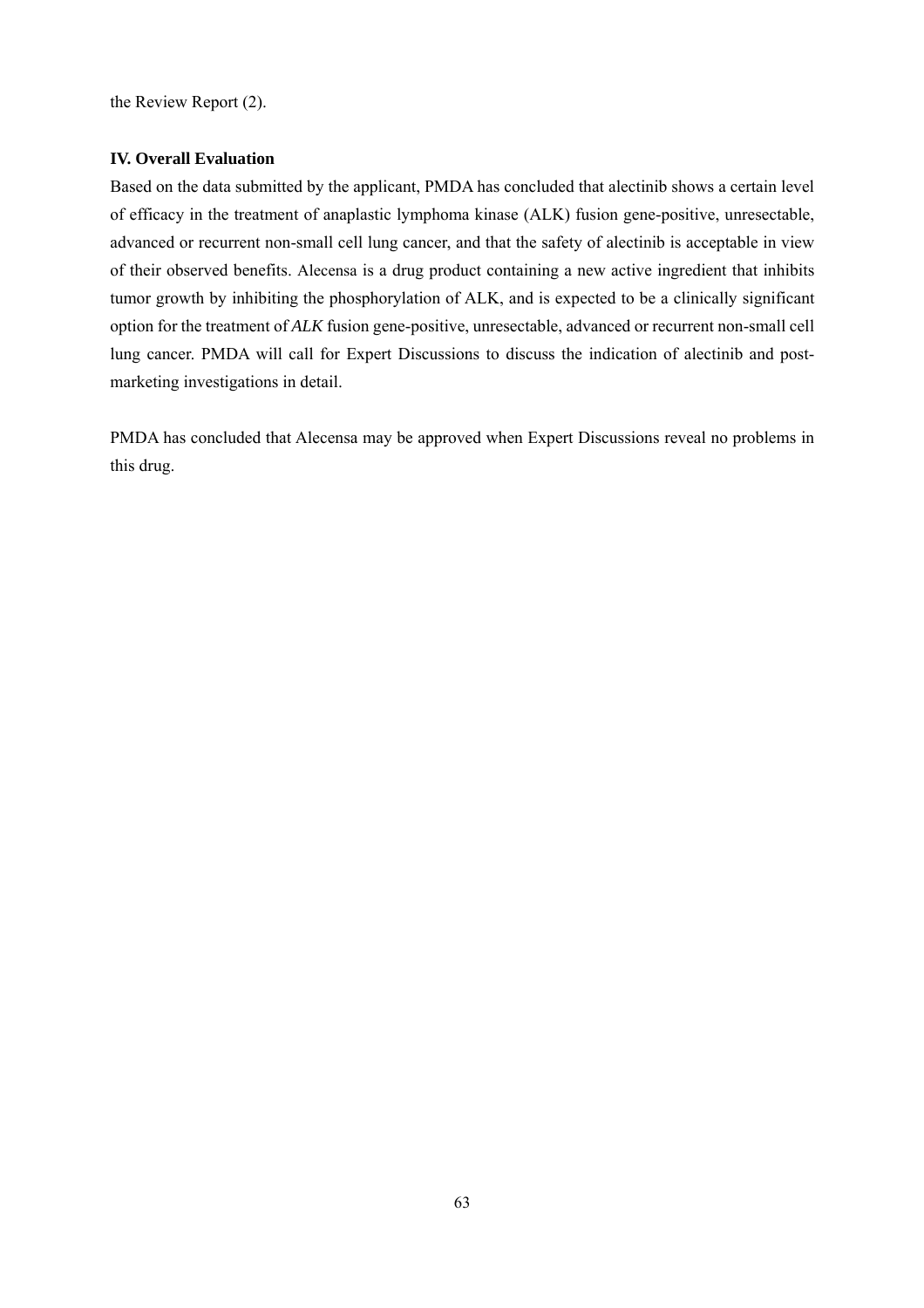### **Review Report (2)**

### **I. Product Submitted for Registration**

| [Brand name]           | Alecensa Capsules 20 mg, and Alecensa Capsules 40 mg |
|------------------------|------------------------------------------------------|
| [Non-proprietary name] | Alectinib Hydrochloride                              |
| [Name of applicant]    | Chugai Pharmaceutical Co., Ltd.                      |
| [Date of application]  | October 7, 2013                                      |

## **II. Content of the Review**

The outline of the comments from the Expert Discussions and the subsequent review by the Pharmaceuticals and Medical Devices Agency (PMDA) is described in the following sections. The expert advisors for the Expert Discussions were nominated based on their declarations etc. concerning the products submitted for registration, in accordance with the provisions of the "Rules for Convening Expert Discussions etc. by Pharmaceuticals and Medical Devices Agency" (PMDA administrative Rule No. 8/2008 dated December 25, 2008).

### **(1) Efficacy**

PMDA reviewed efficacy data as described in the Review Report (1) "4.(iii).B.(1) Efficacy." Alectinib hydrochloride ("alectinib" hereinafter) is an ALK inhibitor targeting an oncogenic driver and can be selected based on the evidence of molecular diagnosis. On the basis of this fact and data including the response rate shown in the Japanese phase I/II study conducted in chemotherapy-experienced patients with *ALK* fusion gene-positive, unresectable, advanced or recurrent NSCLC (Study AF-001JP), PMDA concluded that alectinib has a certain level of efficacy in chemotherapy-experienced patients with *ALK* fusion gene-positive, advanced or recurrent, non-small cell lung cancer.

At the Expert Discussions, expert advisors expressed the following opinions and supported the above conclusion by PMDA.

Efficacy data have been obtained from only a limited number of patients enrolled in Study AF-001JP. The efficacy of alectinib should therefore be re-evaluated on the basis of the ongoing phase III study in patients with *ALK* fusion gene-positive, advanced or recurrent NSCLC (Study JO28928).

### PMDA considers as follows:

Surviving longer with antineoplastic agents is important for patients with lung cancer. It is therefore essential to demonstrate the usefulness of a drug (including those targeting a small patient population, such as alectinib) by comparative clinical studies with a primary endpoint of overall survival. Since the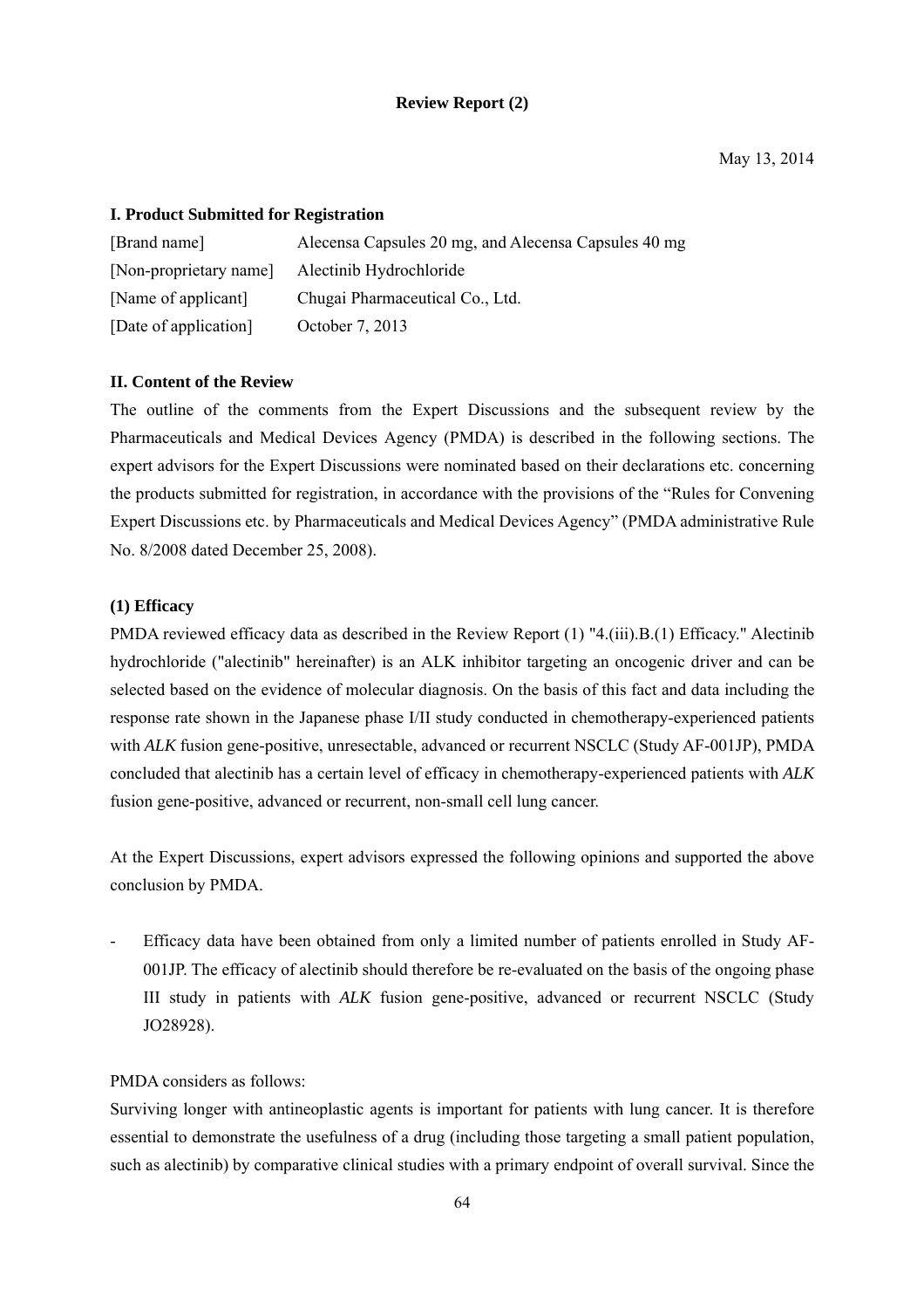ongoing Study JO28928 is expected to provide important data, the applicant should complete the Study JO28928 without fail and should provide information to healthcare professionals without delay when the results have become available [see "4.(iii).B.(5) Post-marketing investigations"]. Revision of the package insert or other appropriate measures should be considered without delay as needed based on the study results.

### **(2) Safety**

PMDA's conclusion is as follows:

On the basis of the review in the Review Report (1) "4.(iii).B.(2) Safety," patients on alectinib therapy should be observed carefully for interstitial lung disease (ILD), hepatic function disorder, neutrophil count decreased, and white blood cell count decreased; patients should be monitored for the occurrence of these adverse events in particular.

Alectinib is tolerable by Japanese patients with NSCLC if physicians with sufficient knowledge and experience in cancer chemotherapy monitor patients carefully for adverse events, manage adverse events if they occur, and perform appropriate measures such as suspension or discontinuation of treatment and also if safety management is ensured through strict monitoring, management, and treatment of serious adverse events such as ILD.

The above conclusion was supported by the expert advisers at the Expert Discussions. The expert advisers provided the following opinion as well.

The number of patients included in this application review is quite limited. All safety information available at present should therefore be assessed.

PMDA requested the applicant to describe the latest safety information obtained after the preparation of the Review Report (1).

The applicant explained as follows:

Serious adverse events newly reported between the data cut-off date for AF-001JP (April 18, 2013) and another data cut-off date (February 14, 2014) were lung infection in 2 patients (3.4%), and pneumonia, bacterial prostatitis, and metastases to meninges in 1 patient each (1.7%). A causal relationship with alectinib could not be ruled out for the case of bacterial prostatitis.\*

\* Bacterial prostatitis developed on Day 771. Alectinib therapy was suspended, and antibiotics were administered. The patient recovered on Day 786.

Serious adverse events reported in the ongoing bioequivalence study of alectinib in patients with *ALK* fusion gene-positive, advanced or recurrent NSCLC (Study JP28927) were pulmonary artery thrombosis, loss of consciousness, and liver disorder in 1 patient each (2.9%). A causal relationship with alectinib therapy could not be ruled out for the case of pulmonary artery thrombosis.\*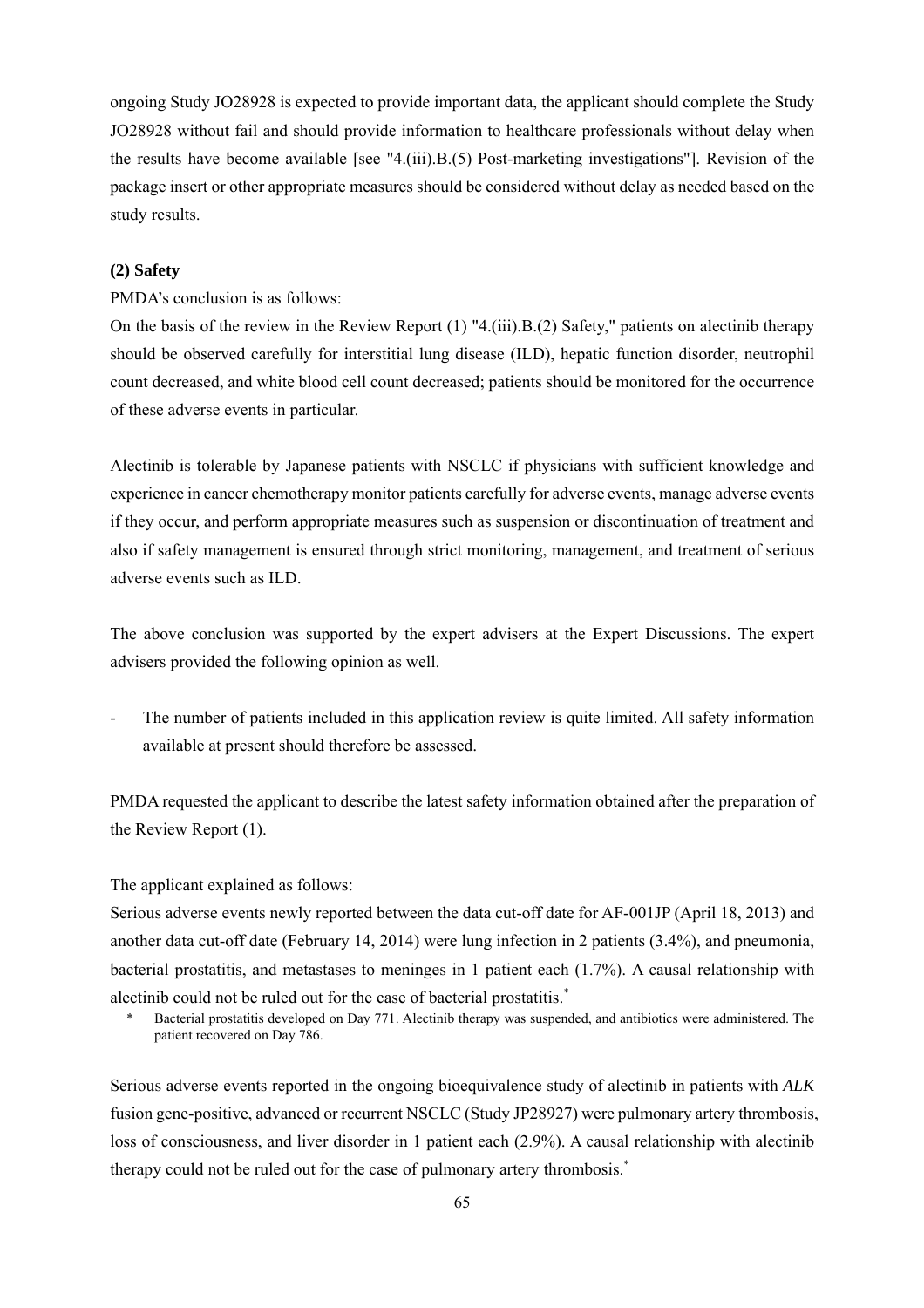Pulmonary artery thrombosis developed on Day 83 and was treated with anticoagulants. The patient recovered on Day 169.

Serious adverse events reported in the Study JO28928 were renal impairment and blood creatine phosphokinase increased, both occurring in a single patient.\* A causal relationship with alectinib therapy could not be ruled out for both events.

Serious adverse events reported in an ongoing foreign phase I/II study in patients with *ALK* fusion genepositive, advanced or recurrent NSCLC (Study AF-002JG/NP28761) were dyspnoea, acute kidney injury, syncope, pericardial effusion, metastases to the central nervous system, convulsion, nausea, vomiting, embolic stroke, and drug-induced liver injury in 1 patient each. A causal relationship with alectinib therapy could not be ruled out for the case of drug-induced liver injury.<sup>\*</sup>

\* This event developed on Day 24. Treatment was suspended, and the patient improved on Day 55.

Serious adverse events reported in Study NP28673, an ongoing foreign phase I/II study in patients with *ALK* fusion gene-positive, advanced or recurrent NSCLC, were vomiting in 4 patients, dyspnoea in 3 patients, and haemoptysis, subdural haematoma, depression, constipation, intestinal perforation, asthenia, bronchospasm, pneumonia, ligament rupture, pulmonary embolism, breast cancer, and malaise in 1 patient each. For 2 cases of vomiting,<sup>\*1</sup> and 1 case each of depression,<sup>\*2</sup> constipation,<sup>\*3</sup> intestinal perforation,\*4 and pneumonia,\*5 a causal relationship with alectinib could not be ruled out.

- \*1 In 1 patient, vomiting developed on Day 7. Gastrointestinal prokinetic drugs and steroids were administered. On Day 10, the patient recovered. The other patient had vomiting on Day 109 and received antiulcer drugs. Whether alectinib therapy was continued is unknown. Outcome of the adverse event is also unknown.
- \*2 Depression developed on Day 10. Treatment was suspended and anxiolytics were administered. The patient recovered on Day 17.
- \*3 Constipation developed on Day 11. The outcome is "not recovered." No detailed information has been reported on this case.
- \*4 Intestinal perforation developed on Day 19. Alectinib therapy was discontinued. The patient died on Day 26. CT revealed perforation of diverticulum of the colon.
- \*5 Pneumonia developed on Day 28. Alectinib therapy was discontinued, and antibiotics and steroids were administered. The outcome is "improved."

As shown in the above, the latest safety information obtained after the preparation of the Review Report (1) includes no new findings requiring modification of post-marketing safety measures.

### PMDA considers as follows:

PMDA generally accepts the applicant's explanation. However, since a patient enrolled in a foreign clinical study died of intestinal perforation, precaution against intestinal perforation should be included in the package insert.

### **(3) Clinical positioning and indications**

PMDA's conclusion is as follows:

On the basis of the review in the Review Report (1) "4.(iii).B.(3) Clinical positioning and indications,"

Both events developed on Day 15. Alectinib therapy was suspended and the patient was treated with lactated Ringer's solution. The outcome is "not recovered."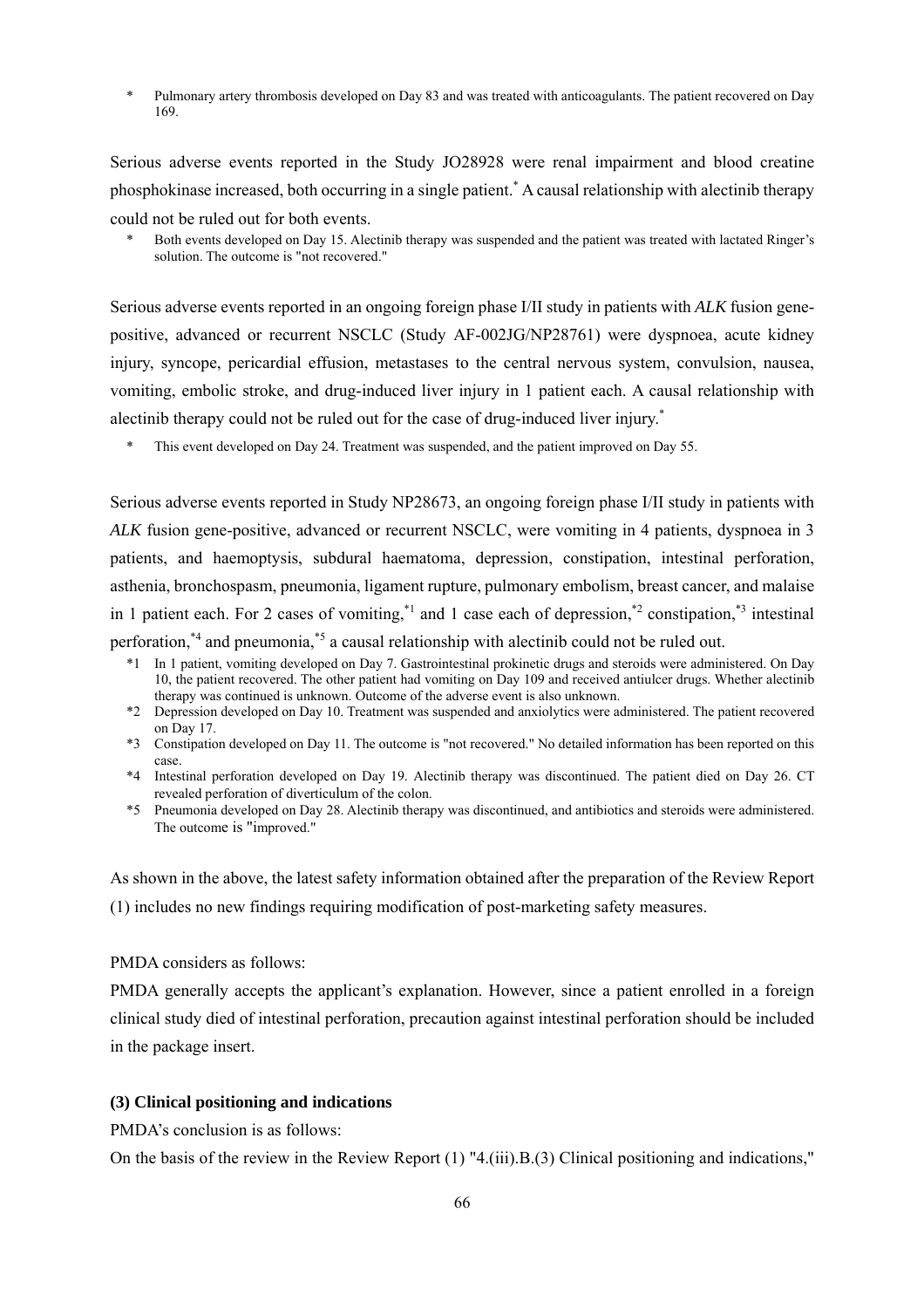it is appropriate to indicate alectinib for the treatment of "*ALK* fusion gene-positive, unresectable, advanced or recurrent NSCLC" as proposed by the applicant, since alectinib may be positioned as a treatment option for this patient population. However, all participants in Study AF-001JP had a history of chemotherapy; no information is available on the efficacy and safety of alectinib in chemotherapynaive patients. Thus, it is appropriate to provide the following precautions in the Precautions for Indications section.

- Alectinib should be administered to patients confirmed to be positive for the *ALK* fusion gene through testing by an experienced pathologist or in an appropriate laboratory. Approved diagnostics based on the principle of immunohistochemistry (IHC) or a fluorescence *in situ* hybridization (FISH) should be used to test patients for the *ALK* fusion gene.
- The efficacy and safety of alectinib in chemotherapy-naive patients have not been established.
- The efficacy and safety of alectinib in postoperative adjuvant chemotherapy have not been established.
- Physicians should select patients eligible for alectinib therapy after closely reading the Clinical Studies section to fully understand the efficacy and safety of alectinib and carefully considering other treatment options.

The above conclusion was supported by the expert advisers at the Expert Discussions.

PMDA requested the applicant to modify the description of the Indications and Precautions for Indications sections as above; the applicant accepted the request.

### **(4) Dosage and administration**

As a result of the review in the Review Report (1) "4.(iii).B.(4) Dosage and Administration," PMDA concluded that the dosage regimen may be defined as "The usual adult dose is 300 mg of alectinib given orally twice daily," as proposed by the applicant, given that the Precautions for Indications section includes the following statement.

In order to avoid the effect of food, alectinib should be taken in the fasted state according to the protocol of clinical studies.

The above conclusion was supported by the expert advisers at the Expert Discussions.

PMDA requested the applicant to modify the Indications and Precautions for Indications sections as above; the applicant accepted the request.

### **(5) Draft risk management plan**

The applicant has planned post-marketing surveillance with a target sample size of 1000 and an observation period of 1 year and 6 months to investigate the safety of alectinib therapy in all patients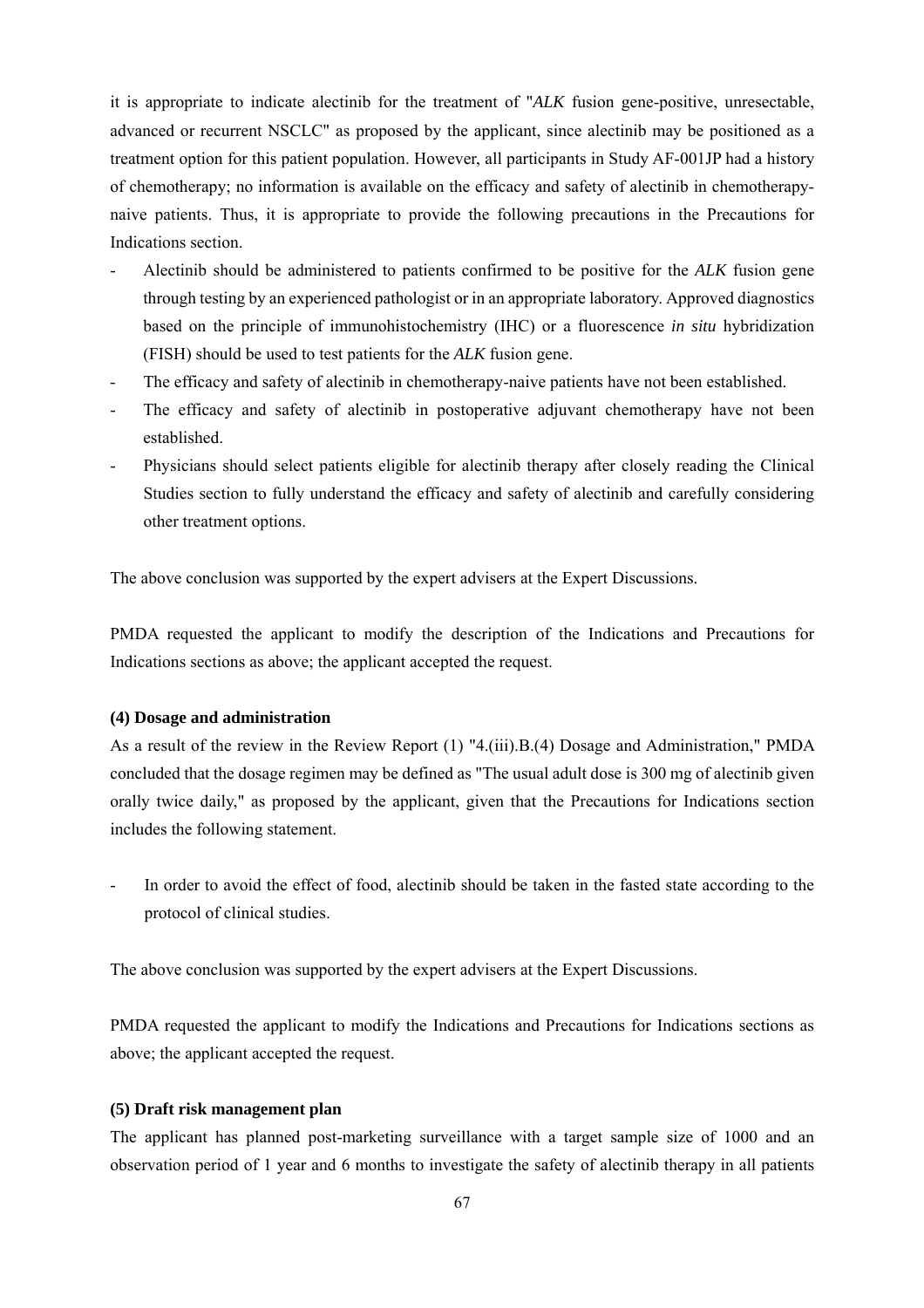receiving alectinib for the treatment of *ALK* fusion gene-positive, unresectable, advanced or recurrent non-small cell lung cancer in the clinical setting ("all-case survey" hereinafter). The priority survey items are to be ILD and hepatic function disorder.

### PMDA's conclusion is as follows:

On the basis of the review in the Review Report  $(1)$  "4.(iii).B.(5) Post-marketing investigations," unbiased safety information should be collected promptly through the all-case survey. Safety information collected should be provided to healthcare professionals without delay.

The priority survey items should include neutrophil count decreased and white blood cell count decreased in addition to ILD and hepatic function disorder. The survey should be carefully designed to ensure the following information is collected: characteristics of ILD (e.g., patient characteristics, imaging findings, severity, time to onset and outcome assessment, outcome, treatment, response to treatment, and factors predictive of ILD); and clinical characteristics of hepatic function disorder (e.g., time to onset, duration of symptoms, and signs of aggravation). The all-case survey's target sample size and observation period proposed by the applicant are acceptable, but interim analyses of data from the all-case survey should be performed early to consider amending the protocol.

The above conclusion was supported by the expert advisers at the Expert Discussions.

PMDA requested the applicant to appropriately handle the above-mentioned matters during the all-case survey; the applicant accepted the request.

Only limited data on the efficacy and safety of alectinib are currently available. Data to be obtained, including results of the ongoing Study JO28928, will thus become of critical importance. PMDA therefore requested the applicant to inform healthcare professionals without delay when any new information on alectinib (e.g., clinical study results) has become available and to take other appropriate measures. The applicant accepted the request.

PMDA's conclusion is as follows:

In view of the above discussions on the proposed risk management plan, the items of Safety and Efficacy Specifications and planned additional pharmacovigilance activities defined as below are appropriate. On the basis of the review described in "4.(iii). $B(6)$  Post-marketing risk minimization actions," the following additional risk minimization activities should be conducted.

| <b>Safety Specifications</b>     |                           |                                         |  |  |
|----------------------------------|---------------------------|-----------------------------------------|--|--|
| Important identified risks       | Important potential risks | Important missing information           |  |  |
| $-$ ILD                          | - Bradycardia             | - Drug interactions with CYP3A4         |  |  |
| - Hepatic function disorder      | - QT interval prolonged   | inhibitors                              |  |  |
| - Neutrophil count decreased and | - Vision disorders        | - Use in patients with hepatic function |  |  |

#### **Safety and Efficacy Specifications in the Risk Management Plan**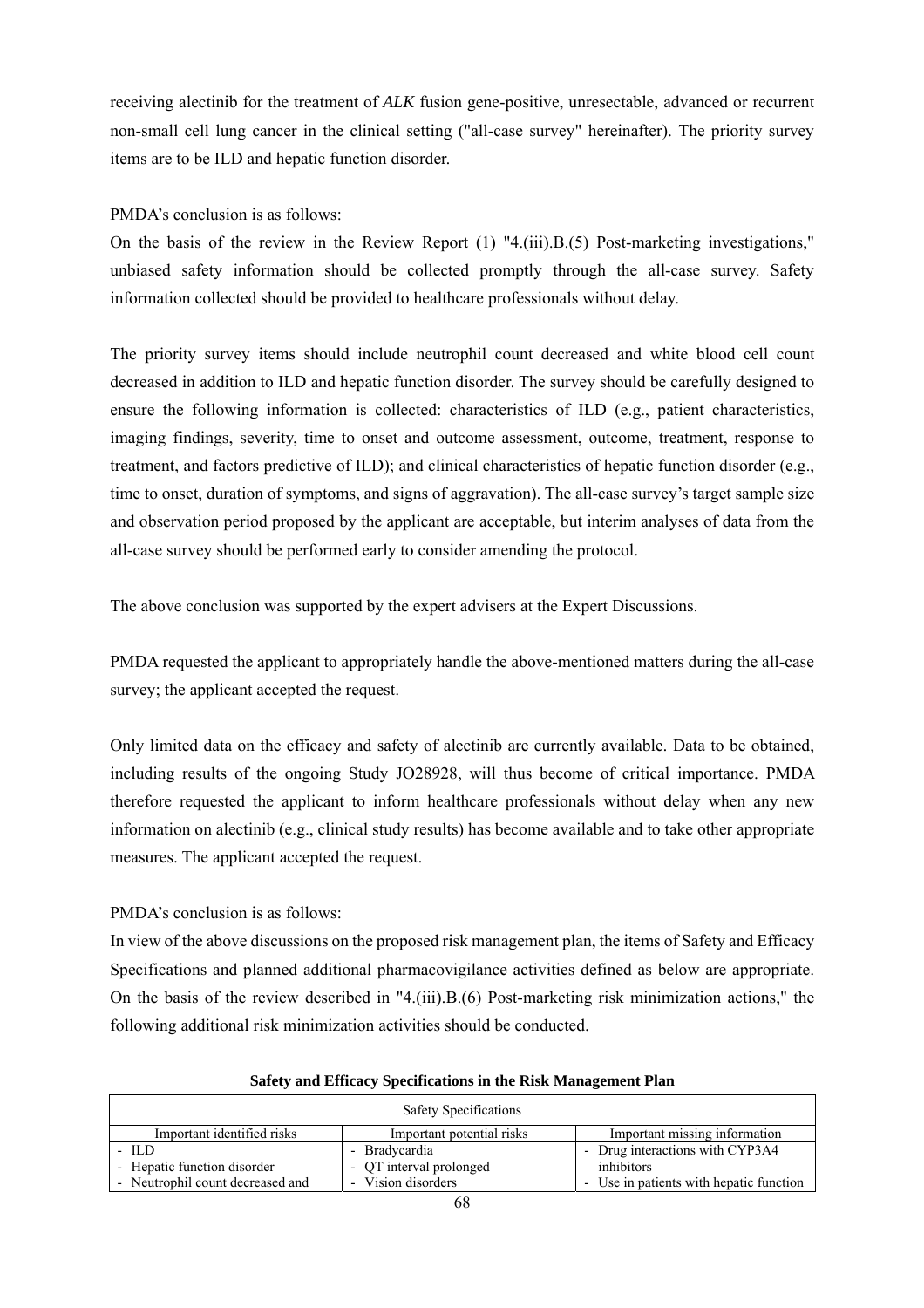| decreased white blood cell count<br>decreased                                                                        | - Gastrointestinal perforation | disorder |  |
|----------------------------------------------------------------------------------------------------------------------|--------------------------------|----------|--|
| <b>Efficacy Specifications</b>                                                                                       |                                |          |  |
| - Effectiveness in the clinical setting (drug use-results survey)                                                    |                                |          |  |
| - A comparison of the efficacy of alectinib versus crizotinib in patients with ALK fusion gene-positive, advanced or |                                |          |  |
| recurrent NSCLC (a post-marketing clinical study of the phase III Study JO28928 in Japan)                            |                                |          |  |

#### **Outline of Additional Pharmacovigilance Activities and Additional Risk Minimization Activities**

| Additional pharmacovigilance activities                | Additional risk minimization activities               |
|--------------------------------------------------------|-------------------------------------------------------|
| - Early post-marketing phase vigilance                 | - Providing information on early post-marketing phase |
| - Drug use-results survey (See the table below for the | vigilance                                             |
| protocol outline)                                      | - Preparing and providing materials for healthcare    |
| - Post-marketing clinical study (Study JO28928)        | professionals (guidance for proper use of alectinib)  |
| - Post-marketing clinical study (Study AF-001JP)       | - Preparing and providing materials for patients      |
|                                                        | - Providing information via websites                  |
|                                                        | - Setting conditions for the use of alectinib         |
|                                                        | - Measures to prevent overdosing and underdosing      |

| Purpose            | To detect unknown adverse drug reactions to alectinib in the clinical setting, determine<br>the incidence of ADRs such as ILD and hepatic function disorder, and investigate |
|--------------------|------------------------------------------------------------------------------------------------------------------------------------------------------------------------------|
|                    | factors that affect the occurrence of ADRs                                                                                                                                   |
| Methods            | All-case survey using a central registration system                                                                                                                          |
| Participants       | Patients with ALK fusion gene-positive, unresectable, advanced or recurrent non-small                                                                                        |
|                    | cell lung cancer                                                                                                                                                             |
| Observation period | One year and 6 months after the initiation of alectinib therapy                                                                                                              |
| Target sample size | 1000 patients                                                                                                                                                                |
|                    | Priority survey items: ILD, hepatic function disorder, neutrophil count decreased, and                                                                                       |
|                    | white blood cell count decreased                                                                                                                                             |
| Major survey items | Other major survey items: Patient characteristics (e.g., history of treatment for the                                                                                        |
|                    | target disease, histological type, disease stage, primary lesion [location], metastatic                                                                                      |
|                    | sites [location], history of smoking, ALK fusion gene testing, history of allergy, past                                                                                      |
|                    | pulmonary disease, and presence/absence of hepatic function disorder), adverse events,                                                                                       |
|                    | and laboratory findings, and others.                                                                                                                                         |

#### **Draft Outline of Post-marketing Surveillance**

## **(6) Others**

At the Expert Discussions, expert advisors expressed the following opinions.

- In foreign countries, alectinib is under development with a recommended dosage regimen of 600 mg BID. The applicant should therefore evaluate the clinical usefulness of alectinib 600 mg BID in Japanese patients with NSCLC.
- No diagnostics using reverse transcription polymerase chain reaction (RT-PCR) have been developed. In Study AF-001JP, however, the expression of the *ALK* fusion gene was assessed with RT-PCR using frozen tumor tissue samples and non-tumor samples (e.g., pleural fluid, alveolar lavage fluid, and sputum). If alectinib is expected to be effective in patients who tested positive for the *ALK* fusion gene using the RT-PCR method, it is desirable to develop RT-PCR based diagnostics.

For Study AF-001JP, PMDA requested the applicant to explain whether alectinib is expected to be effective in patients who tested positive for the *ALK* fusion gene by the RT-PCR method using frozen tumor tissue samples and non-tumor samples (e.g., pleural fluid, alveolar lavage fluid, and sputum).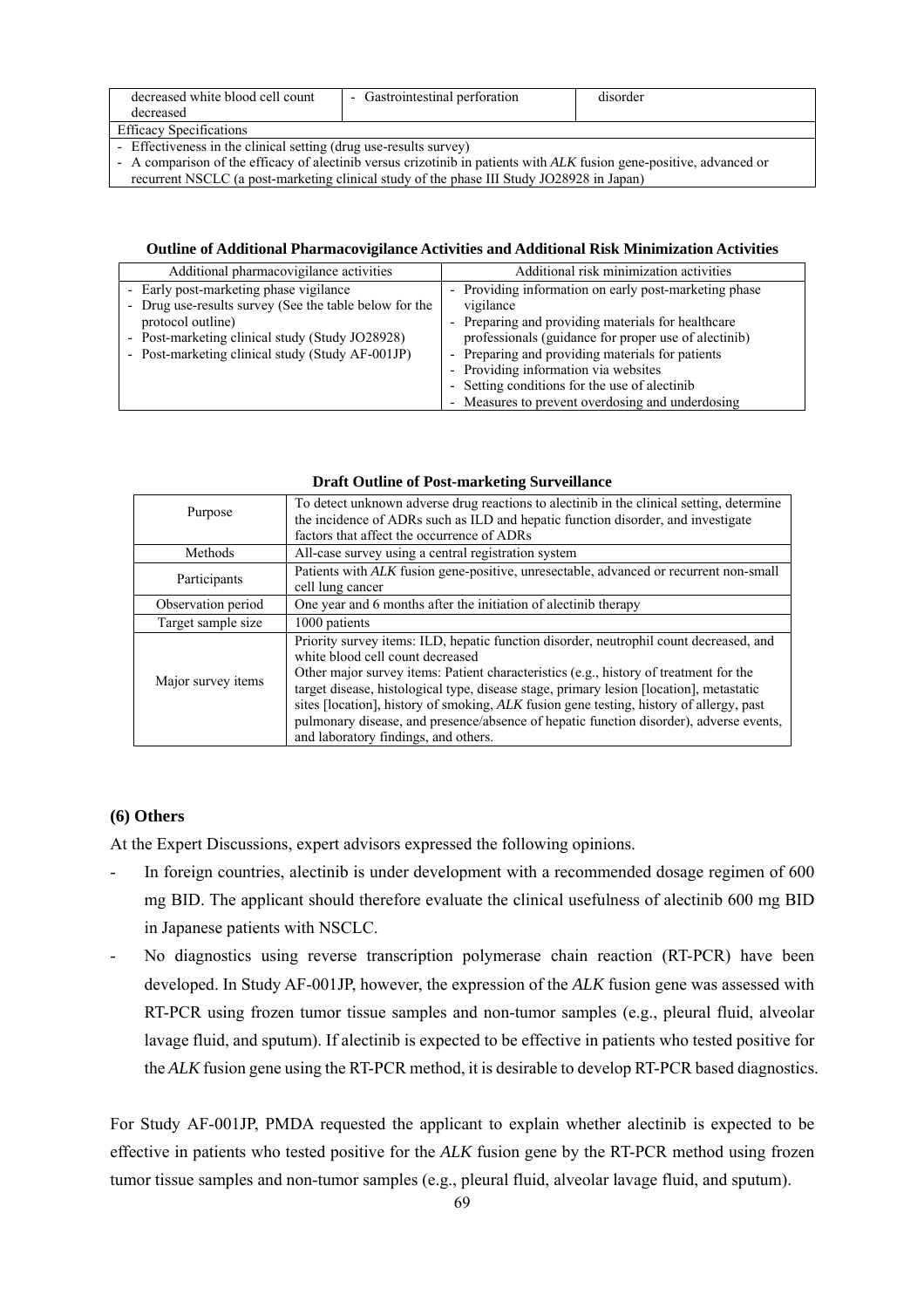The applicant explained as follows:

All 7 patients who tested positive for the *ALK* fusion gene using the RT-PCR method during the phase II segment of Study AF-001JP (5 patients were tested only by the RT-PCR method using non-tumor samples such as pleural fluid and bronchial lavage fluid) showed partial response (PR) to alectinib. Alectinib is thus expected to be effective in patients who tested positive for the *ALK* fusion gene using the RT-PCR method.

#### PMDA considers as follows:

The safety and efficacy of alectinib 600 mg BID have not been investigated in Japanese patients with NSCLC, and no clear data have been obtained on possible differences in clinical usefulness of alectinib between 600 mg BID and 300 BID. The applicant should investigate this matter proactively in the future.

The applicant explained that alectinib is expected to be effective for patients who tested positive for the *ALK* fusion gene using RT-PCR. It is therefore desirable to develop diagnostics using the RT-PCR technique considering the fact that RT-PCR may be the only method available for some patients.

PMDA requested the applicant to consider the above points proactively, and the applicant accepted the request.

# **III. Results of Compliance Assessment Concerning the Data Submitted in the New Drug Application and Conclusion by PMDA**

# **1) PMDA's conclusion on the results of document-based GLP/GCP inspections and data integrity assessment**

A document-based compliance inspection and data integrity assessment were conducted in accordance with the provisions of the Pharmaceutical Affairs Act for the data submitted in the new drug application. As a result, PMDA concluded that there should be no major problems with conducting a regulatory review based on the submitted application documents.

### **2) PMDA's conclusion on the results of GCP on-site inspection**

A GCP on-site inspection was conducted in accordance with the provisions of the Pharmaceutical Affairs Act for the data submitted in the new drug application (5.3.5.2.1). The inspection revealed protocol deviations (i.e., deviation from the pre-defined use of study drugs, omission of some test items, and deviation from the pre-defined rules for tumor lesion assessment) and inappropriate storage of source documents (i.e., part of data about timing of blood sampling for pharmacokinetic analysis) in some institutions. PMDA concluded that, although there are some points to be improved as above, the clinical studies of alectinib were conducted according to the GCP in general, and that there should be no problem with conducting a regulatory review based on the submitted application documents.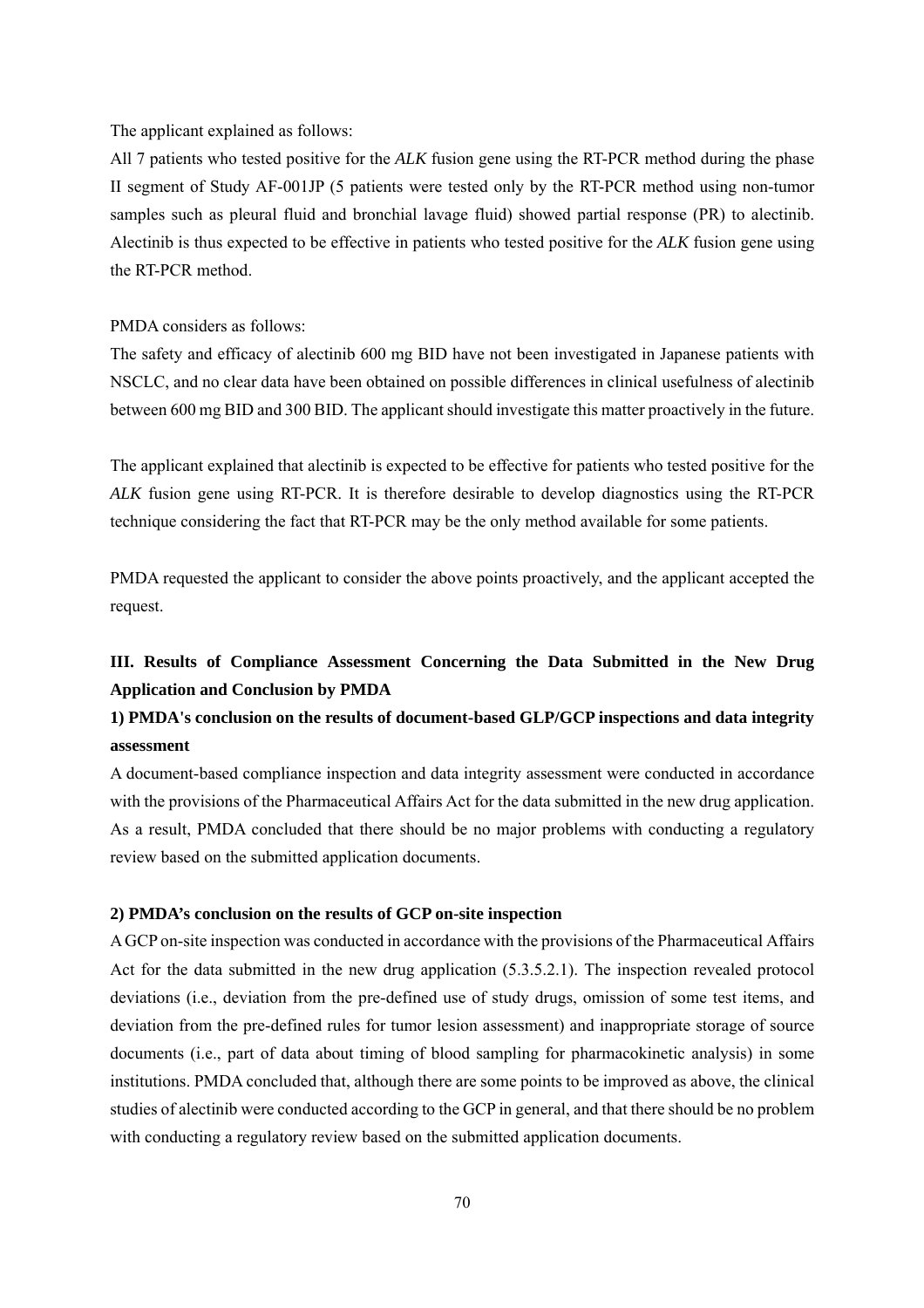## **IV. Overall Evaluation**

As a result of the above review, PMDA has concluded that alectinib may be approved if the following conditions are satisfied: the Indications and the Dosage and Administration sections are modified as below; the conditions for approval presented below are satisfied; precautions are included in the package insert and information on the proper use of alectinib is provided appropriately after the market launch; and alectinib is used by physicians with sufficient knowledge and experience in cancer chemotherapy in medical institutions capable of providing emergency services. Since alectinib is designated as an orphan drug, the re-examination period is 10 years. The drug substance and drug product are classified as a powerful drug, but are not categorized as a biological product or specified biological product.

| [Indication]                | ALK fusion gene-positive, unresectable, advanced or recurrent non-<br>small cell lung cancer                                                                                                                                                                                                                                                                                                                                                                                                                                                                                                                                                                                                                                                                                                                                                                                                                            |  |  |
|-----------------------------|-------------------------------------------------------------------------------------------------------------------------------------------------------------------------------------------------------------------------------------------------------------------------------------------------------------------------------------------------------------------------------------------------------------------------------------------------------------------------------------------------------------------------------------------------------------------------------------------------------------------------------------------------------------------------------------------------------------------------------------------------------------------------------------------------------------------------------------------------------------------------------------------------------------------------|--|--|
| [Dosage and administration] | The usual adult dose is 300 mg of alectinib given orally twice daily.                                                                                                                                                                                                                                                                                                                                                                                                                                                                                                                                                                                                                                                                                                                                                                                                                                                   |  |  |
| [Conditions for approval]   | The applicant is required to:<br>Conduct a drug use-results survey covering all patients treated<br>1.<br>with alectinib after the market launch until data have been<br>accumulated from a certain number of patients, in order to grasp<br>the characteristics of patients treated with alectinib, since only<br>a limited number of patients participated in the Japanese<br>clinical studies. At the same time, collect data on the safety and<br>efficacy of alectinib without delay and take necessary measures<br>to ensure proper use of alectinib.<br>2.<br>Take necessary measures to ensure that alectinib is used only<br>under the supervision of a physician experienced in the<br>diagnosis of lung cancer and chemotherapy and in a medical<br>institution capable of controlling the risks associated with<br>treatment, and by a supervising pharmacist with knowledge<br>about the use of alectinib. |  |  |
| [Warnings]                  | Alectinib should be administered to patients in whom alectinib<br>1.<br>therapy has been determined to be appropriate under the                                                                                                                                                                                                                                                                                                                                                                                                                                                                                                                                                                                                                                                                                                                                                                                         |  |  |

therapy has been determined to be appropriate, under the supervision of a physician with sufficient knowledge and experience in cancer chemotherapy, in medical institutions capable of providing emergency services. Patients or their family members should be fully explained about the benefits and risks of alelctinib, and informed consent should be obtained before starting treatment.